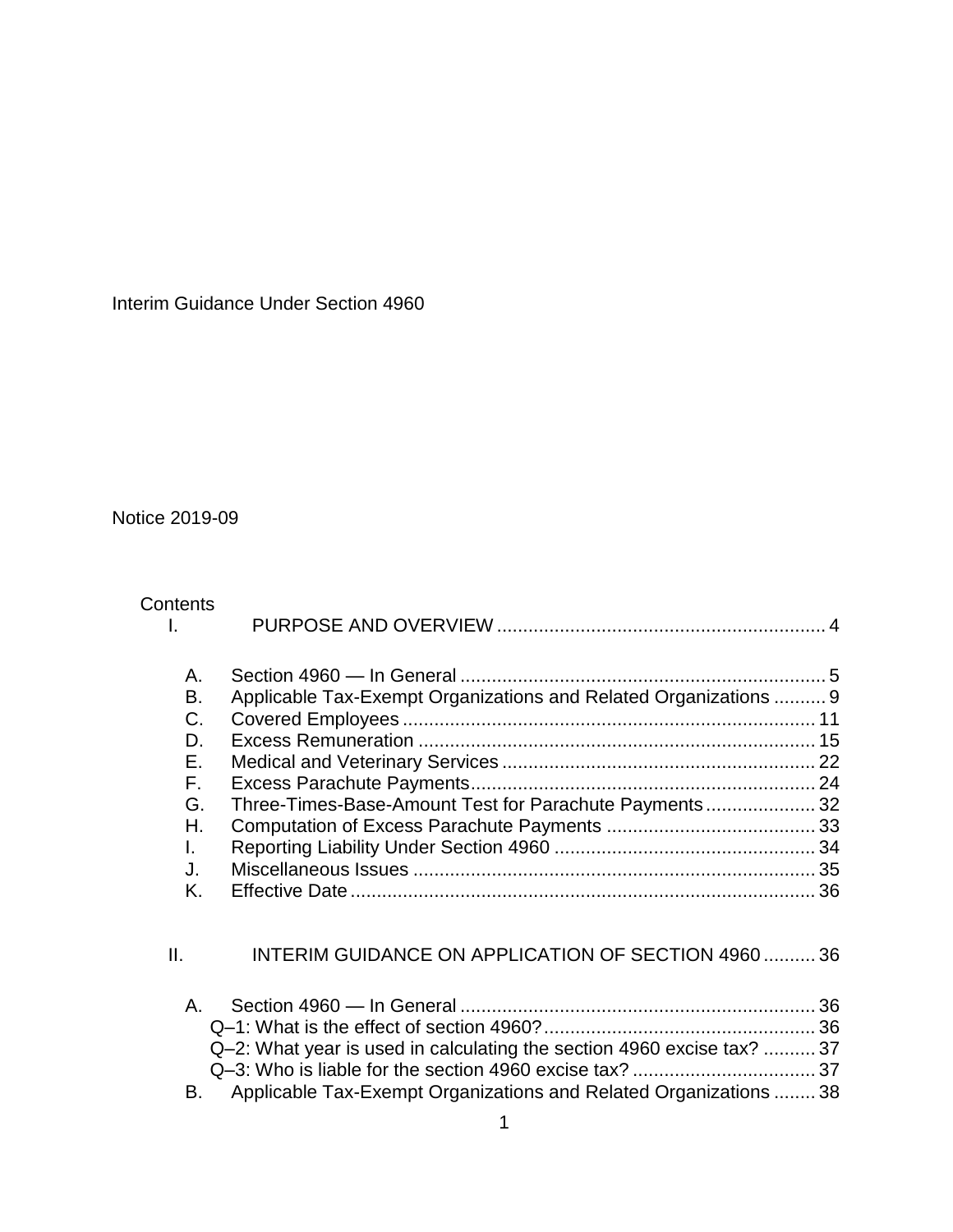|                | Q-4: What is an applicable tax-exempt organization within the meaning of      |    |
|----------------|-------------------------------------------------------------------------------|----|
|                | Q-5: When is a governmental entity an applicable tax-exempt organization      |    |
|                |                                                                               |    |
|                | Q-6: May a governmental entity with a determination letter recognizing its    |    |
|                | tax exemption relinquish its section 501(c)(3) status? 40                     |    |
|                | Q-7: What is a related organization for purposes of section 4960?  40         |    |
|                | Q-8: What is the meaning of "control" for purposes of section                 |    |
|                |                                                                               |    |
|                |                                                                               |    |
|                | $Q-9$ : Who is a covered employee within the meaning of section $4960(c)(2)?$ | 42 |
|                | Q-10: How are the five highest-compensated employees determined? 43           |    |
| D.             |                                                                               |    |
|                | Q-11: What is excess remuneration paid by an applicable tax-exempt            |    |
|                |                                                                               |    |
|                | Q-12: What is remuneration under section 4960(c)(3)? 44                       |    |
|                | Q-13: When is remuneration treated as paid for purposes of section            |    |
|                | 46                                                                            |    |
|                | Q-14: How is liability for the section 4960(a)(1) excise tax determined if    |    |
|                | remuneration is paid to a covered employee by both an applicable tax-         |    |
| $E_{\rm{max}}$ | exempt organization and a related organization? 55                            |    |
|                | Q-15: How is remuneration for medical services treated under section          |    |
|                |                                                                               |    |
|                |                                                                               |    |
|                | Q-16: What is an excess parachute payment under section 4960(c)(5)(A)?        |    |
|                |                                                                               |    |
|                | Q-17: What is a parachute payment under section 4960(c)(5)(B)? 62             |    |
|                |                                                                               |    |
|                | Q-19: When is a payment in the nature of compensation considered to be        |    |
|                |                                                                               |    |
|                | Q-20: What is a payment that is contingent on an employee's separation        |    |
|                | Q-21: What is a payment made under a window program? 69                       |    |
|                | Q-22: What is an involuntary separation from employment?  70                  |    |
|                |                                                                               |    |
|                | Q-24: How is an accelerated payment or accelerated vesting resulting from     |    |
|                |                                                                               |    |
| G.             | Three-Times-Base-Amount Test for Parachute Payments 76                        |    |
|                | Q-25: Are all payments that are in the nature of compensation, made to a      |    |
|                | covered employee, and contingent on a separation from employment,             |    |
|                |                                                                               |    |
|                | Q-26: As of what date is the present value of a payment determined? 77        |    |
|                | Q-27: What discount rate is used to determine present value?  78              |    |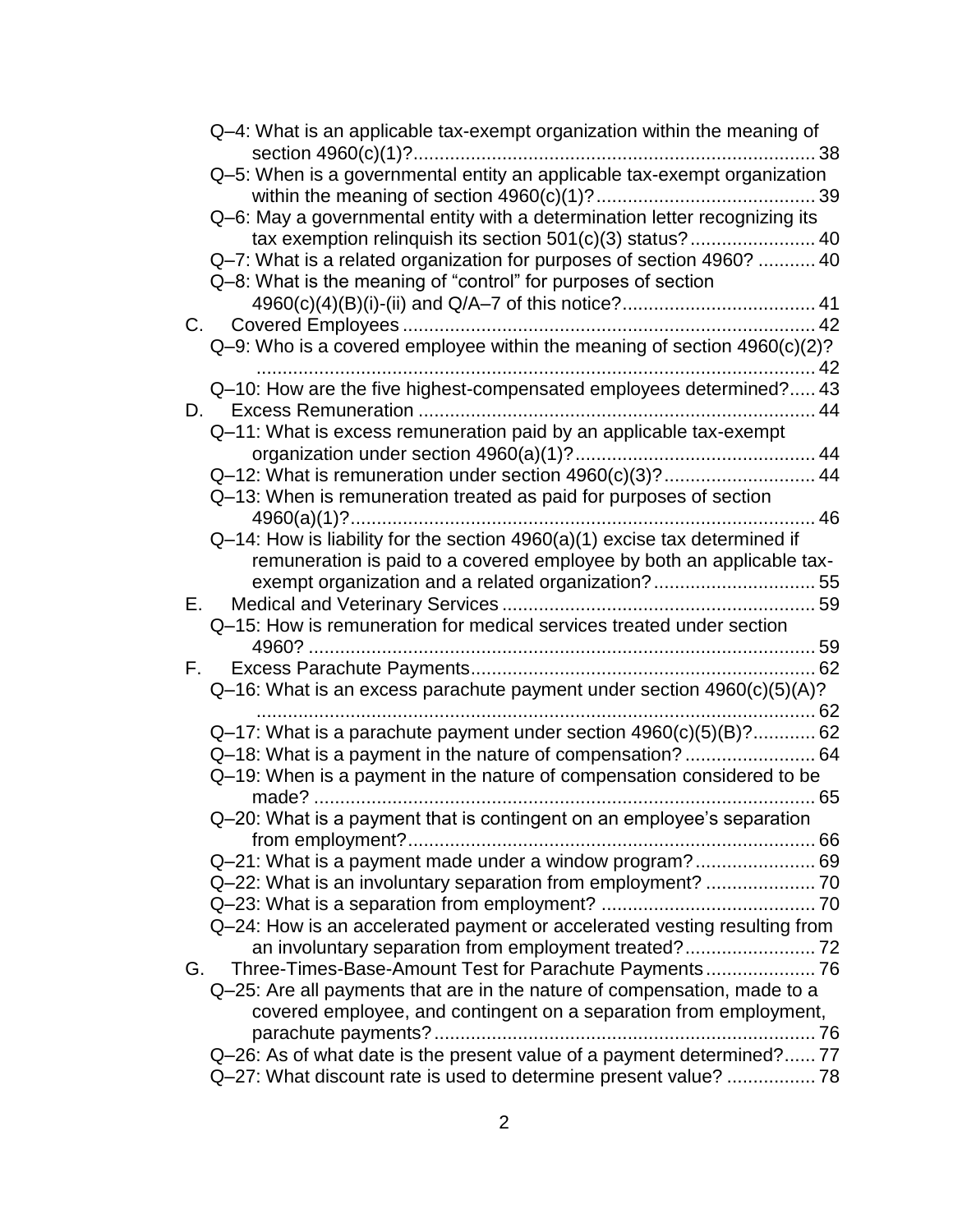|      | Q-28: If the present value of a payment to be made in the future is<br>contingent on an uncertain future event or condition, how is the present<br>Q-29: What is the base amount for purposes of section $4960(c)(5)(D)$ ? 80<br>Q-31: How is the base amount determined in the case of a covered<br>employee who did not perform services for the applicable tax-exempt<br>organization (or a predecessor entity or a related organization), prior to<br>the calendar year in which the separation from employment with the |
|------|------------------------------------------------------------------------------------------------------------------------------------------------------------------------------------------------------------------------------------------------------------------------------------------------------------------------------------------------------------------------------------------------------------------------------------------------------------------------------------------------------------------------------|
|      |                                                                                                                                                                                                                                                                                                                                                                                                                                                                                                                              |
| Н.   |                                                                                                                                                                                                                                                                                                                                                                                                                                                                                                                              |
|      | Q-32: How is the amount of an excess parachute payment computed? 83                                                                                                                                                                                                                                                                                                                                                                                                                                                          |
| L.   |                                                                                                                                                                                                                                                                                                                                                                                                                                                                                                                              |
|      | Q-33: How do applicable tax-exempt organizations or related organizations<br>report and pay the excise tax imposed under section 4960? 84<br>Q-34: When is the excise tax imposed under section 4960 due?  85<br>Q-35: Are applicable tax-exempt organizations or related organizations<br>required to pay estimated taxes for the excise tax imposed under                                                                                                                                                                  |
|      |                                                                                                                                                                                                                                                                                                                                                                                                                                                                                                                              |
| J.   | Q-36: Does the payment of remuneration subject to excise tax under<br>section 4960 automatically constitute an excess benefit transaction                                                                                                                                                                                                                                                                                                                                                                                    |
|      | Q-37: Does the payment of remuneration subject to excise tax under<br>section 4960 necessarily constitute an act of self-dealing described in                                                                                                                                                                                                                                                                                                                                                                                |
|      | Q-38: Does section 4960 apply to amounts to which section 162(m)                                                                                                                                                                                                                                                                                                                                                                                                                                                             |
|      |                                                                                                                                                                                                                                                                                                                                                                                                                                                                                                                              |
| K.   |                                                                                                                                                                                                                                                                                                                                                                                                                                                                                                                              |
| III. | <b>REQUEST FOR COMMENTS</b><br>89                                                                                                                                                                                                                                                                                                                                                                                                                                                                                            |
| IV.  |                                                                                                                                                                                                                                                                                                                                                                                                                                                                                                                              |
| V.   |                                                                                                                                                                                                                                                                                                                                                                                                                                                                                                                              |
| VI.  |                                                                                                                                                                                                                                                                                                                                                                                                                                                                                                                              |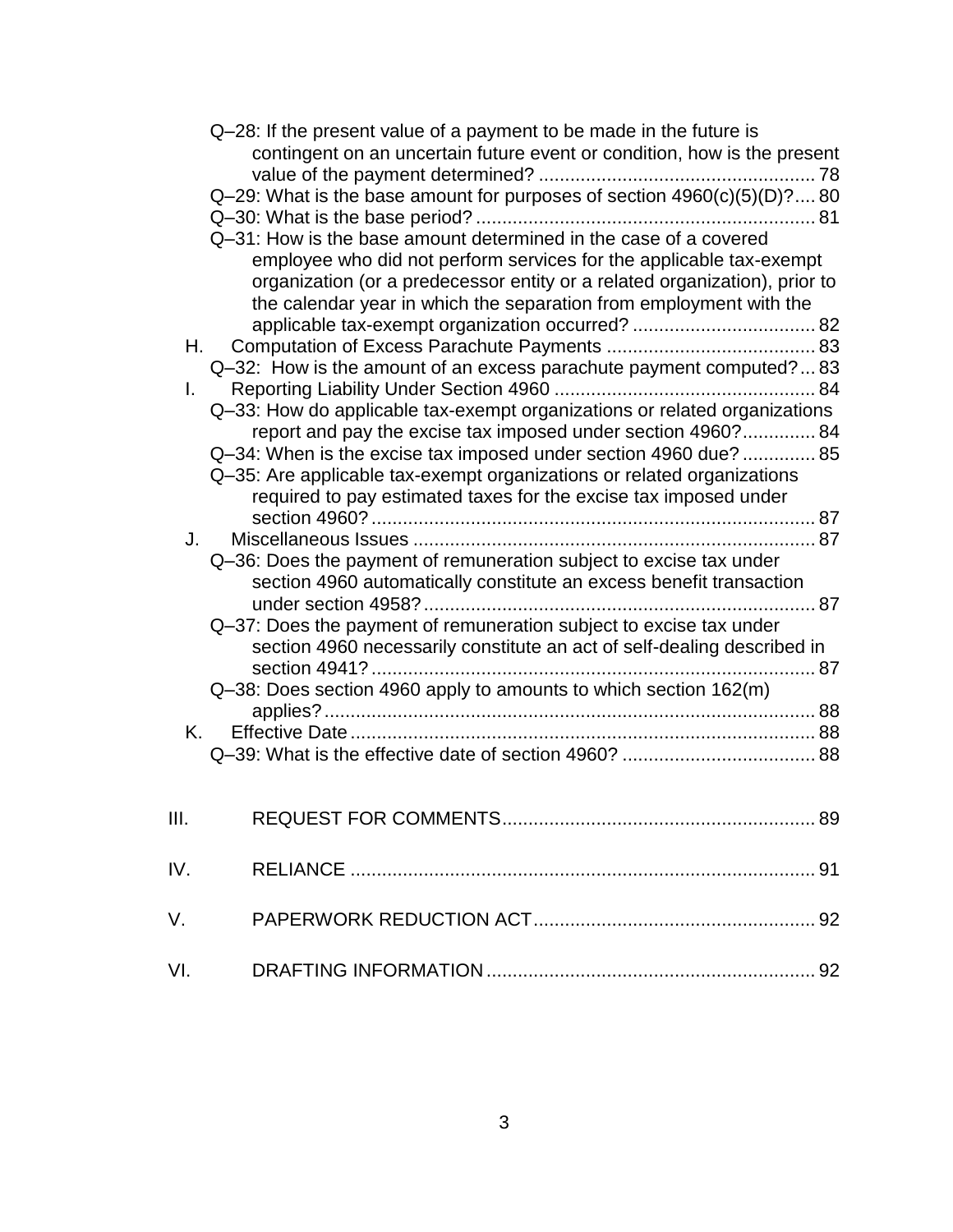# <span id="page-3-0"></span>I. PURPOSE AND OVERVIEW

This notice provides interim guidance regarding section 4960 of the Internal Revenue Code (Code), enacted on December 22, 2017, pursuant to section 13602 of Tax Cuts and Jobs Act, Pub. L. No. 115-97 (the Act). Section 4960(a) imposes an excise tax equal to the rate of tax under section 11 (currently 21 percent) on the amount of remuneration in excess of \$1 million and any excess parachute payment paid by an applicable tax-exempt organization to a covered employee.

The interim guidance is intended to assist taxpayers in applying section 4960 while the Department of the Treasury (Treasury Department) and the Internal Revenue Service (IRS) develop further guidance on the application of section 4960, and addresses certain issues under section 4960 on which stakeholders have indicated that they would benefit from interim guidance. Specifically, the Treasury Department and the IRS intend to issue proposed regulations on the amendments made by section 13602 of the Act that will incorporate the guidance provided in this notice. However, as provided in Section IV of this notice, any future guidance under section 4960 will be prospective and will not apply to taxable years beginning before the issuance of that guidance. Until further guidance is issued, to comply with the requirements of section 4960, taxpayers may base their positions upon a good faith, reasonable interpretation of the statute, including consideration of the legislative history, if appropriate. The positions reflected in this notice constitute a good faith, reasonable interpretation of the statute. Whether a taxpayer's position that is inconsistent with this notice constitutes a good faith, reasonable interpretation of the statute generally will be determined based upon all of the relevant facts and circumstances, including whether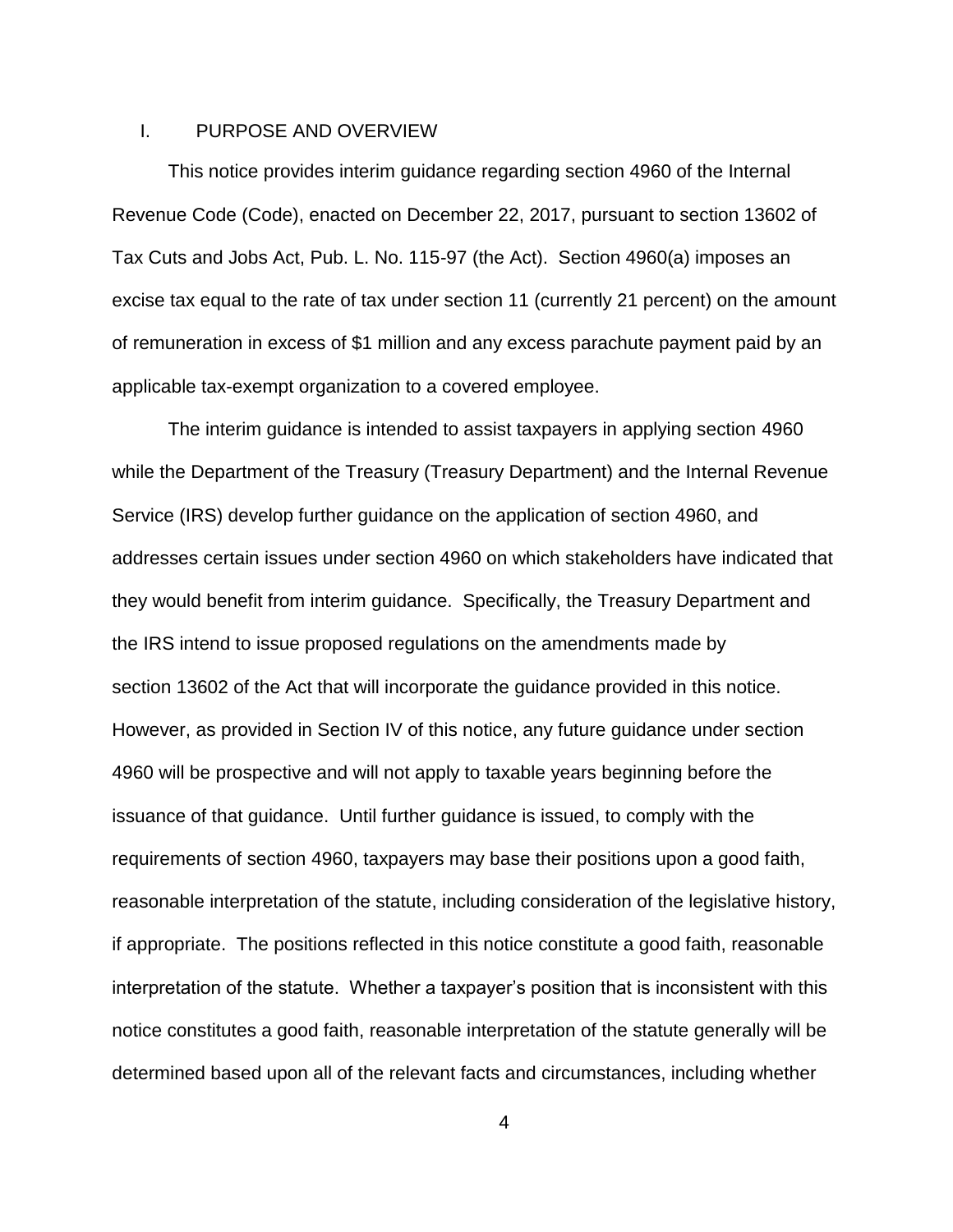the taxpayer has applied the position consistently and the extent to which the taxpayer has resolved interpretive issues based on consistent principles and in a consistent manner. Notwithstanding the previous sentence, this preamble describes certain positions that the Treasury Department and the IRS have concluded are not consistent with a good faith, reasonable interpretation of the statutory language. The Treasury Department and the IRS intend to embody these positions as part of the forthcoming proposed regulations.

Comments are requested on all aspects of this notice. See Section III of this notice regarding requests for comments on specific aspects of this notice and for information on how to submit comments.

### <span id="page-4-0"></span>**A. Section 4960 — In General**

Section 4960(a) of the Code generally provides that an applicable tax-exempt organization (ATEO), or a related organization, that pays remuneration in excess of \$1 million or any excess parachute payment to a covered employee is subject to an excise tax on the amount of the excess remuneration and excess parachute payments at a rate equal to the rate of tax imposed on corporations under section 11 (currently 21 percent).

Section 4960(a)(1) refers to remuneration paid "for the taxable year," but does not specify which taxpayer's taxable year is used, what it means for remuneration to be paid "for" a taxable year, or how to measure remuneration if an ATEO and a related organization have different taxable years. Q/A–2 provides that the excise tax imposed on excess remuneration and excess parachute payments is determined based on remuneration paid and excess parachute payments made in the calendar year ending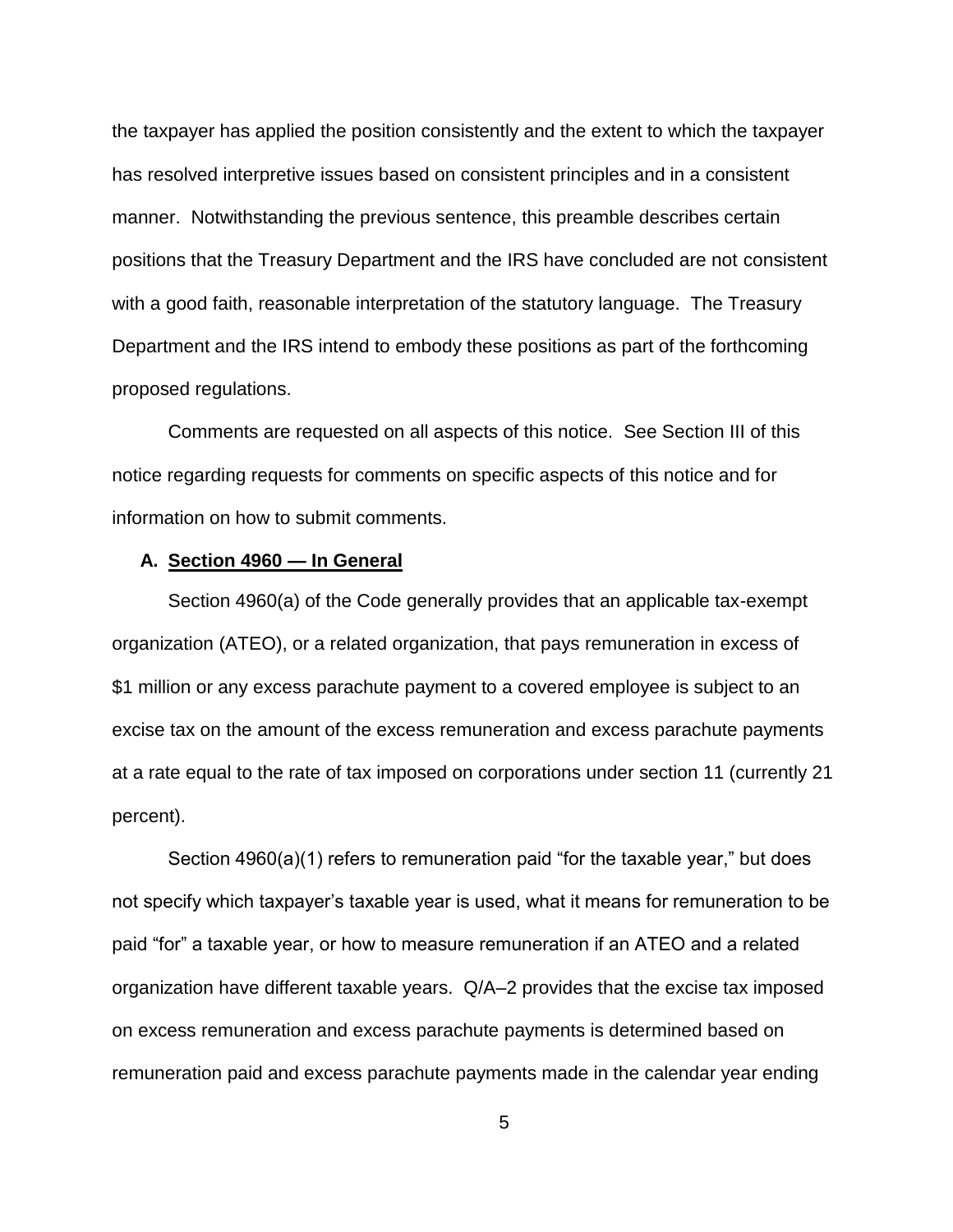with or within the taxable year of the employer. This measurement period, as commenters suggested, will reduce the administrative burdens that would arise if taxpayers were required to allocate remuneration paid during a single calendar year to multiple non-calendar taxable years. Moreover, this approach will reduce administrative burdens by aligning more closely with the calendar year reporting of compensation on Form W-2, Wage and Tax Statement, and Form 990, Return of Organization Exempt From Income Tax.

Some commenters recommended that ATEOs and related organizations be allowed, but not required, to treat remuneration paid during the calendar year ending with or within the taxable year of the employer as remuneration paid "for the taxable year" under section 4960(a)(1). Commenters recommended this rule be elective in order for non-calendar year taxpayers to avoid the potential inclusion of remuneration for a period prior to the effective date of section 4960 (the first taxable year beginning after December 31, 2017). Q/A–13 and Q/A–39 avoid that result by treating remuneration in which the covered employee vested before the effective date of section 4960 as paid before that effective date. Because these Q/As address the issue raised by the commenters, the Treasury Department and the IRS have concluded that an election for the remuneration measurement period is unnecessary.

The guidance in this notice provides rules regarding the entity that is liable for the excise tax under section 4960, and how that excise tax is calculated. Q/A–3 provides that the common-law employer, as determined generally for federal tax purposes, is liable for the excise tax imposed under section 4960. A common-law employer may not avoid treating a payment as remuneration under section 4960 by reason of a third party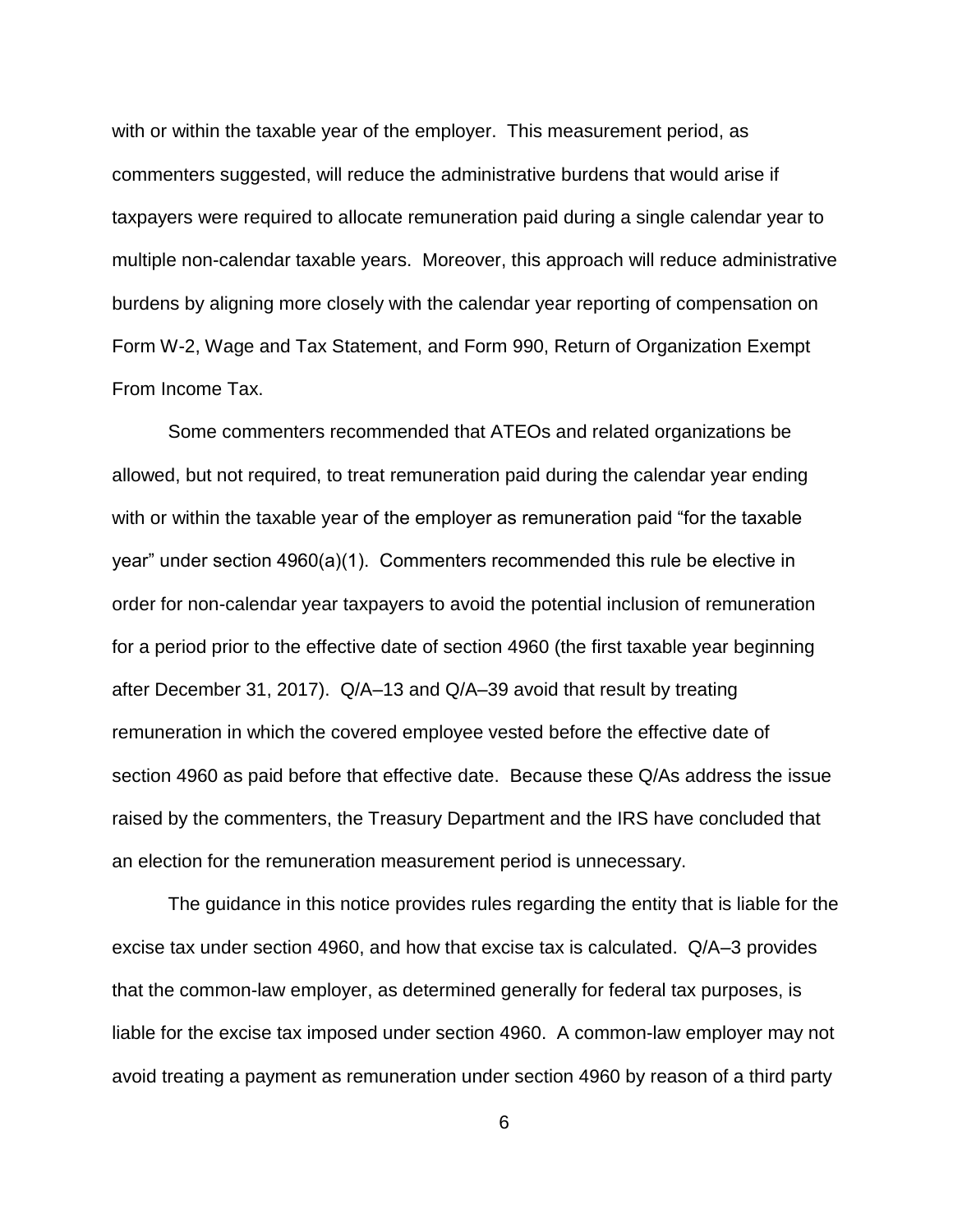payor arrangement. A payment to the employer's employee from a third party payor (including a payroll agent, common paymaster, statutory employer under section 3401(d)(1), or certified professional employer organization) or from an unrelated management company, is considered a payment to the employee from the common-law employer. Similarly, a payment to the employee from a related entity, including a related entity that is an ATEO, for services rendered to the common-law employer, is considered a payment to the employee from the common-law employer for purposes of calculating remuneration and determining liability for the excise tax. Q/A–3 also clarifies that calculation of the excise tax is separate from any arrangement that an ATEO and any related organization may have for bearing the cost of the excise tax under section 4960.

One commenter requested guidance providing that remuneration paid by a separate employer that is a related for-profit or governmental entity (other than an ATEO) is taken into account in determining whether a covered employee has remuneration in excess of \$1 million, but that the related entity is not liable for its share of the excise tax under section 4960. There is no statutory support for creating such an exception for for-profit and governmental entities. Section 4960(c)(4)(B), which defines related organizations, applies to any "person or governmental entity" that meets any of the relationship tests in section  $4960(c)(4)(B)(i)-(v)$ . Unlike the definition of an ATEO under section 4960(c)(1)(C), which applies only to a governmental entity that excludes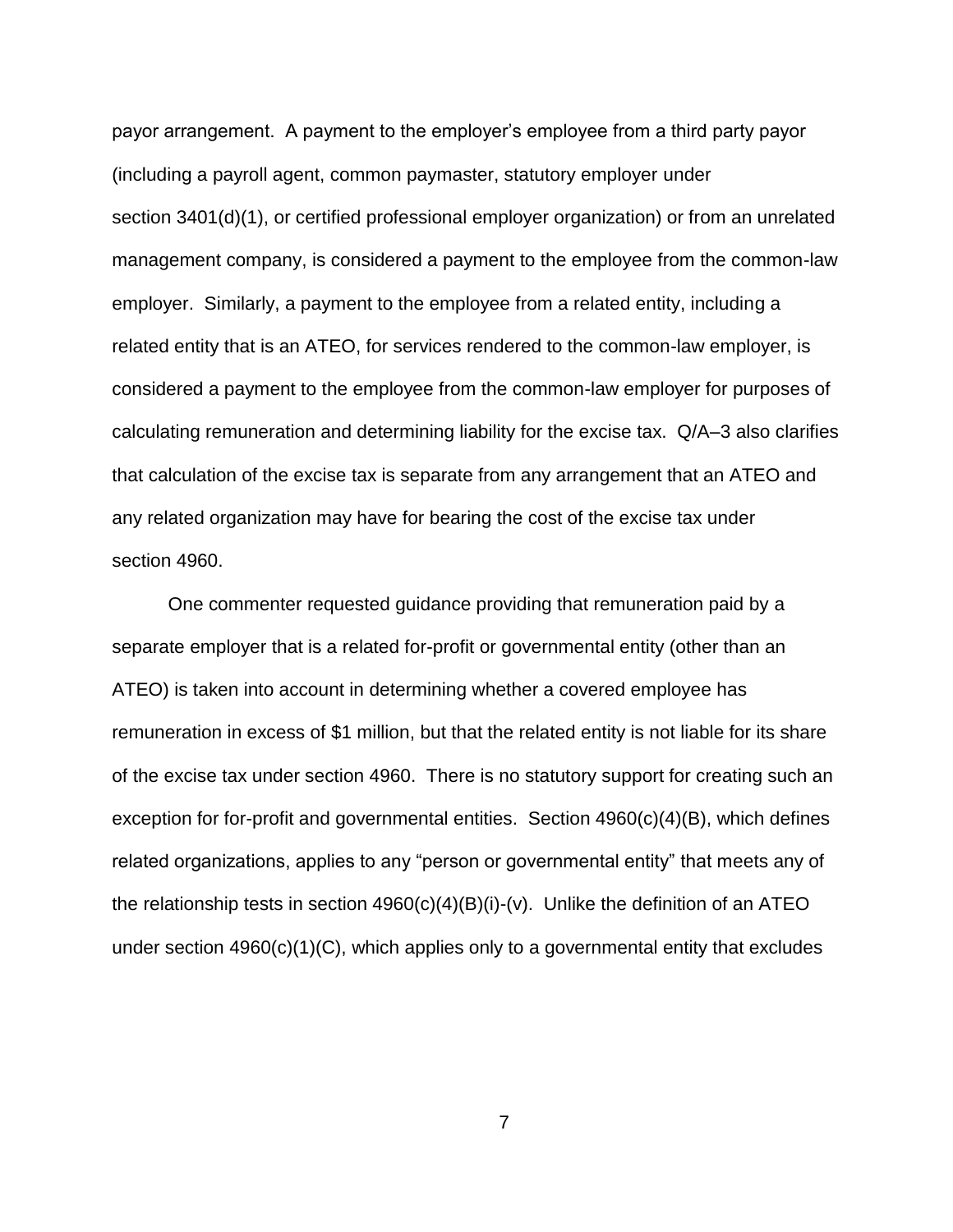income from taxation under section 115(1),<sup>1</sup> section 4960(c)(4)(B) applies to any "governmental entity" that is related to an ATEO. Similarly, a for-profit entity is a "person" under generally applicable tax principles. In addition, excepting for-profit entities from liability as related organizations would be inconsistent with section 4960(c)(6), which coordinates the tax on excess parachute payments with the section 162(m) deduction limitation (which only applies to for-profit entities). Further, section  $4960(c)(4)(C)$ , which describes the liability for the excise tax, refers to any case in which remuneration from more than one employer is taken into account, stating that "each such employer" shall be liable, without qualification as to the employer's status as an ATEO. For these reasons, the Treasury Department and the IRS have concluded that the position that a for-profit or governmental entity that is a related organization with regard to an ATEO is not liable for its share of the excise tax under section 4960 is not consistent with a good faith, reasonable interpretation of the statute.

Some ATEOs will not be impacted by section 4960 because they do not pay an employee enough remuneration to trigger the tax. There can be no excess remuneration under section 4960(a)(1) if an ATEO (together with any related organization) pays remuneration of less than \$1 million to each of its employees for a

 $\overline{a}$ 

<sup>1</sup> Section 4960(c)(1)(C) refers to an entity that "has income excluded from taxation under section 115(1)." However, section 115(1) refers to income that is excluded from gross income. For consistency with the language in section 115(1), this notice refers to an entity that "has income excluded from gross income under section 115(1)," except where directly quoting section 4960(c)(1)(C).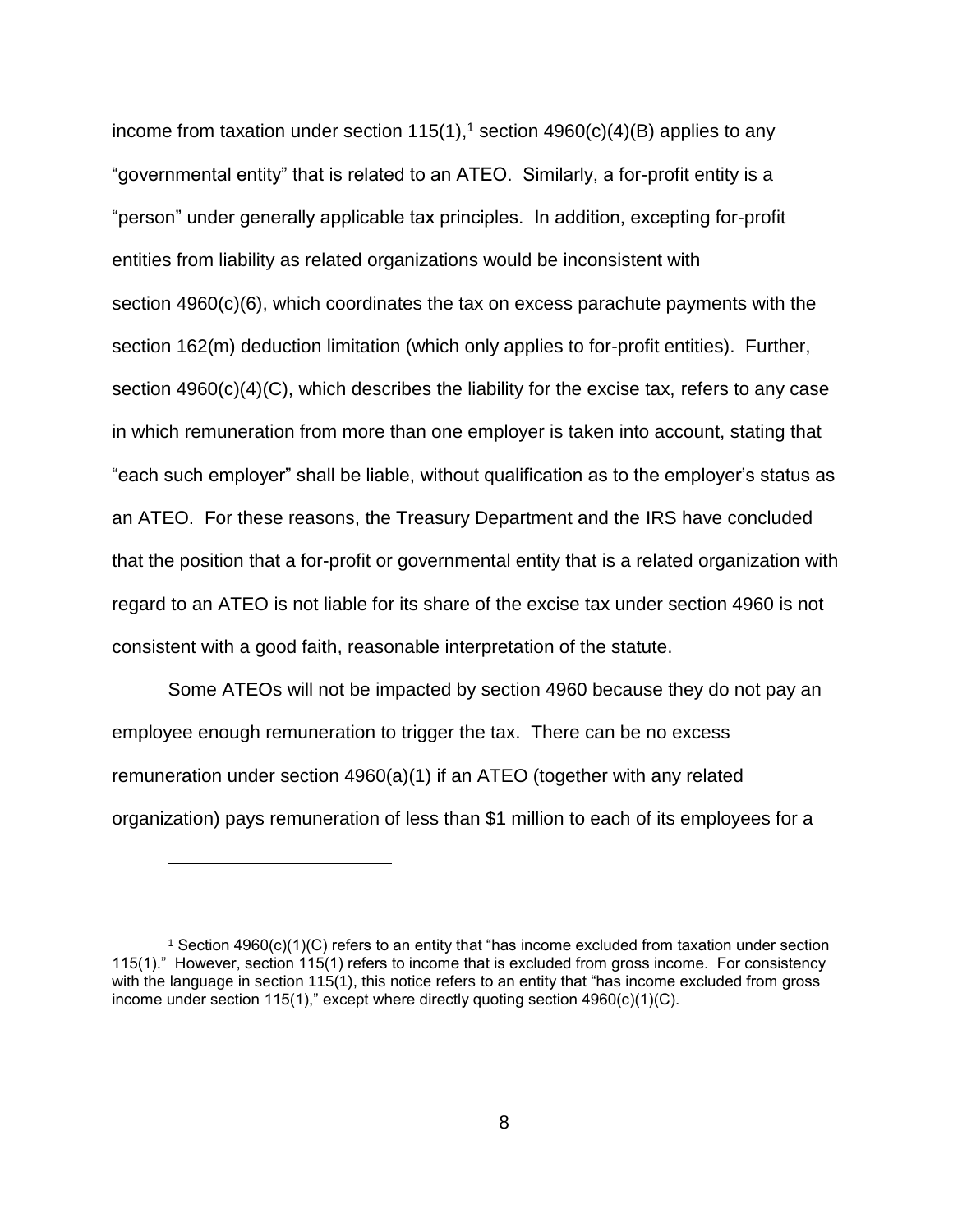taxable year, and there can be no excess parachute payment under section 4960(a)(2) if the employer does not have any "highly compensated employees" under section  $414(q)^2$  for the taxable year. In that case, no excise tax under section 4960 is owed. For example, an ATEO that does not pay compensation (within the meaning of section 414(q)) of \$125,000 or more to any employee in 2018 and 2019 is not subject to excise tax under section 4960 for 2019.

However, there is no minimum dollar threshold for an employee to be a covered employee. Even if an ATEO has no liability under section 4960 for one year, the ATEO may later need to determine its five highest-compensated employees for that taxable year, as those employees continue be covered employees in all future years and may be paid excess remuneration or excess parachute payments in a future year.

## <span id="page-8-0"></span>**B. Applicable Tax-Exempt Organizations and Related Organizations**

Section 4960(c)(1) provides that an "applicable tax-exempt organization" is any organization that for the taxable year—(A) is exempt from taxation under section 501(a), (B) is a farmers' cooperative organization described in section 521(b)(1), (C) has income excluded from taxation under section 115(1), or (D) is a political organization described in section 527(e)(1).

One commenter requested clarification on the application of section 4960 to governmental entities. Q/A–5 clarifies that certain governmental entities are not ATEOs within the meaning of section 4960(c)(1). A governmental entity (including a state

 $\overline{a}$ 

<sup>&</sup>lt;sup>2</sup> The limitation used in the definition of highly compensated employee under section  $414(q)(1)(B)$ is adjusted for inflation. For 2019, the limitation is \$125,000. Notice 2018-83, 2018-47 I.R.B. 774.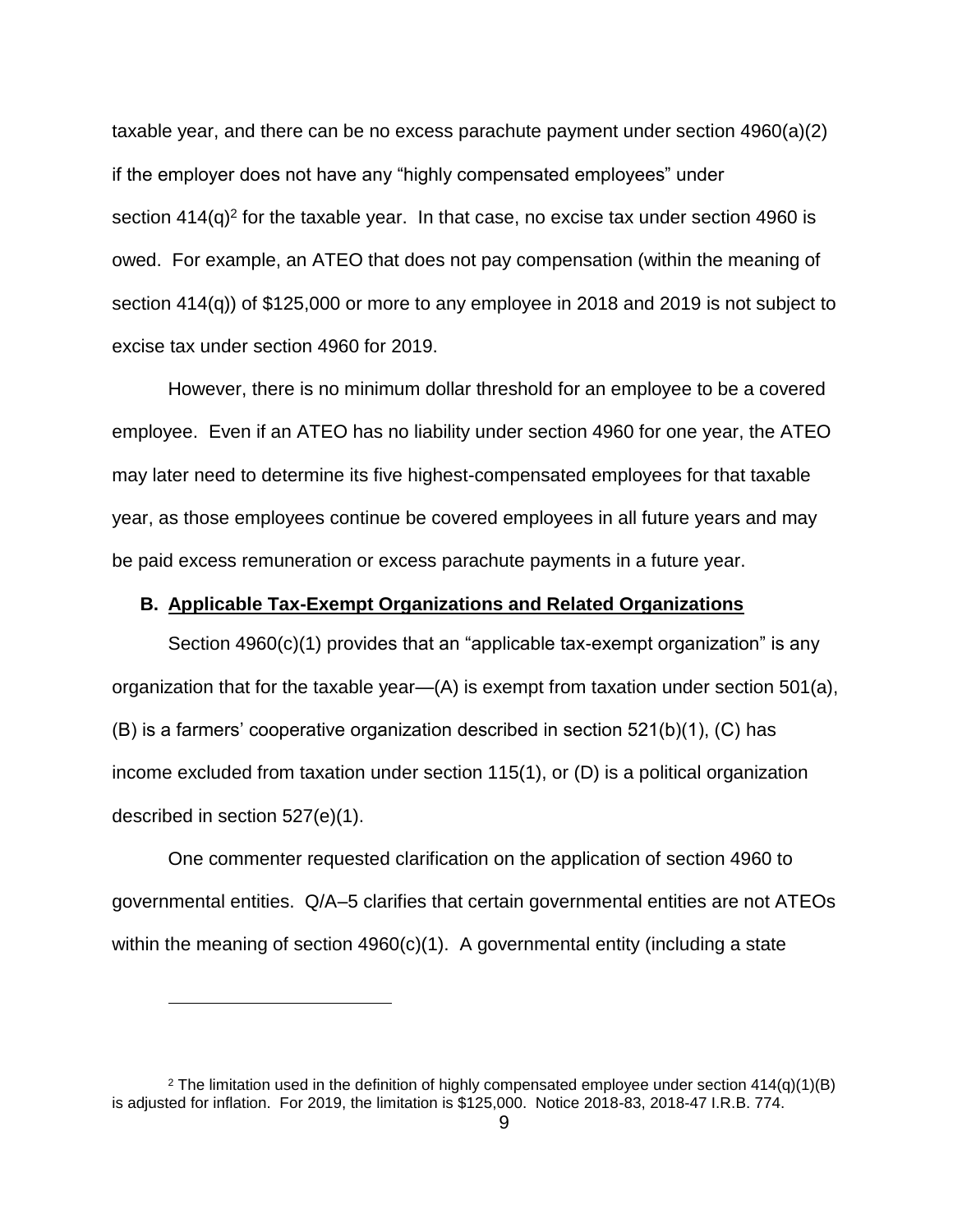college or university) that is not recognized as exempt from taxation under section 501(a) and does not exclude income from gross income under section 115(1) is not an ATEO described in section 4960(c)(1). Conversely, a governmental entity that excludes income from gross income under section 115(1) (even if the entity has other income that is not excluded from gross income under section 115(1)), or is recognized as exempt from taxation under section 501(a), is an ATEO described in section 4960(c)(1).

Q/A–6 clarifies that a governmental entity that sought and received a determination letter recognizing its tax-exempt status under section 501(c)(3) may relinquish this status pursuant to the procedures described in section 3.01(12) of Rev. Proc. 2018-5, 2018-1 I.R.B. 233, 239. However, an entity that excludes income from gross income under section 115(1) is an ATEO regardless of whether it has a private letter ruling to that effect.

Section 4960(c)(4)(A) provides that remuneration paid to a covered employee by an ATEO includes any remuneration paid with respect to employment of the employee by any related person or governmental entity. The Treasury Department and the IRS interpret the phrase "any related person or governmental entity" to include not only related ATEOs but also related taxable organizations and related governmental units or other governmental entities. Section 4960(c)(4)(B) provides that a person or governmental entity is related to an ATEO if such person or governmental entity— (i) controls, or is controlled by, the organization; (ii) is controlled by one or more persons which control the organization; (iii) is a supported organization (as defined in section 509(f)(3)) during the taxable year with respect to the organization; (iv) is a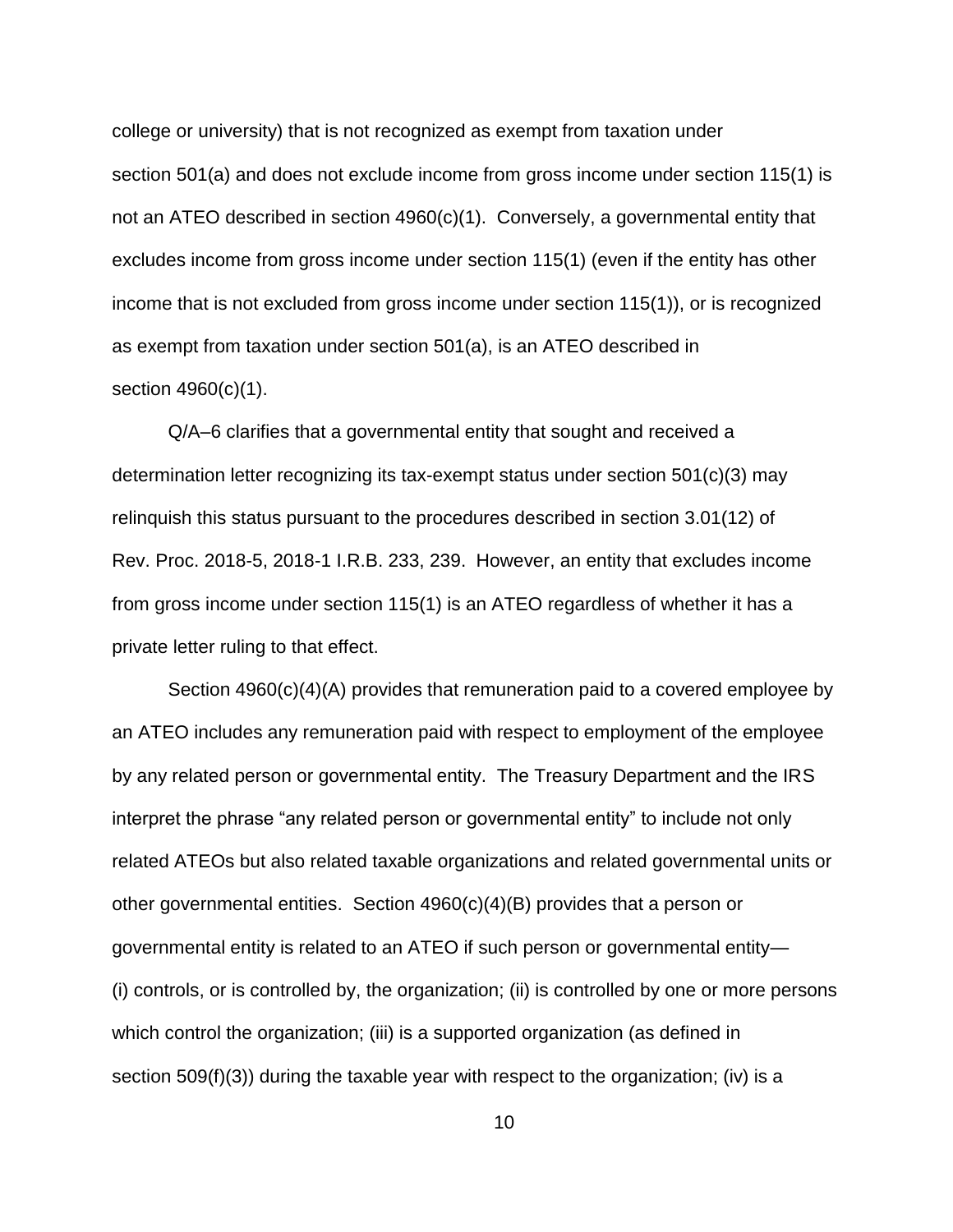supporting organization described in section 509(a)(3) during the taxable year with respect to the organization; or (v) in the case of an organization which is a voluntary employees' beneficiary association described in section 501(c)(9), establishes, maintains, or makes contributions to such voluntary employees' beneficiary association.

For purposes of defining "control" within the meaning of section 4960(c)(4)(B)(i)-(ii), Q/A–8 provides rules based on the definition of control under section 512(b)(13)(D). Thus, the definition of related organization for purposes of section 4960 generally aligns with the definition of related organization for purposes of the annual reporting requirements on Form 990, reducing the burden on organizations in identifying related organizations, calculating compensation from related organizations, and determining liability under section 4960.

Q/A–8 does not adopt the test for control under section 414(b) and (c), which generally uses the same test for control of a nonprofit organization as section 512(b)(13)(D) except that it replaces the 50 percent threshold with an 80 percent threshold. Instead, Q/A–8 adopts the control test under section 512(b)(13)(D) for the administrative convenience of taxpayers, to align more closely with other exempt organization control tests, and to prevent abuse that may occur in the section 4960 context under the higher 80 percent control threshold that was established for qualified plans.

### <span id="page-10-0"></span>**C. Covered Employees**

Section 4960(c)(2) defines a covered employee as any employee who is one of an ATEO's five highest-compensated employees for the current taxable year or who was a covered employee of the ATEO (or any predecessor) for any preceding taxable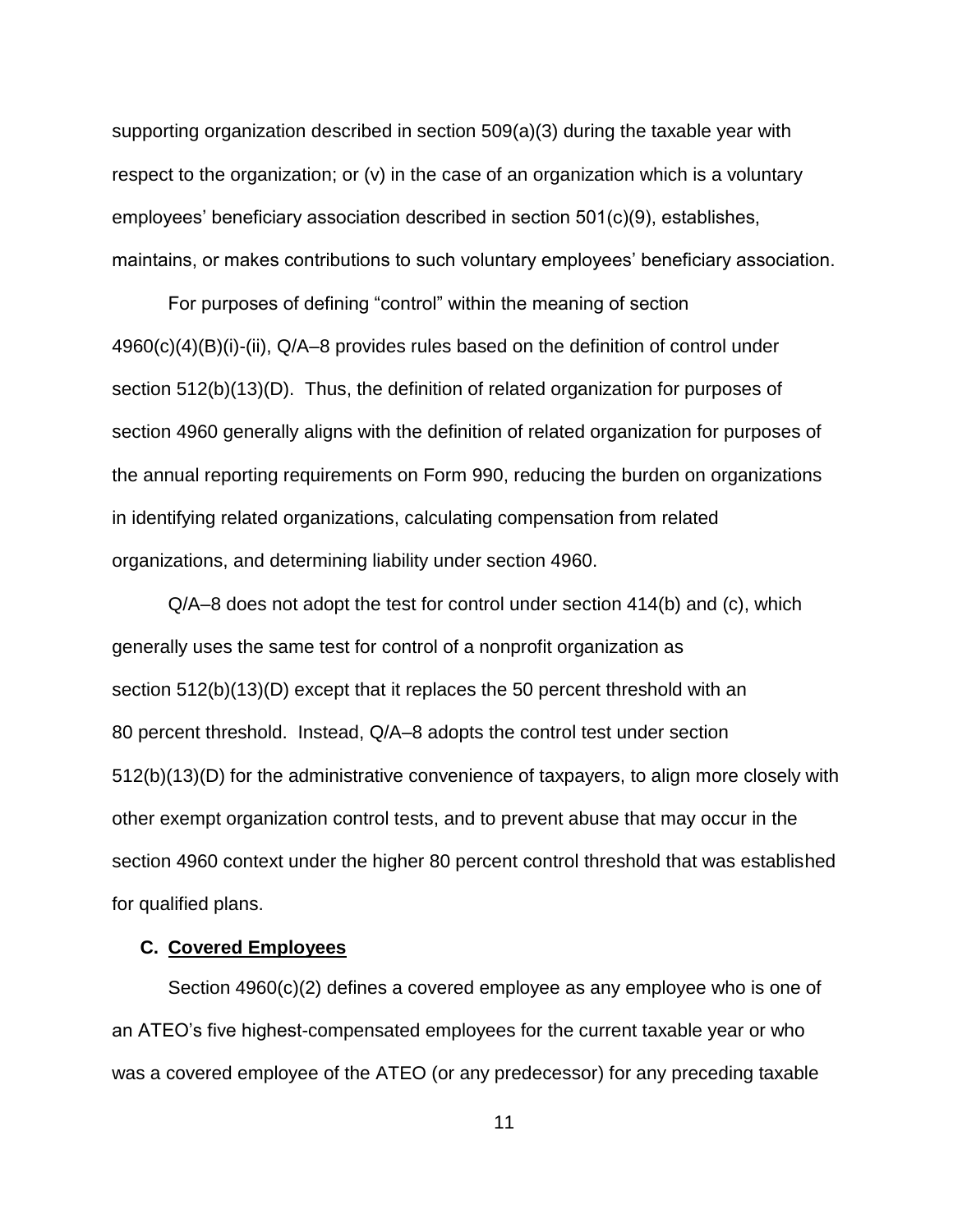year beginning after December 31, 2016. Therefore, once an employee is a covered employee, he or she continues to be a covered employee for all subsequent taxable years. There is no minimum dollar threshold for an employee to be a covered employee; thus, an employee need not be paid excess remuneration or an excess parachute payment nor be a highly compensated employee within the meaning of section 414(q) to be a covered employee for a taxable year and all future years.

Commenters requested that the Treasury Department and the IRS provide a rule of administrative convenience under which a covered employee is no longer considered a covered employee of an ATEO after a certain period of time. The guidance in this notice does not adopt that suggestion because it is inconsistent with the statute. For this reason, the Treasury Department and the IRS have concluded that the position that a covered employee ceases to be a covered employee after a certain period of time is not consistent with a good faith, reasonable interpretation of the statute.

Section 4960 does not provide rules for identifying an ATEO's five highestcompensated employees for a taxable year. Q/A–10 provides that whether an employee is one of an ATEO's five highest-compensated employees is based on remuneration paid in the calendar year ending with or within the employer's taxable year. The Treasury Department and the IRS considered using certain existing reporting standards for determining the amount of compensation paid, such as the Securities and Exchange Commission standards that are used for section 162(m) purposes or the standards that are used for Form 990 reporting purposes. However, Q/A–10 uses remuneration paid for purposes of identifying an ATEO's five highest-compensated employee because, as defined in Q/A-12, remuneration is a fair representation of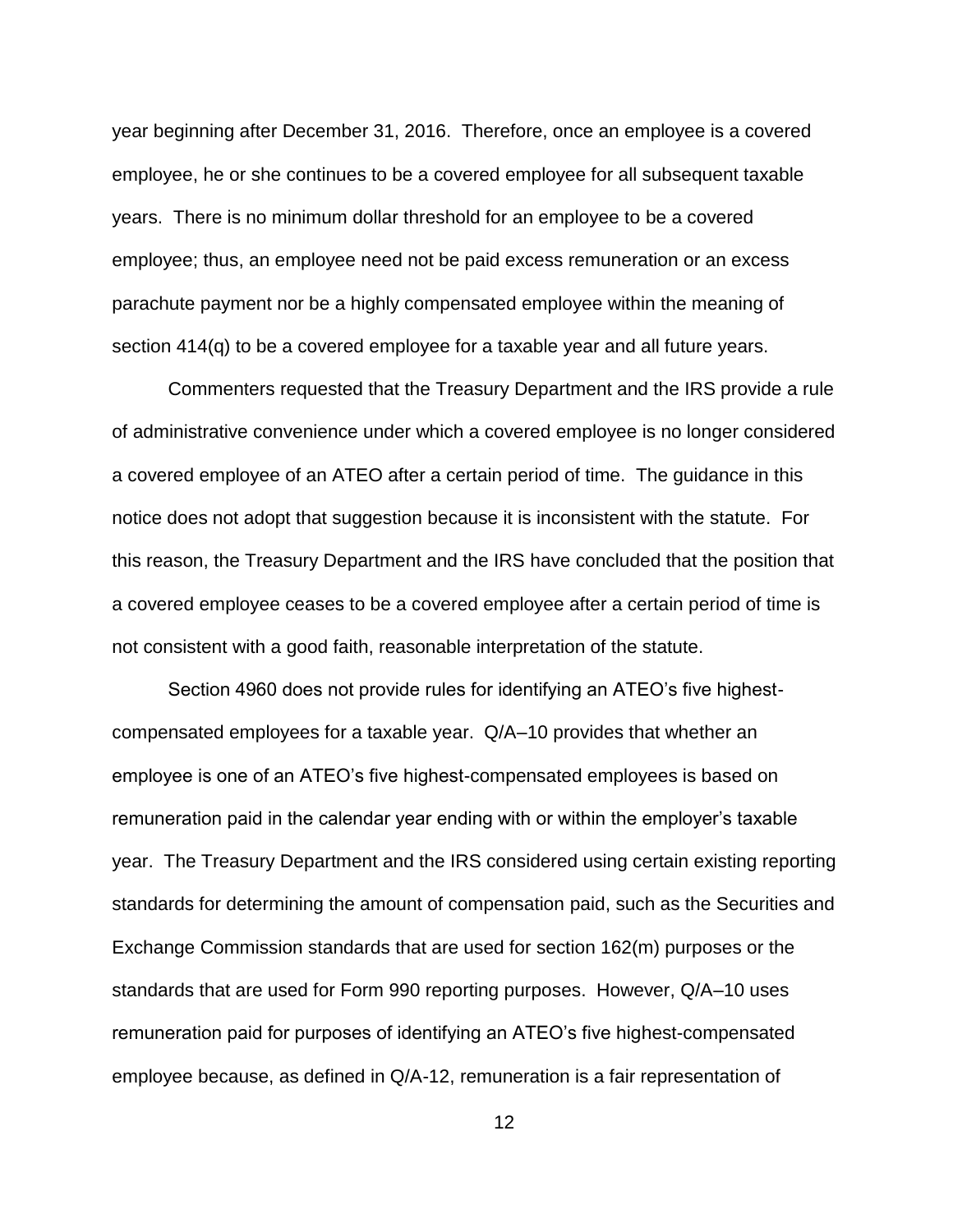compensation earned by an employee and it is more administrable to use a single standard for both identifying covered employees and computing the tax, if any, imposed by section 4960(a)(1). In addition, having the calendar year ending with or within the ATEO's or related organization's taxable year as the measurement period for identifying the ATEO's five highest-compensated employees is consistent with the measurement period for purposes of determining remuneration paid for a taxable year.

Q/A-10 provides that remuneration paid for medical services is not taken into account for purposes of identifying the five highest-compensated employees. One commenter requested that remuneration paid for medical services be taken into account for purposes of determining the five highest-compensated employees. An interpretation that remuneration for medical services is taken into account for purposes of identifying the five-highest compensated employees would be inconsistent with the statutory structure and the legislative intent, and therefore the Treasury Department and the IRS have concluded that this interpretation is not consistent with a good faith, reasonable interpretation of section 4960. As the Conference Report to accompany H.R. 1 (Conference Report) states, "[f]or purposes of determining a covered employee, remuneration paid to a licensed medical professional which is directly related to the performance of medical or veterinary services by such professional is not taken into account, whereas remuneration paid to such a professional in any other capacity is taken into account." H.R. Rep. No. 115-466, at 494 (2017) (Conf. Rep.).

As set forth in Q/A–9, only an ATEO's common law employees (including officers) can be one of an ATEO's five highest-compensated employees. To identify its five highest-compensated employees, the ATEO must include remuneration paid for the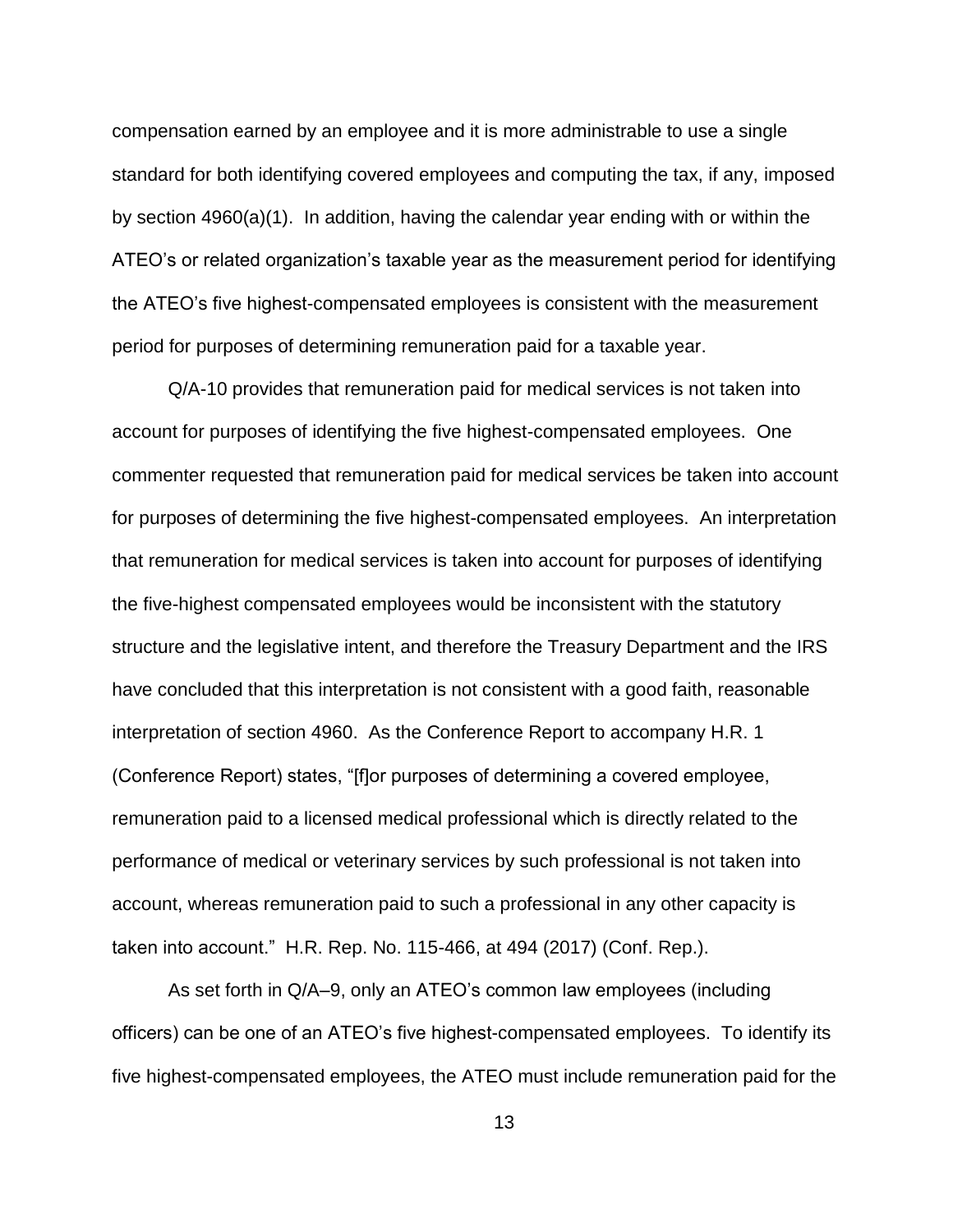taxable year by any related organization, including remuneration paid by a related forprofit organization or governmental entity, for services performed as an employee of such related organization. Q/A–12(c) also provides that remuneration paid by a separate organization on behalf of the ATEO, whether related to the ATEO or not, for services performed as an employee of the ATEO is treated as remuneration paid by the ATEO for purposes of section 4960. To prevent circumstances in which an employee to whom the ATEO paid minimal remuneration displaces an employee who would otherwise be a covered employee of the ATEO, Q/A–10(b) provides a limited services exception under which, unless an ATEO pays at least 10 percent of the total remuneration paid by the ATEO and all related organizations to an employee during the calendar year, the employee is not treated as one of the ATEO's five highestcompensated employees. However, if no ATEO pays at least 10 percent of an employee's total remuneration during a calendar year, this exception does not apply to the ATEO that paid the most remuneration to the employee during the calendar year.

Whether an employee is one of the five highest-compensated employees is determined separately for each ATEO, and not for the entire group of related organizations; thus, each ATEO has its five highest-compensated employees. As a result, in many cases, a group of related organizations will have more than five covered employees. Some commenters suggested that a group of related ATEOs should have only five highest-compensated employees among all of the related ATEOs, noting that this is the case for purposes of section 162(m)(1)-(4), as Treas. Reg. § 1.162-27(c)(1)(ii) treats a publicly held corporation and all nonpublic corporations related to the publicly held corporation as a single corporation. Section 4960 does not provide for such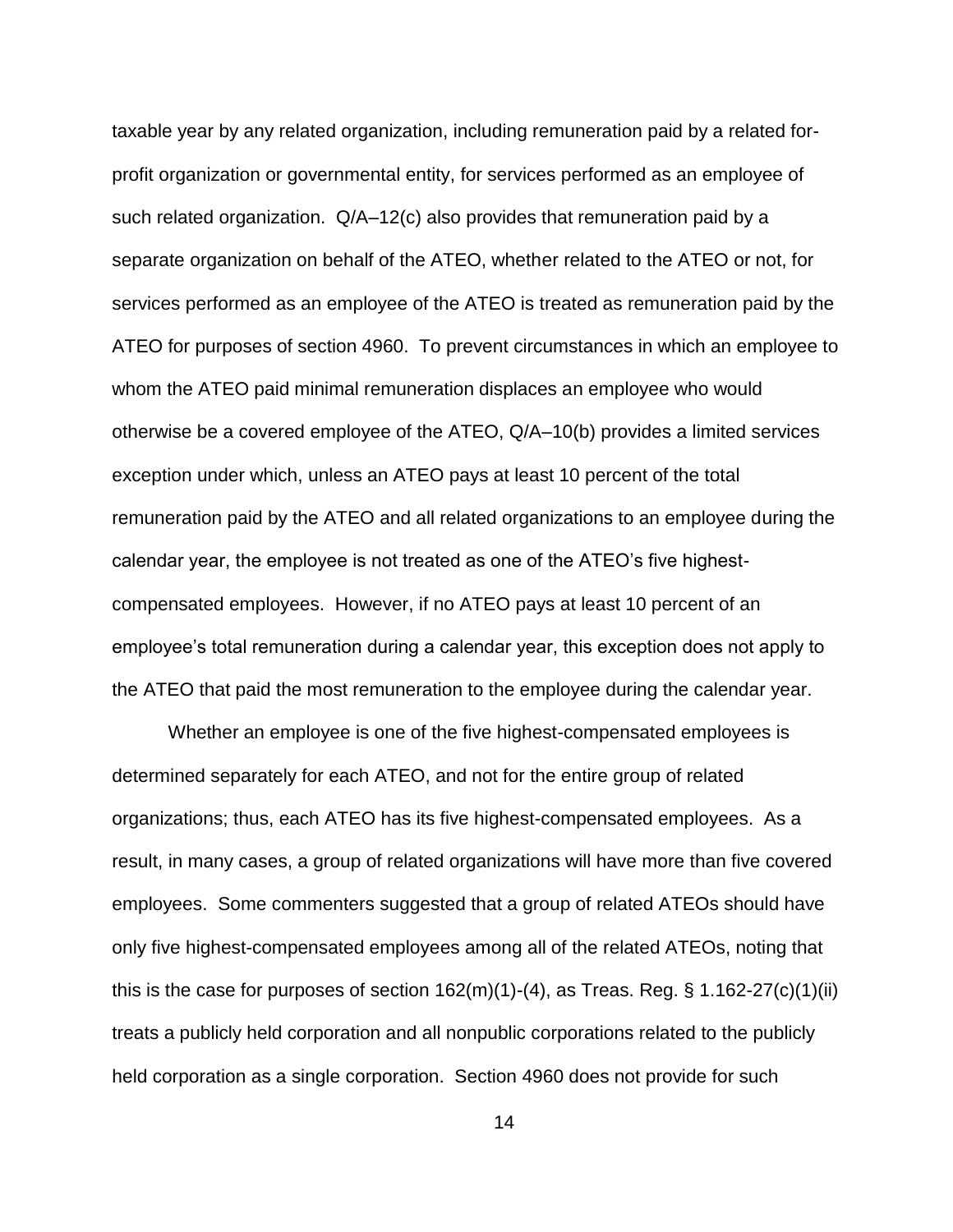treatment. Further, under Treas. Reg. § 1.162-27(c)(1)(ii), each related subsidiary within an affiliated group of corporations that is itself a publicly held corporation is separately subject to the deduction limitation, just as each ATEO within a group of related organizations is separately subject to section 4960. Accordingly, this notice does not adopt the commenter's suggestion, and the Treasury Department and the IRS have concluded that the position that a group of related organizations with more than one ATEO has a single set of five highest-compensated employees is not consistent with a good faith, reasonable interpretation of section 4960.

## <span id="page-14-0"></span>**D. Excess Remuneration**

In general, the excise tax imposed under section  $4960(a)(1)$  is based on the remuneration paid (other than any excess parachute payment) by an ATEO for the taxable year with respect to employment of any covered employee in excess of \$1 million. Q/A–11 provides that this amount is referred to as "excess remuneration." Consistent with the statute, the \$1 million threshold is not adjusted for inflation.

Section 4960(c)(3)(A) generally defines "remuneration" as wages under section 3401(a) (wages subject to federal income tax withholding), but excluding designated Roth contributions under section 402A(c) and including amounts required to be included in gross income under section 457(f). Q/A–12 clarifies that remuneration includes a parachute payment that is not an excess parachute payment, but remuneration does not include certain retirement benefits (see section 3401(a)(12)) or certain directors' fees (see Rev. Rul. 57-246, 1957-1 C.B. 338).

The flush language at the end of section 4960(a) provides that, for purposes of section 4960(a), remuneration is treated as paid when there is no substantial risk of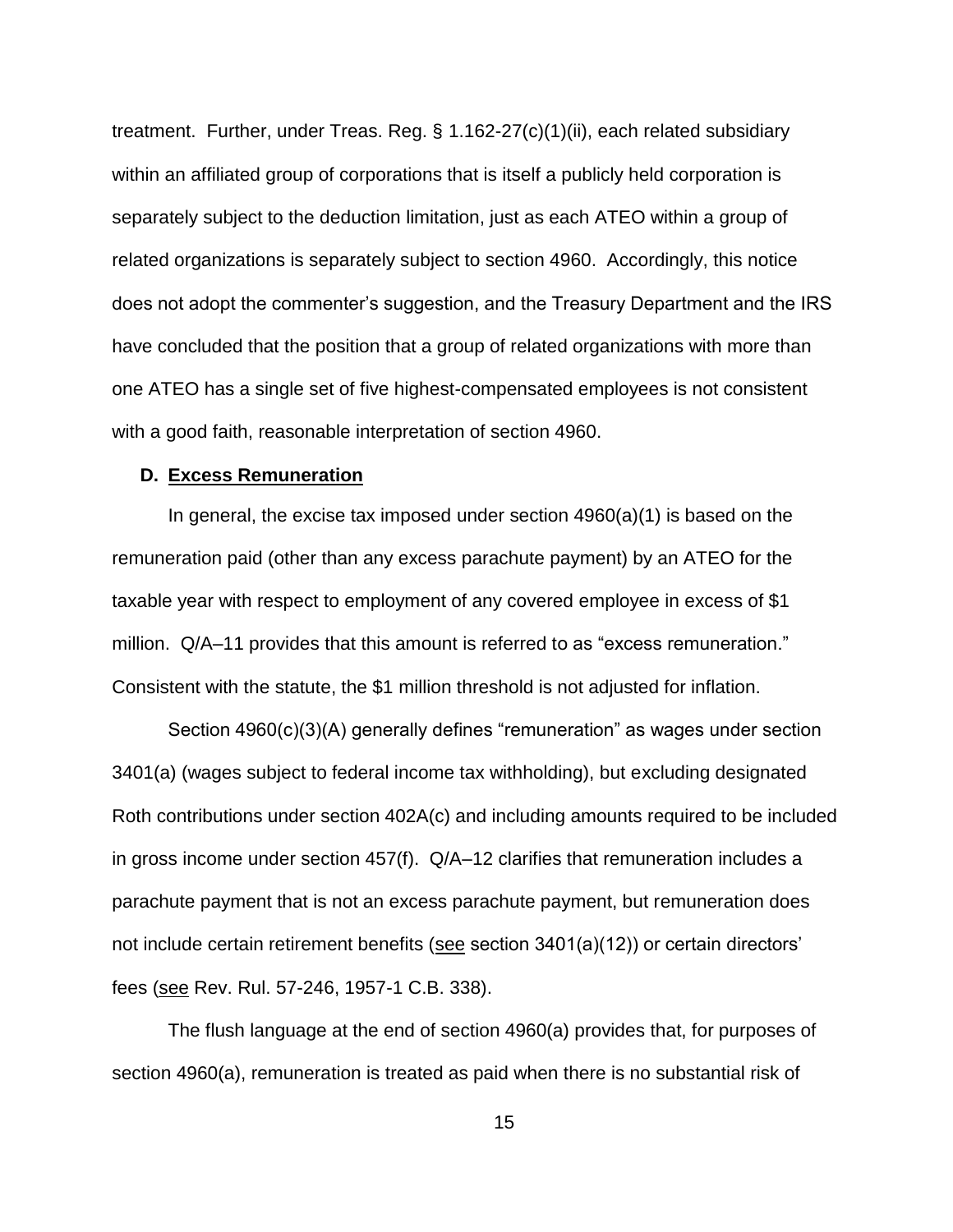forfeiture of the rights to the remuneration. The term "substantial risk of forfeiture" is defined by cross-reference to section 457(f)(3)(B). Proposed regulations under section 457(f) were published in 2016 (81 FR 40548 (Jun. 22, 2016)). The preamble to the proposed regulations states that taxpayers may rely on them before they are finalized. Q/A–13 provides that the definition of substantial risk of forfeiture under Prop. Treas. Reg. § 1.457-12(e)(1) is the definition of substantial risk of forfeiture within the meaning of section  $457(f)(3)(B)$  for purposes of section  $4960(a).$ <sup>3</sup> Under Prop. Treas. Reg. § 1.457-12(e)(1), an amount of compensation is subject to a substantial risk of forfeiture only if entitlement to the amount is conditioned on the future performance of substantial services, or upon the occurrence of a condition that is related to a purpose of the compensation if the possibility of forfeiture is substantial. Consistent with common usage, Q/A–13 refers to an amount the right to which is not subject to a substantial risk of forfeiture as being "vested" and the lapsing of a substantial risk of forfeiture as "vesting."

Q/A–13 clarifies that although section 4960(a) cross-references the definition of substantial risk of forfeiture in section 457(f)(3)(B), the rule under section 4960(a) providing that remuneration is treated as paid upon vesting is not limited to remuneration that is otherwise subject to section 457(f), nor is it limited to nonqualified deferred compensation under section 457(f) or section 409A. Rather, this timing rule for determining when remuneration is treated as paid applies to all forms of remuneration.

 $\overline{a}$ 

<sup>3</sup> Any changes to the proposed regulations under section 457(f) when finalized will be taken into account for purposes of section 4960, and further guidance may be issued if appropriate.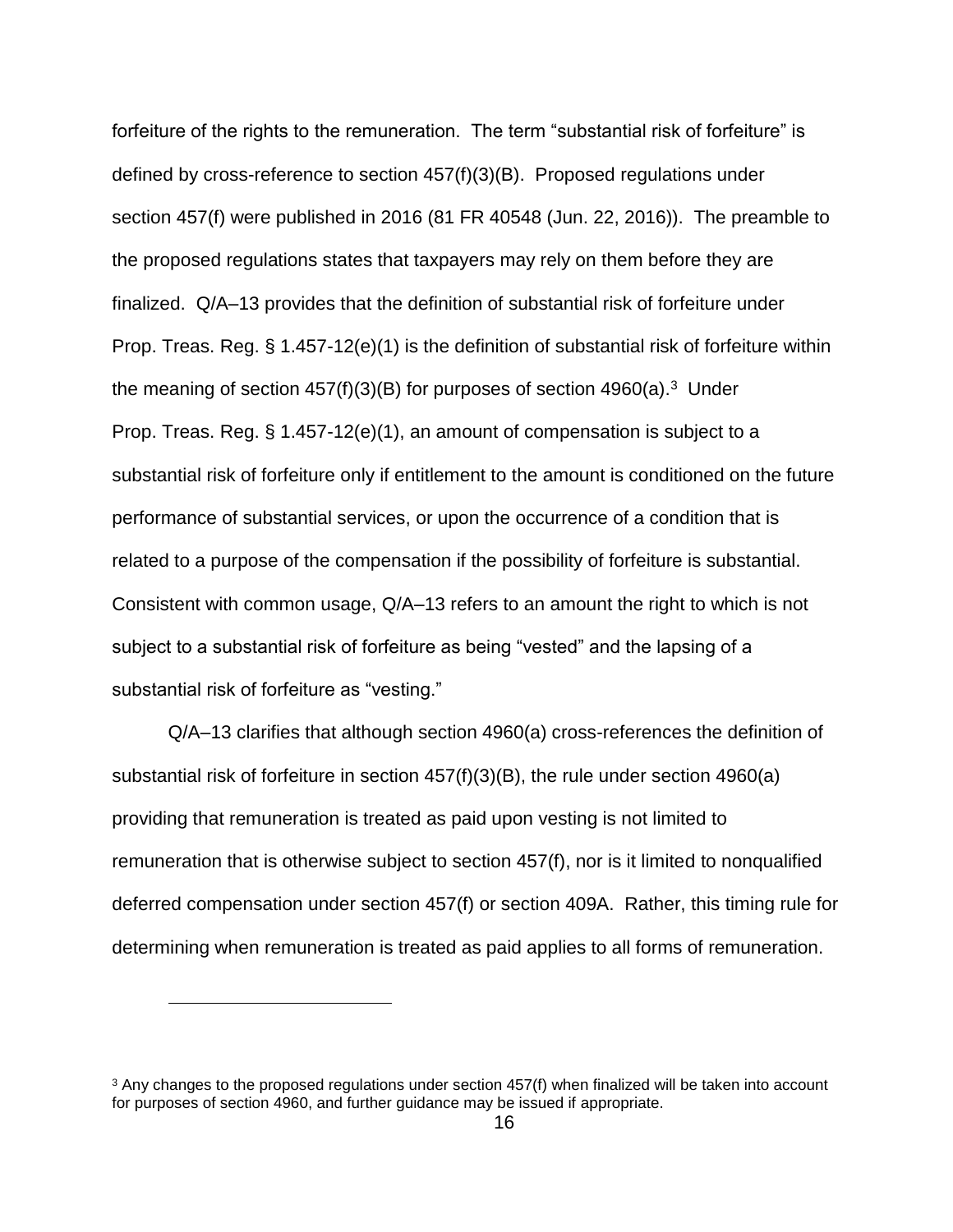Some commenters argued that section 4960(c)(3), which defines remuneration largely by cross-reference to the definition of wages under section 3401(a), should be interpreted as a timing rule. Section 3401(a) primarily focuses on whether, not when, amounts are includible in wages; the basic timing rule for wage inclusion appears in regulations under section 3402(a), not section 3401(a). Specifically, Treas. Reg. § 31.3402(a)-1(b) provides that wages are paid when actually or constructively paid and explains what it means for an amount to be constructively paid. Thus, the Treasury Department and the IRS conclude that the cross-reference to section 3401(a) (and not section 3402(a)) in section 4960(c)(3) establishes the scope of the term "remuneration" without regard to timing, and that the flush language in section 4960(a) establishes the timing rule that applies to all forms of remuneration. Accordingly, Q/A–13 provides that, for purposes of determining when remuneration is treated as paid, the timing rule in section 4960(a) applies and the timing rule for wage inclusion under Treas. Reg. § 31.3402(a)-1(b) is not relevant.

Under Q/A–13, the amount of remuneration treated as paid at vesting is the present value of the remuneration in which the covered employee vests. The employer must determine the present value using reasonable actuarial assumptions regarding the time and likelihood of actual or constructive payment. The employer may use the rules set forth in Prop. Treas. Reg. § 1.457-12(c)(1) to determine the present value. In addition, for purposes of determining the present value of remuneration that is scheduled to be paid within 90 days of vesting, the employer may elect to treat the amount that is to be paid as the present value of the amount on the date of vesting.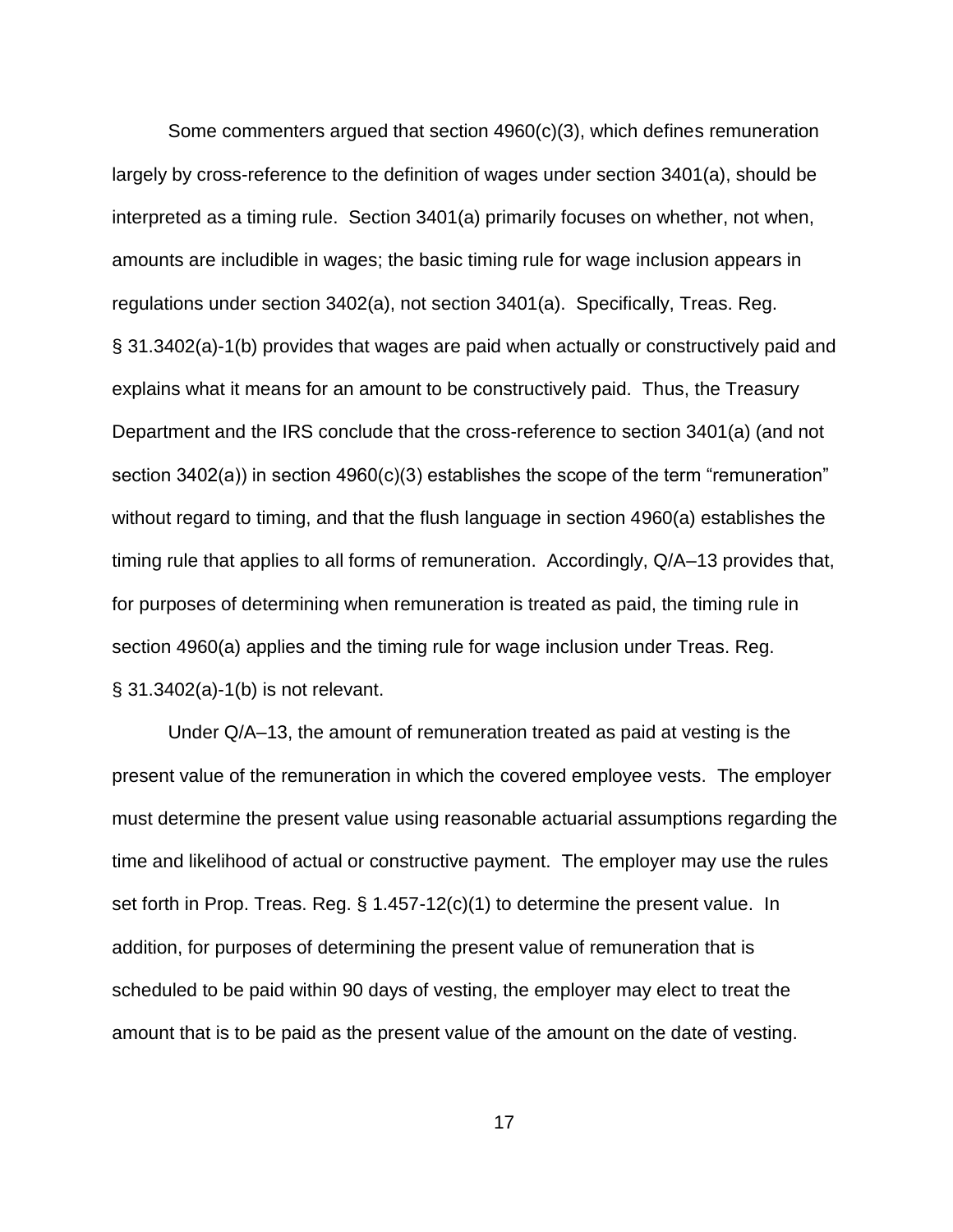Until actually or constructively paid, the amount treated as paid at vesting is referred to as "previously paid remuneration."

Q/A–13 provides specific rules for timing of inclusion for earnings and losses on previously paid remuneration. Net earnings on previously paid remuneration are treated as paid at the close of the calendar year in which they accrue. For example, the present value of vested remuneration credited to an employee's account under an account balance plan described in Treas. Reg. § 1.409A-1(c)(2)(i)(A) (under which the earnings and losses attributed to the account are based solely on a predetermined actual investment or a reasonable market interest rate) is treated as paid on the date credited to the employee's account and, until subsequently actually or constructively paid, is treated as previously paid remuneration. However, at the close of each calendar year in which there is previously paid remuneration allocable to a covered employee, the present value of any net earnings accrued on that previously paid remuneration (the increase in present value due to the predetermined actual investment or a reasonable market interest rate) is treated as remuneration paid (and subsequently is treated as previously paid remuneration until actually or constructively paid). Similarly, the present value of a vested, fixed amount of remuneration under a nonaccount balance plan described in Treas. Reg. § 1.409A-1(c)(2)(i)(C) is treated as paid on the date of vesting and subsequently as previously paid remuneration until actually or constructively paid. But, at the close of each calendar year in which there is previously paid remuneration allocable to a covered employee, the net increase in the present value of that amount during the year constitutes earnings and is treated as remuneration paid (and subsequently is also treated as previously paid remuneration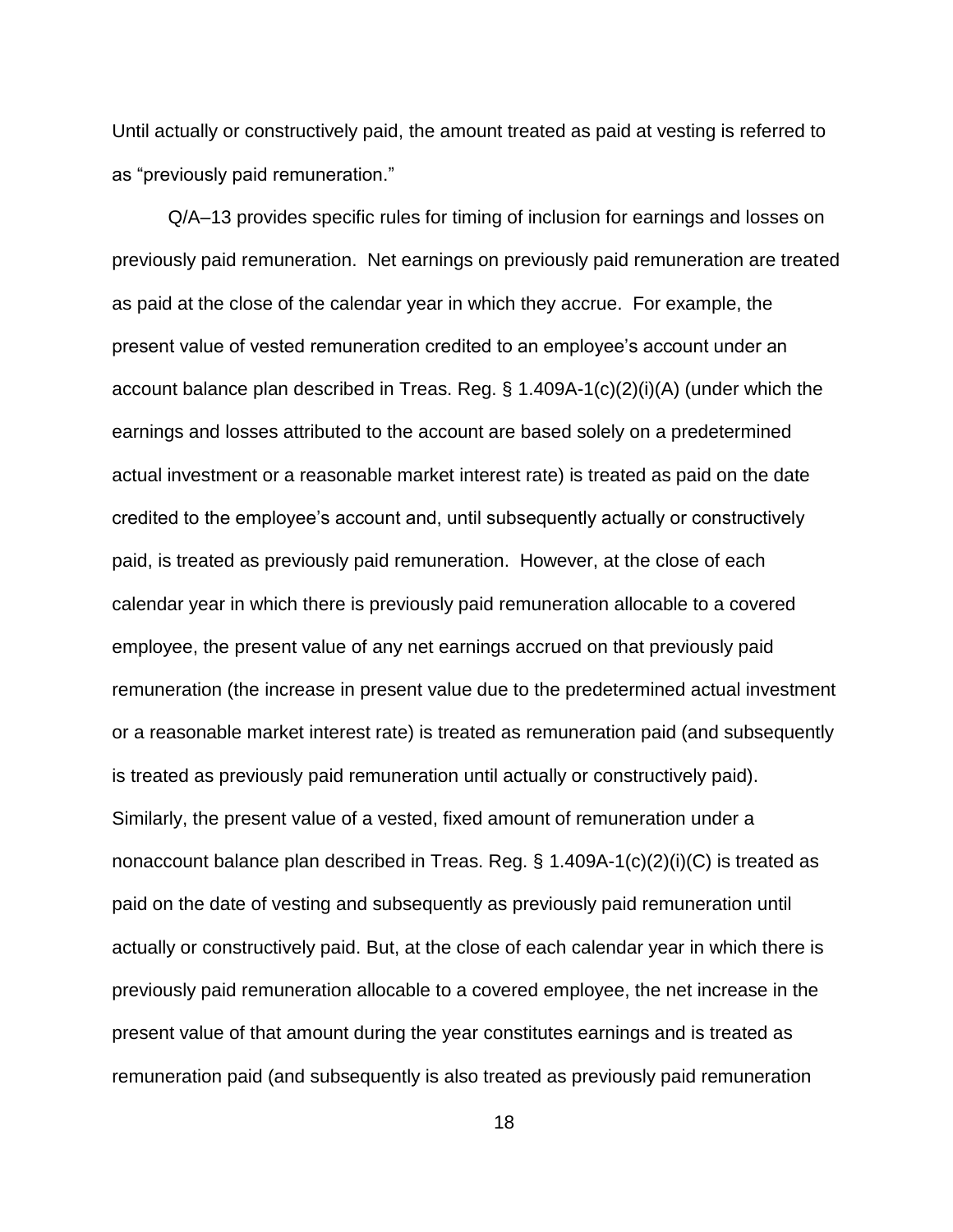until actually or constructively paid). For this purpose, earnings and losses from one arrangement may be aggregated with earnings and losses from any other arrangement provided by the same employer in which the employee participates, resulting in a single amount of remuneration and one amount, if any, of carryover losses (but no carryover gains, since any net gain would be treated as remuneration for the taxable year). For purposes of determining earnings and losses, previously paid remuneration is reduced by the amount actually or constructively paid under the plan or arrangement granting the rights to such remuneration. Q/A–13 further illustrates the operation of these rules through examples.

One commenter requested a "grandfather" rule like the transition rule under section 13601 of the Act that amended section 162(m). Because section 13602 of the Act, which added section 4960 to the Code, does not provide a transition rule (in contrast to section 13601 of the Act), and there is no indication in the legislative history that Congress intended there to be a transition rule for section 4960, the Treasury Department and the IRS have concluded that it is inappropriate to provide an effective date exception similar to the one provided for purposes of section 13601 of the Act. However, Q/A–13 clarifies and demonstrates the grandfathering effect of the remuneration payment timing rule. Specifically, Q/A–13 clarifies that any vested remuneration, including vested but unpaid earnings on deferred amounts, that is treated as paid before section 4960 is applicable (January 1, 2018, in the case of a calendar year employer) is not subject to the excise tax imposed under section 4960(a)(1), although earnings after the effective date on those amounts are treated as remuneration paid for purposes of section 4960(a)(1). Similarly, Q/A–13 clarifies that vested amounts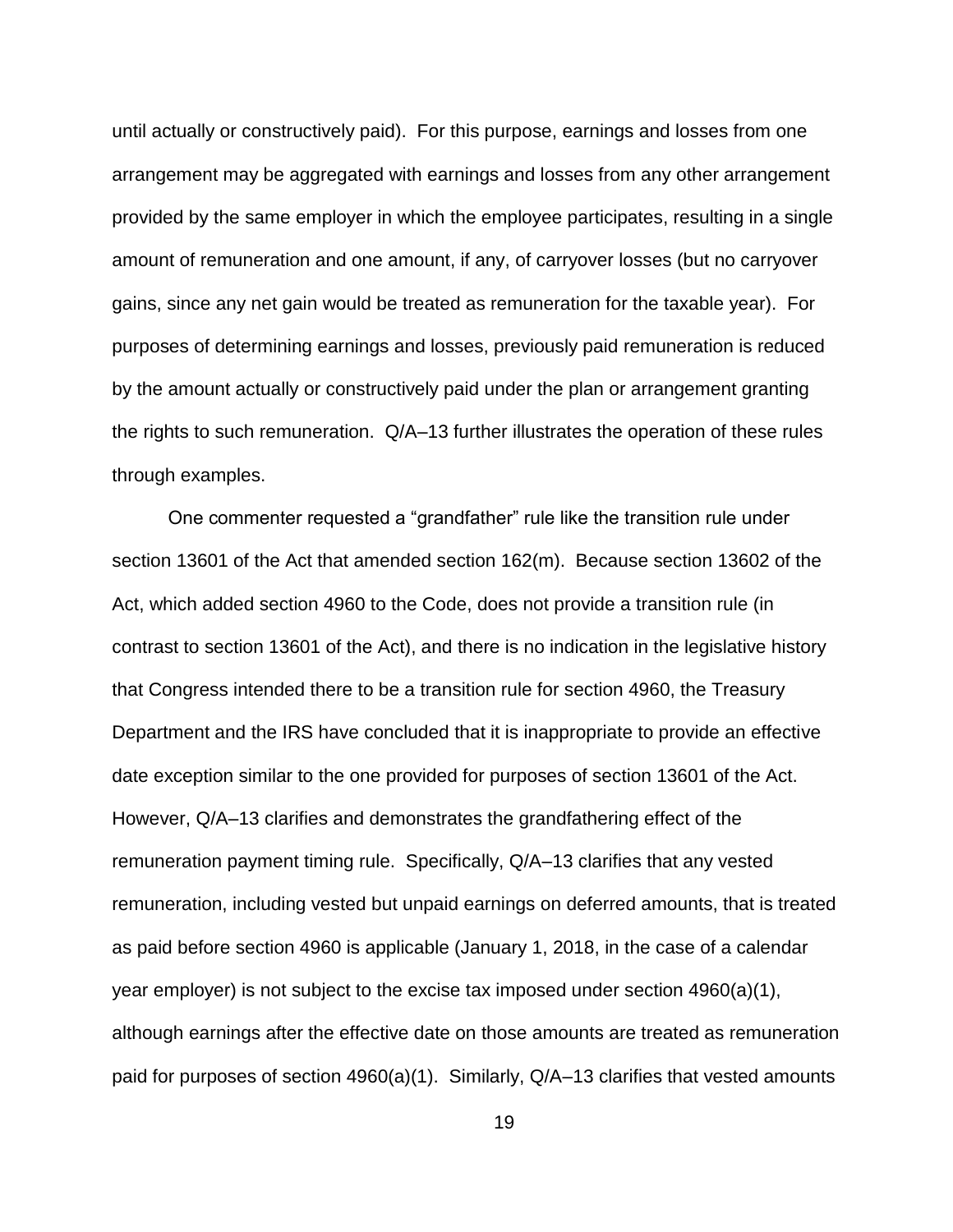that would have been treated as remuneration paid (including vested but unpaid earnings) before the year in which an employee first becomes a covered employee are not remuneration for the first year the employee becomes a covered employee or any subsequent year and, therefore, are not subject to the excise tax imposed under section 4960(a)(1). However, subsequent earnings on that vested remuneration may be subject to excise tax under section 4960(a)(1).

To reduce administrative burdens, some commenters recommended that remuneration be determined solely by reference to the amount reportable in Form W-2, box 1. For the following reasons, the Treasury Department and the IRS have concluded it is inappropriate to adopt that recommendation. In defining remuneration, section 4960(c)(3) explicitly cross-references and modifies the definition of wages under section 3401(a). Although the amount reportable in Form W-2, box 1 includes wages as defined under section 3401(a), it may also include amounts that are includible in the employee's gross income but are not wages under section 3401(a). In addition, as explained previously, the timing rule for when remuneration is paid under section 4960(a) differs from the timing rule for when wages are paid under section 3401(a). Therefore, the amount reported in Form W-2, box 1 in many cases will not be the same as the employee's remuneration for purposes of section 4960.

As an alternative to using the amount reported in Form W-2, box 1, some commenters recommended that remuneration be defined solely by reference to the amount reportable in Form W-2, box 5, which reports the amount of wages (as defined in section 3121(a)) subject to the Hospital Insurance tax under sections 3101(b) and 3111(b). However, there are differences between the definitions of wages under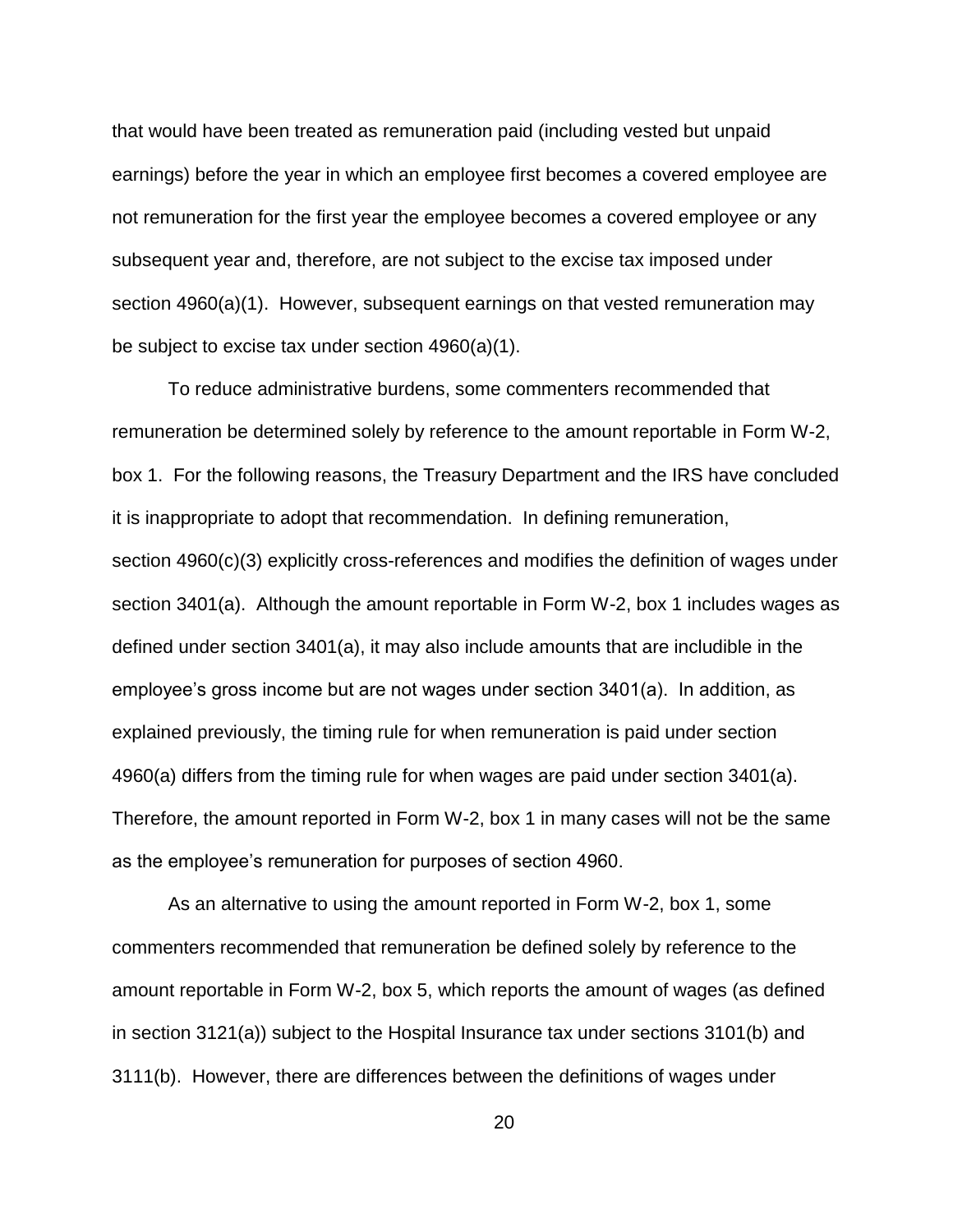sections 3401(a) and 3121(a), and there is no indication in the statute or legislative history that Congress intended that the definition of wages in section 3121(a) be used to determine remuneration under section 4960(a). In addition, the payment timing differences discussed previously apply so that the amounts reported in Form W-2, box 5 may not accurately reflect the remuneration paid for the applicable period for purposes of section 4960. For these reasons, the Treasury Department and the IRS have concluded it is not appropriate to adopt this recommendation.

An individual may perform services as a common-law employee for two different related organizations during the calendar year, one or both of which is an ATEO, in which case remuneration paid for the taxable year is aggregated for purposes of determining whether excess remuneration has been paid. To address these cases, Q/A–14 provides rules for allocating liability for the excise tax among the employers. As provided in section 4960(c)(4)(C), in any case in which an ATEO includes remuneration from one or more related organizations as separate employers of the individual in determining the excise tax imposed by section 4960(a), each employer is liable for its proportionate share of the excise tax.

The guidance in this notice provides specific instructions for calculating the excise tax on excess remuneration under section  $4960(a)(1)$ , including rules for allocating the excise tax among related employers and rules regarding a change in related status during the calendar year. As described further in Q/A–14, an employee may be a covered employee of more than one ATEO and each ATEO employer calculates its liability under section 4960(a)(1) taking into account the organizations to which it is related. In that case, Q/A–14 provides that, rather than owing tax as both an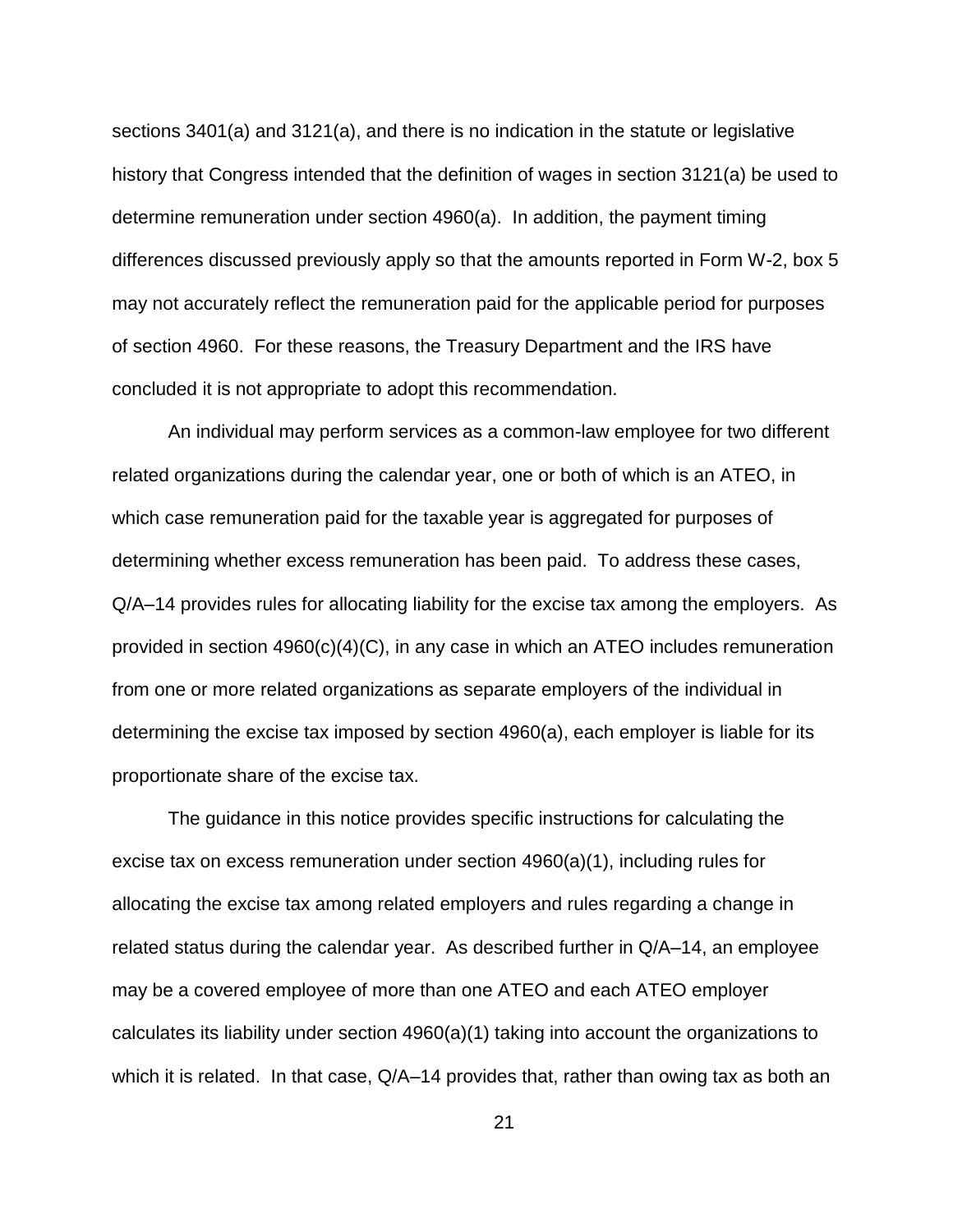ATEO and a related organization for the same remuneration paid to a covered employee, an employer is liable only for the greater of the excise tax it would owe as an ATEO or the excise tax it would owe as a related organization with respect to that covered employee.

## <span id="page-21-0"></span>**E. Medical and Veterinary Services**

Section 4960(c)(3)(B) and (c)(5)(C)(iii) exclude from remuneration and parachute payments, respectively, the portion of any compensation that is for the performance of medical or veterinary services by a licensed medical professional (including a veterinarian). The Conference Report states that "[f]or purposes of determining a covered employee, remuneration paid to a licensed medical professional which is directly related to the performance of medical or veterinary services by such professional is not taken into account, whereas remuneration paid to such a professional in any other capacity is taken into account." Conf. Rep. at 494 (emphasis added).

Sections 4960(c)(3)(B) and (c)(5)(C)(iii) both use the phrase "medical or veterinary services." Consistent with the legislative history quoted previously, Q/A–15 provides that remuneration for the direct performance of medical or veterinary services is excluded for purposes of section 4960. Commenters requested guidance as to the meaning of "licensed medical professional," which is not defined in the statute. The Conference Report states that "[a] medical professional for this purpose includes a doctor, nurse, or veterinarian." Conf. Rep. at 494. Q/A–15 provides that a licensed medical professional is an individual who is licensed under state or local law to perform medical or veterinary services. In addition to those professionals listed, this generally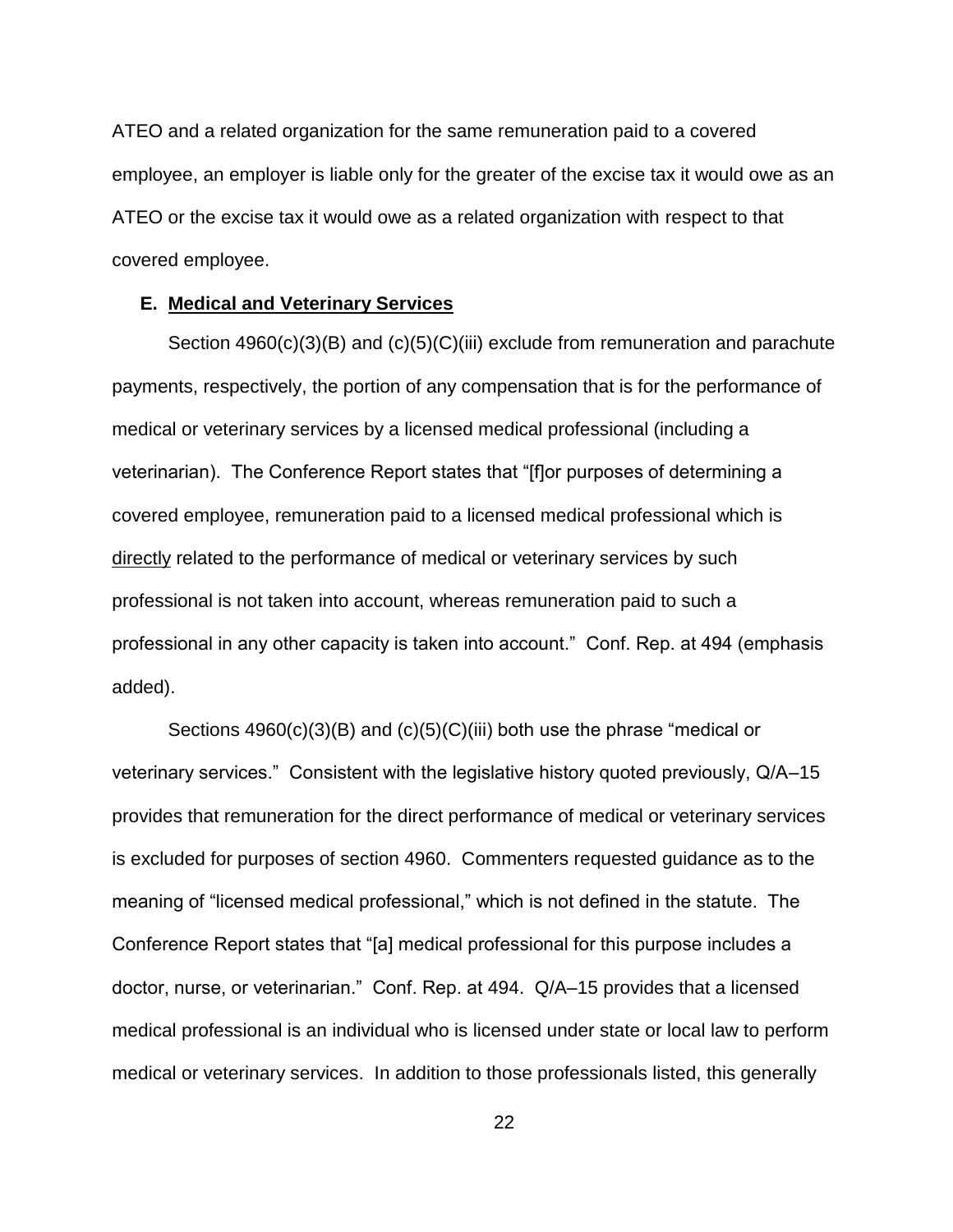includes dentists and nurse practitioners and may include other medical professionals depending on state or local law.

Commenters also requested guidance on the definition of medical services for purposes of section 4960. Q/A–15 adopts the definition of medical care under section 213(d) for purposes of determining whether services are medical services. This standard is consistent with the legislative intent that the exception apply only to remuneration for the direct performance of medical services and is a familiar standard for taxpayers. Section 213(d) provides that medical care consists of services for the diagnosis, cure, mitigation, treatment, or prevention of disease, including services for the purpose of affecting any structure or function of the body. For a veterinarian or other licensed veterinary professional, section 213(d)(1)(A) applies by analogy to determine whether the activity constitutes veterinary services.

In addition, commenters requested guidance on whether activities related to medical services, such as administrative, teaching, and research services, are medical services. Q/A–15 provides that these activities generally are not medical services. However, to the extent a licensed medical professional provides direct medical care to a patient in the course of these activities, he or she performs medical services, and remuneration allocable to those services is not taken into account for purposes of section 4960.

When a covered employee is compensated for both medical services and other services, the employer must allocate remuneration paid to such employee between medical services and such other services. Q/A–15 permits taxpayers to use any reasonable, good faith method to allocate remuneration between medical services and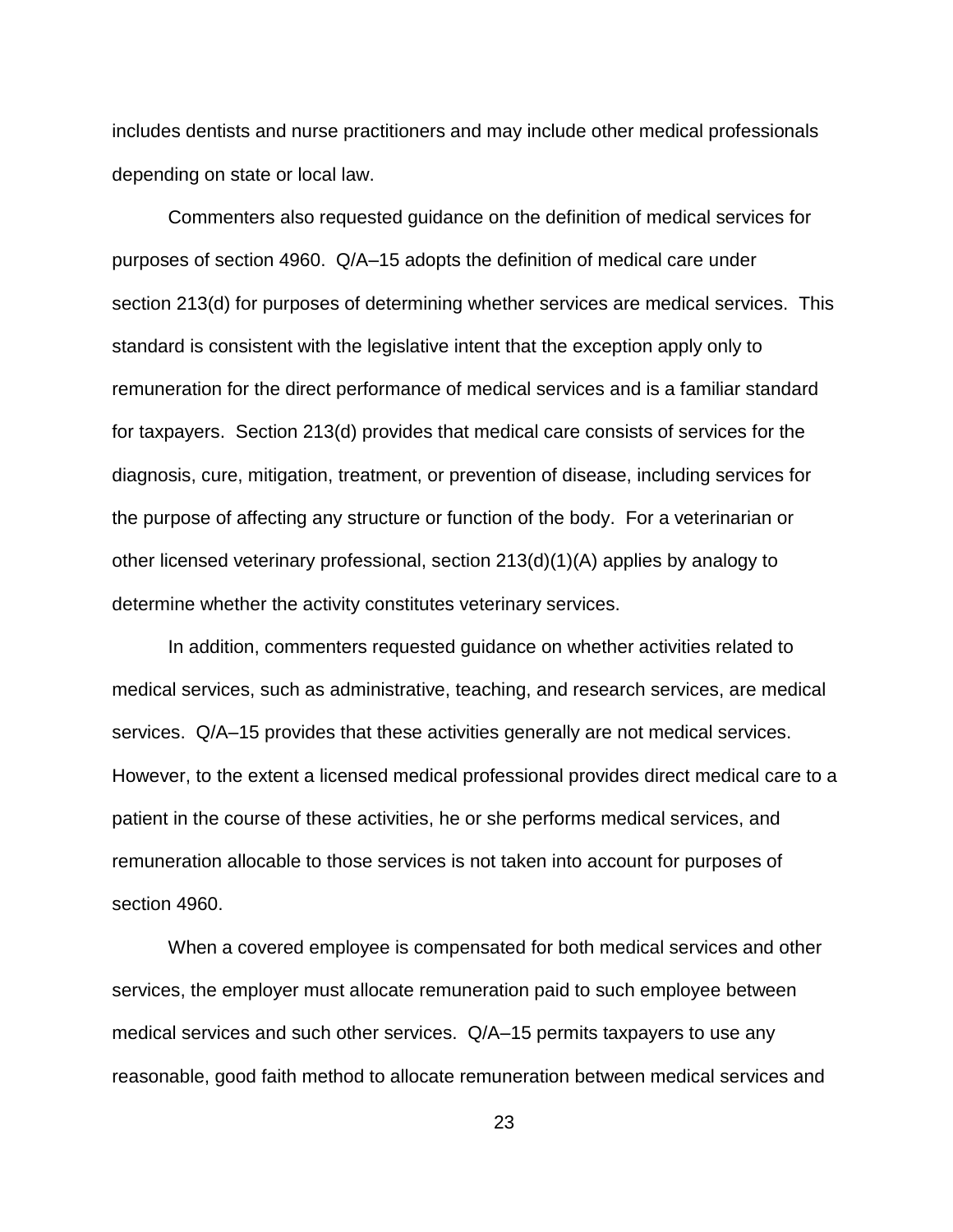other services. For this purpose, taxpayers may rely on a reasonable allocation set forth in an employment agreement that explicitly allocates a portion of the remuneration as for medical services or other services. If some or all of the remuneration is not reasonably allocated in an employment agreement, taxpayers must use a reasonable method of allocation. As an example of a reasonable method, a taxpayer may use records such as patient, insurance, and Medicare/Medicaid billing records or internal time reporting mechanisms to determine the time spent providing medical services, and then allocate remuneration to medical services in the proportion such time bears to the total hours the covered employee worked for the employer. The same rules apply with respect to veterinary services.

#### <span id="page-23-0"></span>**F. Excess Parachute Payments**

Section 4960(a)(2) imposes an excise tax on "any excess parachute payment." Section 4960(c)(5)(A) provides that the term "excess parachute payment" means an amount equal to the excess of any parachute payment over the portion of the base amount allocated to such payment. Section 4960(c)(5)(B) provides that the term "parachute payment" means any payment in the nature of compensation to (or for the benefit of) a covered employee if (i) such payment is contingent on such employee's separation from employment with the employer, and (ii) the aggregate present value of the payments in the nature of compensation to (or for the benefit of) such individual which are contingent on such separation equals or exceeds an amount equal to three times the base amount. Section 4960(c)(5)(C) provides exceptions for certain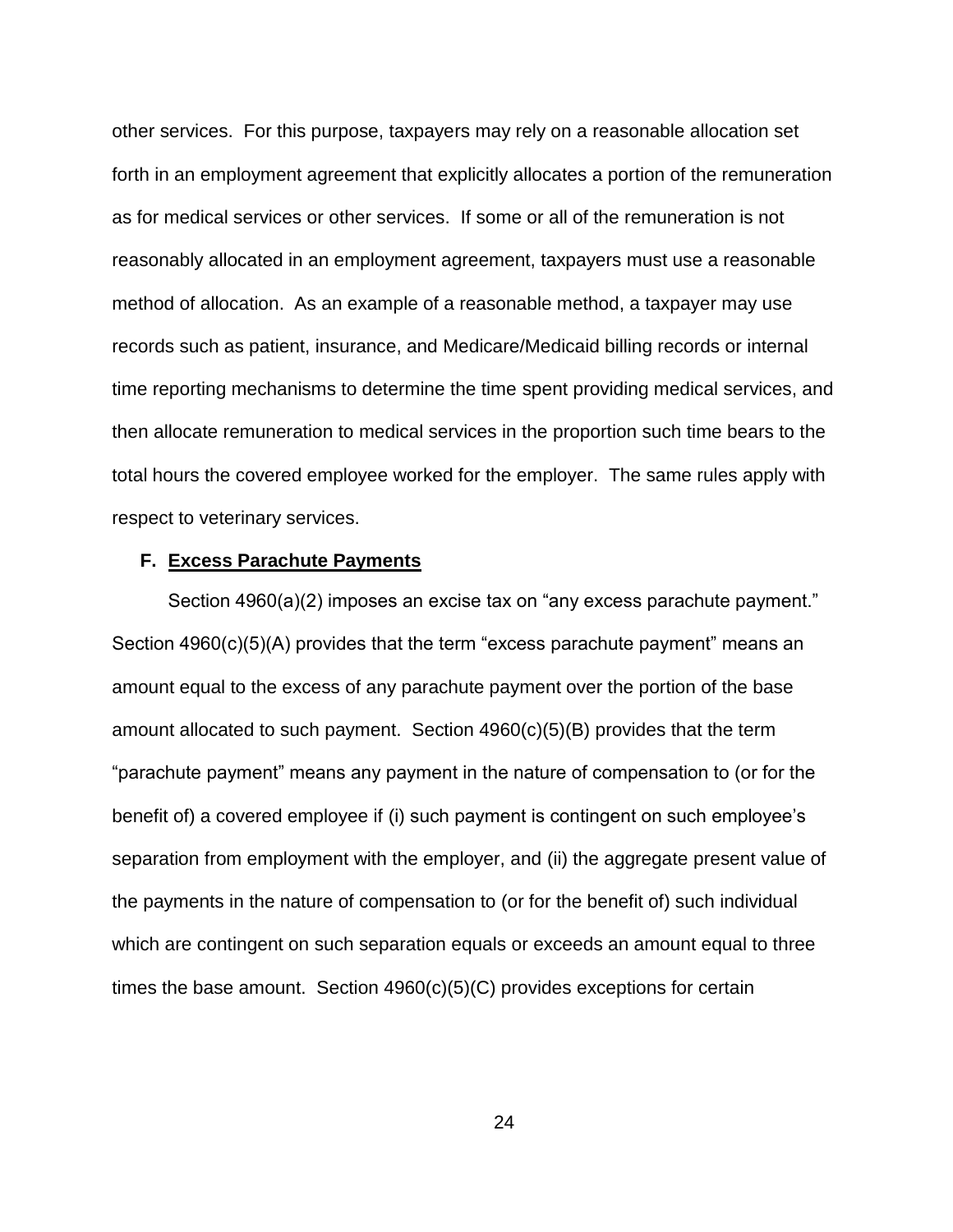retirement plans, certain payments to licensed medical professionals, and payments to individuals who are not highly compensated employees as defined in section 414(q).<sup>4</sup>

The excess parachute payment rules under section 4960 are modeled after section 280G. Section 280G disallows a deduction for any excess parachute payment. Although sections 280G and 4960 both use the term "parachute payment," they define it differently. Whereas the section 4960 definition refers to payments contingent on an employee's separation from employment, the section 280G definition refers to payments contingent on a change in the ownership or effective control of a corporation (or in the ownership of a substantial portion of the assets of the corporation). There are also other differences between sections 280G and 4960. For example, section 280G does not include exceptions for payments to licensed medical professionals or non-highly compensated employees. The guidance in this notice incorporates many of the questions and answers (Q/As) under Treas. Reg. § 1.280G-1, with modifications to reflect the statutory differences between sections 280G and 4960. However, certain Q/As under Treas. Reg. § 1.280G-1 are not incorporated into this notice because they address issues that do not arise under section 4960. Conversely, certain Q/As in this notice do not have parallel Q/As under Treas. Reg. § 1.280G-1 because they address issues that arise under section 4960 but not under section 280G.

 $\overline{a}$ 

<sup>4</sup> Under section 414(q), a highly compensated employee generally is defined as any employee who was a five-percent owner at any time during the year or the preceding year or who had compensation from the employer in the preceding year in excess of an inflation-adjusted amount. Notice 2017-64, 2017-45 I.R.B. 486, and Notice 2018-83, provide that the inflation-adjusted amounts for 2018 and 2019 are \$120,000 and \$125,000, respectively. See section 414(q) and the regulations thereunder for additional details, including the availability of an election to treat no more than the top 20 percent of an employer's employees as highly compensated employees by reason of their compensation.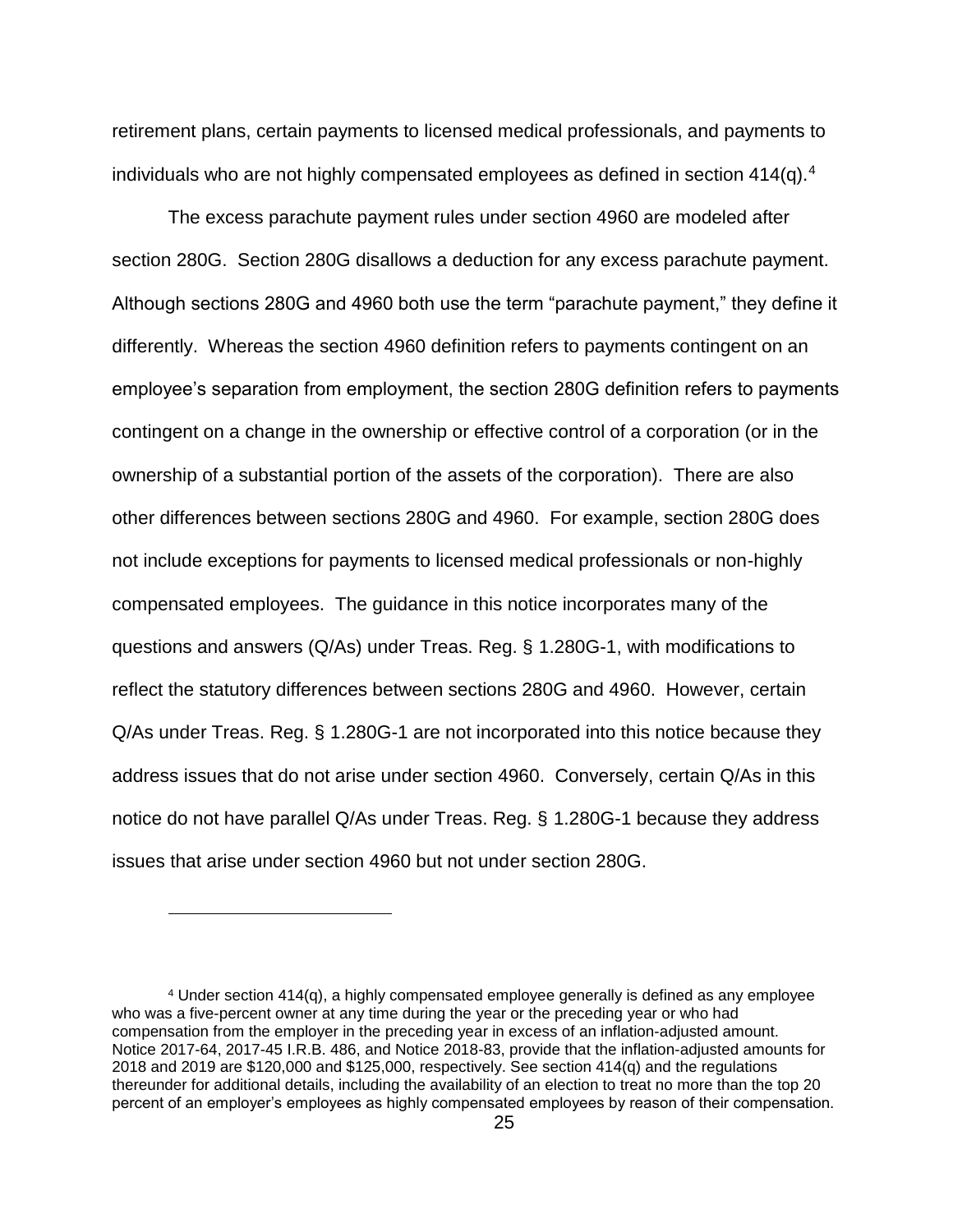The discussion of Q/A–16 through Q/A–34 that follows provides an overview of the guidance in this notice for purposes of calculating the excise tax under section 4960(a)(2), noting certain similarities and differences between those Q/As and the Q/As under Treas. Reg. § 1.280G-1. As a preliminary matter, however, the following summarizes the basic steps used to determine the amount of excise tax (if any) under section 4960(a)(2):

Step 1: Determine if a covered employee is entitled to receive payments in the nature of compensation that are contingent on an involuntary separation from employment and are not subject to an exclusion.

Step 2: Calculate the total aggregate present value of the contingent payments, taking into account the special valuation rules that apply when an involuntary separation from employment accelerates payment or vesting of a right to a payment.

Step 3: Calculate the covered employee's base amount with respect to the base period.

Step 4: Determine if the contingent payments are parachute payments. The contingent payments are parachute payments if their total aggregate present value equals or exceeds an amount equal to three times the covered employee's base amount.

Step 5: Calculate the amount of excess parachute payments. A parachute payment is an excess parachute payment to the extent the payment exceeds the base amount allocated to the payment. (Note that this is the excess over 1 times the base amount, and not the excess over 3 times the base amount.)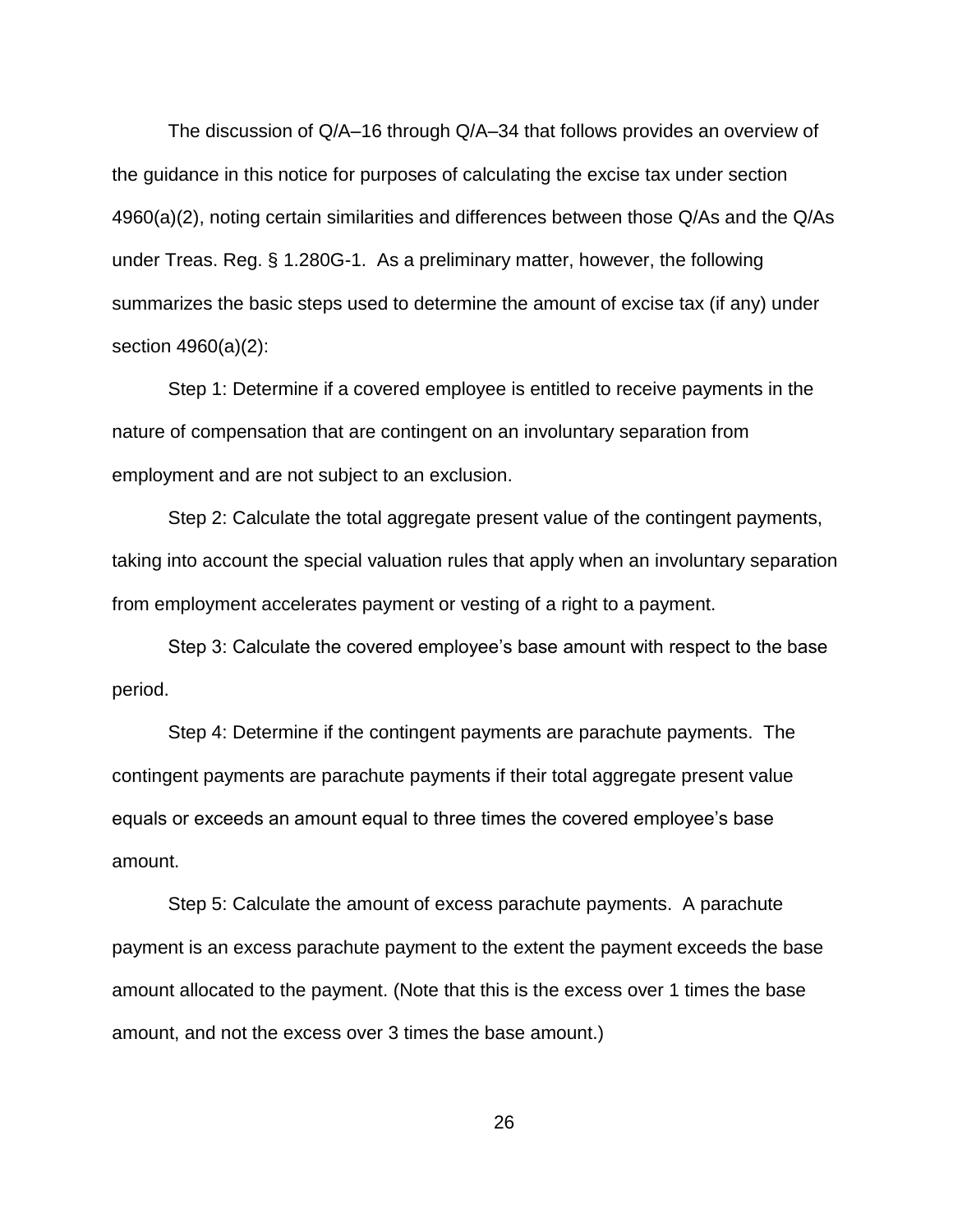Step 6: Calculate the amount of excise tax under section 4960(a)(2). The excise tax is the amount equal to the product of the rate of tax under section 11 and the sum of any excess parachute payments paid by an ATEO or related organization to the covered employee.

Q/A–16 defines the term "excess parachute payment," and Q/A–17 defines the term "parachute payment." Q/A–18, which defines a "payment in the nature of compensation," is based on Treas. Reg. § 1.280G-1, Q/A–11. Q/A–19, which describes when a payment is considered made for purposes of section 4960(a)(2), including the treatment of section 83 property, stock options, and stock appreciation rights and the treatment of consideration paid by an employee, is based on Treas. Reg. § 1.280G-1, Q/A–12 through Q/A–14.

Q/A–20 describes when a payment is contingent on an employee's separation from employment. Commenters requested that the Treasury Department and the IRS clarify what it means for a payment to be contingent on a separation from employment, noting that the statute does not provide a definition. One commenter suggested that the Treasury Department and the IRS issue guidance treating a payment as contingent on an employee's separation from employment only if the payment is subject to a substantial risk of forfeiture (defined in a manner consistent with section 457(f) or section 409A) at the time of a separation from employment and the separation causes the risk of forfeiture to lapse. The guidance in this notice is generally consistent with that suggestion, with certain exceptions discussed in the next several paragraphs.

Separation from employment (whether voluntary or involuntary) is often used in compensation arrangements as the trigger to pay vested amounts. For example, it is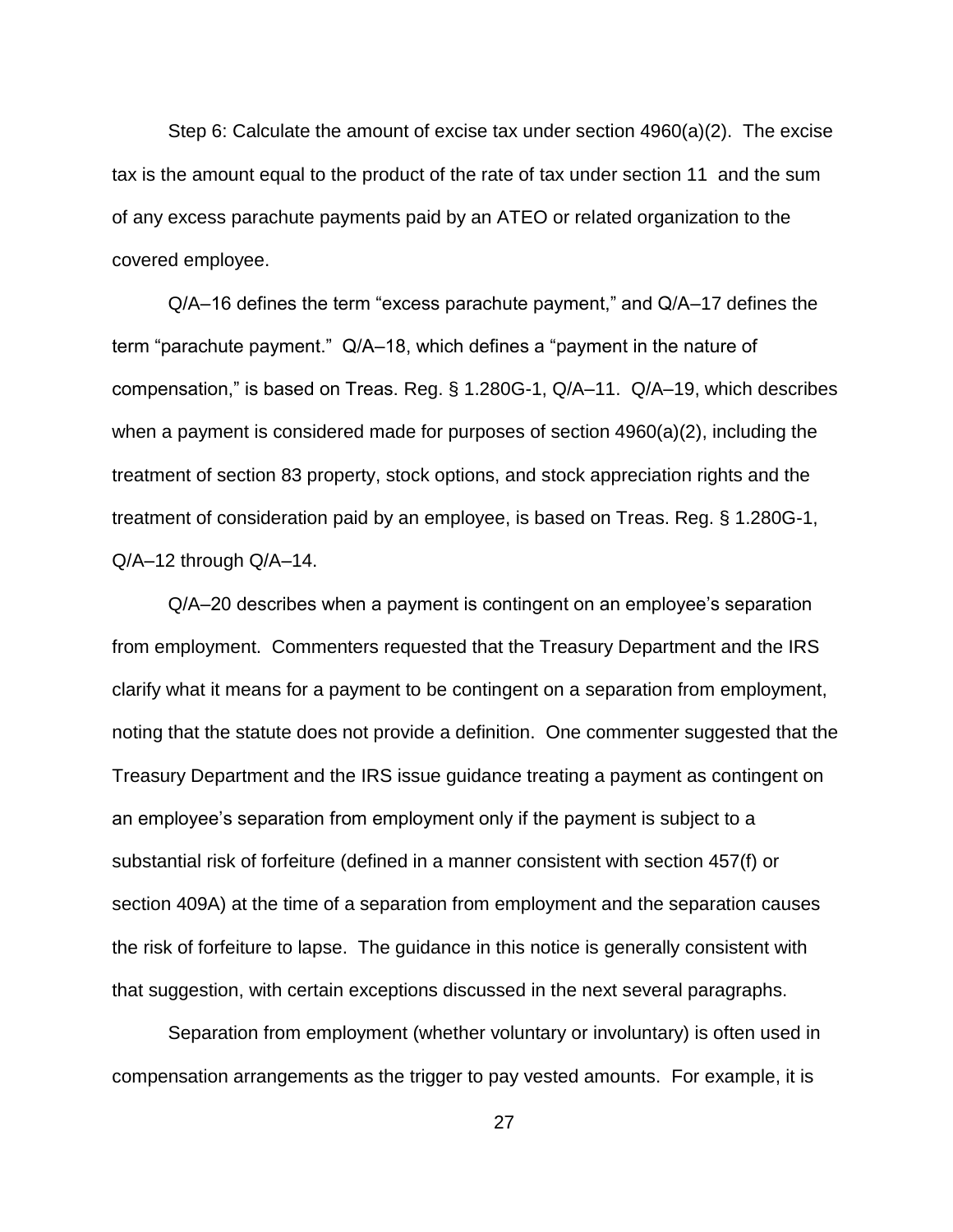typical for a nonqualified deferred compensation plan to provide that payments will be made or begin upon a separation from employment, including separation from employment resulting from death or disability. In contrast, Treas. Reg. § 1.280G-1, Q/A–22 generally treats a payment as contingent on a change in ownership or control if the payment would not have been made had no change in ownership or control occurred, taking into consideration whether vesting or payment is accelerated by reason of the change in ownership or control. Similarly, in defining when a payment is contingent on separation from employment, this notice does not focus solely on whether the payment would not have been made but for a separation from employment, but instead also takes into consideration whether the separation from employment results in the employee becoming vested or otherwise accelerates the right to payment.

The guidance in this notice limits the payments treated as contingent on a separation from employment to payments contingent on an involuntary separation from employment because payments that vest upon a separation from employment typically vest only upon an involuntary separation from employment. If an employee may voluntarily separate from service and still be entitled to a payment, then the payment either is not subject to a substantial risk of forfeiture or the forfeiture condition is not related to the separation from employment. If, however, there are other types of separation from employment conditions that may result in the lapse of a substantial risk of forfeiture applicable to a payment, the standard in this notice may be expanded in future guidance to ensure that those payments are also treated as contingent on a separation from employment.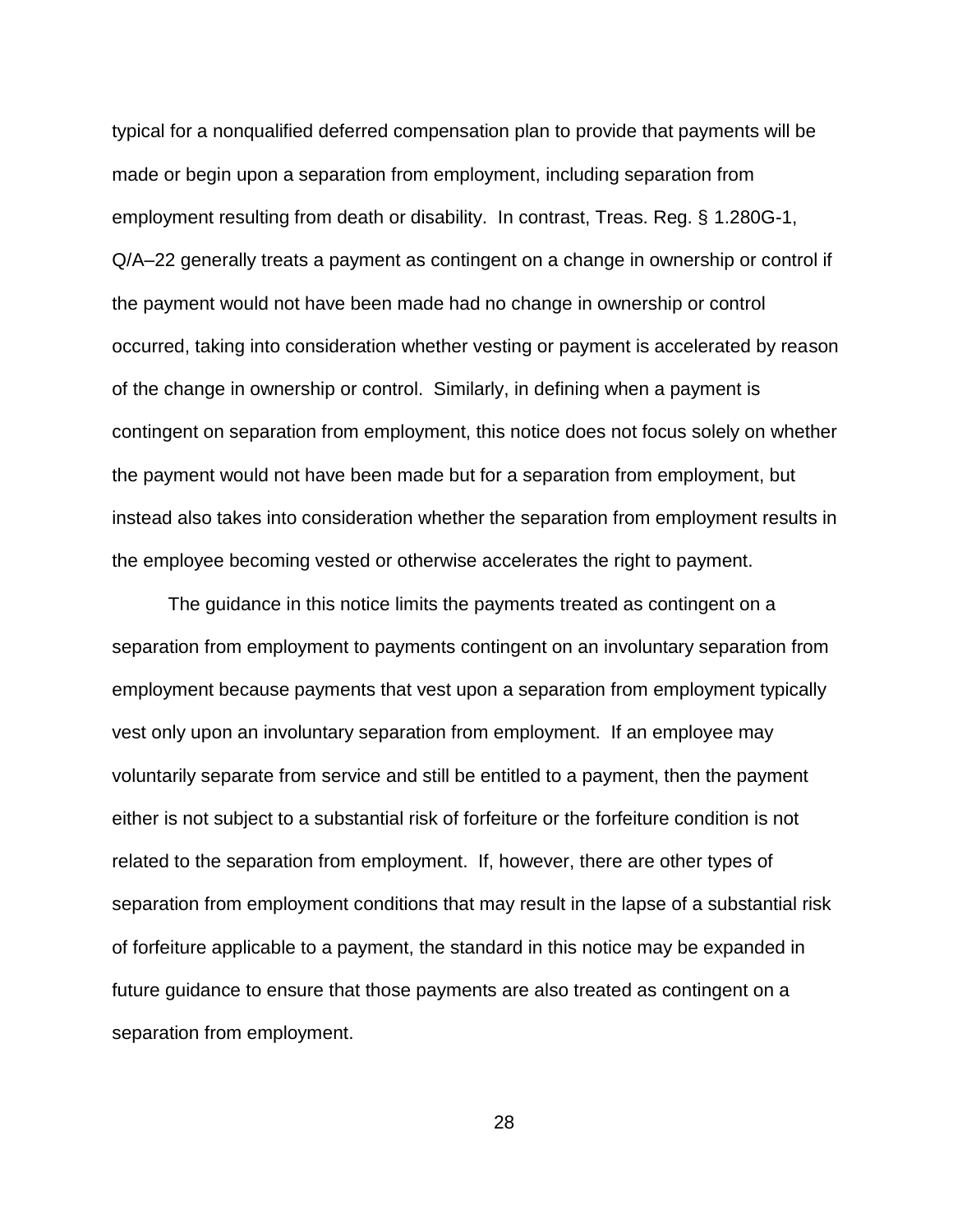Specifically, Q/A–20 provides that a payment is contingent on a separation from employment if the payment would not have been made in the absence of an involuntary separation from employment. It further provides that if the right to a payment vests as a result of an involuntary separation from employment, the payment is treated as a payment that is contingent on a separation from employment. For example, a right to a severance payment provided in an employment agreement that vests upon an involuntary separation from employment is a payment contingent on a separation from employment.

However, not all payments that are made after an involuntary separation from employment are contingent on a separation from employment. For example, a payment of deferred compensation after an involuntary separation from employment that vested based on years of service completed before the involuntary separation from employment generally is not a payment that is contingent on a separation from employment because the payment would be paid at some point, and the separation from employment may impact the time of, but not the right to, the payment. Similarly, medical benefits that vested based on years of service completed before an involuntary separation from employment but that are provided after the involuntary separation from employment generally are not treated as payments that are contingent on a separation from employment.

Q/A–20 also provides that an amount that was included in gross income in a previous year and excess remuneration that was treated as paid under Q/A–13 before the separation from employment are not contingent on the separation from employment.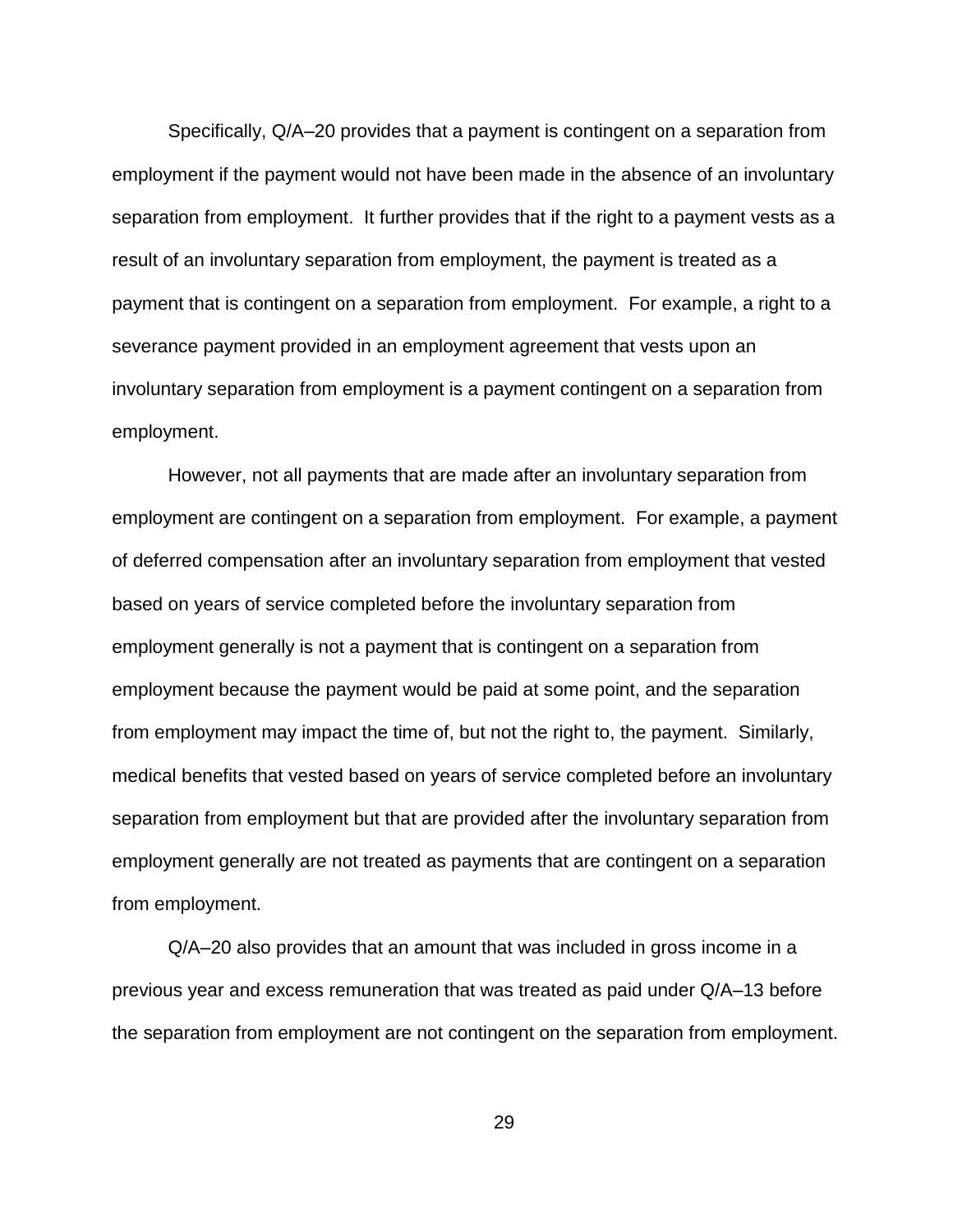Therefore, while these amounts may be included in the employee's base amount, payments of these amounts are not parachute payments.

Q/A–24 provides that if a payment is accelerated or a substantial risk of forfeiture lapses as a result of an involuntary separation from employment, the additional value due to the acceleration is treated as a payment contingent on a separation from employment. Q/A–24 is based on the rules of Treas. Reg. § 1.280G-1, Q/A–24(b) and (c) for purposes of determining the value of these accelerations.

Notwithstanding the foregoing, if the facts and circumstances demonstrate that either vesting or payment of an amount (whether before or after the involuntary separation from employment) would not have occurred but for the involuntary nature of the separation from employment, the amount will be treated as contingent on a separation from employment. For example, an employer's exercise of discretion to accelerate vesting of an amount shortly before an involuntary separation from employment may indicate that the acceleration of vesting was due to the involuntary nature of the separation from employment and, thus, was contingent on the employee's separation from employment. Similarly, payment of an amount in excess of an amount otherwise payable (for example, increased salary) shortly before or after an involuntary separation from employment may indicate that the amount was paid because the separation was involuntary and, thus, was contingent on the employee's separation from employment.

Q/A–21 provides that payments pursuant to certain window programs are treated as payments contingent on a separation from employment and is based on Treas. Reg.  $§ 1.409A-1(b)(9).$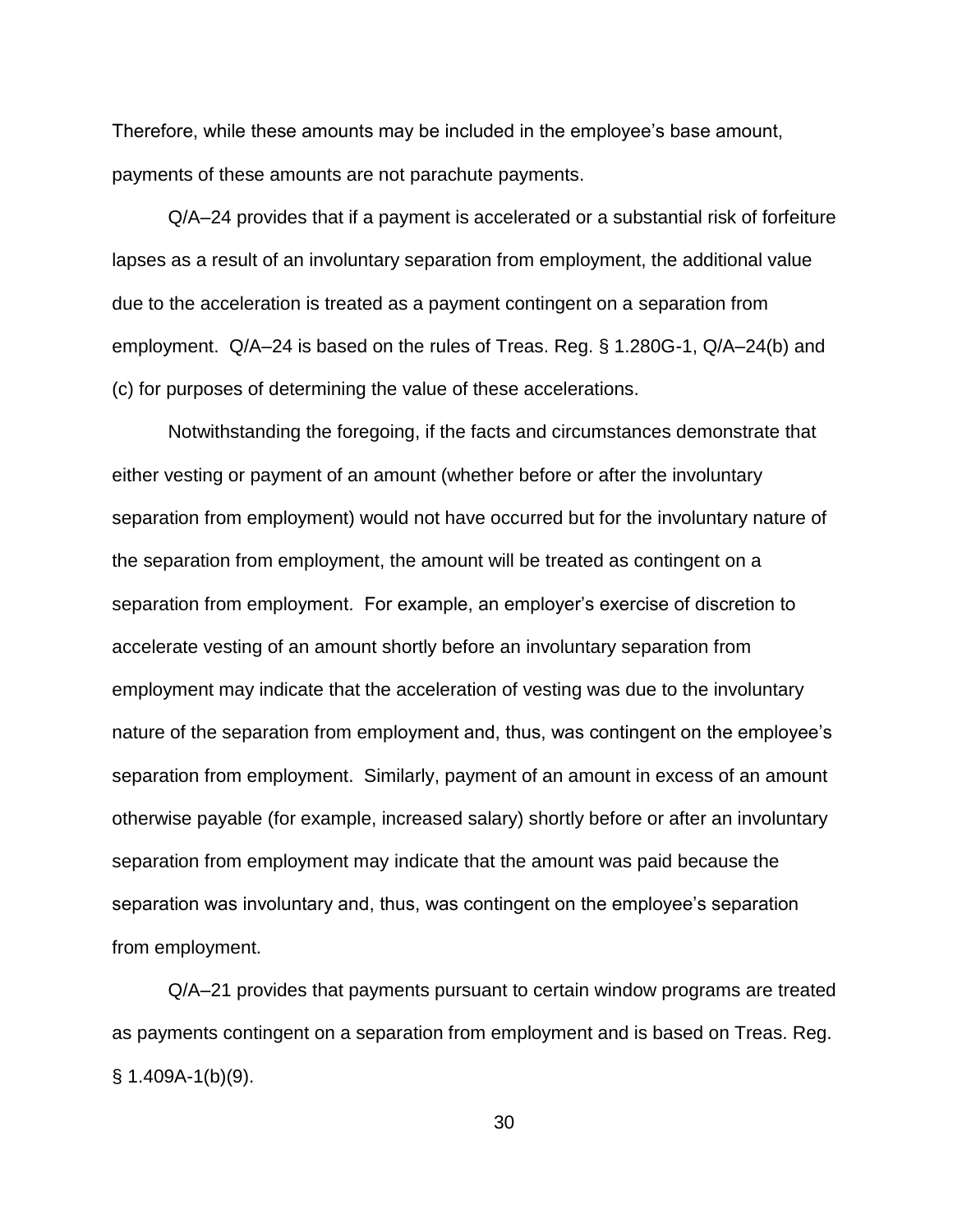Q/A–23 generally adopts the standards of the regulations under section 409A for purposes of determining whether there has been a separation from employment, except that a bona fide change from employee to independent contractor status is treated as a separation from employment. However, the IRS may assert based on all the facts and circumstances that there was not a bona fide change from employee to independent contractor status. Specifically, Q/A–23 adopts the standards of Treas. Reg. § 1.409A-1(h)(1)(ii), providing that an anticipated reduction in the level of services of more than 80 percent is treated as a separation from employment and an anticipated reduction in the level of services of less than 50 percent is not treated as a separation from employment, with the treatment of an anticipated reduction between these two levels depending on the facts and circumstances. The guidance in this notice does not adopt the rule of Treas. Reg. § 1.409A-1(h)(1)(ii) under which an employer may modify the level of the anticipated reduction in future services that will be considered to result in a separation from employment. Instead, the default 80 percent and 50 percent levels provided under Treas. Reg. § 1.409A-1(h)(1)(ii) apply for purposes of section 4960.

Unlike Q/A–25 and Q/A–26 of Treas. Reg. § 1.280G-1, the guidance in this notice does not provide a presumption that a payment made pursuant to an agreement entered into or modified within twelve months of a separation from employment is a payment that is contingent on a separation from employment. However, as noted previously, if the facts and circumstances demonstrate that either the vesting or the payment of an amount would not have occurred but for the involuntary nature of the separation from employment, the amount will be treated as a payment contingent on a separation from employment.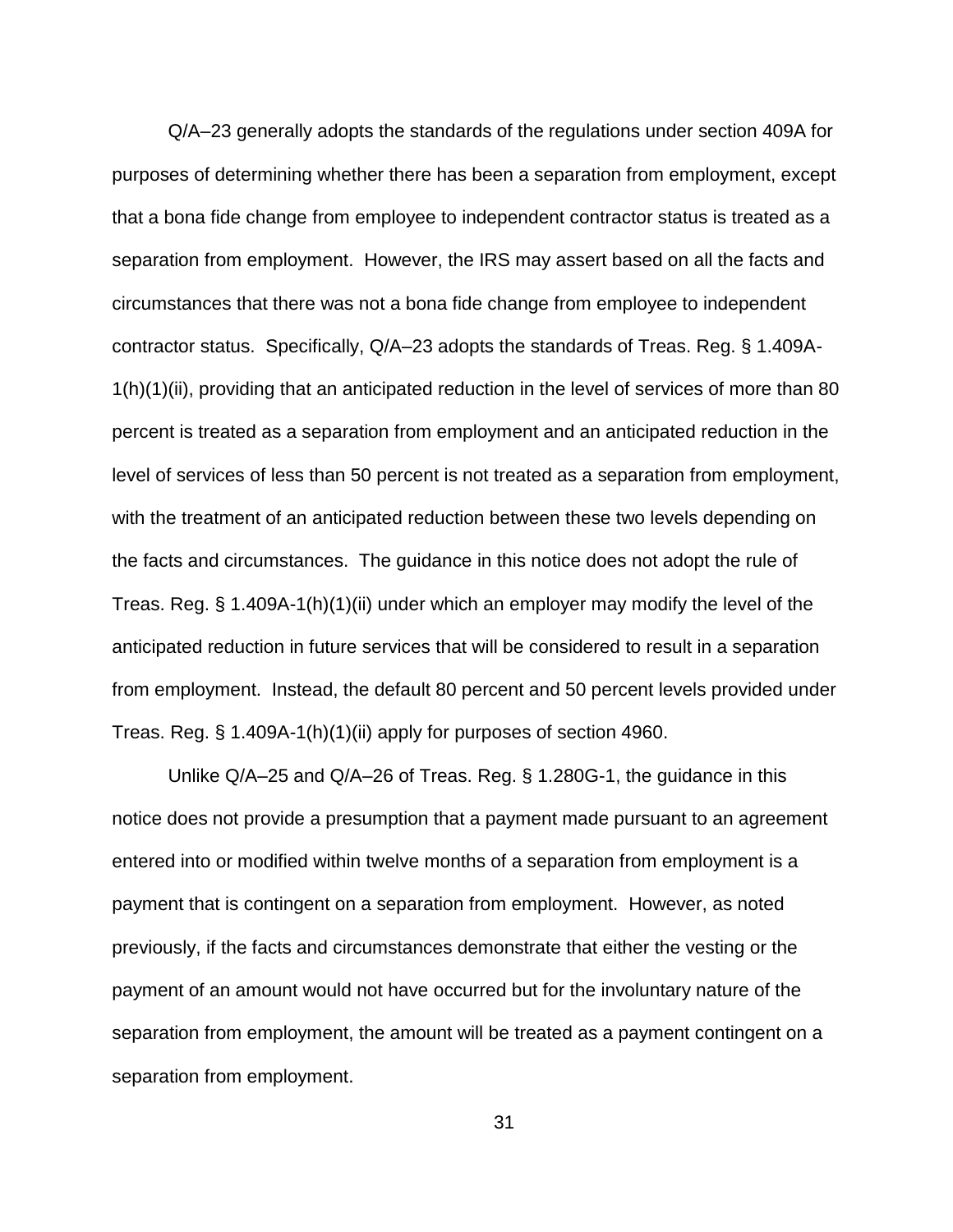In addition, the guidance in this notice does not incorporate Treas. Reg.

§ 1.280G-1, Q/A–9, excluding reasonable compensation for services from the definition of parachute payment. In many cases, whether payments after a separation from employment are reasonable compensation for services will not be an issue because the employee will not provide services after the separation from employment. However, if the employee continues to provide services (including as a bona fide independent contractor) after a separation from employment, payments for those services are not contingent on the involuntary separation from employment to the extent those payments are reasonable and are not made due to the involuntary nature of the separation from employment.

Finally, the guidance in this notice does not include a rule similar to Treas. Reg. § 1.280G-1, Q/A–16, under which a personal service corporation (PSC) is treated as an employee. Q/A–3 provides that section 4960 applies to amounts paid to common law employees who are covered employees of an ATEO. Although a PSC that performs services for an ATEO is not treated as an employee, the IRS may assert that the individual owner of a PSC is in fact a common law employee of an ATEO based on all the facts and circumstances.

## <span id="page-31-0"></span>**G. Three-Times-Base-Amount Test for Parachute Payments**

Section 4960(c)(5)(B) provides that a payment is a parachute payment only if the aggregate present value of the payments in the nature of compensation to (or for the benefit of) an individual that are contingent on a separation from employment equals or exceeds an amount equal to three times the base amount.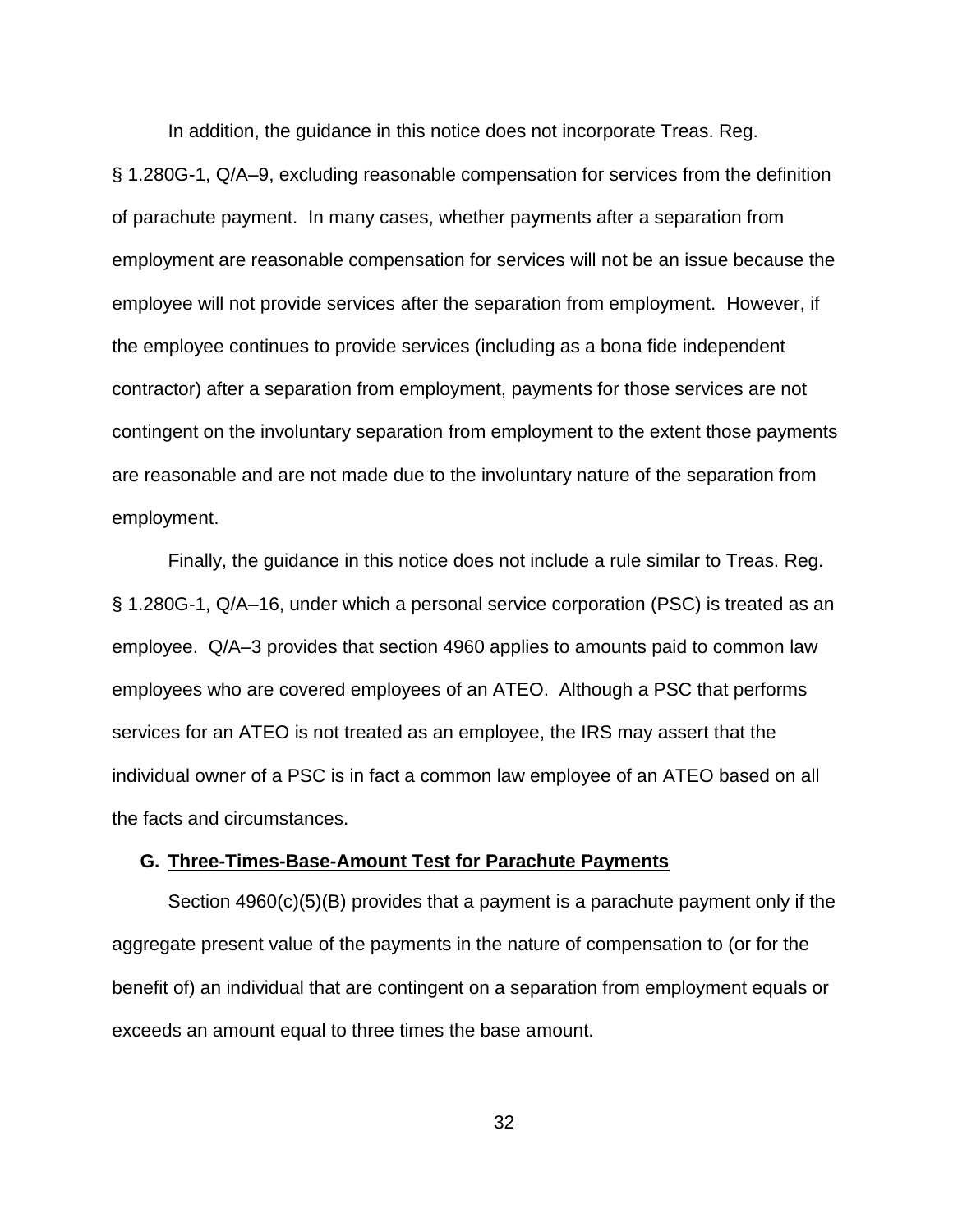Section 4960(c)(5)(D) provides that rules similar to the rules of section 280G(b)(3) apply for purposes of determining the base amount, and section 4960(c)(5)(E) provides that rules similar to the rules of paragraphs (3) and (4) of section 280G(d) apply for purposes of present value determinations. Section 280G(b)(3) provides that the term "base amount" means an individual's annualized includible compensation for a base period. Section 280G(d)(2) defines "base period" as the period consisting of the five most recent taxable years of the service provider ending before the date on which the change in ownership or control occurs or the portion of such period during which the individual performed personal services for the corporation. Section 280G(d)(3) provides that any transfer of property is treated as a payment and is taken into account at its fair market value. Section 280G(d)(4) provides that present value is determined using a discount rate equal to 120 percent of the applicable Federal rate determined under section 1274(d), compounded semiannually.

Q/A–25 through Q/A–31 are based on the rules under Treas. Reg. § 1.280G-1, Q/A–30 through Q/A–35 (substituting an involuntary separation from employment for a change in control) for determining whether a payment is an excess parachute payment, including the rules for applying the three-times-base-amount test, determining the base amount and base period, and determining present value, including determining the present value of payments that are contingent on uncertain future events.

#### <span id="page-32-0"></span>**H. Computation of Excess Parachute Payments**

Section 4960(c)(5)(A) provides that an "excess parachute payment" is an amount equal to the excess of any parachute payment over the portion of the base amount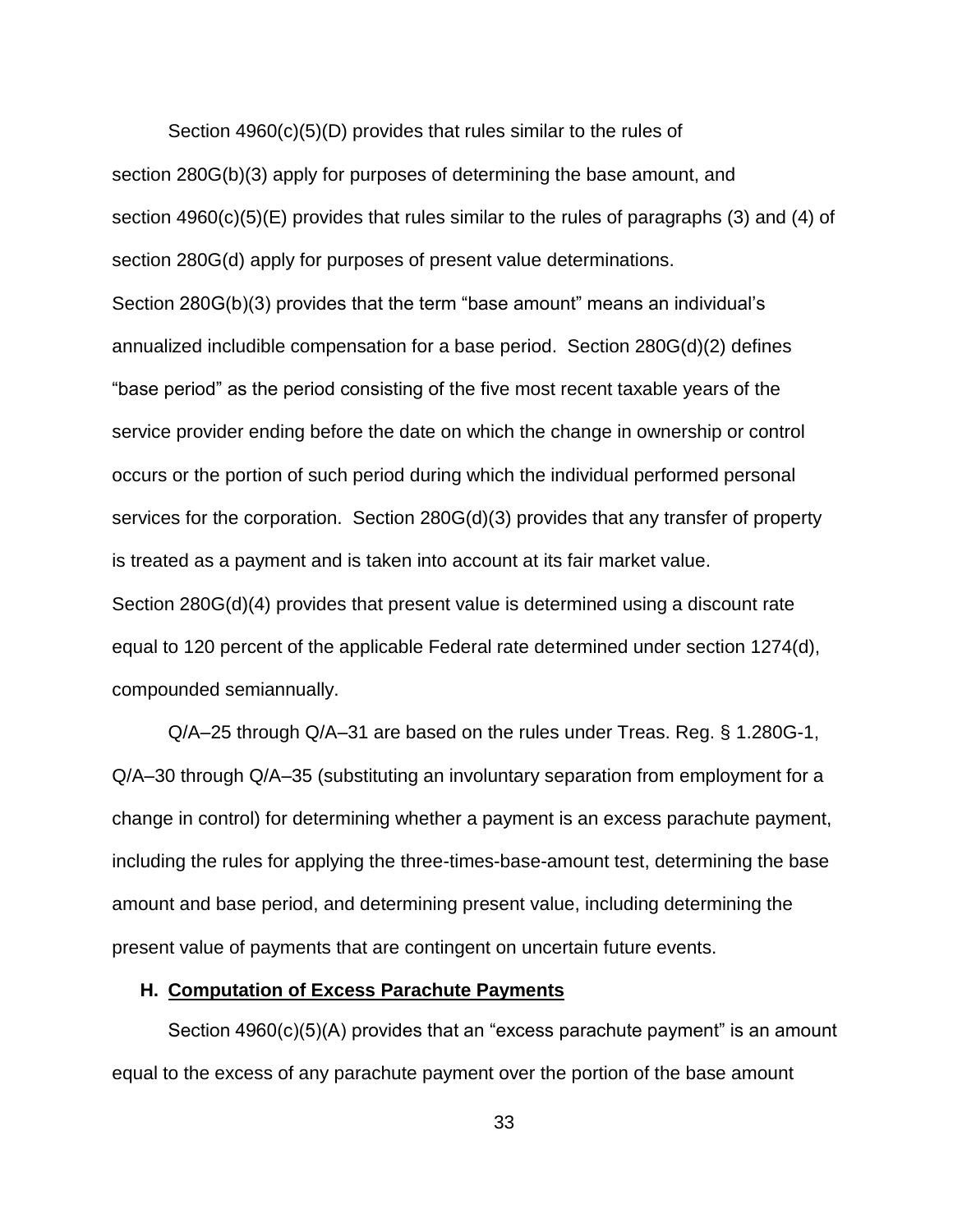allocated to such payment. Q/A–32(a) is based on Treas. Reg. § 1.280G-1, Q/A–38, regarding allocating the base amount to a parachute payment (that is, determining the portion that is not a parachute payment because it does not exceed the base amount). Q/A-2 provides that the excise tax on excess parachute payments for a taxable year is based on any excess parachute payments made in the calendar year ending with or within the taxable year of the ATEO.

## <span id="page-33-0"></span>**I. Reporting Liability Under Section 4960**

As requested by some commenters, Q/A-34 provides guidance as to the reporting and due date for paying the section 4960 excise tax. On November 7, 2018, the Treasury Department and the IRS issued proposed regulations under sections 6011 and 6071 (Prop. Treas. Reg. §§ 53.6011-1 and 53.6071-1, 83 F.R. 55653) to address reporting and the due date for paying the tax. The proposed regulations provide that the excise tax under section 4960 is reported on Form 4720, Return of Certain Excise Taxes Under Chapters 41 and 42 of the Internal Revenue Code, which is the form generally used for reporting and paying chapter 42 taxes. Each employer liable for section 4960 tax, whether an ATEO or a related organization described in section 4960(c)(4)(B), is responsible for separately reporting and paying its share of the tax. The proposed regulations provide that Form 4720 and payment are due when chapter 42 taxes ordinarily are due (the 15th day of the 5th month after the end of the taxpayer's taxable year—May 15 for a calendar year employer), subject to an extension of time for filing that generally applies. This rule is also reflected in Q/A–34(a).

Q/A–34(b) provides that an employer may elect to prepay the excise tax imposed under section 4960(a)(2) in the year of separation from employment (or any taxable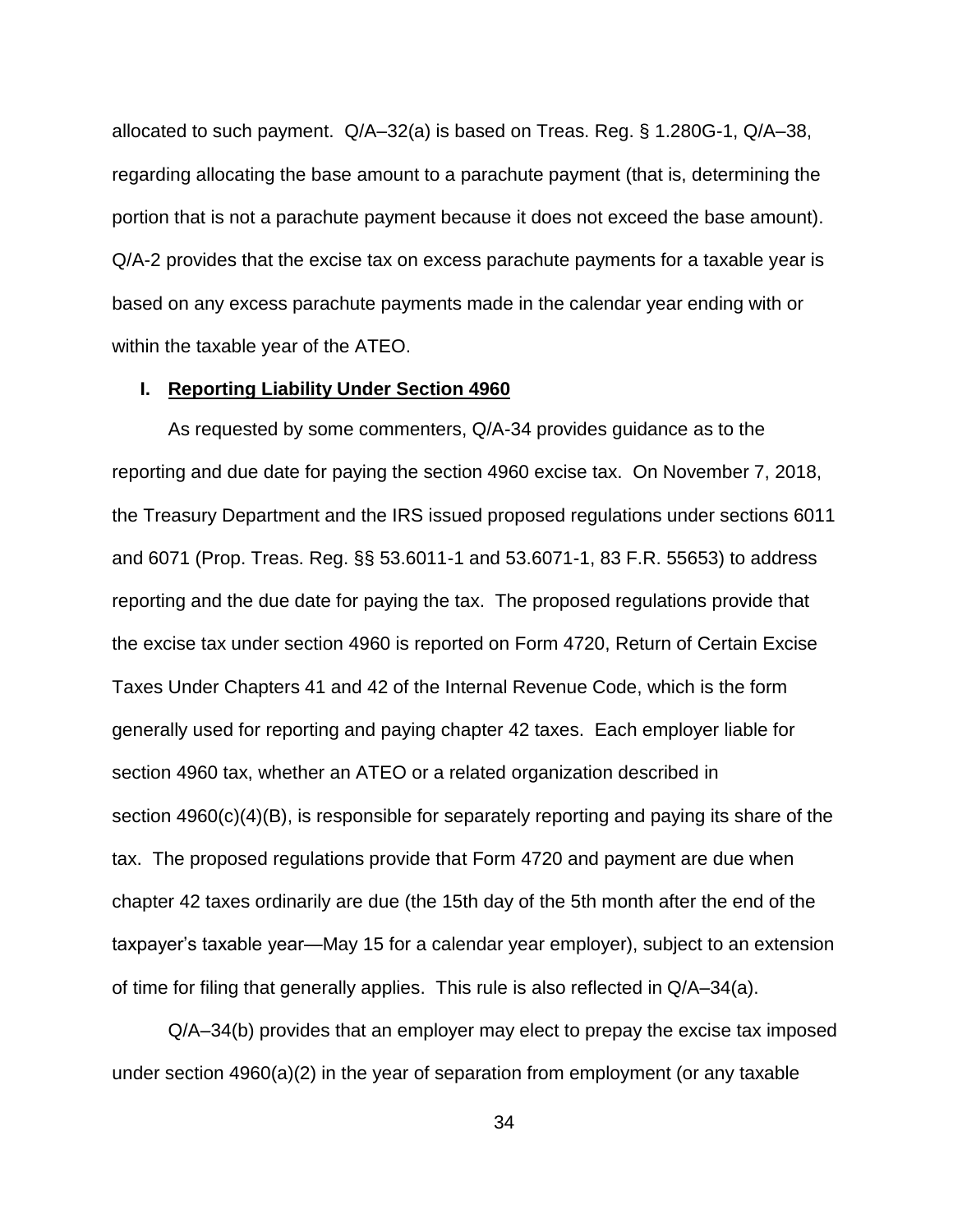year prior to the year in which the parachute payment is actually paid). This rule is similar to the rule in Treas. Reg. § 1.280G-1, Q/A–11(c), under which a disqualified employee may elect to prepay the excise tax under section 4999 based on the present value of the excise tax that would be owed by the employee when the parachute payments are actually made.

Some commenters requested clarification as to whether section 4960 excise tax is subject to quarterly payments of estimated tax under section 6655. Since section 6655 was not amended to include section 4960, no quarterly payments of estimated section 4960 tax are required under section 6655. See Q/A–35.

#### <span id="page-34-0"></span>**J. Miscellaneous Issues**

Q/A–36 through Q/A–38 address coordination of section 4960 with other Code provisions. Commenters requested clarification of the relationship between the section 4960 excise tax and excise taxes for unreasonable or excessive compensation under section 4958 or, in the case of compensation to disqualified persons for personal services, section 4941. Q/A–36 and Q/A–37 confirm that there is no particular relationship between liability for excise tax under section 4960 and liability under these other provisions. In cases involving excessive compensation for purposes of section 4958 or section 4941, there may or may not be concurrent excise tax liability under section 4960, and in cases involving section 4960 excise tax liability, there may or may not be concurrent liability under section 4958 or section 4941.

 $Q/A$ –38 addresses the rule under section 4960(c)(6) that remuneration for which a deduction is disallowed under section 162(m) is not taken into account under section 4960. For example, an ATEO's covered employee may also be a covered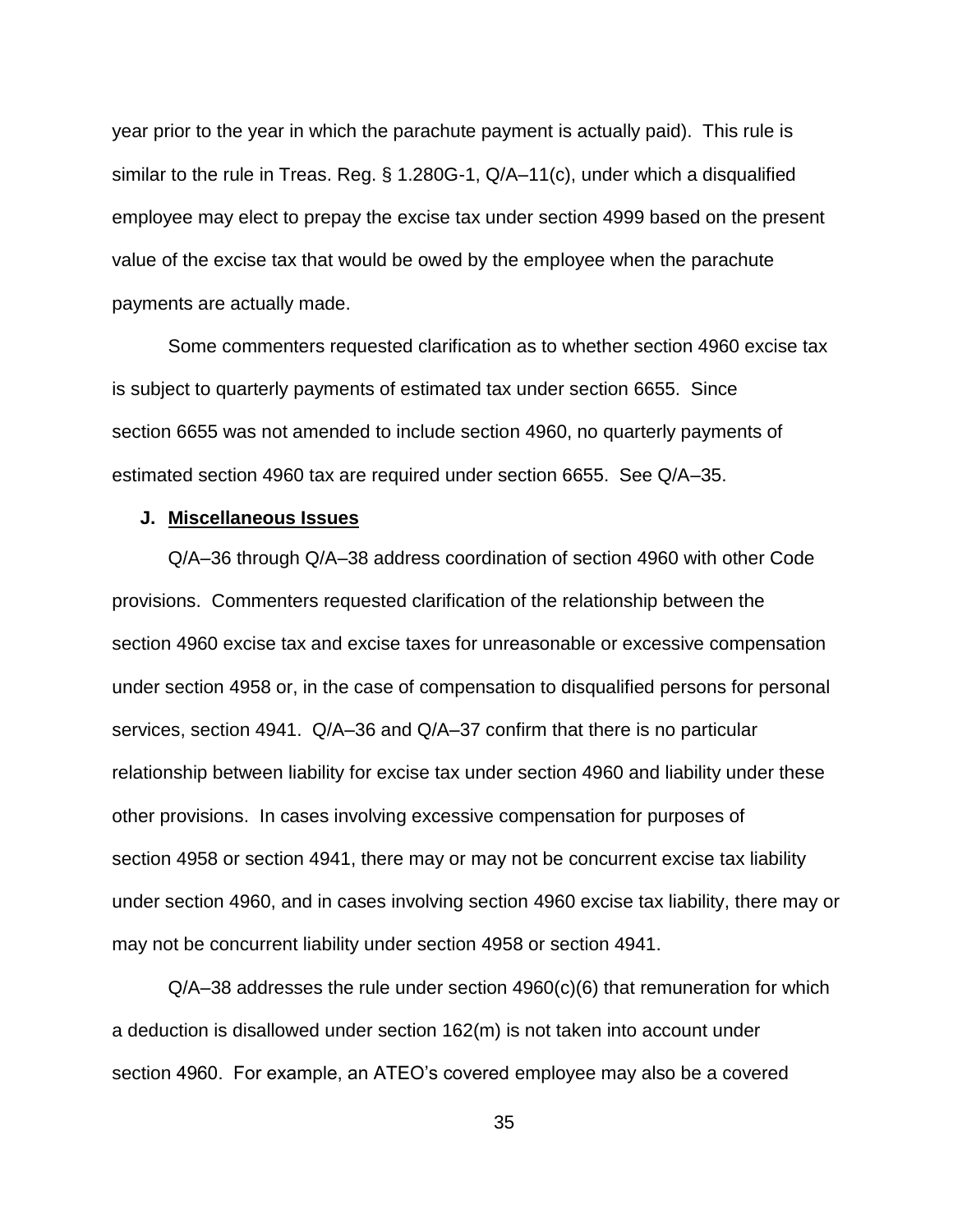employee of a publicly held corporation (as those terms are defined in section 162(m)(2) and (3)) if the publicly held corporation is related to the ATEO under section  $4960(c)(4)(B)$ . In that case, any portion of remuneration disallowed as a deduction by reason of section 162(m) is not taken into account under section 4960.

#### <span id="page-35-0"></span>**K. Effective Date**

Section 4960 is effective for the first taxable year beginning after December 31, 2017. Q/A–39 provides that amounts paid before the beginning of that taxable year are not subject to the excise tax under section 4960. As described previously in the discussion of remuneration for purposes of section 4960(a)(1), remuneration that was vested before the effective date of section 4960 is not subject to excise tax under section 4960 because it is treated as having been paid at vesting. For example, amounts includible in gross income under section 457(f)(1)(A) and any vested earnings that accrued before the effective date of section 4960 are not subject to the excise tax under section 4960. However, earnings accrued on those amounts in taxable years beginning after December 31, 2017, may be subject to excise tax under section 4960(a)(1).

## <span id="page-35-1"></span>II. INTERIM GUIDANCE ON APPLICATION OF SECTION 4960

#### <span id="page-35-2"></span>**A. Section 4960 — In General**

#### <span id="page-35-3"></span>**Q–1: What is the effect of section 4960?**

A–1: An ATEO or related organization that pays excess remuneration or an excess parachute payment to a covered employee is subject to an excise tax on that amount at a rate equal to the rate of tax under section 11. For taxable years beginning after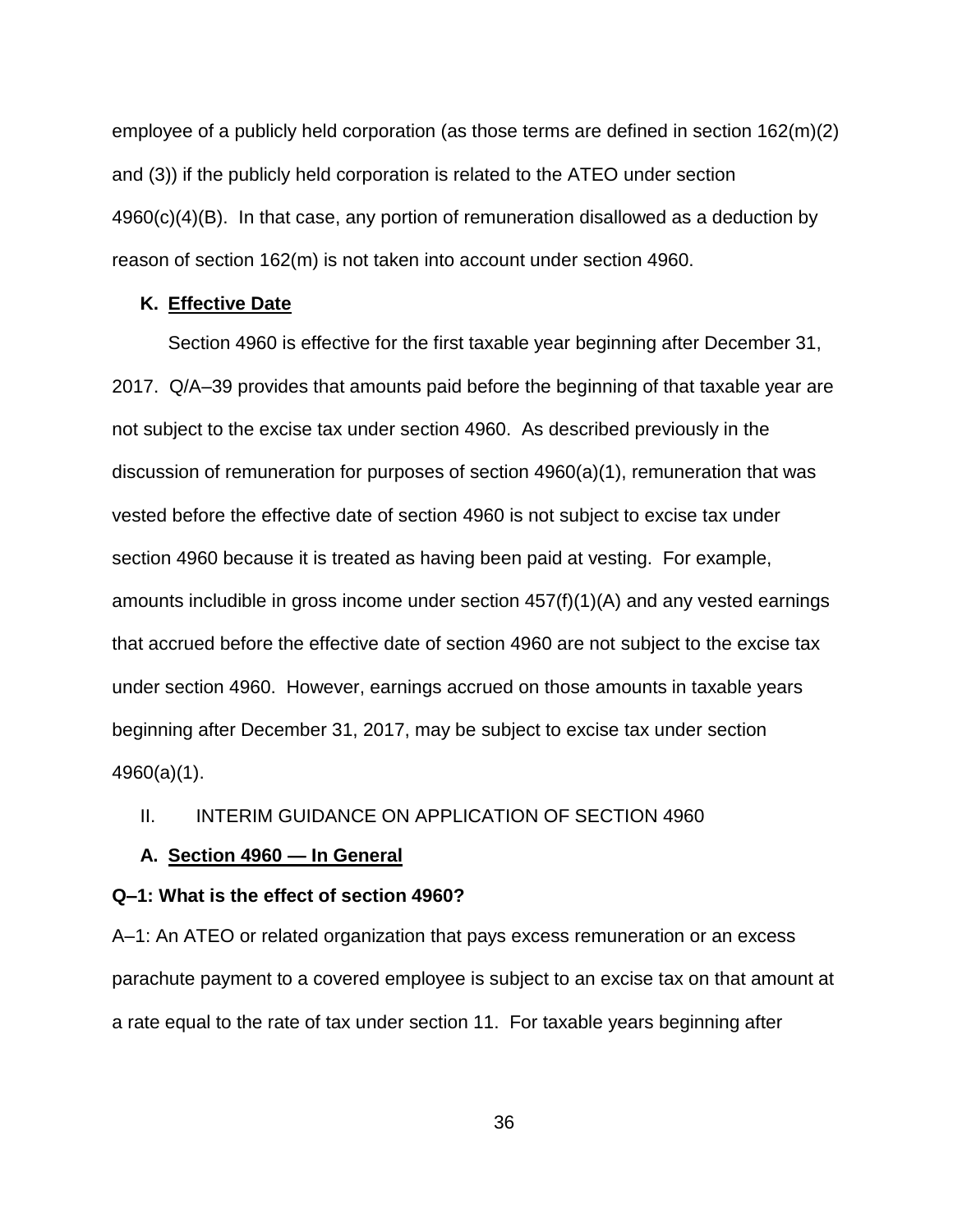December 31, 2017, the rate of tax under section 11 is 21 percent. See section 13001 of the Act.

### **Q–2: What year is used in calculating the section 4960 excise tax?**

A–2: Excess remuneration paid and excess parachute payments made in the calendar year ending with or within the taxable year of an ATEO or a related organization, whichever is the applicable employer, are treated as paid for that taxable year. Thus, the excise tax on excess remuneration and excess parachute payments is calculated based on excess remuneration paid and excess parachute payments made during the calendar year ending with or within the employer's taxable year.

### **Q–3: Who is liable for the section 4960 excise tax?**

A–3: (a) In general. The common-law employer, as generally determined for federal tax purposes, is liable for the excise tax imposed under section 4960. Only an ATEO has covered employees, but a covered employee may also be an employee of a related organization. When an employer that is an ATEO or a related organization pays a covered employee either excess remuneration or an excess parachute payment, each employer is liable for the excise tax under section 4960. See Q/A–14 for rules that apply when more than one employer is liable for the excise tax on excess remuneration.

Whether a person or entity is the common-law employer generally depends on the facts and circumstances. A common-law employer may not avoid liability under section 4960 by reason of a third party payor arrangement, such as an arrangement with a payroll agent, common paymaster, statutory employer under section 3401(d)(1), or certified professional employer organization, or any similar arrangement. For purposes of section 4960, a payment to an employee by a third-party payor is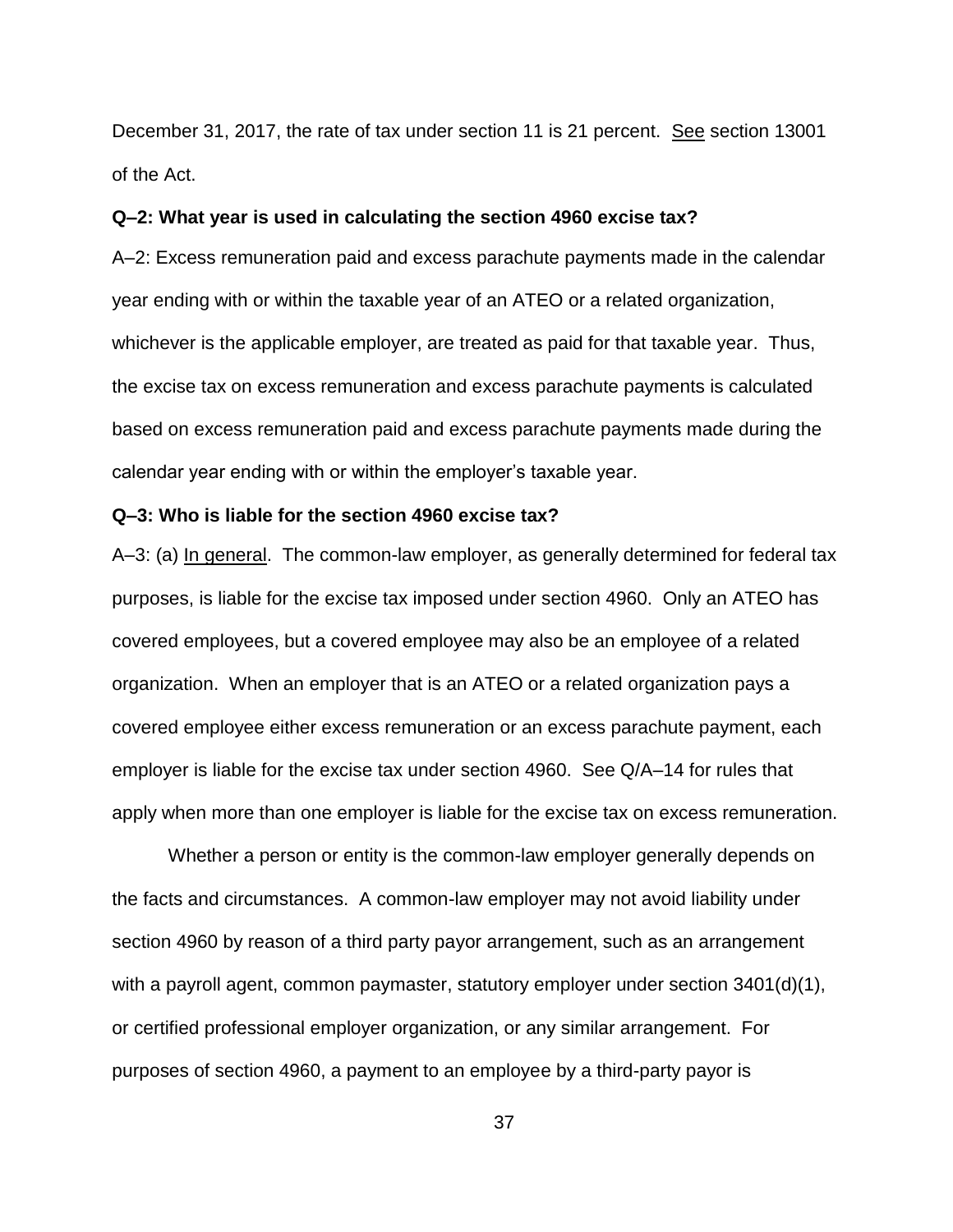considered paid by the common-law employer with respect to the services for which the payment is made. Similarly, a payment to an employee on behalf of the common-law employer (such as a payment from a related organization for which the individual is not providing services as an employee or a payment from an unrelated management company), is considered paid by the common-law employer for purposes of section 4960.

(b) Disregarded entities. In the case of employment by a disregarded entity described in Treas. Reg. § 301.7701-3, the sole owner of the disregarded entity is treated as the common-law employer for purposes of section 4960.

(c) Arrangements between an ATEO and a related organization. Calculation of, and liability for, the excise tax based on excess remuneration or an excess parachute payment in accordance with this Q/A–3 is separate from and unaffected by any arrangement that the ATEO and any related organization may have for bearing the cost of any excise tax liability under section 4960.

### **B. Applicable Tax-Exempt Organizations and Related Organizations**

## **Q–4: What is an applicable tax-exempt organization within the meaning of section 4960(c)(1)?**

A–4: As provided in section 4960(c)(1), an ATEO is any organization which for its taxable year–

- (A) is exempt from taxation under section 501(a),
- (B) is a farmers' cooperative organization described in section 521(b)(1),
- (C) has income excluded from taxation under section 115(1), or
- (D) is a political organization described in section 527(e)(1).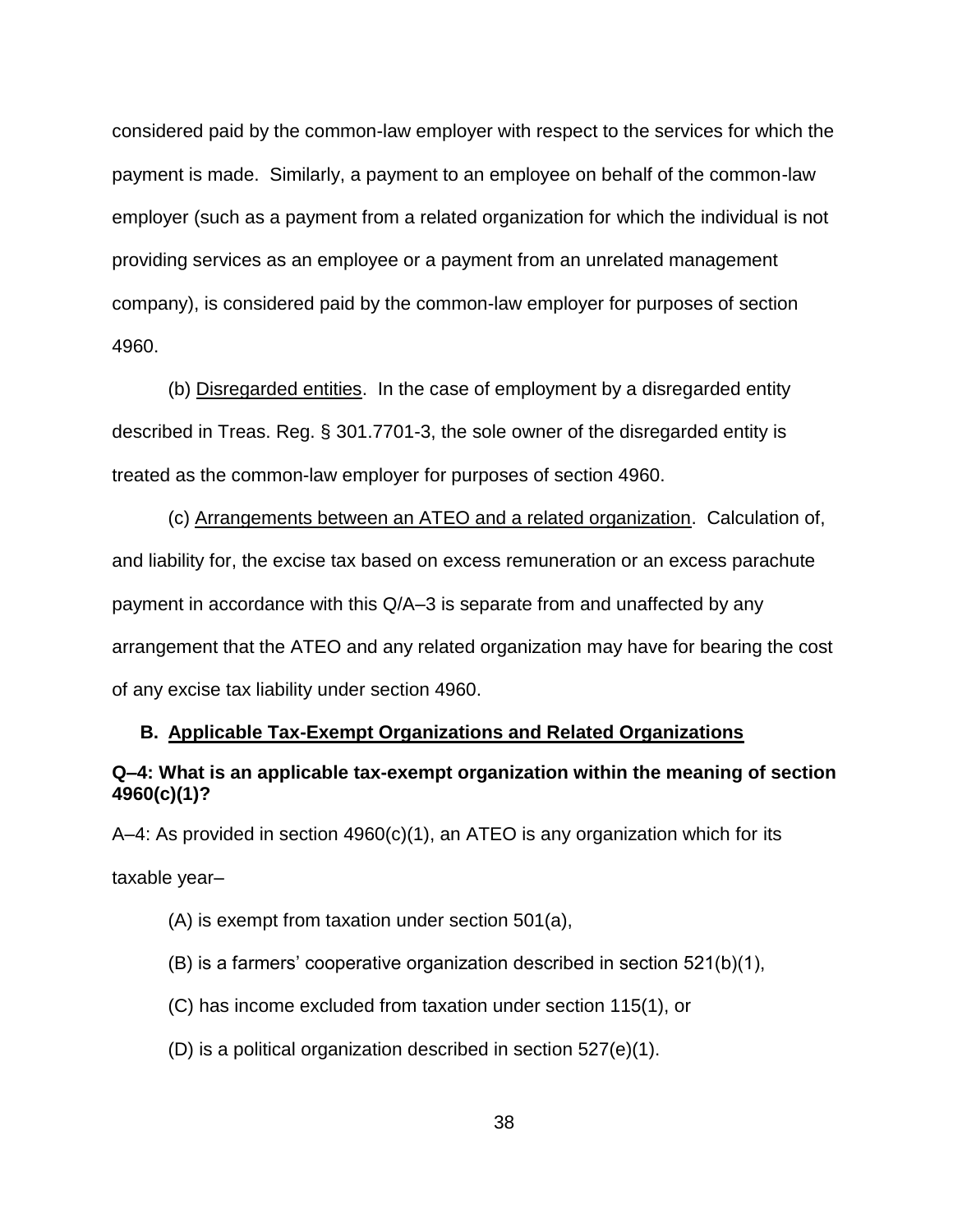## **Q–5: When is a governmental entity an applicable tax-exempt organization within the meaning of section 4960(c)(1)?**

A–5: Governmental entities specifically described in section 4960(c)(1), that is, organizations that have income excluded from taxation under section 115(1) and organizations that are exempt from taxation under section 501(a), are ATEOs. For example, federal instrumentalities exempt from tax under section 501(c)(1) and public universities with IRS determination letters recognizing their tax-exempt status under section 501(c)(3) are governmental entities exempt from tax under section 501(a), and thus are ATEOs.

A governmental entity that is separately organized from a state or political subdivision of a state may meet the requirements to exclude income from gross income (and thereby have income excluded from taxation) under section 115(1). See Rev. Rul. 77-261, 1977-2 C.B.45. However, a state, political subdivision of a state, or integral part of a state or political subdivision, often referred to as a "governmental unit," does not meet the requirements to exclude income from gross income under section 115(1) because section 115(1) does not apply to income from an activity that the state conducts directly, rather than through a separate entity. See Rev. Rul. 77-261; see also Rev. Rul. 71-131, 1971-1 C.B. 28 (superseding and restating the position stated in G.C.M. 14407, C.B. XIV-1 103).

Instead, under the doctrine of implied statutory immunity, the income of a governmental unit generally is not taxable in the absence of specific statutory authorization for taxing that income. See Rev. Rul. 87-2, 1987-1 C.B. 18; Rev. Rul. 71- 131; Rev. Rul. 71-132, 1971-1 C.B. 29; and G.C.M. 14407. Section 511(a)(2)(B), which imposes tax on the unrelated business taxable income of state colleges and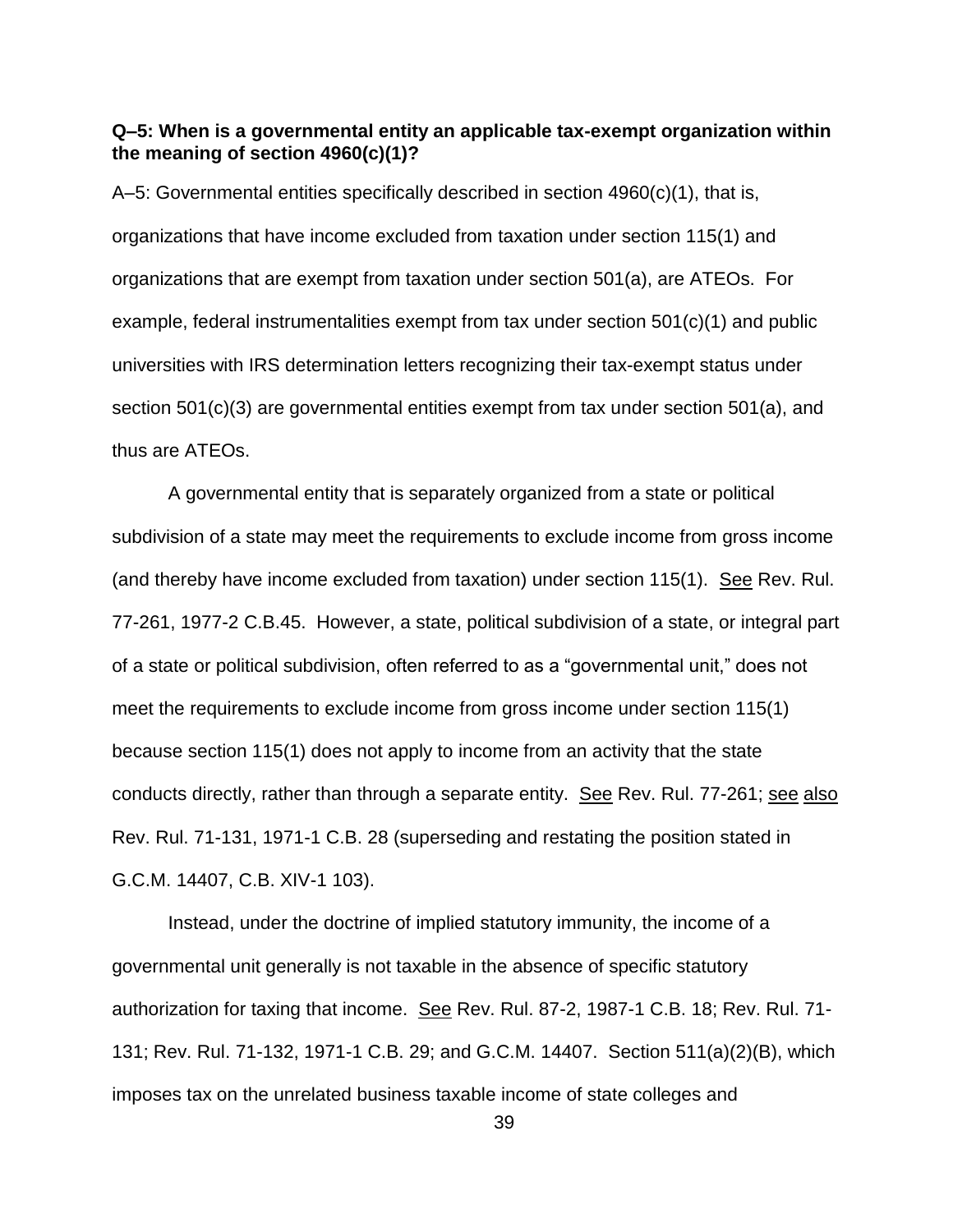universities, is an example of a specific statutory authorization for taxing income earned by a state, a political subdivision of a state, or an integral part of a state or political subdivision of a state.

Thus, a governmental unit (including a state college or university) that does not have a determination letter recognizing its exemption from taxation under section 501(a) and does not exclude income from gross income under section 115(1) is not an ATEO described in section  $4960(c)(1)$ . However, such a governmental unit may be liable for excise tax under section 4960 if it is a related organization under section 4960(c)(4)(B) with respect to an ATEO.

## **Q–6: May a governmental entity with a determination letter recognizing its tax exemption relinquish its section 501(c)(3) status?**

A–6: Yes, a governmental entity may voluntarily relinquish its section 501(c)(3) taxexempt status pursuant to section 3.01(12) of Rev. Proc. 2018-5, 2018-1 I.R.B. 233, 239 (or the analogous section in any successor revenue procedure), under the procedures described in that revenue procedure.

## **Q–7: What is a related organization for purposes of section 4960?**

A–7: As provided in section  $4960(c)(4)(B)$ , a person or governmental entity is related to an ATEO if such person or governmental entity–

(i) controls, or is controlled by, the ATEO;

(ii) is controlled by one or more persons which control the ATEO;

(iii) is a supported organization (as defined in section 509(f)(3)) with respect to

the ATEO;

(iv) is a supporting organization described in section 509(a)(3) with respect to the ATEO; or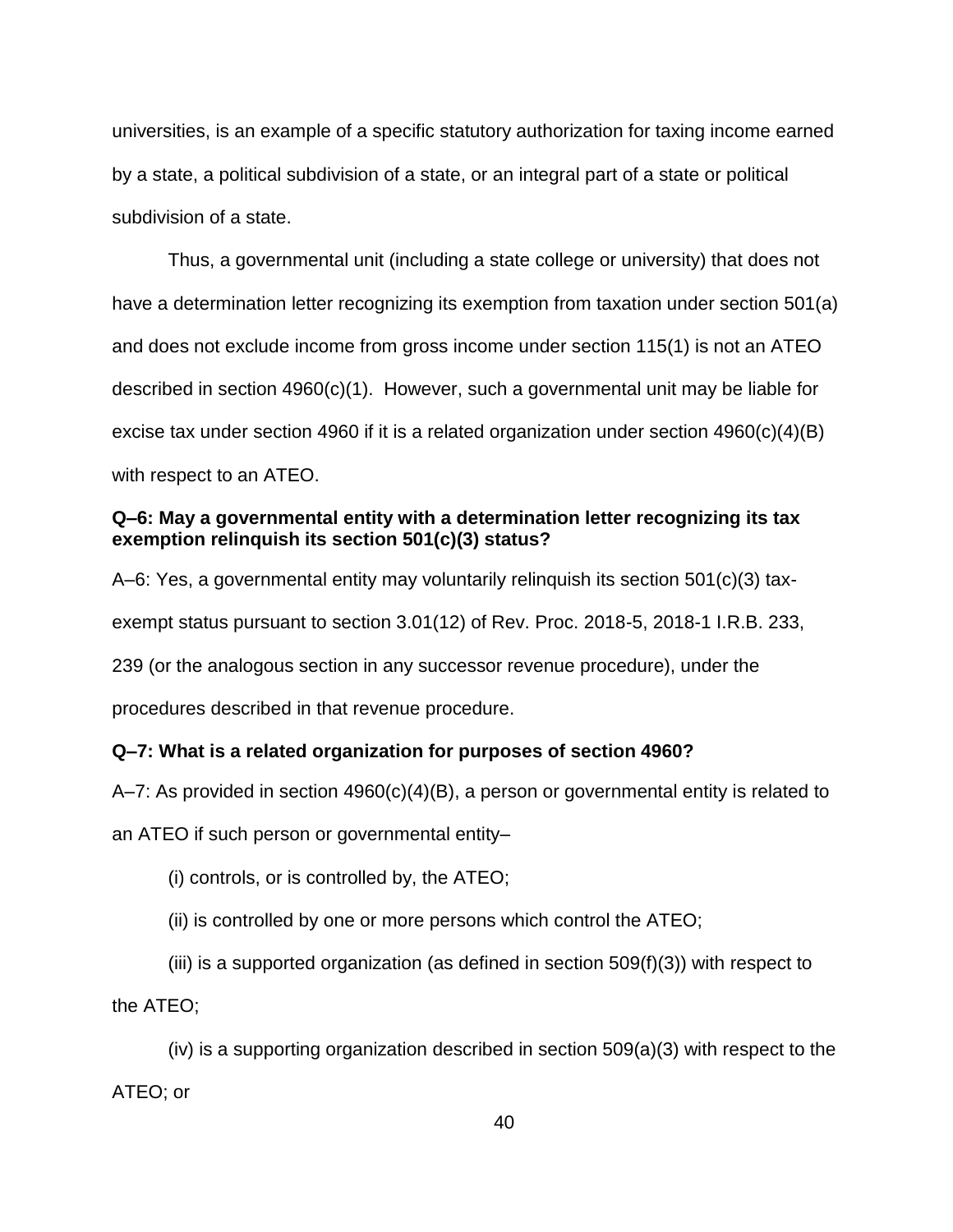(v) in the case of an ATEO which is a voluntary employees' beneficiary association described in section 501(c)(9), establishes, maintains, or makes contributions to such voluntary employees' beneficiary association.

See Q/A–14(c) for rules regarding a change in related status during the year.

## **Q–8: What is the meaning of "control" for purposes of section 4960(c)(4)(B)(i)-(ii) and Q/A–7 of this notice?**

A–8: (a) In general. For purposes of section 4960(c)(4)(B)(i)-(ii) and Q/A–7 of this notice, the term "control" is defined as follows:

(1) Stock corporation. In the case of a stock corporation, control means ownership (by vote or value) of more than 50 percent of the stock in such corporation.

(2) Partnership. In the case of a partnership, control means ownership of more than 50 percent of the profits interest or capital interest in such partnership.

(3) Trust. In the case of a trust with beneficial interests, control means ownership of more than 50 percent of the beneficial interests in the trust.

(4) Nonstock organization. In the case of a nonprofit organization or other organization without owners or persons having beneficial interests (nonstock organization), including a governmental entity, control means that (i) more than 50 percent of the directors or trustees of the ATEO or nonstock organization are either representatives of, or are directly or indirectly controlled by, the other entity; or (ii) more than 50 percent of the directors or trustees of the nonstock organization are either representatives of, or are directly or indirectly controlled by, one or more persons that control the ATEO. For purposes of this paragraph, a "representative" means a trustee, director, agent, or employee, and control includes the power to remove a trustee or director and designate a new trustee or director.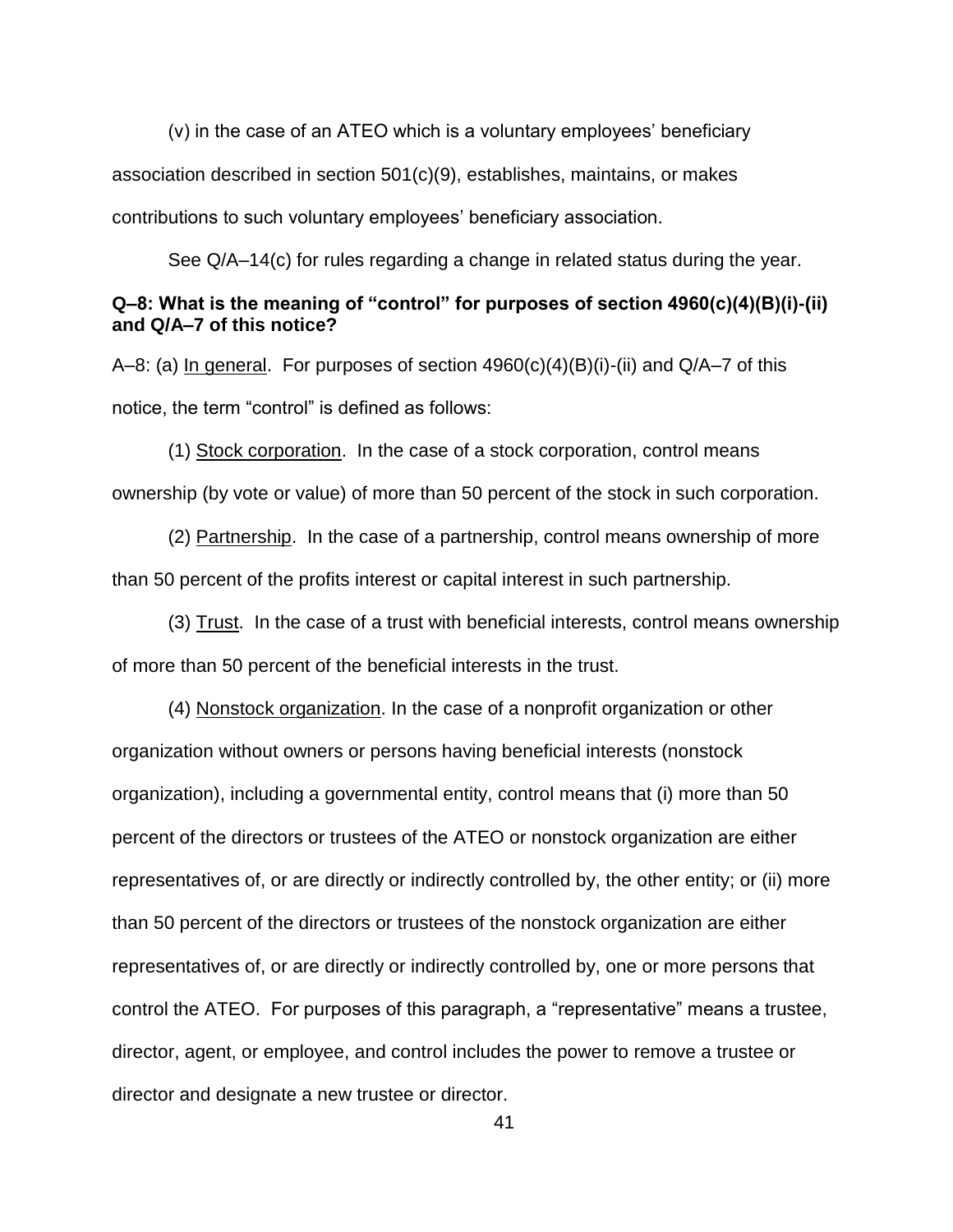(5) Constructive ownership. For purposes of Q/A-7 and this Q/A-8, section 318

(relating to constructive ownership of stock) applies for purposes of determining control

of stock in a corporation. For purposes of determining control of any other entity,

including a nonstock organization, under this Q/A–8, the principles of section 318 apply.

(b) Examples. The following examples illustrate how the rules of Q/A-7 and this

Q/A–8 apply:

**Example 1**. A, B, and C are nonstock organizations and are ATEOs within the meaning of section 4960(c)(1). C owns 80 percent of the stock of corporation D. Eighty percent of B's directors are representatives of A. In addition, 80 percent of C's directors are representatives of A. A is a related organization with respect to B (and vice versa) because more than 50 percent of B's directors are representatives of A; thus, A controls B. Based on the same analysis, A is also a related organization with respect to C (and vice versa). D is a related organization with respect to C because, as the owner of more than 50 percent of D's stock, C controls D. Applying the principles of section 318, A is deemed to own 64 percent of the stock of D (80 percent of C's stock in D). Thus, D is a related organization with respect to A because A controls D. B is a related organization with respect to C, C is a related organization with respect to B, and D is a related organization with respect to B because B, C, and D are all controlled by the same person (A).

**Example 2**. X, Y, and Z are nonstock organizations and are ATEOs within the meaning of section 4960(c)(1). Sixty percent of Y's directors are representatives of X. In addition, 60 percent of Z's directors are representatives of Y. X is a related organization with respect to Y (and vice versa) because more than 50 percent of Y's directors are representatives of X; thus, X controls Y. Based on the same analysis, Z is a related organization with respect to Y (and vice versa). Applying the principles of section 318, X is deemed to control 36 percent of Z's directors (60 percent of Y's 60 percent control over Z). Because less than 50 percent of Z's directors are representatives of or controlled by X, and absent any facts suggesting that X directly or indirectly controls Z, X is not a related organization with respect to Z.

# **C. Covered Employees**

# **Q–9: Who is a covered employee within the meaning of section 4960(c)(2)?**

A–9: The term "covered employee" means any employee (including any former

employee) of an ATEO, if the employee–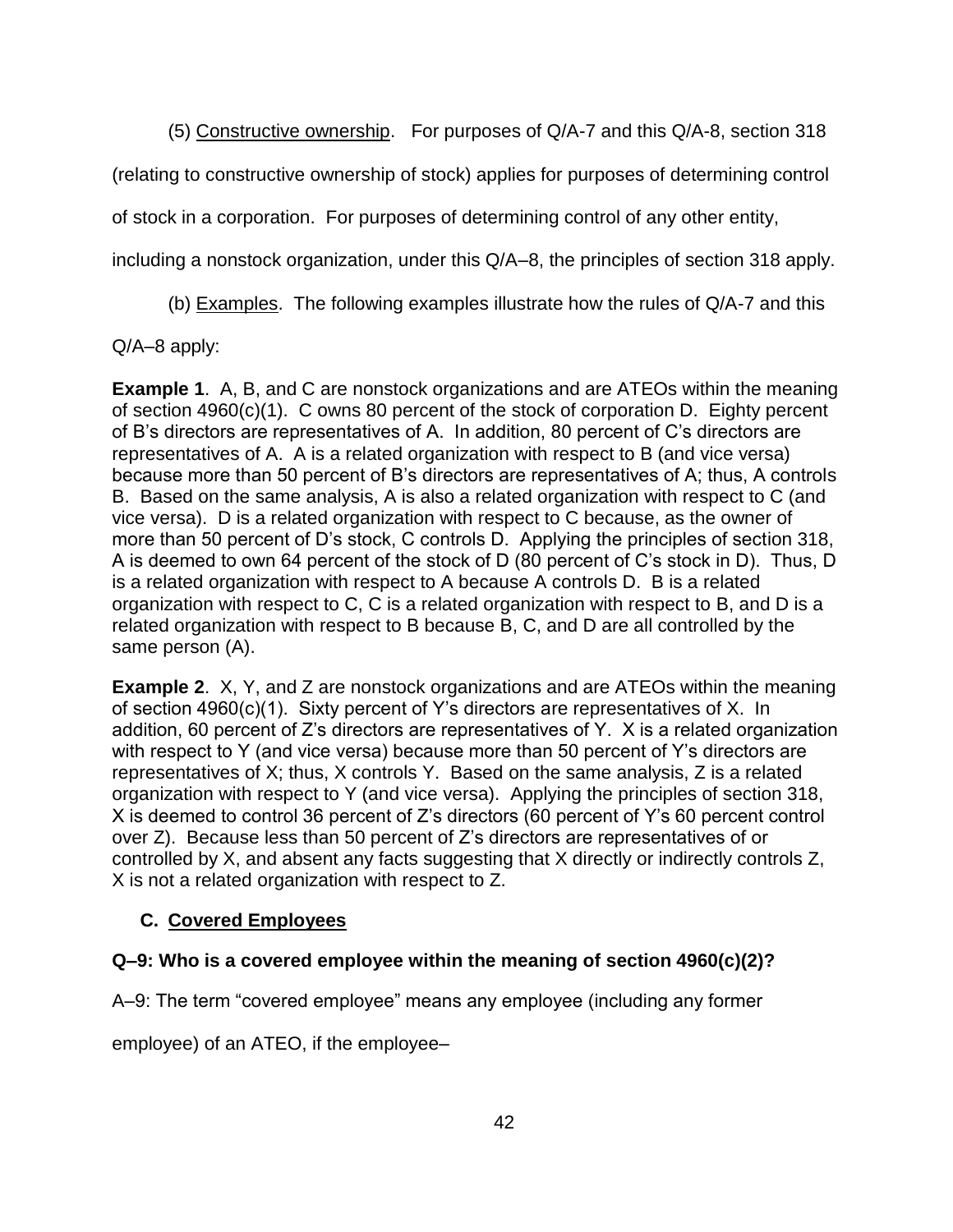(A) is one of the five highest-compensated employees of the organization for the taxable year of the ATEO, or

(B) was a covered employee of the ATEO (or any predecessor) for any of the ATEO's preceding taxable years beginning after December 31, 2016.

### **Q–10: How are the five highest-compensated employees determined?**

A–10: (a) In general. Except as provided in Q/A–10(b), the determination of whether an employee is one of the five highest-compensated employees of an ATEO is made on the basis of his or her remuneration for services performed as an employee of the ATEO, including remuneration for services performed as an employee of a related organization with respect to the ATEO. The remuneration used for purposes of identifying the five highest-compensated employees is the remuneration paid to an employee during the calendar year ending with or within the ATEO's or related organization's taxable year. Remuneration paid for medical services (or veterinary services) is not taken into account for purposes of identifying the five highestcompensated employees.

(b) Limited services exception. An employee is not one of an ATEO's five highest-compensated employees for a taxable year if, during the calendar year ending with or within the taxable year, as described in Q/A–2, the ATEO paid less than 10 percent of the employee's total remuneration for services performed as an employee of the ATEO and all related organizations. However, if an employee would not be treated as one of the five highest-compensated employees of any ATEO in an ATEO's group of related organizations because no ATEO in the group paid at least 10 percent of the total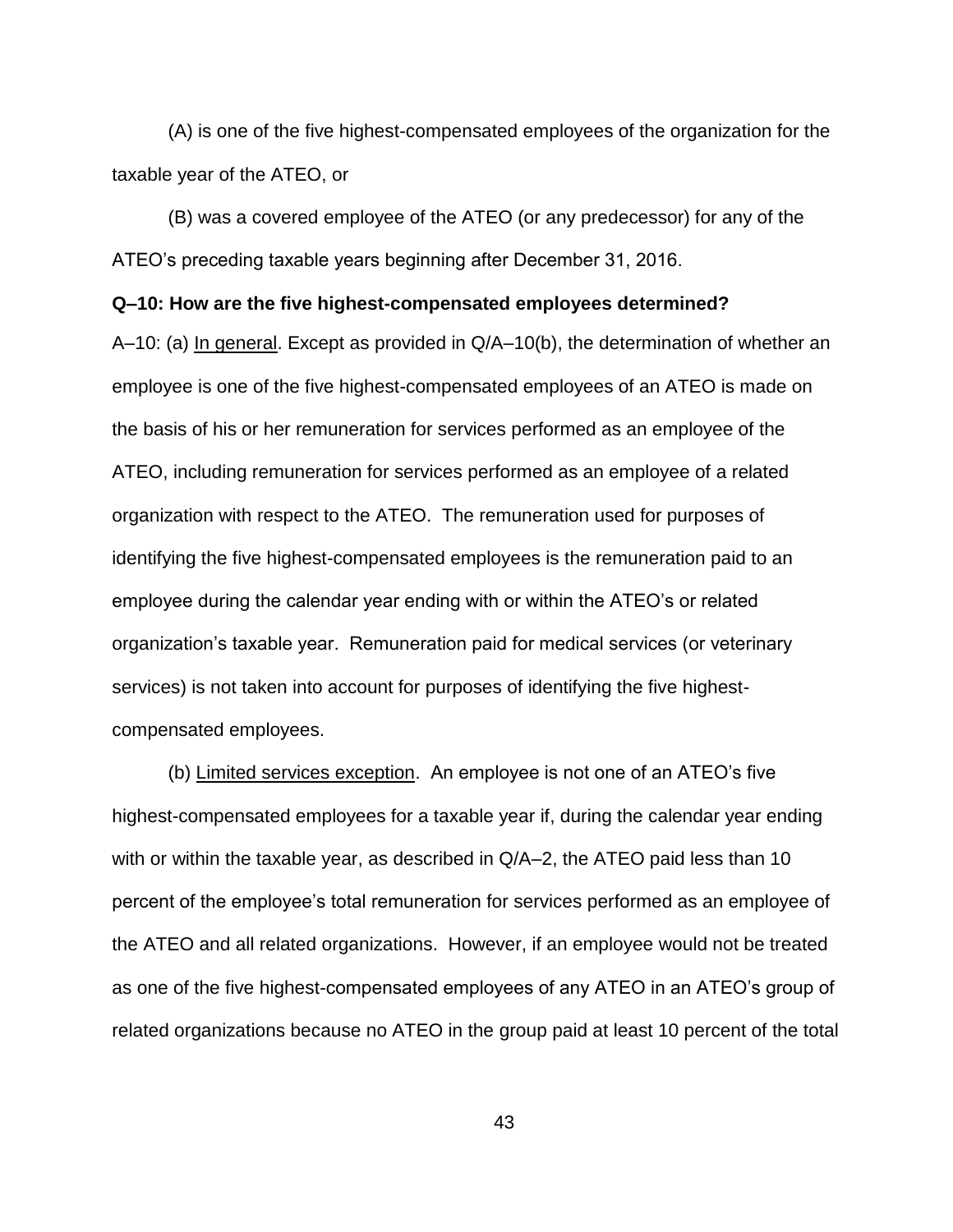remuneration paid by the group during the calendar year, then this exception does not

apply to the ATEO that paid the employee the most remuneration during that year.

(c) Examples. The following examples illustrate the rules of this Q/A–10:

**Example 1**. X and Y are both calendar year taxpayers and ATEOs that are related organizations with respect to each other, and both employ E during calendar year 2020. Of the total remuneration paid to E for services performed as an employee of X and Y, 50 percent was for services for X and 50 percent was for services for Y. Based on the aggregate remuneration from X and Y, E is one of the five highest-compensated employees of both X and Y. E is a covered employee of both X and Y for 2020 and all future taxable years.

**Example 2**. Assume the same facts as **Example 1**, except that of the total remuneration paid to E for services performed as an employee of X and Y, 95 percent was for services for X and 5 percent was for services for Y. E is a covered employee of X for 2020 and all future taxable years, but is not a covered employee of Y for 2020 because Y did not pay at least 10 percent of the total remuneration paid to E by Y and all related organizations and at least one other related ATEO paid at least 10 percent of that remuneration.

# **D. Excess Remuneration**

## **Q–11: What is excess remuneration paid by an applicable tax-exempt organization under section 4960(a)(1)?**

A–11: For each covered employee, excess remuneration is the excess (if any) for a

taxable year of the remuneration that is paid (other than any excess parachute

payment) by an ATEO, including remuneration paid by a related organization, over \$1

million for the taxable year.

# **Q–12: What is remuneration under section 4960(c)(3)?**

A–12: (a) General rule. The term "remuneration" has the same meaning as the term

"wages," as defined in section 3401(a), except that it excludes any designated Roth

contribution (as defined in section 402A(c)) and includes amounts required to be

included in gross income under section 457(f). Remuneration includes an amount that

is a parachute payment; however, a parachute payment is not subject to tax as excess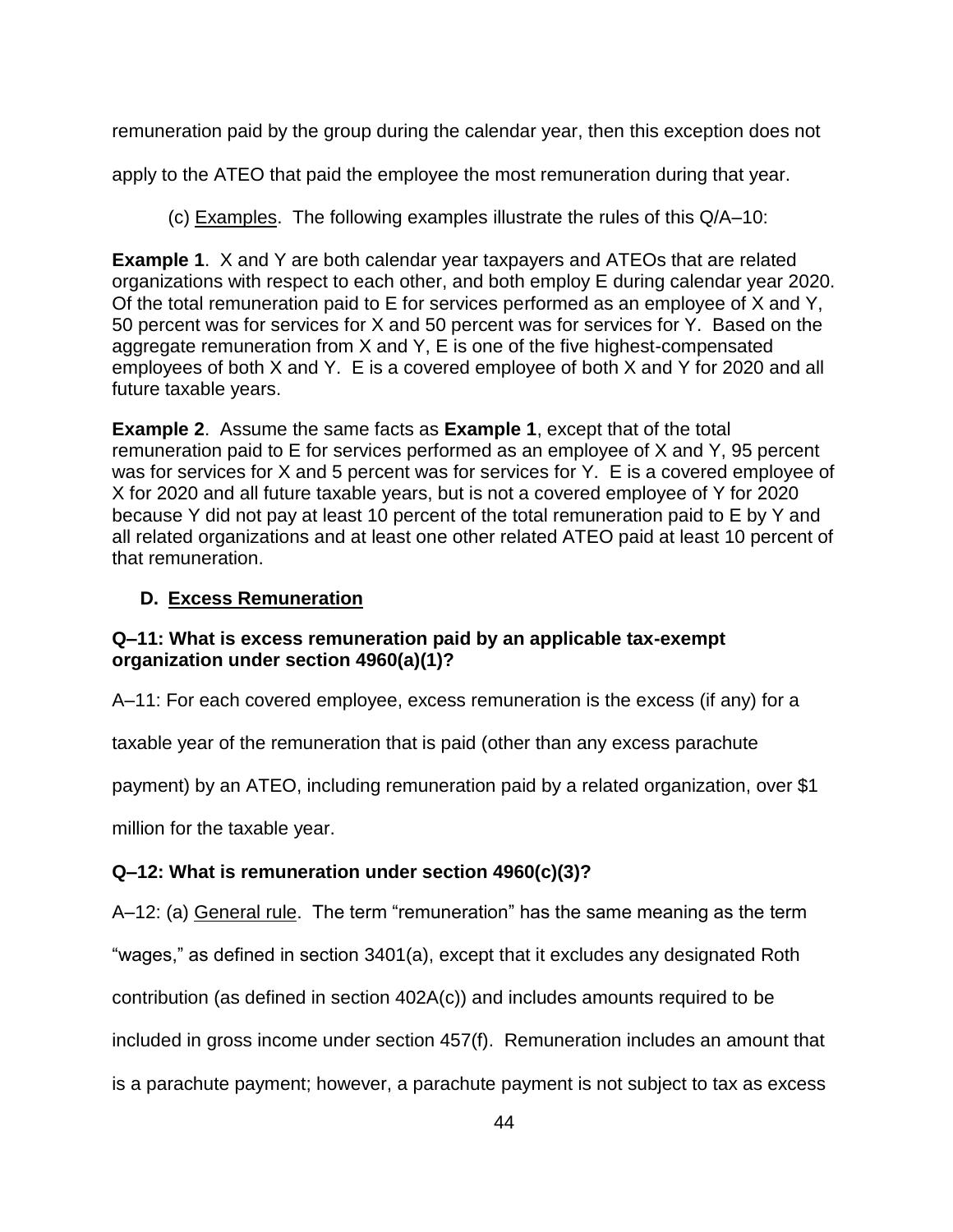remuneration if it is also subject to tax as an excess parachute payment. Further, remuneration does not include the portion of any remuneration paid to a licensed medical professional (including a veterinarian) that is directly related to the performance of medical or veterinary services by such professional.

(b) Section 3401(a) wages. Section 3401(a) provides that the term "wages" generally means all remuneration for services performed by an employee for his employer (with certain exceptions provided under section 3401(a)(1) through (a)(23)), including the cash value of all remuneration (including benefits) paid in any medium other than cash. Among the more broadly applicable exclusions, section 3401(a)(12) provides that wages do not include remuneration paid to, or on behalf of, an employee or his beneficiary–

(1) from or to a trust described in section 401(a) which is exempt from tax under section 501(a) at the time of such payment unless such payment is made to an employee of the trust as remuneration for services rendered as such employee and not as a beneficiary of the trust;

(2) under or to an annuity plan which, at the time of such payment, is a plan described in section 403(a);

(3) for a payment described in section  $402(h)(1)$  and (2) if, at the time of such payment, it is reasonable to believe that the employee will be entitled to an exclusion under such section for payment;

(4) under an arrangement to which section 408(p) applies; or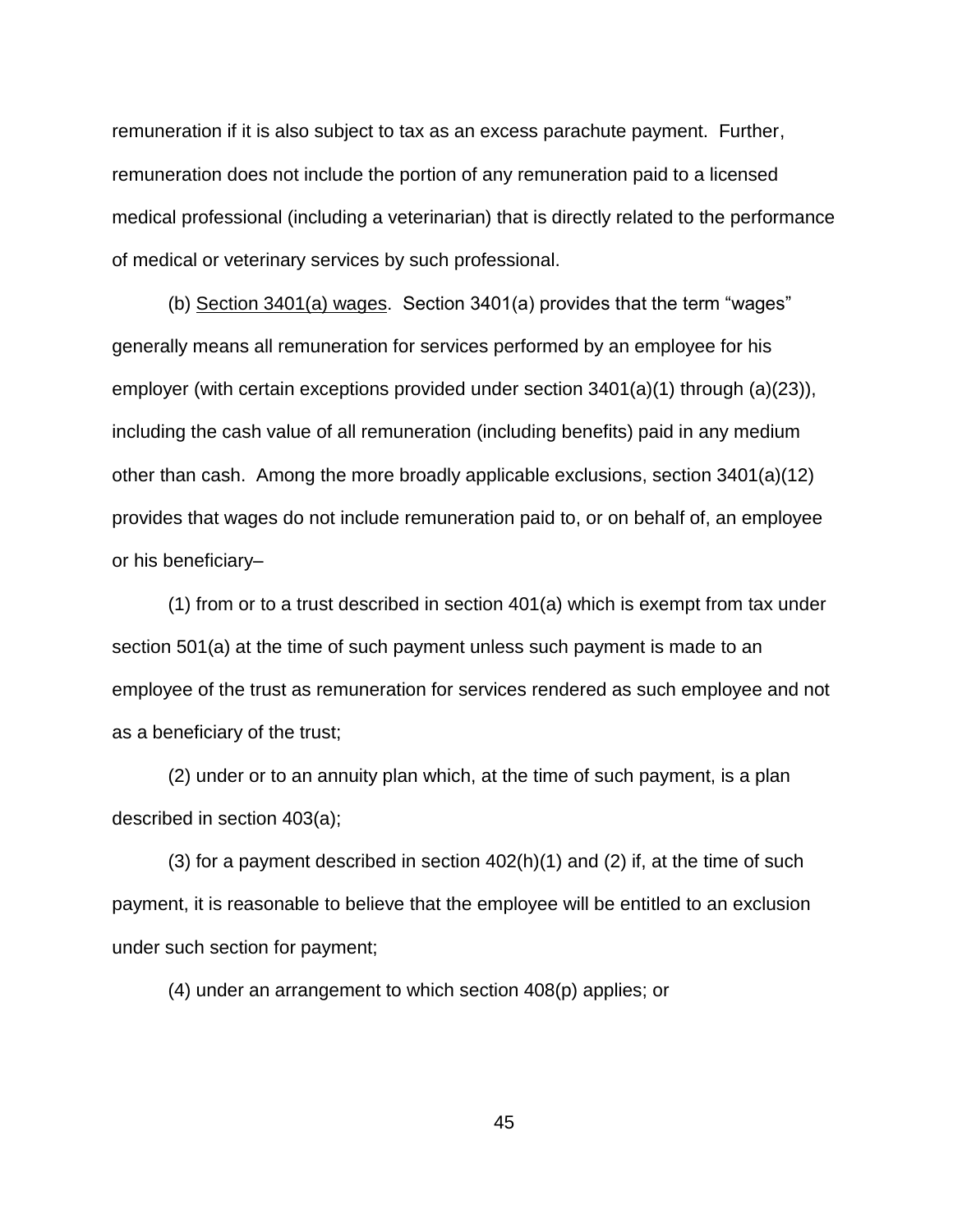(5) under or to an eligible deferred compensation plan which, at the time of such payment, is a plan described in section 457(b) that is maintained by an eligible employer described in section 457(e)(1)(A) (governmental employer).

(c) Remuneration paid by related organizations. Remuneration includes remuneration paid to a covered employee by any related organization with respect to the employee's employment by that related organization. (See Q/A–14(b) for rules on allocating the liability for the excise tax when remuneration from more than one employer is taken into account in determining the liability for the excise tax under section 4960(a)(1).) In contrast, remuneration paid by another organization, whether or not a related organization, with respect to an employee's employment by an ATEO, is treated as remuneration paid by that ATEO for purposes of section 4960.

(d) Directors. Compensation paid by an organization to a member of its board of directors (or an individual holding a substantially similar position) for serving in that capacity is not remuneration because the fees received by the director for performing those services constitute self-employment income, rather than wages under section 3401(a). See Rev. Rul. 57-246, 1957-1 C.B. 338. If the individual also performs services for the organization as an employee, then the compensation paid for the services as an employee is remuneration. Moreover, for purposes of section 4960, compensation that an employer pays to an employee to serve as a director of another organization is remuneration.

**Q–13: When is remuneration treated as paid for purposes of section 4960(a)(1)?** A–13: (a) General rule. For purposes of section 4960(a)(1), remuneration is paid for a taxable year if it is paid during the calendar year ending with or within the employer's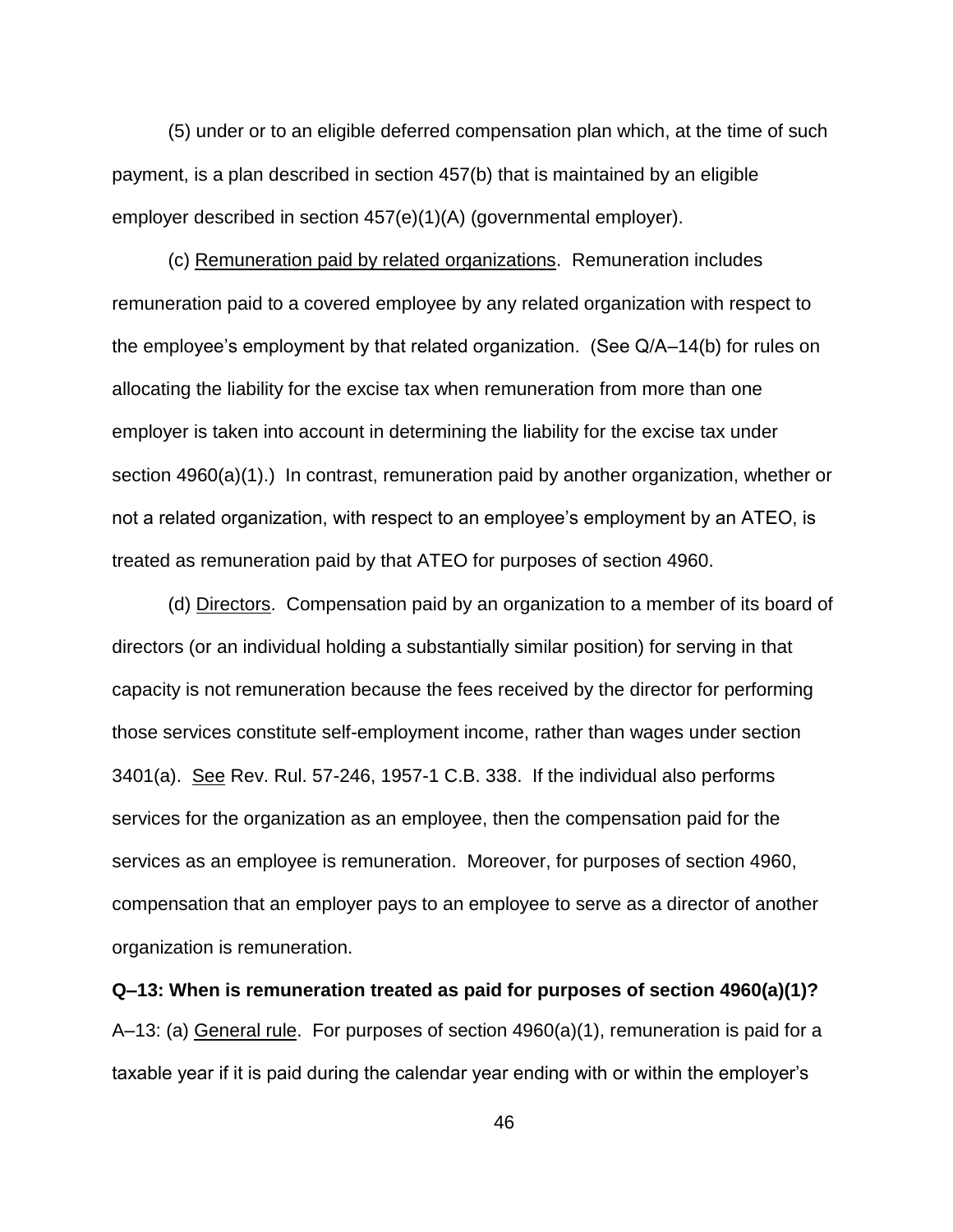taxable year. Remuneration is treated as paid on the first date that the right to the remuneration is not subject to a substantial risk of forfeiture within the meaning of section 457(f)(3)(B) (regardless of whether the arrangement under which the amount is or will be paid is subject to section 457(f) or section 409A). An amount of remuneration is subject to a substantial risk of forfeiture if the right to the remuneration would be treated as subject to a substantial risk of forfeiture under Prop. Treas. Reg. § 1.457- 12(e)(1). In general, this means that the amount is subject to a substantial risk of forfeiture only if entitlement to the amount is conditioned on the future performance of substantial services, or upon the occurrence of a condition that is related to a purpose of the remuneration if the possibility of forfeiture is substantial. See Prop. Treas. Reg.  $\S$  1.457-12(e)(1) for further guidance on the application of this standard.<sup>5</sup> For purposes of this notice, remuneration that is no longer subject to a substantial risk of forfeiture is referred to as "vested" remuneration and the lapsing of a substantial risk of forfeiture is referred to as "vesting."

(b) Amount of remuneration treated as paid – (1) In general. The amount of remuneration treated as paid upon vesting is the present value (on the vesting date) of the future payments to which the participant has a legally binding right. The present value of the right to future payments as of the vesting date includes any earnings that have accrued as of the vesting date. The present value must be determined using

 $\overline{a}$ 

<sup>5</sup> When the proposed regulations under section 457(f) are finalized, the Treasury Department and the IRS anticipate providing further guidance on how and when those final regulations apply for purposes of section 4960.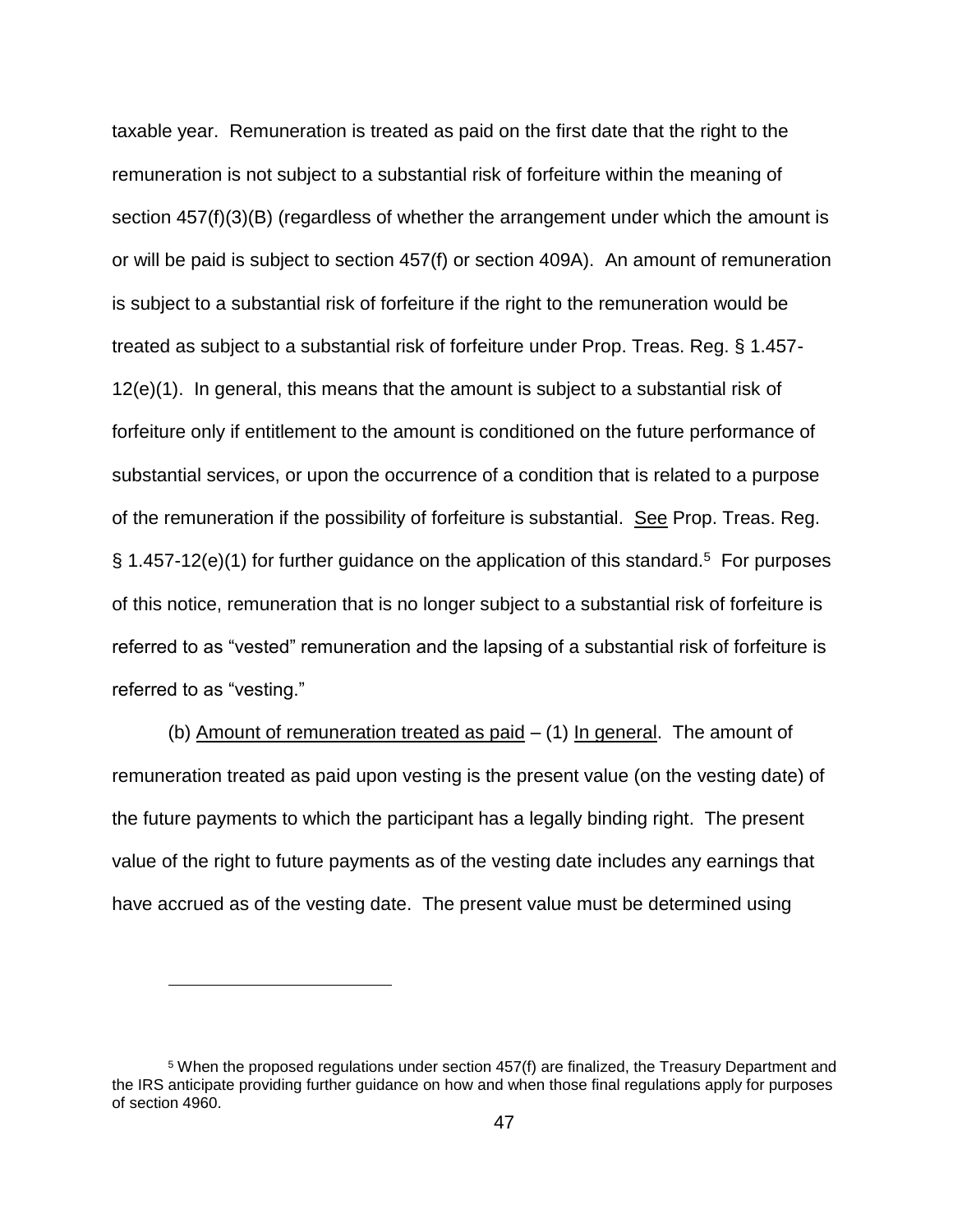reasonable actuarial assumptions. Present value determined in accordance with the rules set forth in Prop. Treas. Reg. § 1.457-12(c)(1), including the assumptions regarding payment timing set forth in those proposed regulations, will be deemed to have been determined using reasonable actuarial assumptions. For purposes of determining the present value of remuneration under a nonaccount balance plan described in Treas. Reg. § 1.409A-1(c)(2)(i)(C) that is scheduled to be actually or constructively paid within 90 days of vesting, the employer may elect to treat the nominal amount that is to be paid as the present value of the amount on the date of vesting.

Net earnings, as defined in paragraph (b)(2)(C), on previously paid remuneration, as defined in paragraph (b)(2)(D)(i), are treated as paid at the close of the calendar year in which they accrue. For example, the present value of vested remuneration credited to an employee's account under an account balance plan described in Treas. Reg. § 1.409A-1(c)(2)(i)(A) (under which the earnings and losses attributed to the account are based solely on a predetermined actual investment or a reasonable market interest rate) is treated as paid on the date credited to the employee's account, but the present value of any net earnings accrued on that amount (the increase in value due to the predetermined actual investment or a reasonable market interest rate) is treated as paid at the close of the calendar year in which they accrue. Similarly, the present value of a vested, fixed amount of remuneration under a nonaccount balance plan described in Treas. Reg.  $\S$  1.409A-1(c)(2)(i)(C) is treated as paid on the date of vesting, but the present value of the net earnings on that amount (the increase in the present value) is treated as paid at the close of the calendar year in which they accrue.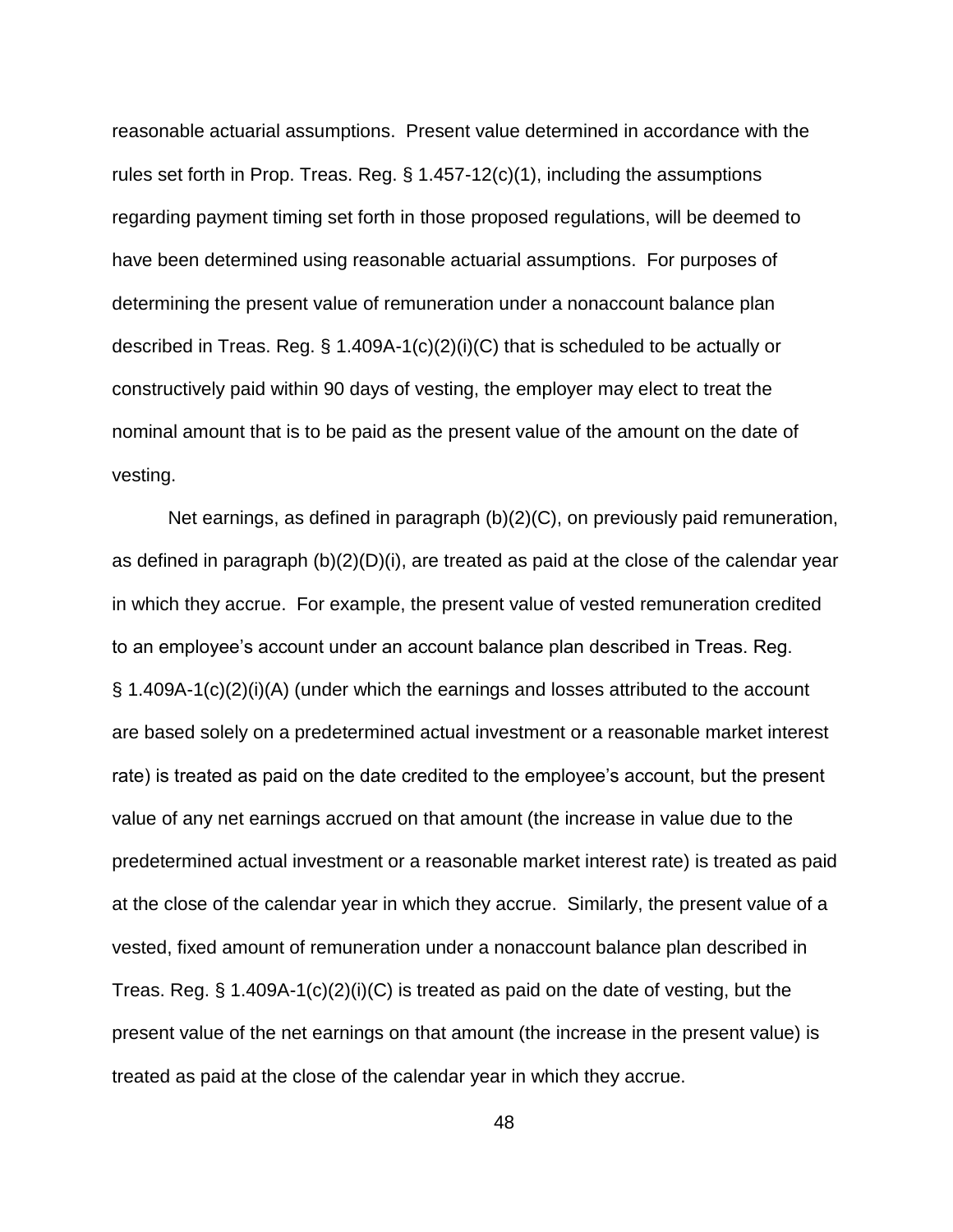(2) Earnings and losses. (A) Earnings. Earnings generally refer to any increase in the vested present value of any previously paid remuneration as of the close of a calendar year, regardless of whether the plan or arrangement denominates such increase as earnings, to the extent the employee's right to payment of the increase is vested. For example, an increase in the vested account balance of a nonqualified deferred compensation plan based solely on the investment return of a predetermined actual investment (and disregarding any additional contributions) constitutes earnings. Similarly, an increase in the vested present value of a benefit under a nonqualified nonaccount balance plan described in Treas. Reg. § 1.409A-1(c)(2)(i)(C) due solely to the passage of time (and disregarding any additional benefit accruals) constitutes earnings. However, an increase in an account balance of a nonqualified deferred compensation plan due to a salary reduction contribution or an employer contribution does not constitute earnings. Likewise, an increase in the benefit under a nonaccount balance plan described in Treas. Reg. § 1.409A-1(c)(2)(i)(C) due to an additional year of service or an increase in compensation that is reflected in a benefit formula does not constitute earnings.

(B) Losses. Losses generally refer to any decrease in the vested present value of any previously paid remuneration as of the close of the calendar year, regardless of whether the plan denominates that decrease as losses.

(C) Net earnings and losses. Net earnings and losses for each covered employee are determined on a net aggregate basis for each taxable year based on the previously paid remuneration paid by the employer. For example, losses under an account balance plan described in Treas. Reg. § 1.409A-1(c)(2)(i)(A) may offset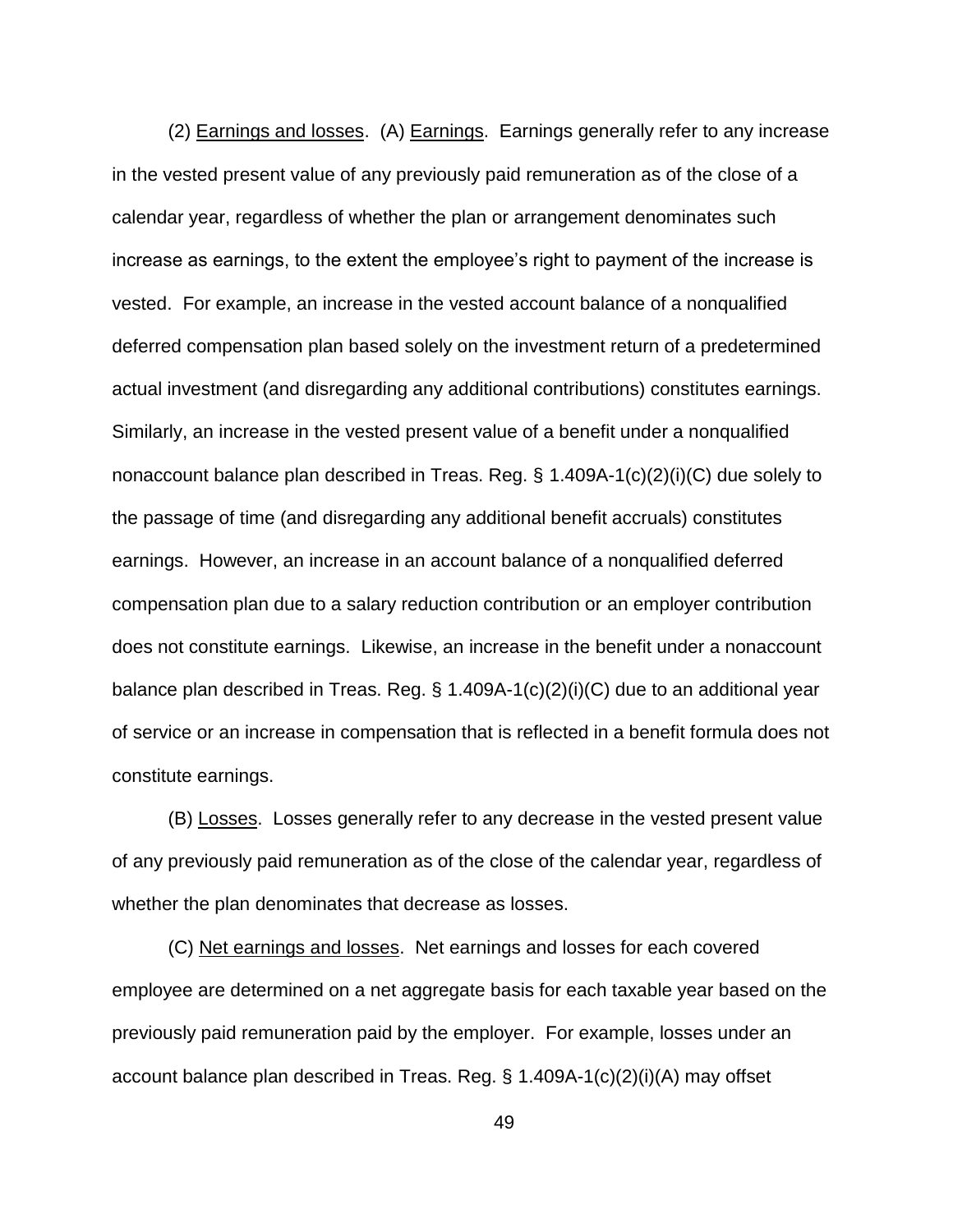earnings under a nonaccount balance plan described in Treas. Reg. § 1.409A-1(c)(2)(i)(C) maintained by the same employer for the same employee, but earnings and losses from a plan maintained by another employer are disregarded.

Net earnings refer to the amount (if any) by which the earnings accrued during a calendar year ending with or within the taxable year (as described in Q/A–2) on any previously paid remuneration exceeds the sum of the losses accrued on those amounts during that calendar year and any net losses carried forward from a previous taxable year. Net losses refer to the amount (if any) by which the sum of the losses accrued during a calendar year ending with or within the taxable year (as described in Q/A–2) on any previously paid remuneration and the net losses carried forward from a previous taxable year exceeds the earnings accrued on those amounts during that calendar year. Losses do not reduce the remuneration treated as paid in a calendar year except to the extent of the earnings for that calendar year. Thus, if an employee vests in an amount of earnings under a nonaccount balance plan within the meaning of Treas. Reg. § 1.409A-1(c)(2)(i)(C), and also has losses under an account balance plan within the meaning of Treas. Reg.  $\S$  1.409A-1(c)(2)(i)(A) that exceed the vested earnings treated as remuneration under the nonaccount balance plan, those excess losses are carried forward to the next following taxable year and offset vested earnings for purposes of determining net earnings or losses for that taxable year. If, for the next following year, there are not sufficient earnings to offset the entire amount of losses carried forward from the previous year (and any additional losses), the offset process repeats for each later year until there are earnings for the calendar year in excess of the losses carried forward.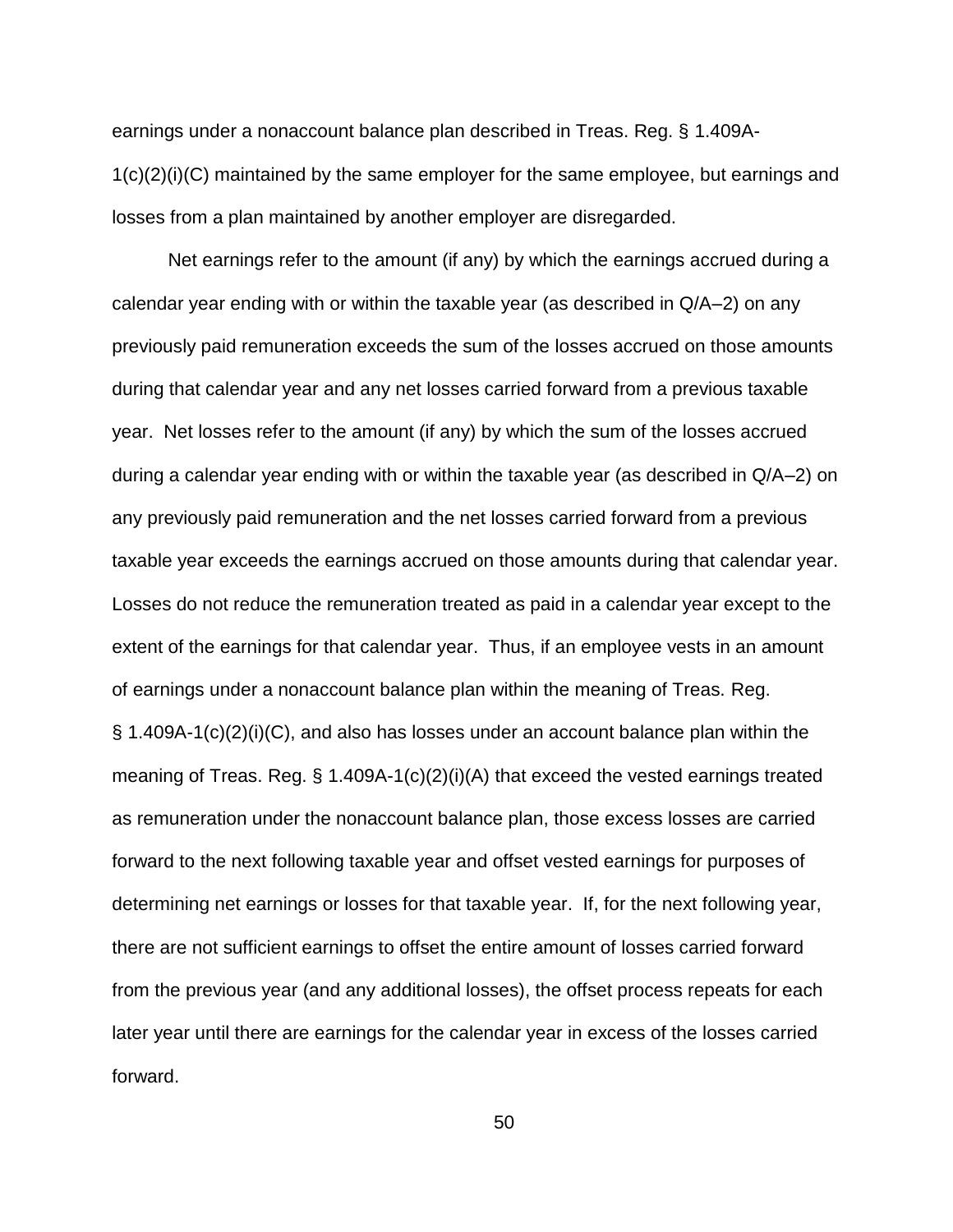(D) Previously paid remuneration – (i) In general. Remuneration is treated as previously paid remuneration for a taxable year to the extent that, by the close of the calendar year ending with or within such taxable year (as described in Q/A–2), it is treated as paid under Q/A–13(b)(1) but is not actually or constructively paid.

(ii) Employee who becomes a covered employee. Any remuneration that is vested but is not actually or constructively paid as of the close of the calendar year preceding the calendar year ending with or within the taxable year of the employer for which an employee first becomes a covered employee of an ATEO is treated as paid for the employer's preceding taxable year. For example, if an employee first becomes a covered employee of an employer for the employer's taxable year ending June 30, 2022, any remuneration that was vested but was not actually or constructively paid as of December 31, 2020, is treated as paid for the taxable year ending June 30, 2021, and thus is not subject to the excise tax. Net losses from the preceding taxable year do not carry forward to the taxable year an employee becomes a covered employee.

(iii) Pre-effective date remuneration. Any remuneration that was vested but was not actually or constructively paid as of the close of the taxable year preceding the first taxable year in which section 4960 is effective for the employer is treated as paid for the preceding taxable year and is not subject to the excise tax. Thus, for an employer that uses a calendar year taxable year, the present value of any remuneration that was vested but was not actually or constructively paid as of December 31, 2017, is treated as paid for taxable year 2017. For an employer that uses a non-calendar year taxable year, the present value of any remuneration that was vested but was not actually or constructively paid as of the close of the taxable year that includes December 31, 2017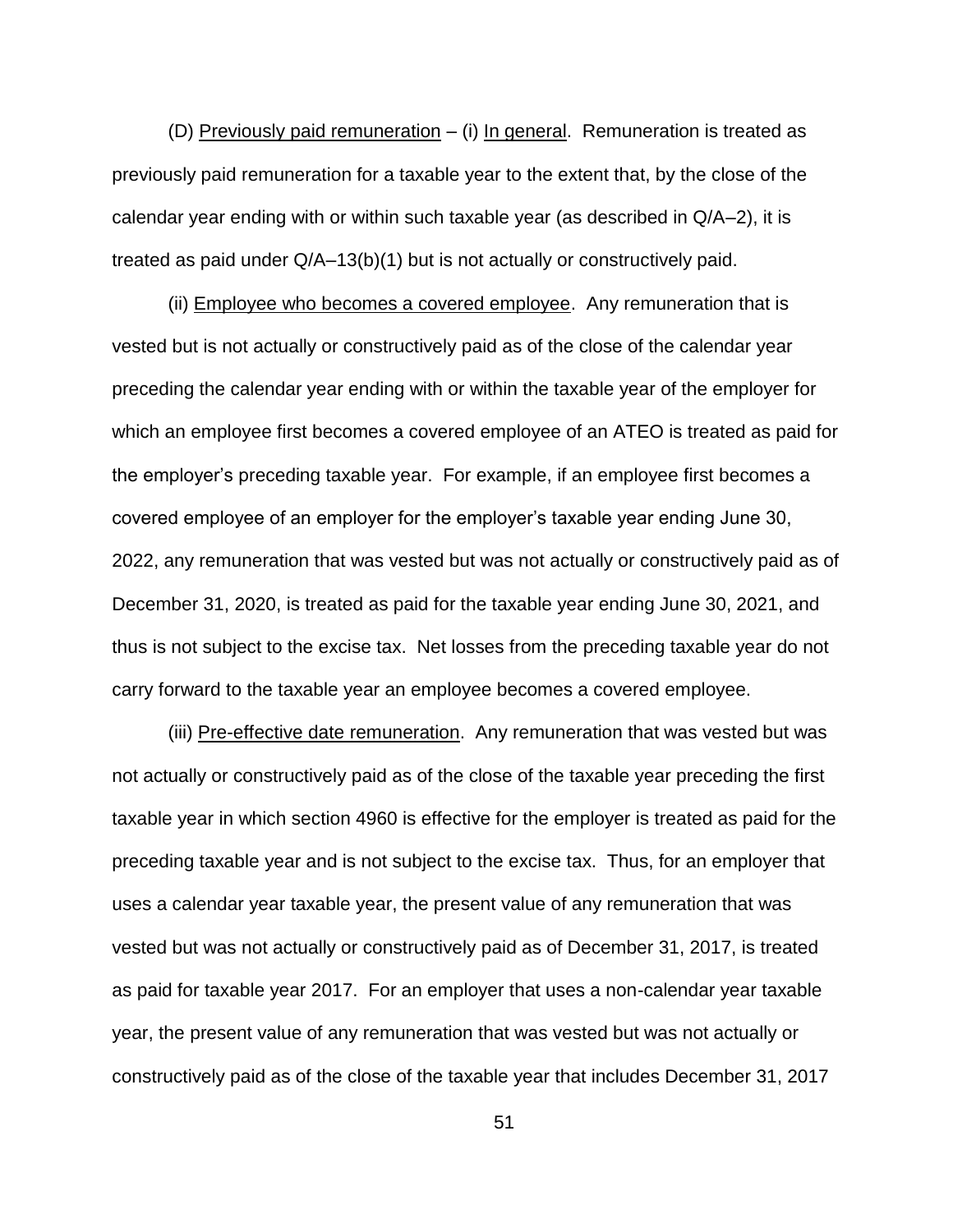(for example, June 30, 2018 in the case of an employer with a taxable year beginning July 1 and ending June 30) is treated as paid for that taxable year. Regardless of the employer's taxable year, there is no carryover of net losses from the preceding taxable year to the first taxable year for which section 4960 is effective.

(c) Examples. The following examples illustrate the rules described in this Q/A–

13.

**Example 1**. E is a covered employee of R, an ATEO that uses a calendar year taxable year. E participates in a nonqualified deferred compensation plan in which the account balance is adjusted based on the investment returns on predetermined actual investments chosen by the employee. On January 1, 2019, R credits \$100,000 to E's account under the plan, subject to the requirement that E remain employed through June 30, 2021. On June 30, 2021, the vested account balance is \$110,000. Due to earnings or losses on the account balance, the closing account balance on each of the following dates is: (i) \$115,000 on December 31, 2021, (ii) \$120,000 on December 31, 2022, (iii) \$100,000 on December 31, 2023, and (iv) \$110,000 on December 31, 2024. During 2025, E defers an additional \$10,000 under the plan, which is vested at the time of deferral. On December 31, 2025, the closing account balance is \$125,000. In 2026, R distributes \$10,000 to E under the plan. On December 31, 2026, the closing account balance is \$135,000 due to earnings on the account balance.

2019 and 2020 (nonvested amounts). For 2019 and 2020, R pays no remuneration to E under the plan. The substantial future services condition is not met; thus, any amount deferred under the plan, including unvested earnings, remains subject to a substantial risk of forfeiture within the meaning of section 457(f)(3)(B) as of December 31, 2019, and December 31, 2020.

2021 (amounts in year of vesting). For 2021, R pays E \$115,000 of remuneration, including (i) \$110,000 of remuneration on June 30, 2021, when the substantial future services condition is met and the amount is no longer subject to a substantial risk of forfeiture within the meaning of section 457(f)(3)(B), and (ii) an additional \$5,000 of earnings on the previously paid remuneration (\$110,000) on December 31, 2021.

2022 (earnings). For 2022, R pays E \$5,000 of remuneration, the additional earnings on the previously paid remuneration (\$115,000) as of December 31, 2022.

2023 (losses). For 2023, R pays no remuneration to E since the vested present value of the previously paid remuneration (\$120,000) declines to \$100,000 as of December 31, 2023. The \$20,000 loss for 2023 does not reduce any amount previously treated as remuneration but is available for carry over to future taxable years.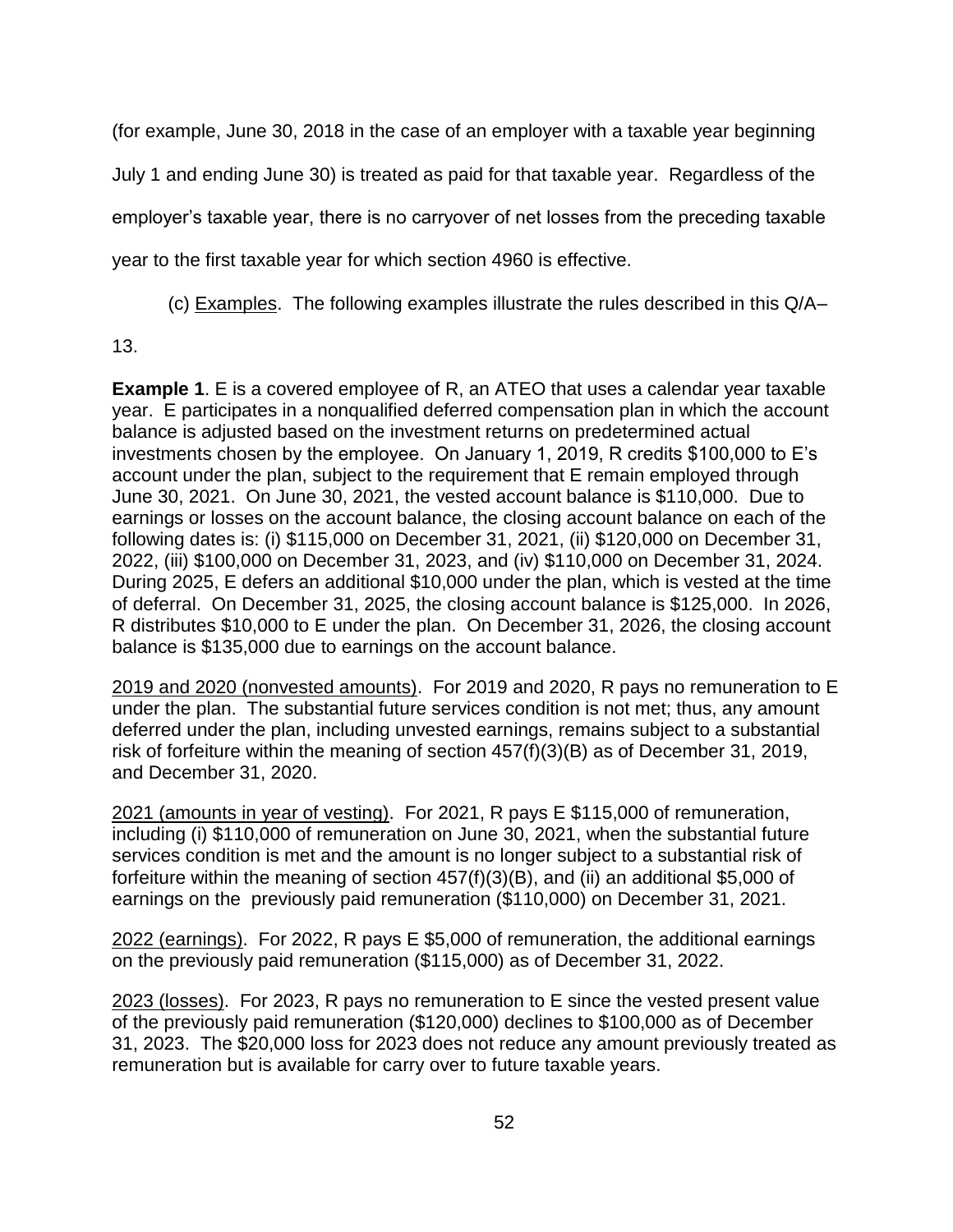2024 (recovery of losses through earnings). For 2024, R pays no remuneration to E, since the vested present value of the previously paid remuneration (\$120,000) was \$110,000 as of December 31, 2024. Due to earnings on the account balance, R recovers \$10,000 of the \$20,000 of losses carried over from 2023. The net losses as of December 31, 2024, are \$10,000, and none of the \$10,000 in earnings during 2024 is remuneration paid in 2024.

2025 (no recovery of losses against additional deferrals of compensation). For 2025, R pays E \$10,000 of remuneration to E. The additional \$10,000 deferral is not subject to a substantial risk of forfeiture within the meaning of section 457(f)(3)(B), and thus is remuneration paid on the date deferred. This deferral increases the amount previously treated as remuneration from \$120,000 to \$130,000. Additionally, due to earnings on the account balance, R recovers \$5,000 of losses of the \$10,000 of losses carried over from 2024, none of which was remuneration for 2025, so that the net losses as of December 31, 2025 is \$5,000.

2026 (distributions, recovery of remainder of losses through earnings and additional earnings). For 2026, R pays E \$15,000 in remuneration. The vested present value of the account balance increases by \$20,000 to \$135,000 as of December 31, 2026. Therefore, due to earnings on the account balance, R recovers the remaining \$5,000 of losses carried over from 2025 and pays E an additional \$15,000 of remuneration as earnings. The \$10,000 distribution reduces the amount of previously paid remuneration (\$130,000) to \$120,000, and the additional remuneration paid in 2026 increases the amount of previously paid remuneration by \$15,000 to \$135,000.

**Example 2**. F is a covered employee of S, an ATEO, and is also employed by corporation C, a related organization. S and C are calendar year taxpayers. On January 1, 2018, C and F enter into an agreement under which C will pay F \$100,000 on December 31, 2021, if F remains employed by C through January 1, 2020. F remains employed by C through January 1, 2020. On January 1, 2020, the present value based on reasonable actuarial assumptions of the \$100,000 to be paid on December 31, 2021 is \$75,000. On December 31, 2020, the vested present value increases to \$85,000 due solely to the passage of time. On December 31, 2021, C pays F \$100,000.

2018 and 2019. For 2018 and 2019, C pays F no remuneration because the amount deferred under the plan remains subject to a substantial risk of forfeiture within the meaning of section 457(f)(3)(B).

2020. For 2020, C pays F \$75,000 in remuneration on January 1, 2020, which is the vested present value of \$100,000 payable on December 31, 2021. In addition C pays F an additional \$10,000 in remuneration on December 31, 2020 as earnings based on the increase in the vested present value of the previously paid remuneration (\$75,000) to \$85,000 as of December 31, 2020.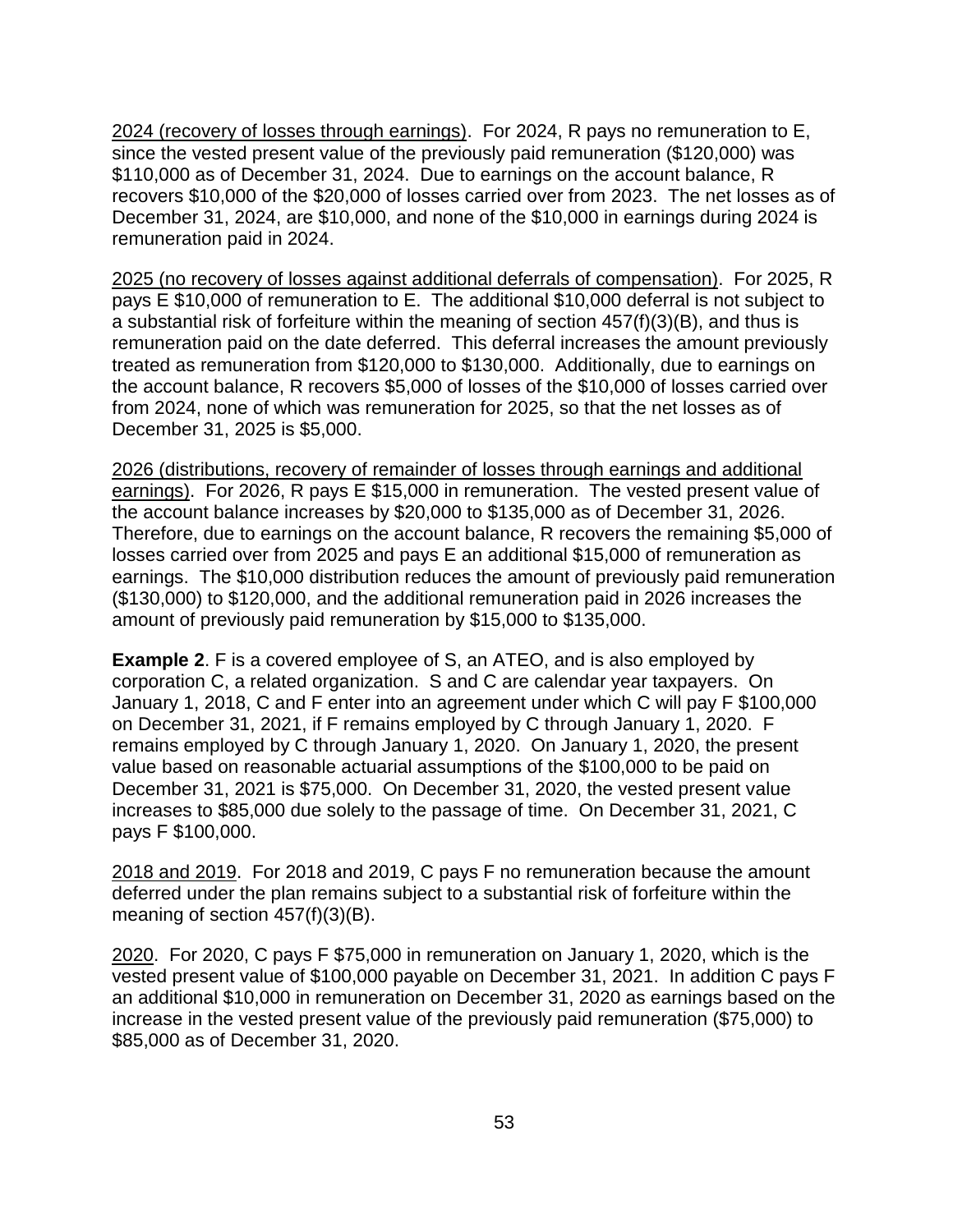2021. For 2021, C pays R \$15,000 in additional remuneration and distributes \$100,000 of previously paid remuneration. The \$100,000 distribution is treated as reducing the amount of previously paid remuneration (\$85,000) to zero, and the remaining \$15,000 is a payment of earnings.

**Example 3**. G is a covered employee of T, an ATEO that uses a calendar year taxable year. G participates in a nonqualified deferred compensation plan in which the account balance is adjusted based on the investment returns on predetermined actual investments chosen by the employee. All amounts credited under the plan are vested when credited. On December 31, 2017, T credits \$100,000 to G's account and the closing account balance is \$100,000. On June 30, 2018, T credits \$50,000 to G's account. On December 31, 2018, T credits \$50,000 to G's account and the closing account balance is \$210,000.

2017. T is a calendar year taxpayer, so the present value of all remuneration in which G was vested but that was not actually or constructively paid to G as of December 31, 2017, (\$100,000) is treated as paid for 2017 and is not subject to excise tax under section 4960.

2018. For 2018, T pays G \$110,000 of remuneration, including \$50,000 credited to G's account on June 30 and \$50,000 credited on December 31 (totaling \$100,000), plus \$10,000 in remuneration as earnings, as the vested present value of the \$200,000 of previously paid remuneration (\$100,000 as of December 31, 2017 + \$100,000 in 2018) increases to \$210,000 as of December 31 2018.

**Example 4**. Assume the same facts as **Example 3**, except that T uses a non-calendar year taxable year that begins on July 1 and ends on June 30. The closing account balance on June 30, 2018 is \$155,000.

Amounts paid through June 30, 2018. T is a non-calendar year taxpayer, so the present value of all remuneration in which G is vested but that is not actually or constructively paid as of the close of the first taxable year ending after December 31, 2017 (June 30, 2018) (\$155,000) is treated as paid for that year and is not subject to excise tax under section 4960.

Amounts paid from July 1 through December 31, 2018. For the taxable year ending June 30, 2019, T pays G \$55,000 in remuneration, including \$50,000 credited to G's account on December 31, 2018, plus \$5,000 in remuneration as earnings, as the previously paid remuneration (\$155,000 as of June 30, 2018 + \$50,000 credited on December 31, 2018) increases to \$210,000 as of December 31, 2018.

**Example 5.** H is an employee of U, an ATEO that uses a calendar year taxable year. H participates in a nonqualified deferred compensation plan in which the account balance is adjusted based on the investment returns on predetermined actual investments chosen by the employee. All amounts credited under the plan are vested when credited. On January 1, 2018, U credits \$100,000 to H's account under the plan. On December 31, 2018, the closing account balance is \$105,000. On January 1, 2019,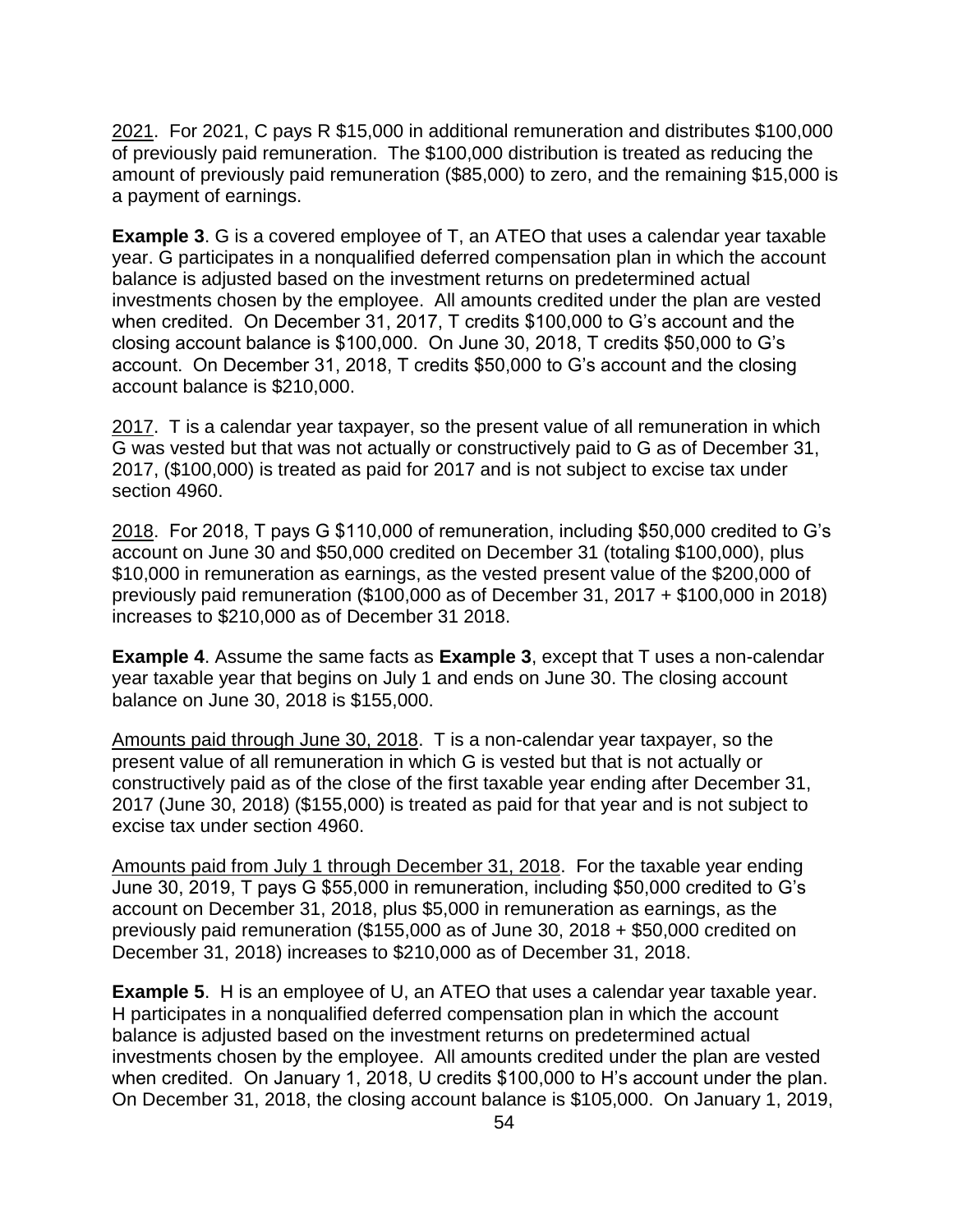U credits \$100,000 to H's account. On December 31, 2019, the closing account balance is \$210,000. H becomes a covered employee of U for U's taxable year ending December 31, 2019.

2018 (remuneration paid before becoming a covered employee). Remuneration that is vested as of the last day of the calendar year preceding the calendar year for which the employee becomes a covered employee is not subject to excise tax under section 4960. Thus, H's vested account balance on December 31, 2018 (\$105,000) is not subject to excise tax under section 4960.

2019 (remuneration in the year an employee becomes a covered employee). For the taxable year ending December 31, 2019, U pays H \$105,000 of remuneration, including the \$100,000 credited to H's account on January 1, 2019, plus \$5,000 in net earnings in 2019, the amount by which the vested account balance at the close of the calendar year (\$210,000) exceeds the amount of previously paid remuneration (\$205,000, consisting of \$105,000 as of December 31, 2018 + \$100,000 paid on January 1, 2019).

**Example 6.** J is a covered employee of T, an ATEO that uses a calendar year taxable year. J participates in a nonqualified deferred compensation plan under which T agrees to pay J \$100,000 two months after the date a specified performance goal that is a substantial risk of forfeiture within the meaning of section 457(f)(3)(B) is satisfied. J satisfies the performance goal on November 30, 2019. T elects to treat the amount to be paid as the present value of the amount at vesting.

Election to treat amount payable within 90 days treated as paid at vesting. For taxable year 2019, T pays J \$100,000 of remuneration. J vests in the \$100,000 amount in 2019 upon meeting the performance goal. Under the general rule, T would be required to treat the present value as of November 30, 2019 of \$100,000 payable in 2020 (two months after the performance goal was met) as paid in 2019, the difference between that amount and the present value as of December 31, 2019 as earnings for 2019, and any difference between the sum of the two present values and \$100,000 as earnings for 2020. However, because T elected to treat the amount of remuneration payable within 90 days of vesting as paid at vesting in 2019, the \$100,000 payable to J in 2020 is treated as remuneration paid in 2019 for purposes of section 4960(a)(1).

## **Q–14: How is liability for the section 4960(a)(1) excise tax determined if remuneration is paid to a covered employee by both an applicable tax-exempt organization and a related organization?**

A–14: (a) In general. As provided in section 4960(c)(4)(C), in any case in which an

ATEO includes remuneration from one or more other employers of a covered employee

that are related organizations in determining the excise tax imposed by section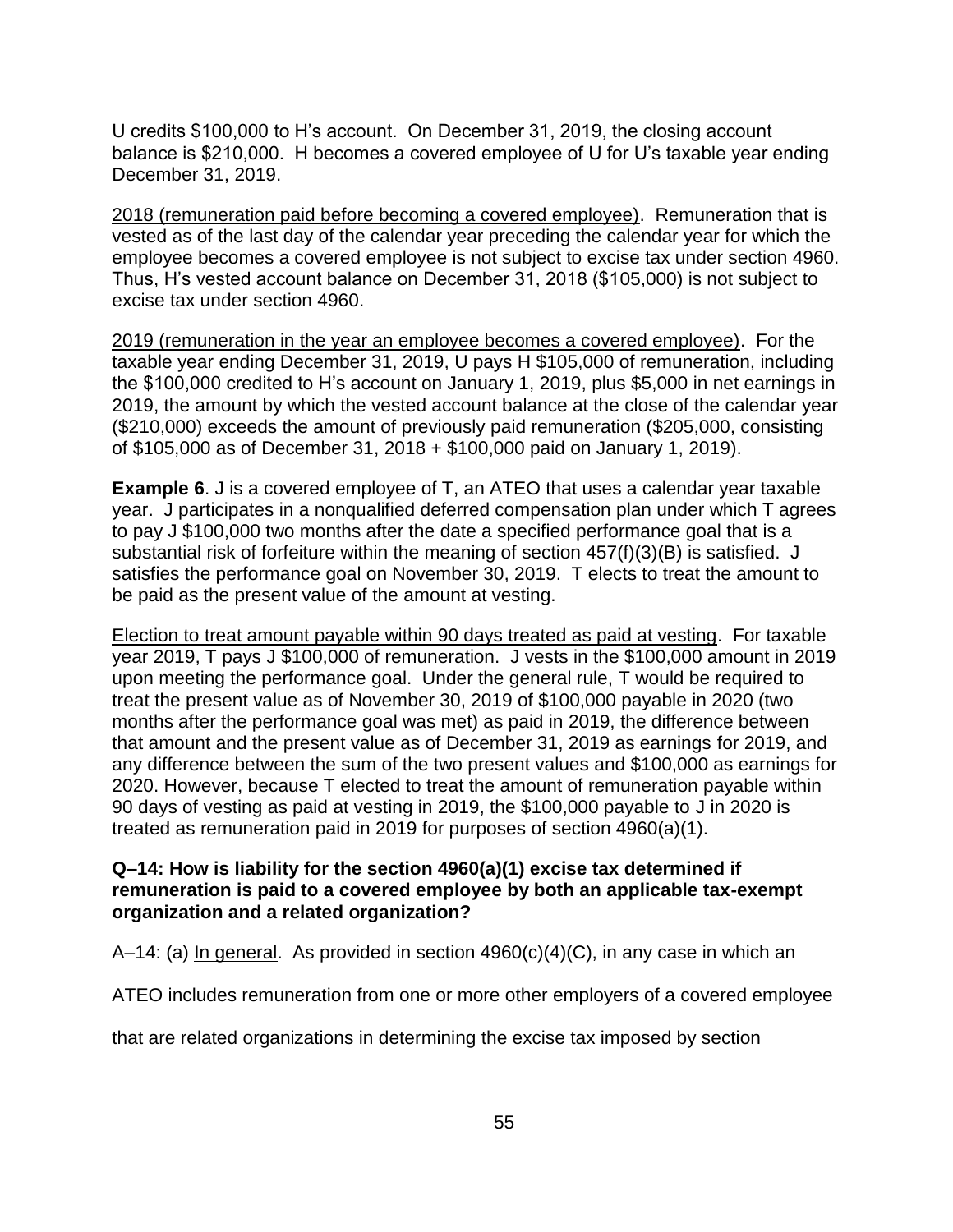4960(a)(1), each employer is liable for the excise tax in an amount that bears the same ratio to the total excise tax determined with respect to the remuneration as–

(1) the amount of remuneration paid by the employer with respect to that employee, bears to

(2) the amount of remuneration paid by all the employers to that employee.

(b) Calculation of excise tax involving multiple related organizations. Each ATEO calculates liability for the excise tax under section 4960(a)(1) with respect to a covered employee by including remuneration paid by the ATEO and any related organization that employs the covered employee and then allocating that excise tax liability among each of the employers. However, the ATEO may also be liable for the excise tax under section 4960(a)(1) as a related organization with respect to another ATEO that calculates the excise tax for its own covered employees. If an employer is liable for the excise tax under section 4960(a)(1) as an ATEO and as a related organization for the same remuneration to a covered employee, the employer is not liable for the excise tax in both capacities; rather it is liable for the greater of the excise tax it would owe as an ATEO or the excise tax it would owe as a related organization with respect to that covered employee.

In order to calculate liability under this provision, an ATEO should take the following steps:

(1) calculate remuneration paid (other than any excess parachute payment) for each of its covered employees, including remuneration from any related organization (if remuneration for any covered employee calculated in this step (1) is more than \$1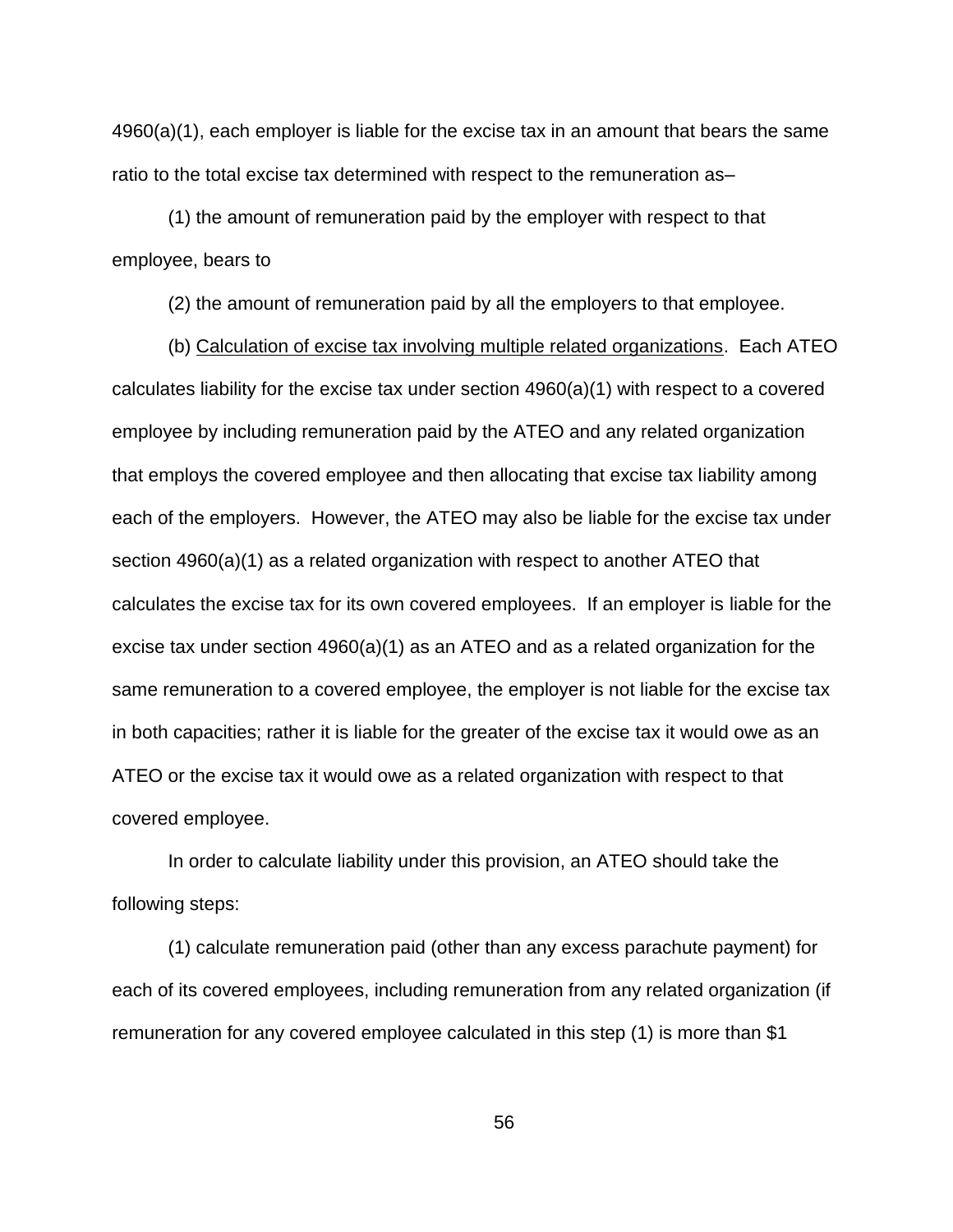million, then the remuneration over \$1 million is subject to the excise tax under section 4960(a)(1) at the rate of tax under section 11);

(2) calculate the share of liability for each employer that employs the covered employee that was included in step (1) as a fraction of the total excise tax liability that bears the same ratio to the total excise tax as the amount of remuneration paid by the employer bears to the total remuneration calculated in step (1);

(3) inform any related organization of its share of liability calculated in step (2);

(4) obtain information on the ATEO's share of liability as a related organization for any covered employee of another ATEO. If the ATEO is a related organization to more than one other ATEO, treat the ATEO's highest share of liability as a related organization as its liability as a related organization for the covered employee; and

(5) compare the ATEO's liability as an ATEO in step (2) to its share of liability as a related organization under step (4) for each of the ATEO's covered employees. The ATEO reports the greater of the share calculated under step (4) or the share calculated under step (2) (or the share calculated under step (2) if they are the same) as the ATEO's share of liability for remuneration paid to the covered employee.

(c) Change in related status during the year. If an employer becomes or ceases to be a related organization with respect to an ATEO during the calendar year ending with or within the ATEO's taxable year, then only the remuneration paid by the related organization to a covered employee with respect to services performed during that portion of the calendar year that the employer is a related organization is included for purposes of calculating liability for the excise tax under section 4960(a)(1). Thus, only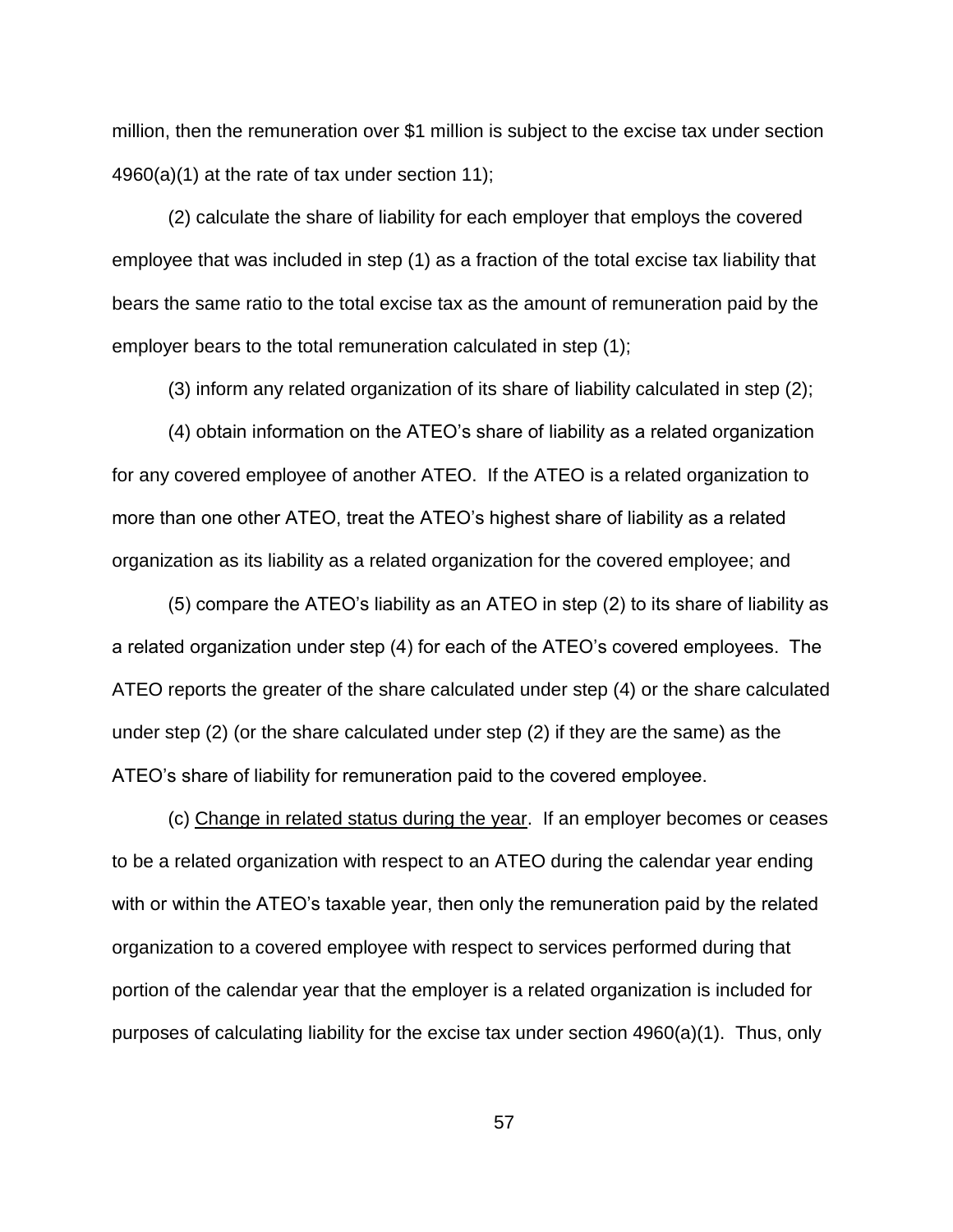remuneration that vests while the employer is a related organization with regard to the

ATEO is taken into account for purposes of section 4960.

(d) Examples. The following examples illustrate the rules of this Q/A–14.

Assume for purposes of these examples that the rate of excise tax under section 4960

is 21 percent.

**Example 1**. F and G are each ATEOs; G is a related organization with respect to F. E is a covered employee of both F and G. F pays E \$1.2 million of remuneration, and G pays E \$800,000 of remuneration for a total of \$2 million of remuneration, and \$1 million of excess remuneration. The total excise tax is \$210,000 (21 percent of the \$1 million excess remuneration). F paid 3/5 of E's total remuneration (\$1.2 million / \$2 million); thus, F is liable for 3/5 of the excise tax, which is \$126,000. G is liable for 2/5 of the excise tax, which is \$84,000.

**Example 2.** H, I, and J are each ATEOs. J owns 60 percent of the stock of Corporation K. Sixty percent of I's directors are representatives of H. In addition, 60 percent of J's directors are representatives of I. Employee L is a covered employee of H, I, and J. H, I, J, and K each pay Employee L \$1.2 million per year. Under the rules described in Q/A–7 and Q/A–8, I determines that its related organizations are H and J. H determines that its related organization is I. J determines that its related organizations are I and K.

ATEO I. Under I's calculation as an ATEO, Employee L receives a total of \$3.6 million in remuneration from H, I, and J (3 x \$1.2 million). The total excise tax is \$546,000 (21 percent of the \$2.6 million excess remuneration). H, I, and J each paid 1/3 of the total remuneration to Employee L (\$1.2 million / \$3.6 million); thus, H, I, and J are each liable for 1/3 of the excise tax, which is \$182,000.

ATEO H. Under H's calculation as an ATEO, Employee L receives a total of \$2.4 million in remuneration from H and I (2 x \$1.2 million). The total excise tax is \$294,000 (21 percent of the \$1,400,000 excess remuneration). H and I each paid 1/2 of the total remuneration to Employee L (\$1.2 million / \$2.4 million); thus, H and I are each liable for 1/2 of the excise tax, which is \$147,000.

ATEO J. Under J's calculation as an ATEO, L receives a total of \$3.6 million in remuneration from I, J, and K  $(3 \times $1.2 \text{ million})$ . The total excise tax is \$546,000 (21) percent of the \$2.6 million excess remuneration). I, J, and K each paid 1/3 of the total remuneration to Employee L (\$1.2 million / \$3.6 million); thus, I, J, and K are each liable for 1/3 of the excise tax, which is \$182,000.

Liability of H, I, J, and K. I is liable as a related organization for \$147,000 of excise tax according to H's calculation and \$182,000 according to J's calculation, but under I's calculation, I is liable for \$182,000 of excise tax. Thus, I's excise tax liability is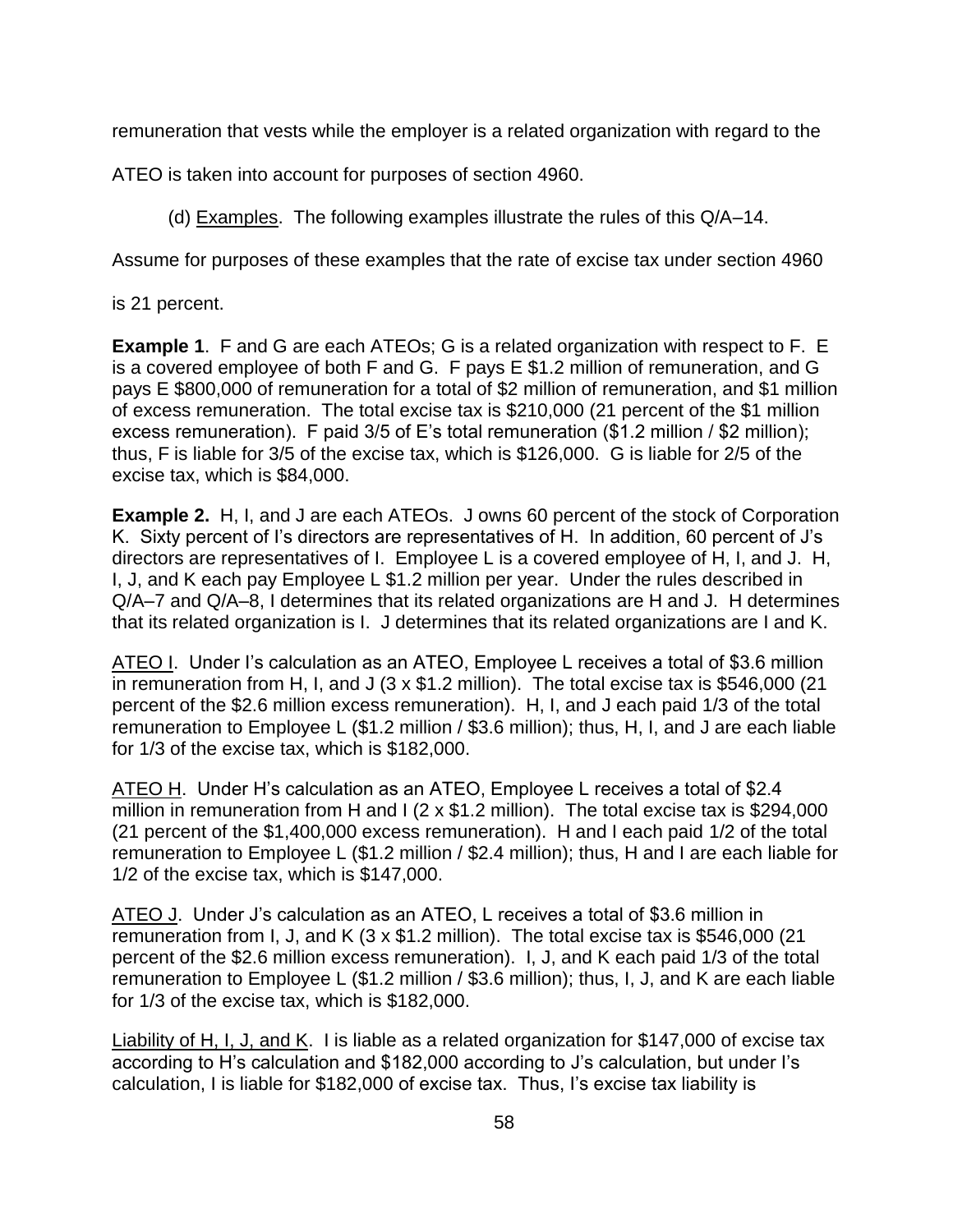\$182,000. H is liable for \$182,000 of excise tax under I's calculation, which is greater than the \$147,000 of excise tax H calculated under H's calculation. Thus, H's excise tax liability is \$182,000. J is liable as a related organization for \$182,000 of excise tax under I's calculation, but is liable for \$182,000 of excise tax under J's calculation. Thus, J's excise tax liability is \$182,000. K is liable as a related organization for \$182,000 of excise tax according to J's calculation.

#### **E. Medical and Veterinary Services**

#### **Q–15: How is remuneration for medical services treated under section 4960?**

A–15: (a) In general. Remuneration paid to a licensed medical professional for the direct performance of medical services (including nursing services) or veterinary services by the professional is not remuneration for purposes of calculating the excess remuneration (if any) subject to the excise tax. However, remuneration paid to the professional for any other services, including administrative and management services associated with the performance of medical or veterinary services, is remuneration for purposes of calculating the excess remuneration (if any) subject to the excise tax. Remuneration for medical services is also disregarded for purposes of determining whether an individual is a covered employee and for purposes of determining whether a payment is a parachute payment.

(b) Licensed medical professional. A licensed medical professional is an individual who is licensed under state or local law to perform medical services (including nursing services) or veterinary services.

(c) Medical and veterinary services. A licensed medical professional directly performs medical services to the extent that the services constitute "medical care" as defined in section 213(d)(1)(A) and the regulations thereunder. Thus, medical services are services for the diagnosis, cure, mitigation, treatment, or prevention of disease, including services for the purpose of affecting any structure or function of the body. For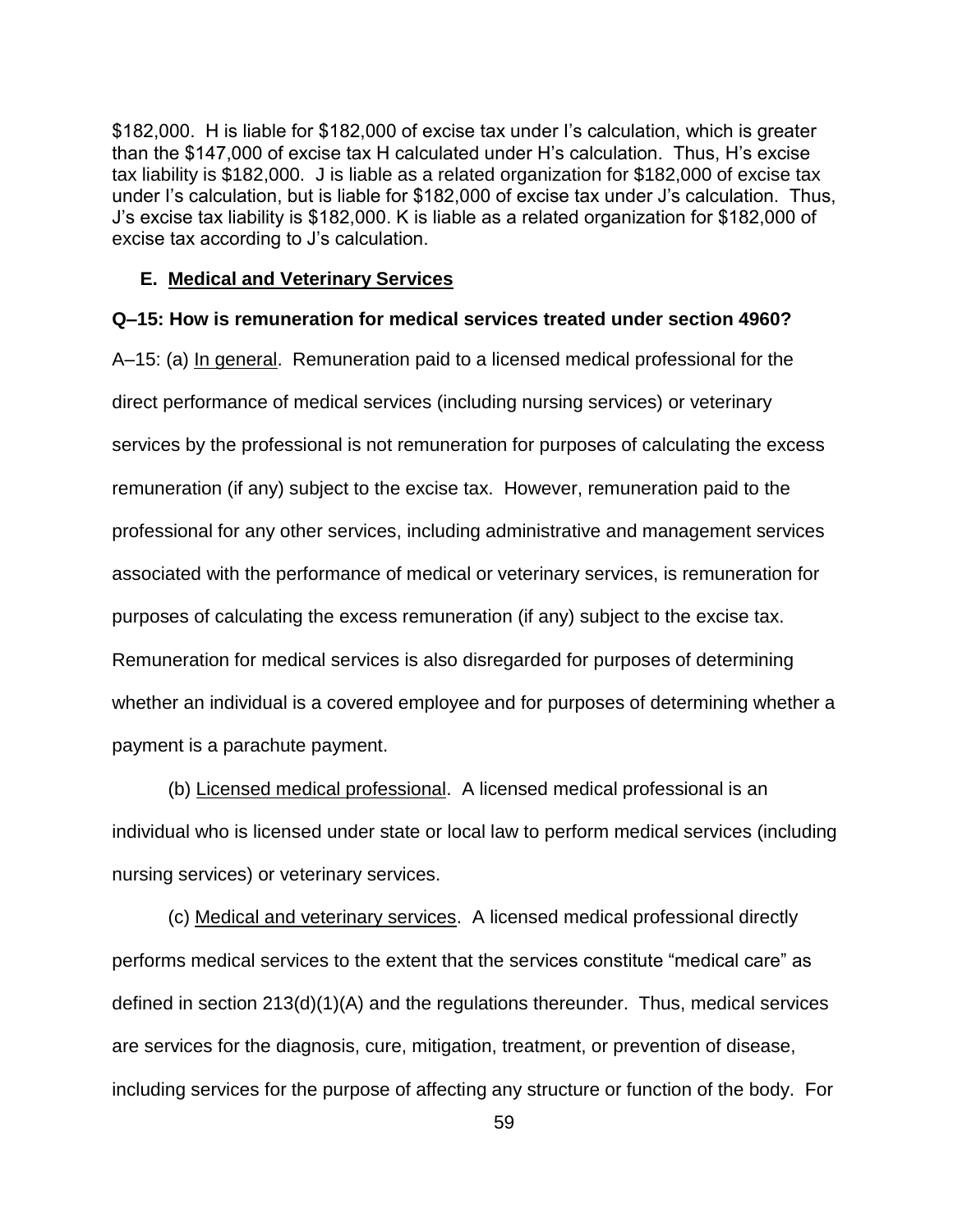example, teaching or research services are not medical services to the extent the services performed do not relate directly to the diagnosis, cure, mitigation, treatment, or prevention of disease or affect a structure or function of the body. For purposes of section 4960, documenting the care and condition of a patient is part of the direct performance of medical services, as is accompanying another licensed professional as a supervisor while that medical professional performs medical services. But managing an organization's operations, including scheduling, staffing, appraisal, and other similar functions that may relate to a particular medical professional or professionals who perform medical services, is not the performance of medical services. With respect to veterinary services, the rules in this paragraph apply by analogy to determine whether services performed with respect to an animal are veterinary services.

(d) Allocation. If during a calendar year an employer pays a covered employee remuneration for both medical services and other services, the employer must make a reasonable, good faith allocation between remuneration for medical services and other services. For example, if a medical doctor receives remuneration for both medical services and for administrative or management services, the employer must make a reasonable allocation between remuneration for the medical services and remuneration for the administrative or management services. For this purpose, if an employment agreement or similar written arrangement sets forth the remuneration to be paid for particular services, that allocation of remuneration must be applied unless the facts and circumstances demonstrate that the amount allocated for medical services is unreasonable for those services or that the allocation was established for purposes of avoiding application of the excise tax under section 4960. If some or all of the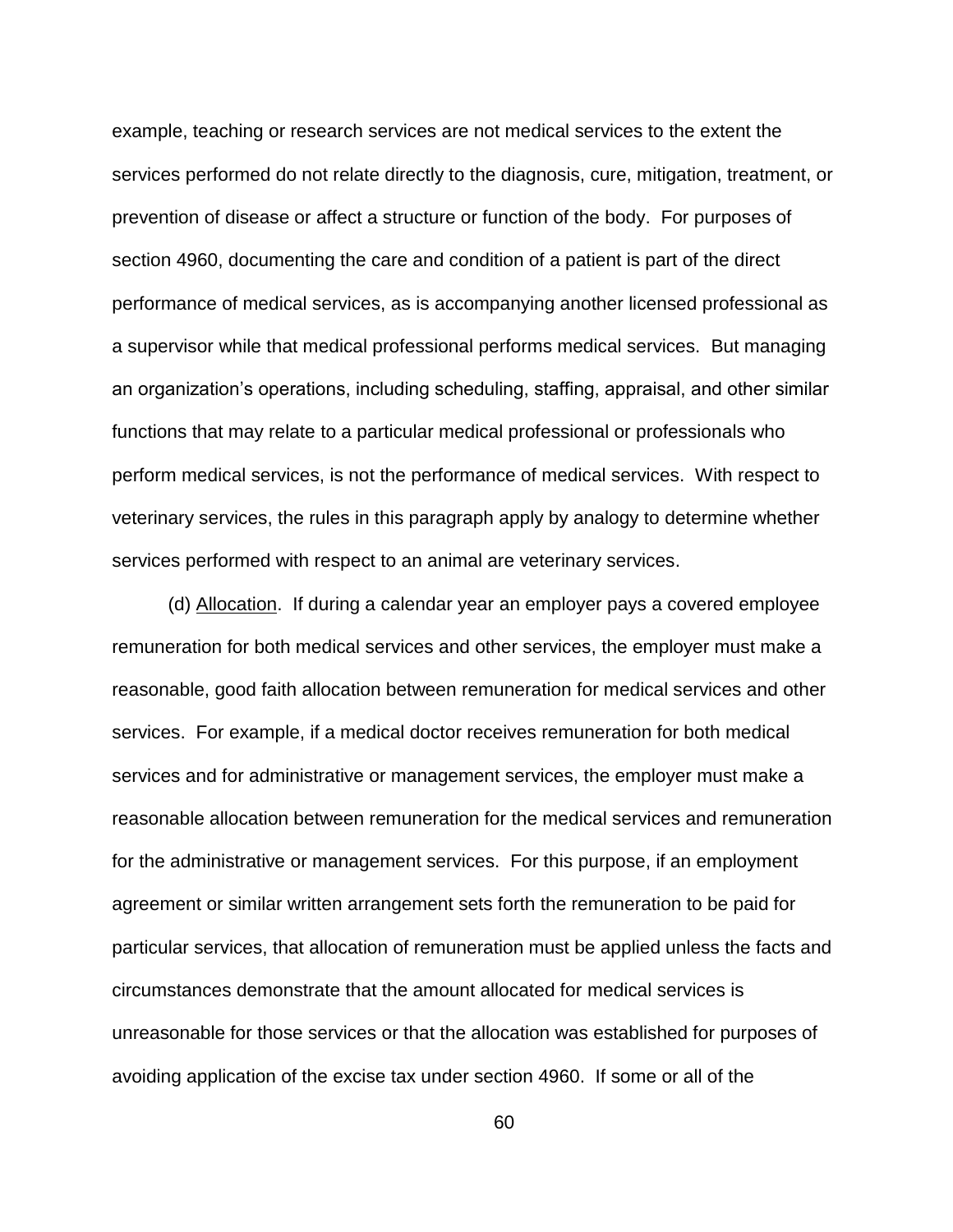remuneration is not reasonably allocated in an employment or other agreement, an employer may use any reasonable allocation method. For example, an employer may use a representative sample of records, such as patient, insurance, and Medicare/Medicaid billing records or internal time reporting mechanisms to determine the time spent providing medical services, and then allocate remuneration to medical services in the proportion such time bears to the total hours the covered employee worked for the employer for purposes of making a reasonable allocation of remuneration. Similarly, if some or all of the remuneration is not reasonably allocated in an employment or other agreement, an employer may use salaries or other remuneration for duties comparable to those the employee performs (for example, hospital administrator and physician) for purposes of making a reasonable allocation between remuneration for medical services and nonmedical services. These same allocation rules also apply with respect to veterinary services.

(e) Examples. The following examples illustrate the rules of this Q/A–15.

Assume for purposes of these examples that there is no employment agreement or

similar written arrangement allocating remuneration to any particular services.

**Example 1.** H is a hospital and is an ATEO. A is a covered employee of H. A provides patient care services to H and also provides management and administrative services to H as the head of a medical practice group within H. Based on a representative sample of insurance and Medicare billing records, as well as time reports that A submits to H, H determines that A spends half of her time providing medical care to patients and half of her time performing administrative and management services in her capacity as head of the practice group. H allocates half of A's remuneration to medical services. H's allocation of A's remuneration is a reasonable, good faith allocation. Accordingly, only the portion of A's remuneration allocated to the other, non-medical services is remuneration for purposes of the excise tax.

**Example 2.** R is a medical research organization and is an ATEO. B is a covered employee of R. B is employed to work on a research trial. B provides an experimental treatment to patients afflicted by a disease. B tracks the patients' individual conditions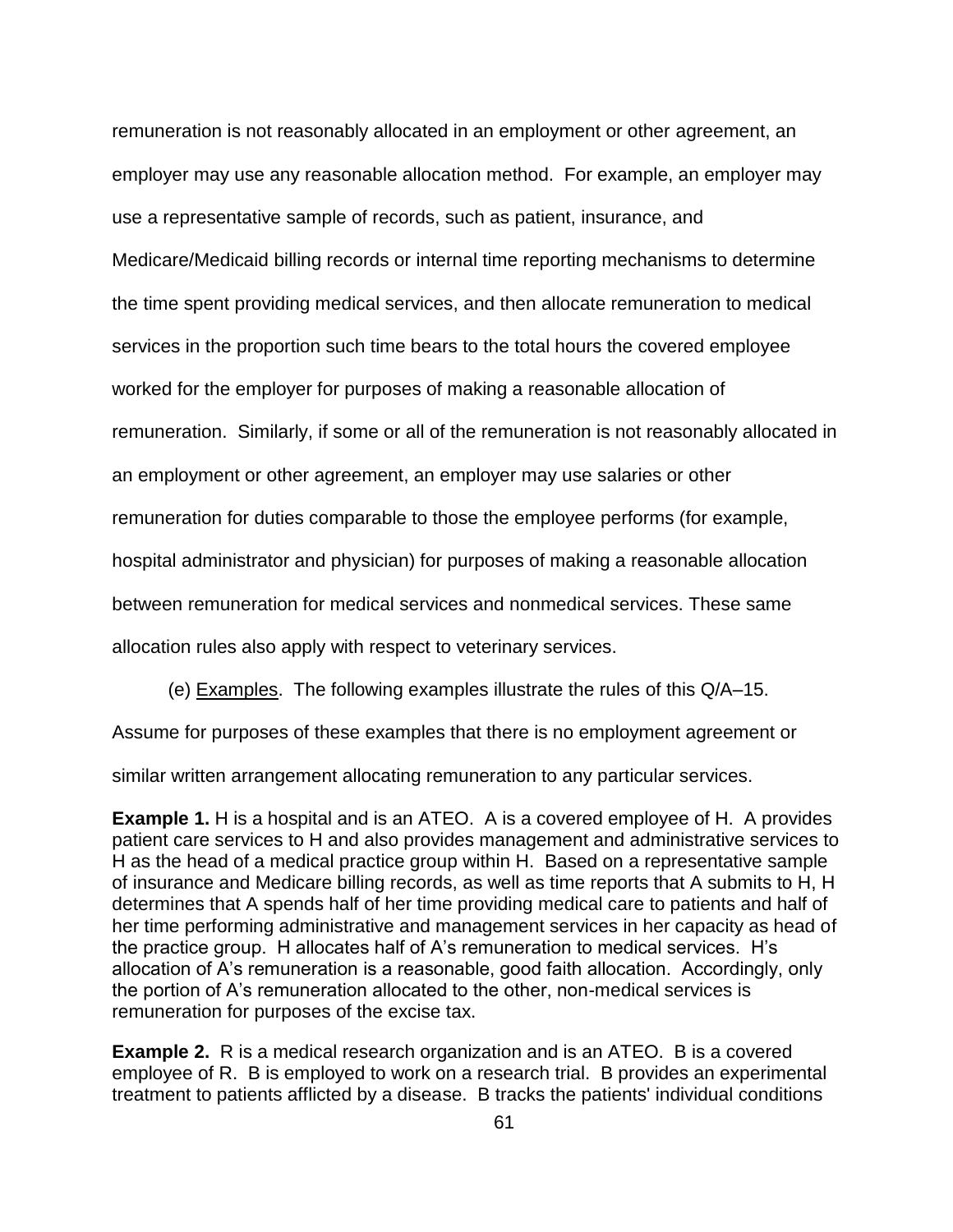in a manner that occurs ordinarily in a medical practice. As part of the research trial, B also compiles the patients' records on their individual conditions and prepares reports detailing both individual and overall results. These reports are not ordinarily prepared for patients or provided to patients in a medical practice. Although the primary purpose of B's activities is research, B is treating a patient's disease within the meaning of section 213(d) when B performs services that are ordinarily performed in a medical practice, and, thus, these services are medical services for purposes of section 4960. Accordingly, any remuneration allocable to the medical services is not remuneration for purposes of the excise tax. However, B does not directly perform medical services to the extent B performs research services that are not ordinarily performed in a medical practice; accordingly, any remuneration allocable to those services is remuneration for purposes of section 4960.

**Example 3.** C is a medical doctor who is employed by a university hospital that is an ATEO. C's duties include overseeing and teaching a group of resident physicians who have a restricted license to practice medicine. C's duties include supervising and instructing the resident physicians while they treat patients. C's other duties include instructing the resident physicians in a classroom setting. To the extent that C, in conjunction with the resident physicians, performs services directly related to the diagnosis, cure, mitigation, treatment or prevention of a patient's disease, or affecting a structure or function of the patient's body, those services constitute "medical care" for purposes of section 213(d), and, thus, C directly performs medical services. Accordingly, any remuneration allocable to those medical services is not remuneration for purposes of the excise tax. However, because classroom instruction does not involve actual patient treatment, those activities are not medical care for purposes of section 213(d), and, thus, do not constitute the direct performance of medical services. Accordingly, any remuneration allocable to those services is remuneration for purposes of section 4960.

# **F. Excess Parachute Payments**

## **Q–16: What is an excess parachute payment under section 4960(c)(5)(A)?**

A–16: The term "excess parachute payment" means an amount equal to the excess (if

any) of the total amount of any parachute payment over the portion of the base amount

allocated to such payment.

## **Q–17: What is a parachute payment under section 4960(c)(5)(B)?**

A–17: (a) In general. The term "parachute payment" means any payment in the nature

of compensation made by an ATEO (or a predecessor organization of the ATEO) or a

related organization to (or for the benefit of) a covered employee if–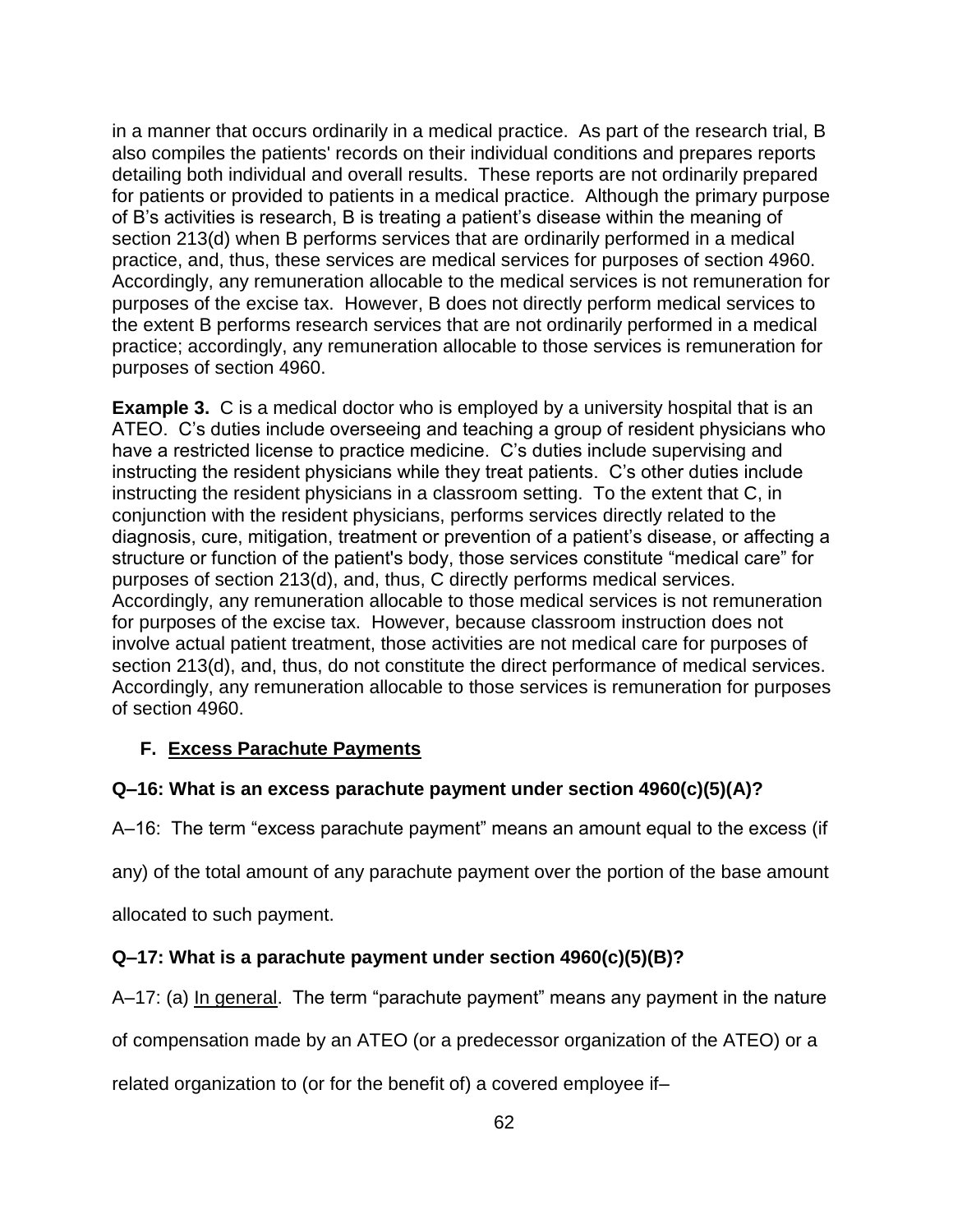(1) the payment is contingent on the employee's separation from employment with the employer; and

(2) the aggregate present value of the payments in the nature of compensation to (or for the benefit of) the individual that are contingent on the separation equals or exceeds an amount equal to three times the base amount.

(b) Exclusions. The term "parachute payment" does not include any payment: (1) to or from a plan described in section 401(a) that includes a trust exempt from tax under section 501(a), an annuity plan described in section 403(a), a simplified employee pension (as defined in section 408(k)), or a simple retirement account described in section 408(p);

(2) made under or to an annuity contract described in section 403(b) or a plan described in section 457(b);

(3) made to a licensed medical professional (including a veterinarian) for the performance of medical or veterinary services performed by such professional; or

(4) made to an individual who is not a highly compensated employee as defined in section 414(q). See generally Treas. Reg. § 1.414(q)-1T. Under Treas. Reg. § 1.414(q)-1T, Q/A-14(a)(1), for purposes of determining the group of highly compensated employees for a determination year, the determination year calculation is made on the basis of the applicable year of the plan or other entity for which a determination is made and the look-back year calculation is made on the basis of the twelve month period immediately preceding that year. An ATEO that maintains a qualified retirement plan should have already identified the employees who are HCEs for purposes of the plan and the same individuals are HCEs for purposes of section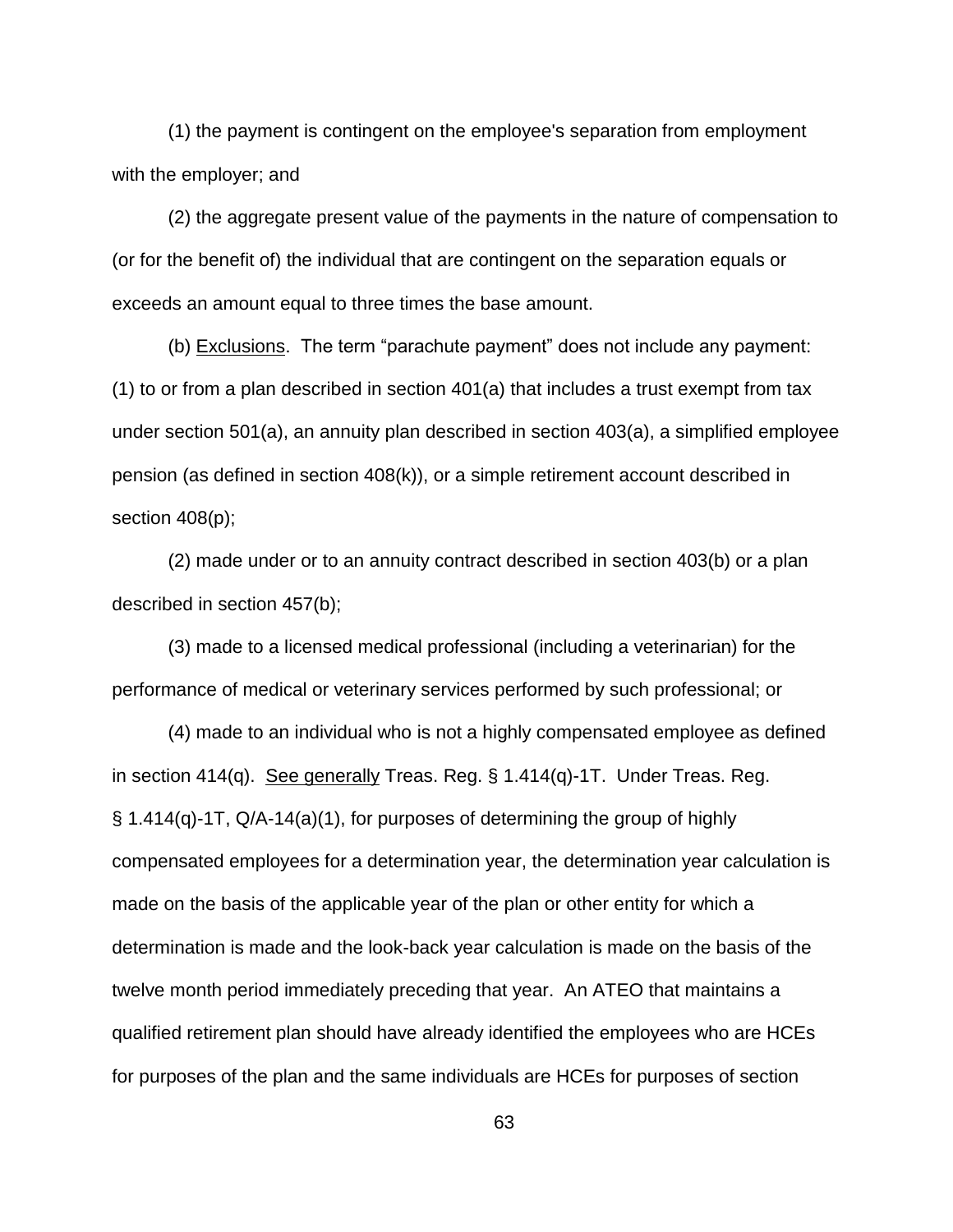4960. For an ATEO that does not maintain a qualified retirement plan, the rules are applied by analogy, substituting the calendar year for the plan year. Accordingly, in 2019, for an ATEO that does not maintain a qualified retirement plan, the ATEO would use the employees' 2018 annual compensation (as defined in Treas. Reg. § 1.414(q)- 1T Q/A–13, including any of the safe harbor definitions if applied consistently to all employees) to determine whether and which employees were HCEs for 2019 for purposes of section 4960. If an employee is an HCE at the time of the separation from employment, then any parachute payment made as a consequence of the separation from employment is treated as paid to an HCE, even if the payments occur during one or more later taxable years (that is, taxable years after the taxable year during which the employee separated from employment).

#### **Q–18: What is a payment in the nature of compensation?**

A–18: For purposes of section 4960(a)(2), any payment—in whatever form—is a payment in the nature of compensation if the payment arises out of an employment relationship, including holding oneself out as available to perform services and refraining from performing services. Thus, for example, payments made under a covenant not to compete or a similar arrangement are payments in the nature of compensation. A payment in the nature of compensation includes (but is not limited to) wages and salary, bonuses, severance pay, fringe benefits, life insurance, pension benefits, and other deferred compensation (including any amount characterized by the parties as interest or earnings thereon). A payment in the nature of compensation also includes cash when paid, the value of the right to receive cash, including the value of accelerated vesting, or a transfer of property. However, a payment in the nature of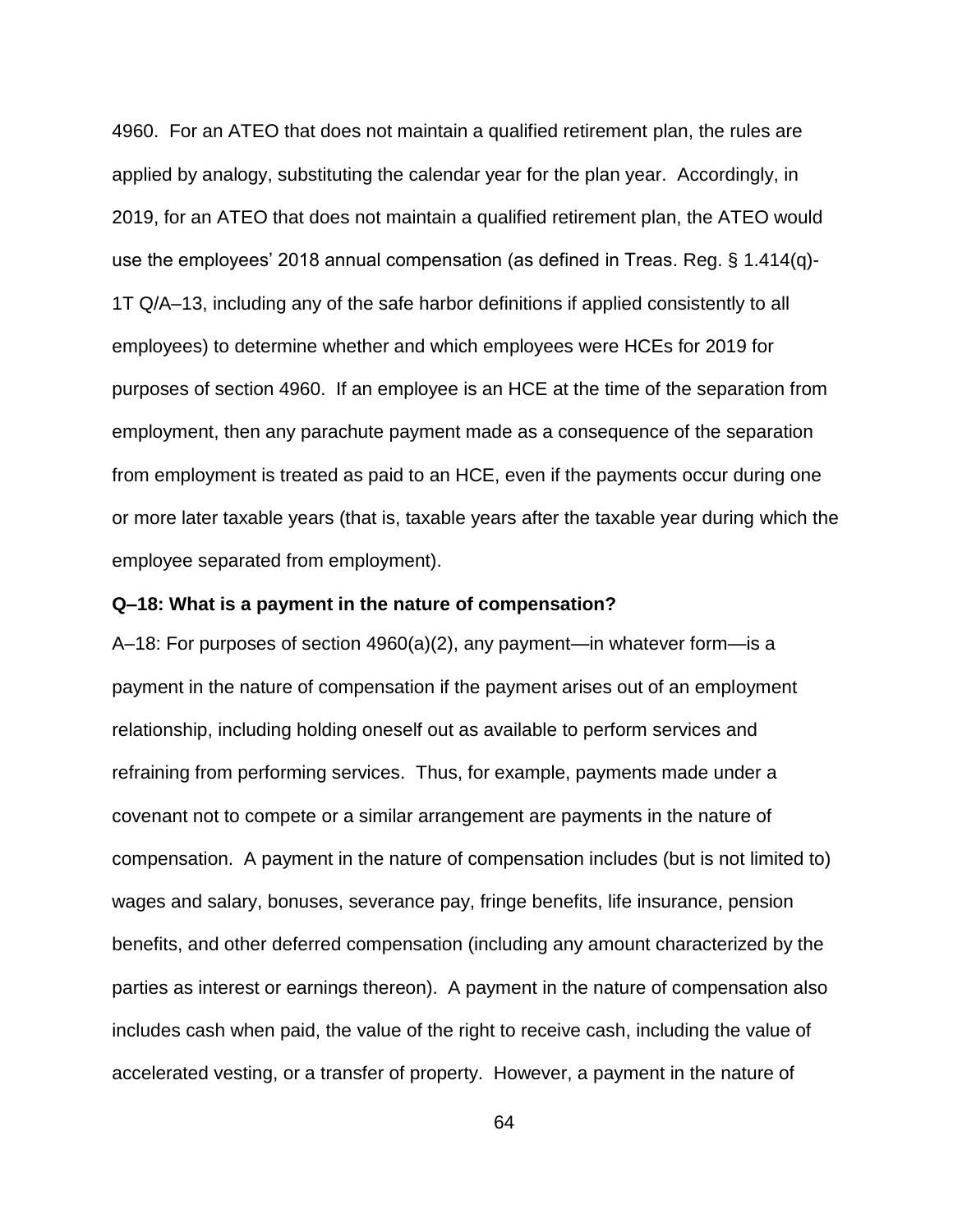compensation does not include attorney's fees or court costs paid or incurred in connection with the payment of any parachute payment or a reasonable rate of interest accrued on any amount during the period the parties contest whether a payment will be made.

# **Q–19: When is a payment in the nature of compensation considered to be made?**

A–19: (a) In general. A payment in the nature of compensation is considered made in the taxable year in which it is includible in the covered employee's gross income (in the case of taxable non-cash fringe benefits, consistent with Announcement 85-113, 1985-31 I.R.B. 31) or, in the case of fringe benefits and other benefits that are excludible from income, in the taxable year the benefits are received.

(b) Transfers of section 83 property. A transfer of property in connection with the performance of services that is subject to section 83 is considered a payment made in the taxable year in which the property is transferred or would be includible in the gross income of the covered employee under section 83 and the regulations thereunder, disregarding any election made by the employee under section 83(b) or 83(i). Thus, in general, such a payment is considered made at the later of the date the property is transferred (as defined in Treas. Reg. § 1.83-3(a)) to the covered employee or the date the property becomes substantially vested (as defined in Treas. Reg. § 1.83-3(b) and (j)). The amount of the payment is the compensation income as determined under section 83 and the regulations thereunder, disregarding any amount includible in income pursuant to an election made by an employee under section 83(b).

(c) Stock options and stock appreciation rights. For purposes of this Q/A–19, an option (including an option to which section 421 applies) is treated as property that is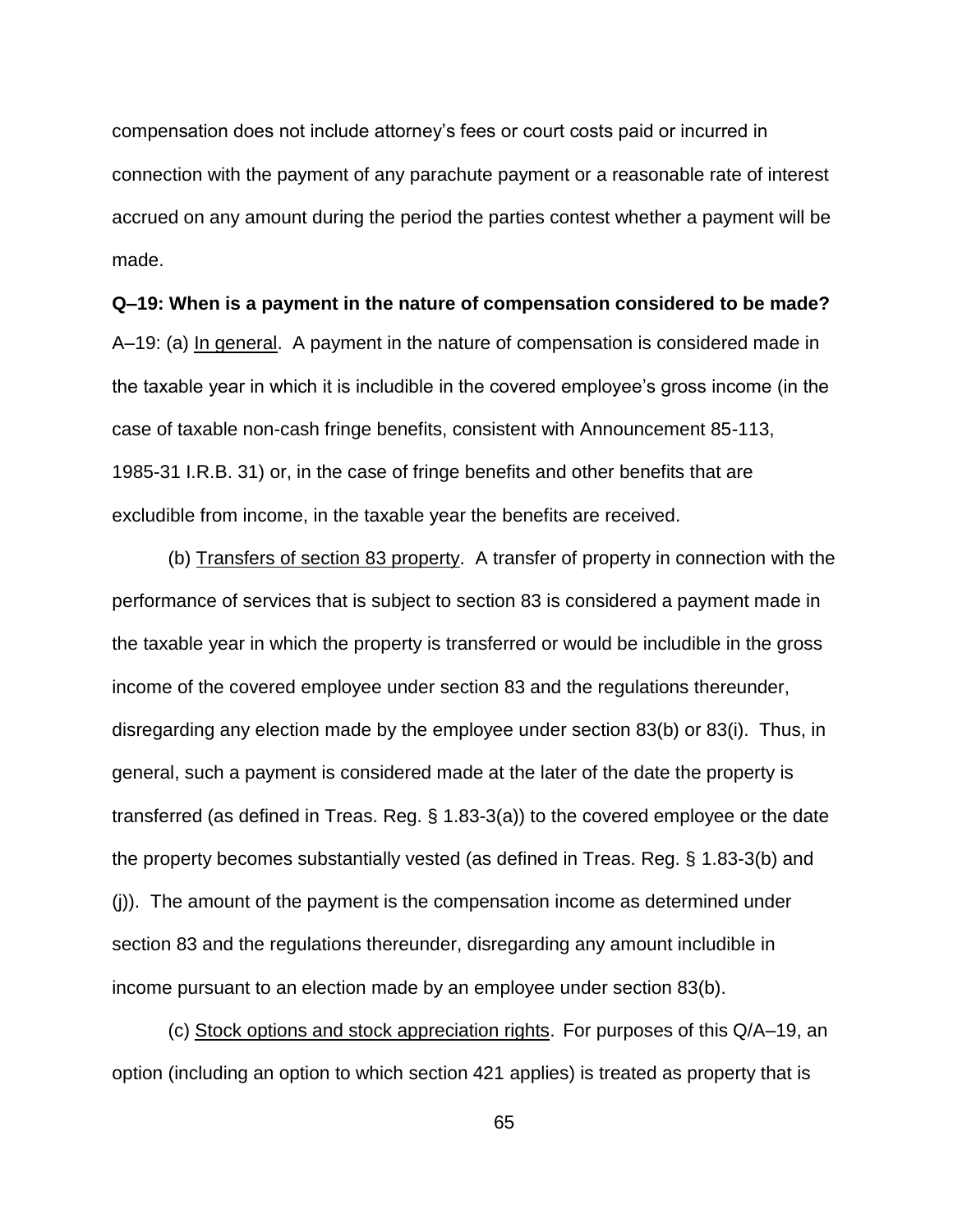transferred when the option becomes vested (regardless of whether the option has a readily ascertainable fair market value as defined in Treas. Reg. § 1.83-7(b)). For purposes of determining the timing and amount of any payment related to the option, the principles of Treas. Reg. § 1.280G-1, Q/A–13 and Rev. Proc. 2003-68, 2003-2 C.B. 398, apply. Thus, the vesting of an option as a result of a covered employee's separation from employment is a payment in the nature of compensation.

(d) Consideration paid by covered employee. Any payment in the nature of compensation is reduced by the amount of any money or the fair market value of any property (owned by the covered employee without restriction) that is (or will be) transferred by the covered employee in exchange for the payment.

## **Q–20: What is a payment that is contingent on an employee's separation from employment?**

A–20: (a) In general. A payment is contingent on an employee's separation from employment if the facts and circumstances indicate that the employer would not make the payment in the absence of an involuntary separation from employment. A payment, the right to which is not subject to a substantial risk of forfeiture within the meaning of section 457(f)(3)(B) at the time of an involuntary separation from employment, generally is a payment that would have been made in the absence of a separation from employment (and, thus, is not contingent on a separation from employment), except that the increased value of an accelerated payment of a vested amount described in Q/A– 24(b) resulting from an involuntary separation from employment is not treated as a payment that would have been made in the absence of a separation from employment. A payment the right to which is no longer subject to a substantial risk of forfeiture within the meaning of section 457(f)(3)(B) as a result of an involuntary separation from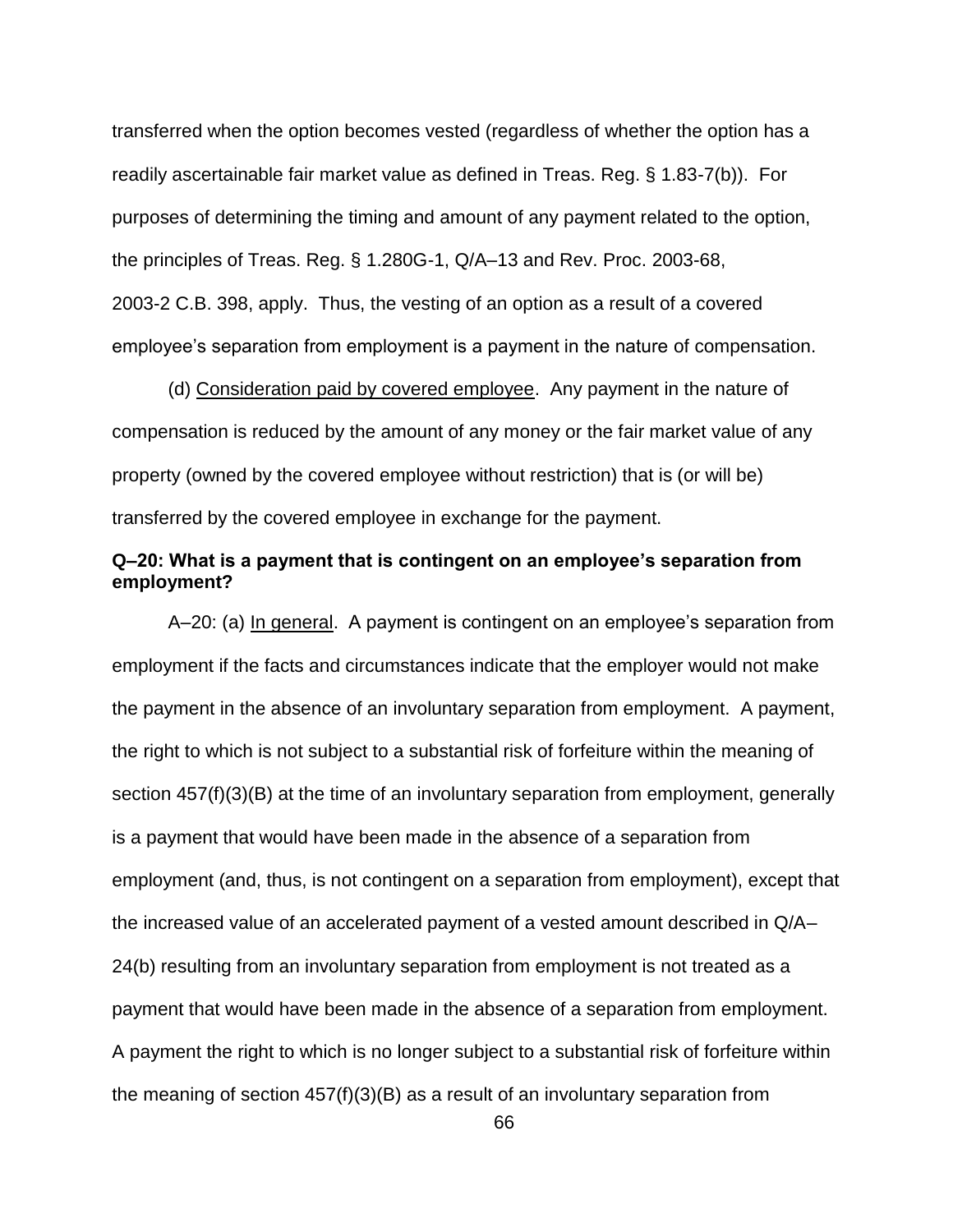employment, including a payment the vesting of which would have occurred had the employee remained employed for a subsequent period of time but that is accelerated due to the separation from employment as described in  $Q/A-24(c)$ , is not treated as a payment that would have been made in the absence of an involuntary separation from employment (and thus is contingent on a separation from employment). A payment would be made in the absence of a separation from employment if it is substantially certain at the time of the separation from employment that the payment would be made whether or not the separation occurred. A payment does not fail to be contingent on a separation from employment merely because the payment is conditioned upon the execution of a release of claims, noncompetition or nondisclosure provisions, or other similar requirements. If an employee separates from service and continues to provide services (including as a bona fide independent contractor), payments for those services are not payments that are contingent on a separation from employment to the extent those payments are reasonable and are not made because of the involuntary separation from employment.

(b) Employment agreements. (1) If a covered employee involuntarily separates from employment before the end of a contract term and is paid damages for breach of contract pursuant to an employment agreement, those damages are treated as a payment that is contingent on a separation from employment. For purposes of this paragraph (b), an employment agreement means an agreement between an employee and employer that describes, among other things, the amount of compensation or remuneration payable to the employee for services performed during the term of the agreement.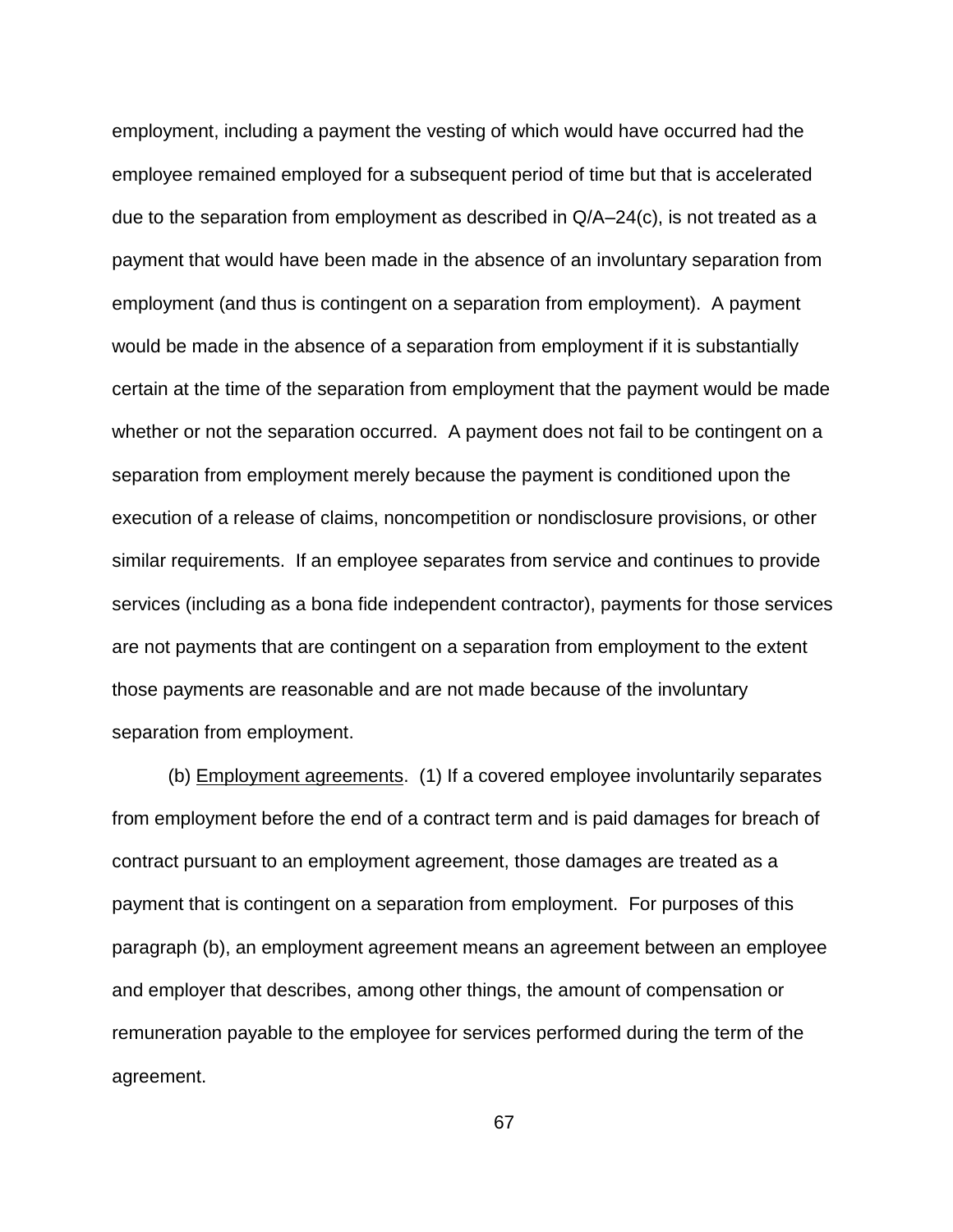(2) The following example illustrates the rules of this Q/A–20(b):

**Example.** A, a covered employee, has a three-year employment agreement with X, an ATEO. Under the agreement, A will receive a salary of \$200,000 for the first year of the agreement, and for each succeeding year, an annual salary that is \$100,000 higher than the previous year. The agreement provides that, in the event of A's involuntary separation from employment without cause, A will receive the remaining salary due under the agreement. At the beginning of the second year of the agreement, X involuntarily terminates A's employment without cause and pays A \$700,000 representing the remaining salary due under the employment agreement (\$300,000 for the second year of the agreement + \$400,000 for the third year of the agreement). The \$700,000 payment is treated as a payment that is contingent on a separation from employment.

(c) Noncompetition agreements. A payment under an agreement requiring a covered employee to refrain from performing services (for example, a covenant not to compete) is a payment that is contingent on a separation from employment for purposes of this Q/A–20 if the payment would not have been made in the absence of an involuntary separation from employment. For example, if a covenant not to compete including one or more payments contingent on compliance in whole or in part with the covenant not to compete is negotiated as part of a severance arrangement arising from an involuntary separation from employment, generally the payment(s) will be treated as contingent on a separation from employment.

(d) Payment of amounts previously included in income or excess remuneration.

Actual or constructive payment of an amount that was previously includible in gross income is not a payment contingent on a separation from employment. For example, payment of an amount includible in income under section  $457(f)(1)(A)$  due to the lapsing of a substantial risk of forfeiture on a date before the separation from employment is not a payment that is contingent on a separation from employment, even if the amount is paid in cash or otherwise to the employee because of the separation from employment.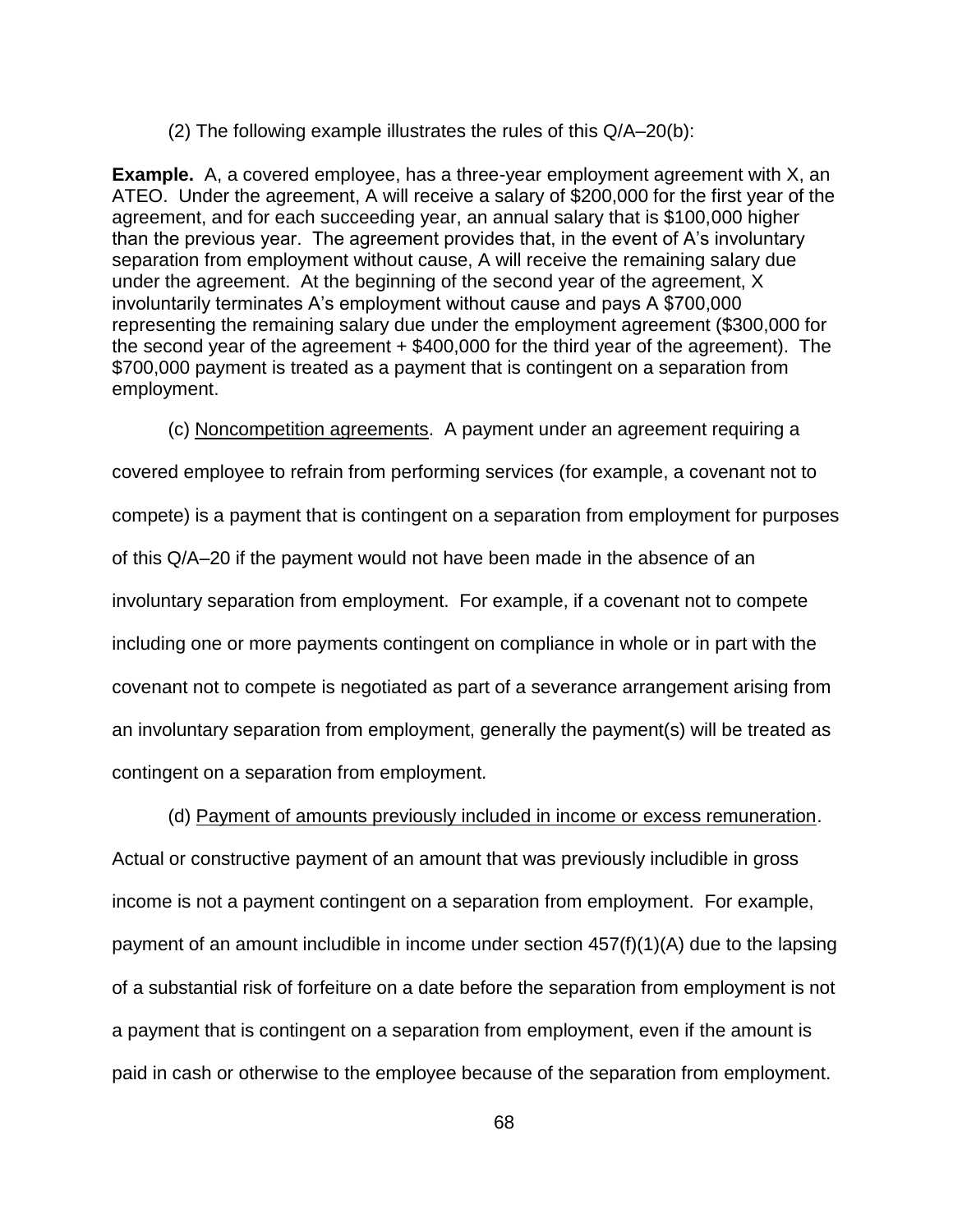In addition, actual or constructive payment of an amount treated as excess remuneration is not a payment that is contingent on a separation from employment (and thus is not a parachute payment), even if the amount is paid to the employee because of the separation from employment.

(e) Window programs. A payment under a window program is contingent on a separation from employment.

(f) Anti-abuse provision. Notwithstanding the foregoing paragraphs (a) through (e) of this Q/A-20, if the facts and circumstances demonstrate that either vesting or the payment of an amount (whether before or after the involuntary separation from employment) would not have occurred but for the involuntary nature of the separation from employment, the payment of the amount will be treated as contingent on a separation from employment. For example, an employer's exercise of discretion to accelerate vesting of an amount shortly before an involuntary separation from employment may indicate that the acceleration of vesting was due to the involuntary nature of the separation from employment and, thus, was contingent on the employee's separation from employment. Similarly, payment of amount in excess of an amount otherwise payable (for example, increased salary), shortly before or after an involuntary separation from employment, may indicate that the amount was paid because the separation was involuntary and, thus, was contingent on the employee's separation from employment.

#### **Q–21: What is a payment made under a window program?**

A–21: A window program is a program established by an employer in connection with an impending separation from employment to provide separation pay, where the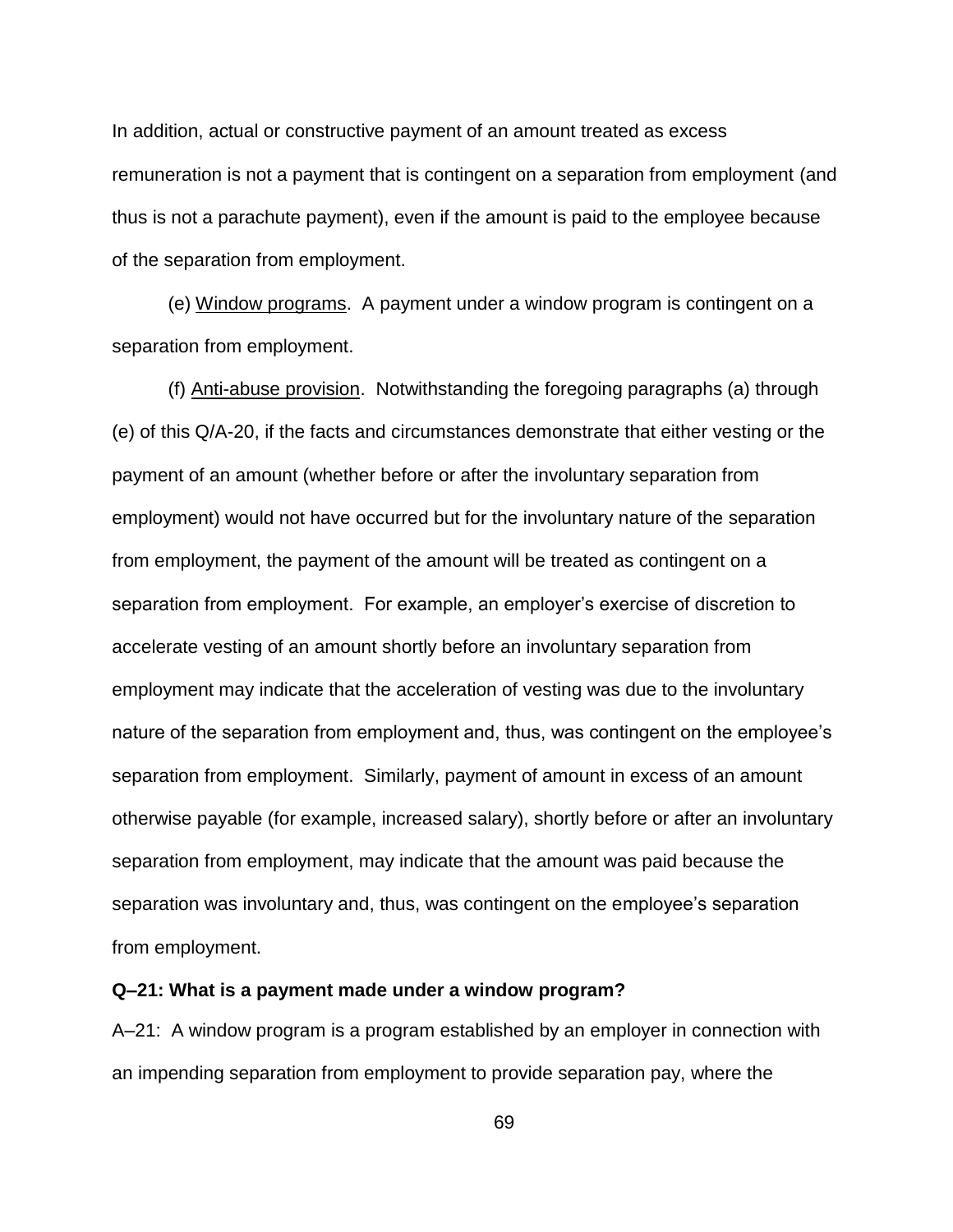program is made available by the employer for a limited period of time (no longer than 12 months) to employees who separate from employment during that period or to employees who separate from service during that period under specified circumstances. A payment made under a window program is treated as a payment that is contingent on an employee's separation from employment notwithstanding that the employee may not have had an involuntary separation from employment.

### **Q–22: What is an involuntary separation from employment?**

A–22: An involuntary separation from employment means a separation from employment due to the independent exercise of the employer's unilateral authority to terminate the employee's services, other than due to the employee's implicit or explicit request, if the employee was willing and able to continue performing services. An involuntary separation from employment may include an employer's failure to renew a contract at the time the contract expires, provided that the employee was willing and able to execute a new contract providing terms and conditions substantially similar to those in the expiring contract and to continue providing services. The determination of whether a separation from employment is involuntary is based on all the facts and circumstances. An employee's voluntary separation from employment for good reason (as defined in Prop. Treas. Reg. § 1.457-11(d)(2)(ii), 81 FR 40548, 40560) is treated as an involuntary separation from employment

### **Q–23: What is a separation from employment?**

A–23: For purposes of section 4960, separation from employment generally has the same meaning as separation from service as defined in Treas. Reg. § 1.409A-1(h), without regard to Treas. Reg. § 1.409A-1(h)(2) and (5) (application to independent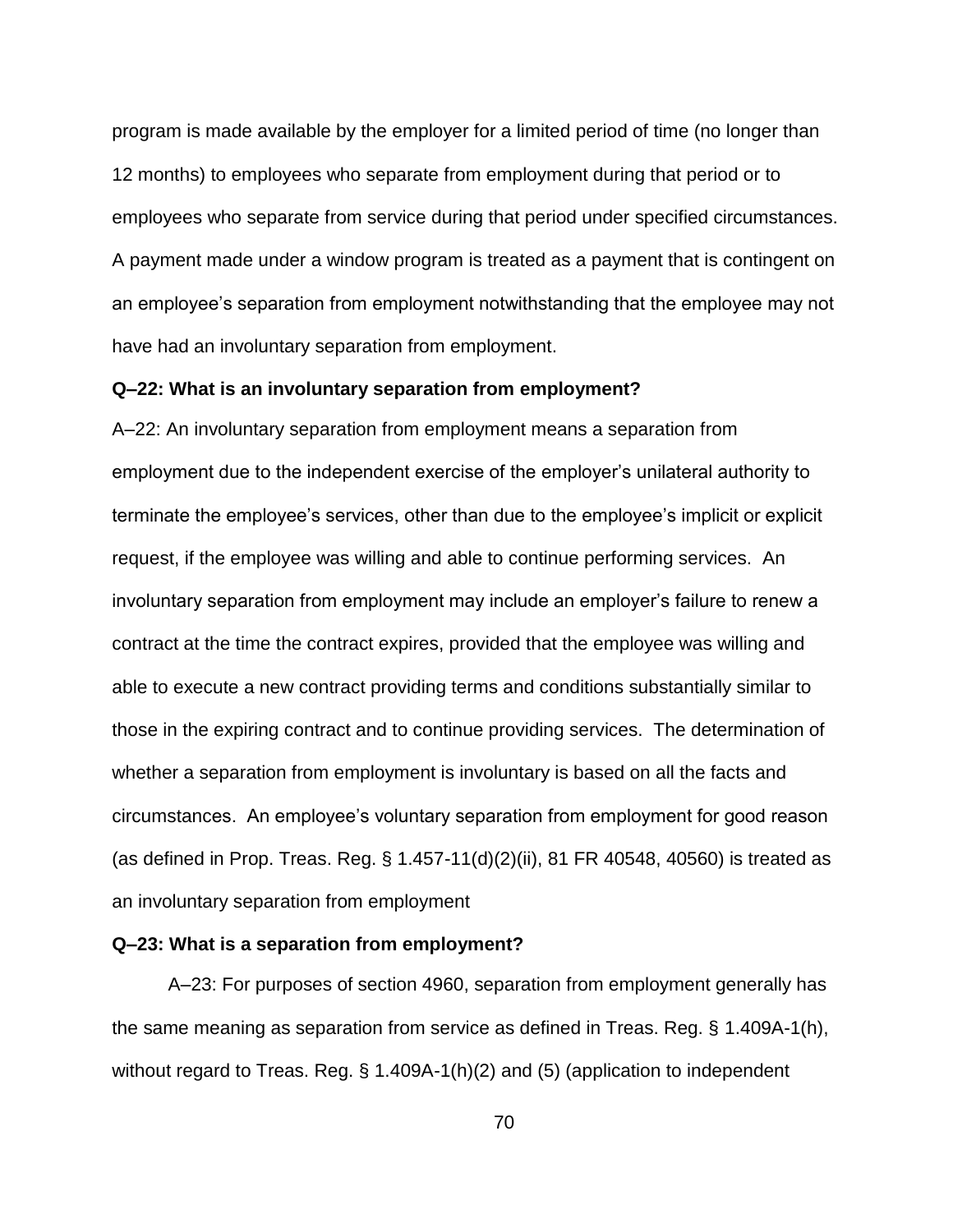contractors), since generally only an employee may have a separation from employment and a change from employee status to bona fide independent contractor status would also be a separation from employment. See Q/A–12(d) regarding the treatment of an employee who also serves as a director (or in a substantially similar position). In addition, the definition of termination of employment in Treas. Reg. § 1.409A-1(h)(1)(ii) is modified such that an employer may not set the level of the anticipated reduction in future services that will give rise to a separation from employment and that the defaults set forth in the regulations apply. Thus, an anticipated reduction of the level of service of less than 50 percent is not treated as a separation from employment, an anticipated reduction of more than 80 percent is treated as a termination of employment, and the treatment of an anticipated reduction between those two levels is determined based on the facts and circumstances. Pursuant to Treas. Reg. § 1.409A-1(h), an employee generally separates from employment with the employer if the employee dies, retires, or otherwise has a termination of employment with the employer. Treas. Reg. § 1.409A-1(h) provides additional rules addressing leaves of absence, including military leaves of absence (Treas. Reg. § 1.409A-1(h)(1)(i)), asset purchase transactions (Treas. Reg. § 1.409A-1(h)(4)), and employees participating in collectively bargained plans covering multiple employers (Treas. Reg. § 1.409A-1(h)(6)). This notice adopts the rules provided in Treas. Reg. § 1.409A-1(h)(3), under which an employee separates from employment only if the employee has a separation from employment with the employer and all employers that would be considered a single employer under section 414(b) and (c), except that for purposes of section 4960, this notice uses the "at least 80 percent" rule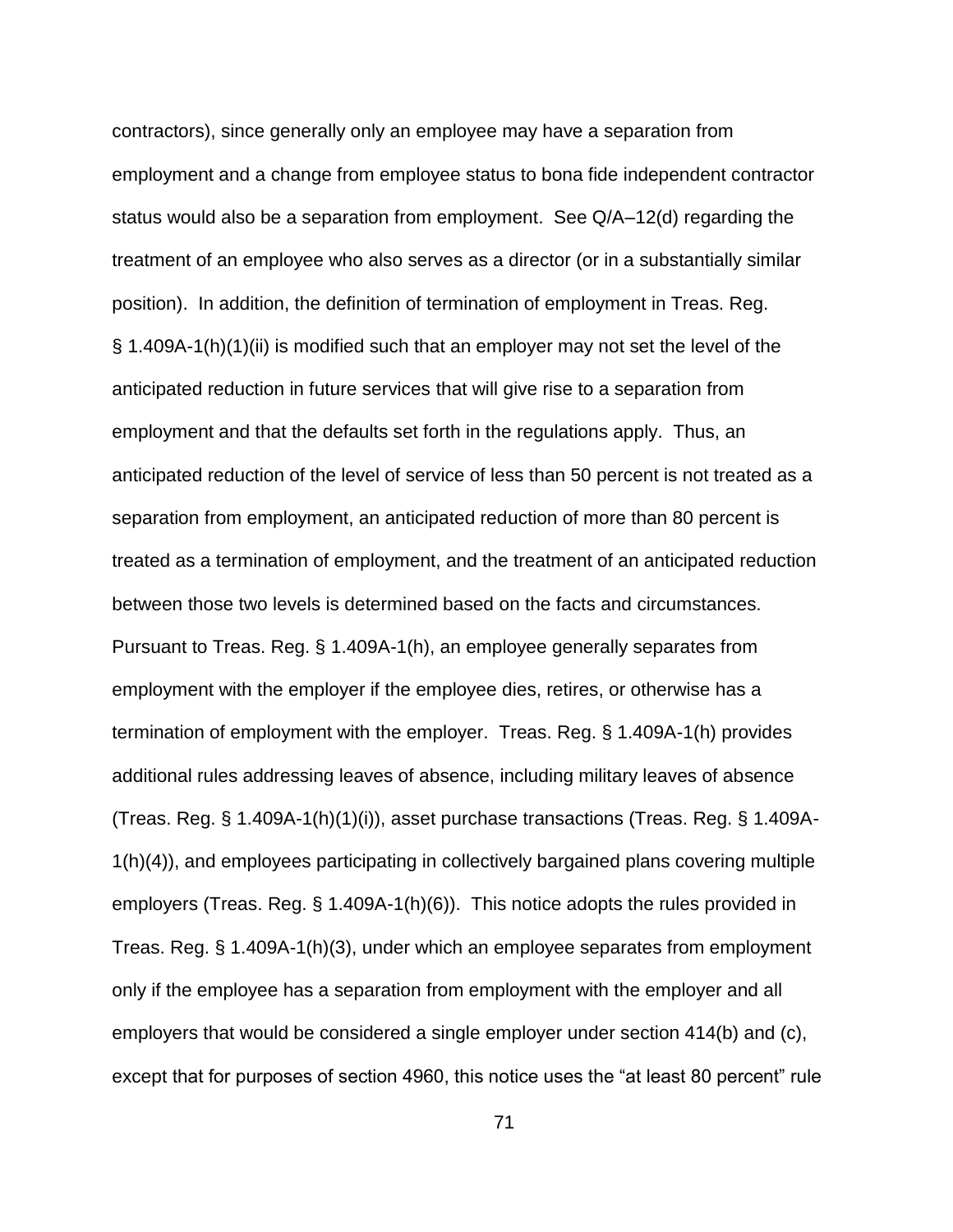under section 414(b) and (c) rather than replacing it with "at least 50 percent." However, for purposes of determining whether there has been a separation from employment, a purported ongoing employment relationship between a covered employee and an ATEO or a related organization will be disregarded if the facts and circumstances demonstrate that the purported employment relationship is not bona fide or the primary purpose of the establishment or continuation of the relationship is avoidance of the application of section 4960.

## **Q–24: How is an accelerated payment or accelerated vesting resulting from an involuntary separation from employment treated?**

A–24: (a) In general. As described in Q/A–24(b) and (c), if a payment is accelerated or a substantial risk of forfeiture lapses as a result of an involuntary separation from employment, only the value due to the acceleration is treated as contingent on a separation from employment. For purposes of this Q/A–24, the terms "vested" and "substantial risk of forfeiture" have the same meaning as provided in Q/A–13(a).

(b) Vested payments. If an involuntary separation from employment accelerates actual or constructive payment of an amount that vested without regard to the separation, the portion of the payment, if any, that is contingent on the separation from employment is the amount by which the present value of the accelerated payment exceeds the present value of the payment absent the acceleration. For this purpose, the payment of an amount otherwise due upon a separation from employment (whether voluntary or involuntary) is not treated as an acceleration of the payment because the payment timing was not accelerated due to the involuntary nature of the separation from employment. If the value of the payment absent the acceleration is not reasonably ascertainable, and the acceleration of the payment does not significantly increase the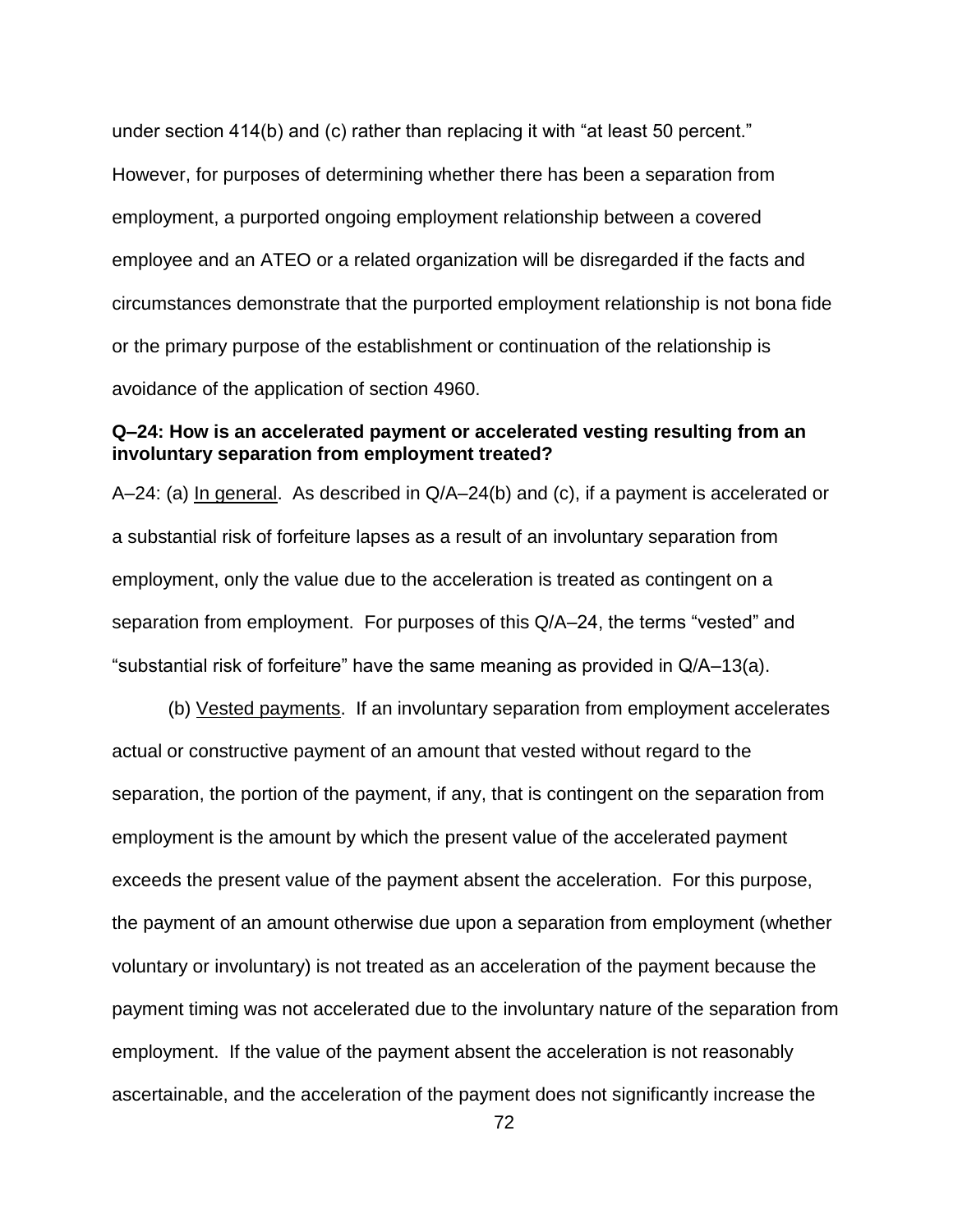present value of the payment absent the acceleration, the present value of the payment absent the acceleration is the amount of the accelerated payment (so the amount contingent on the separation from employment is zero). If the present value of the payment absent the acceleration is not reasonably ascertainable, but the acceleration significantly increases the present value of the payment, the future value of the payment contingent on the separation from employment is treated as equal to the amount of the accelerated payment. For this purpose, the acceleration of a payment by 90 days or less is not treated as significantly increasing the present value of the payment. For rules on determining present value, see Q/A–24(f) and Q/A–26 through Q/A–28.

(c) Nonvested payments subject to a vesting service condition--(1) If–

(A) a payment vests as a result of an involuntary separation from employment;

(B) disregarding the separation from employment, the payment was contingent only on the continued performance of services for the employer for a specified period of time; and

(C) the payment is attributable, at least in part, to the performance of services before the date the payment is made or becomes certain to be made; then the portion that is contingent on the separation from employment is the amount described in Q/A–24(b), plus the value of the lapse of the obligation to continue to perform services described in paragraph (c)(3). The portion of the payment that is contingent on the separation from employment under this Q/A–24(c) cannot exceed the amount of the accelerated payment, or, if the payment is not accelerated, the present value of the payment.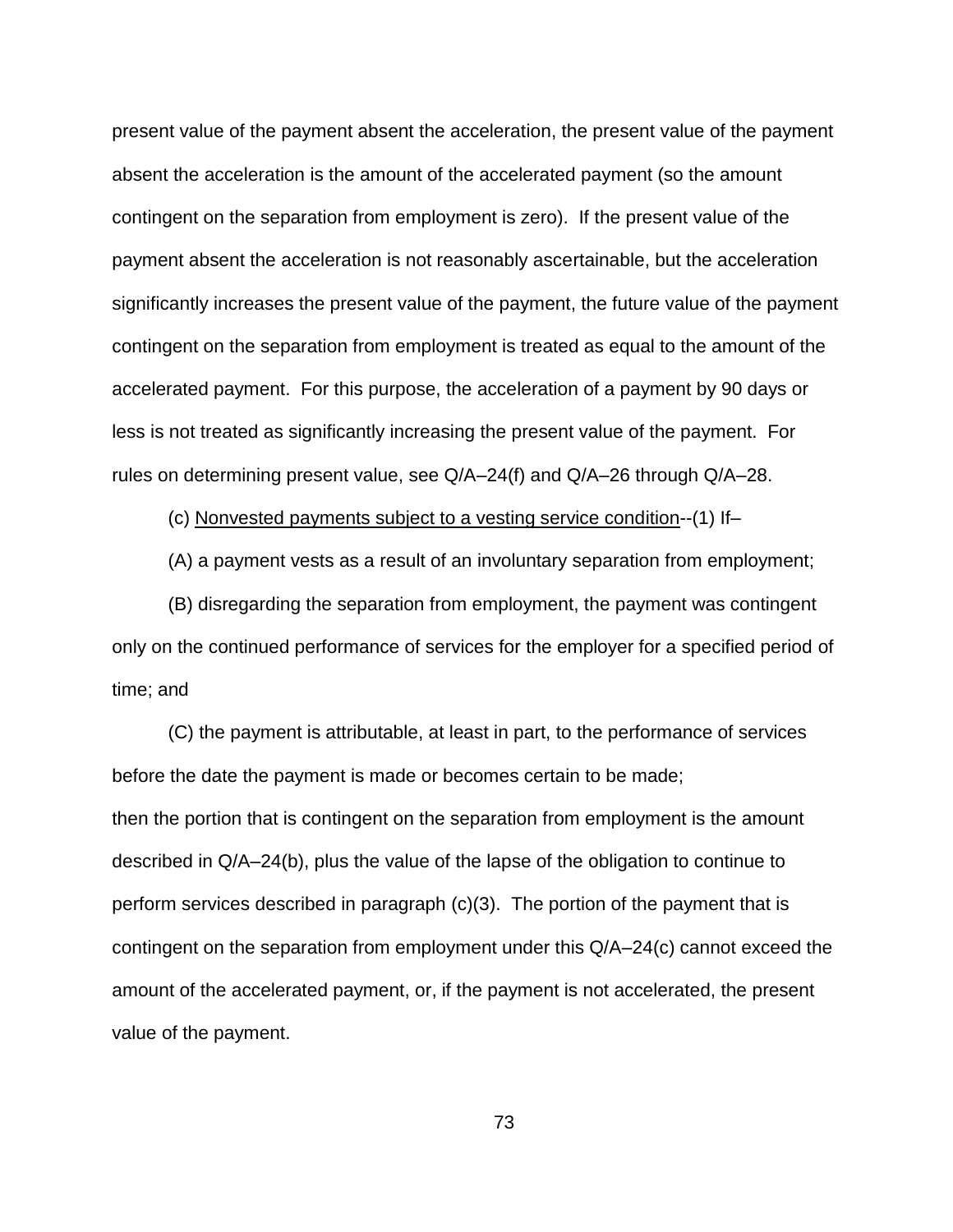(2) For purposes of paragraph Q/A–24(b), the acceleration of the vesting of a stock option or the lapse of a restriction on restricted stock is considered to significantly increase the value of a payment.

(3) The value of the lapse of the obligation to continue to perform services (described in Q/A–24(c)(1)) is one percent of the amount of the accelerated payment multiplied by the number of full months between the date that the employee's right to receive the payment is vested and the date that, absent the acceleration, the payment would have been vested. This paragraph (c)(3) applies to the accelerated vesting of a payment in the nature of compensation even if the time when the payment is made is not accelerated. In that case, the amount reflecting the lapse of the obligation to continue to perform services is one percent of the present value of the future payment multiplied by the number of full months between the date that the individual's right to receive the payment is vested and the date that, absent the acceleration, the payment would have been vested.

(d) Nonvested payments subject to a vesting condition other than a service condition. Neither Q/A–24(b) nor (c) applies to a payment if (without regard to the separation from employment) vesting of the payment depends on an event other than the performance of services, such as the attainment of a performance goal, and the vesting event does not occur prior to the separation from employment. For example, neither Q/A-24(b) nor (c) apply if the payment not only vests due to the involuntary separation from employment (despite not having met a separate alternative vesting condition other than the continued performance of services) but the payment also is accelerated due to the involuntary separation from employment. In these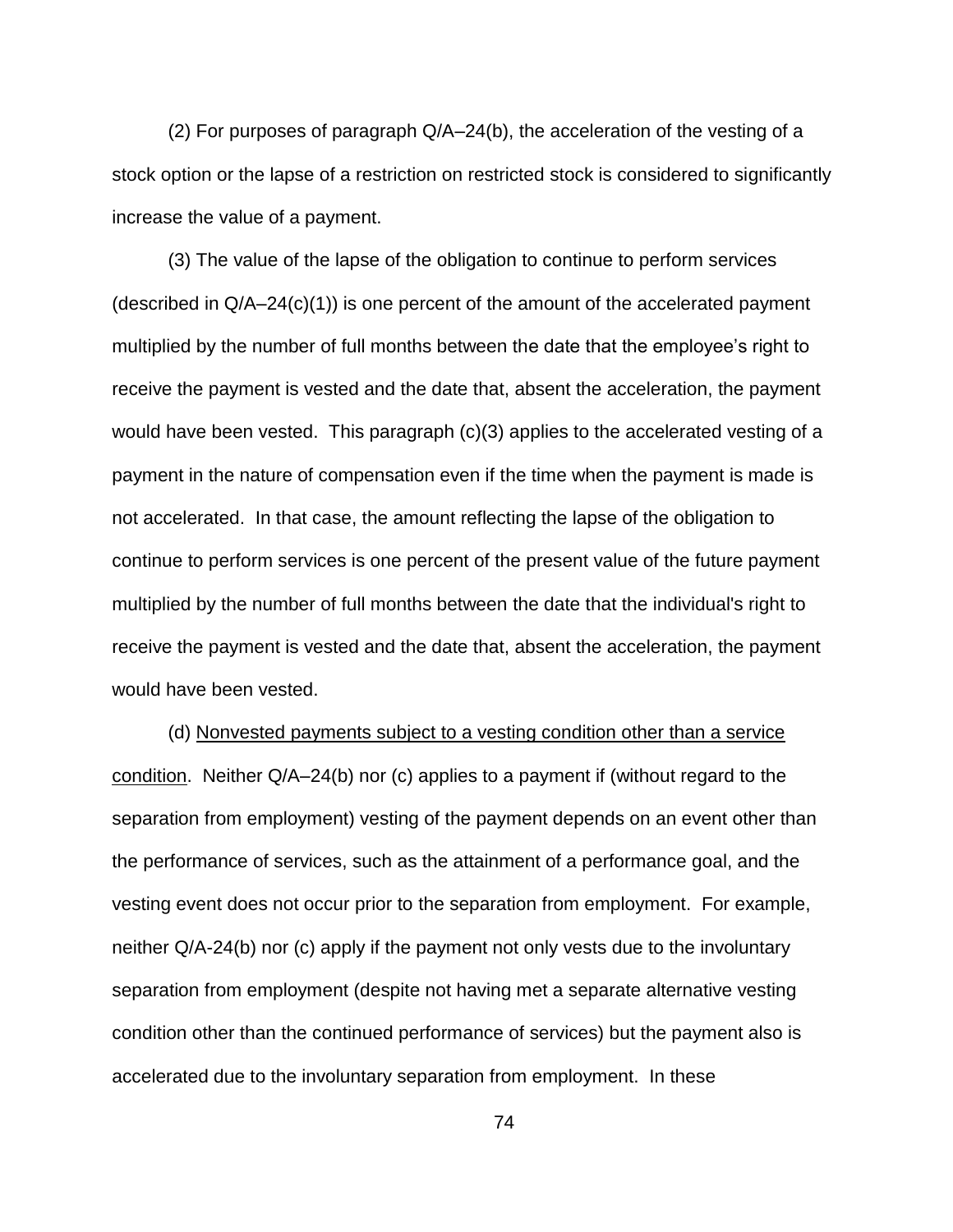circumstances, the full amount of the accelerated payment is treated as contingent on the separation from employment under this Q/A–24(d).

(e) Application to benefits under a nonqualified deferred compensation plan. In the case of a payment of benefits under a nonqualified deferred compensation plan, Q/A–24(b) applies to the extent benefits under the plan are vested without regard to the separation from employment but the payment of benefits is accelerated due to the involuntary separation from employment. Q/A–24(c) applies to the extent benefits under the plan become vested as a result of the separation from employment and are attributable, at least in part, to the performance of services prior to vesting. For any other payment of benefits under a nonqualified deferred compensation plan (such as a contribution made due to the employee's involuntary separation from employment) the full amount of the payment is contingent on the employee's separation from employment.

(f) Present value. For purposes of this Q/A–24, if an accelerated payment is made, the increase in the present value of the payment due under the original payment schedule is determined based on the date on which the accelerated payment is made. The amount that is treated as contingent on the separation from employment is the amount by which the present value of the accelerated payment exceeds the present value of the payment absent the acceleration.

(g) Examples. See Treas. Reg.  $\S$  1.280G, Q/A-24(f) for examples that may be applied by analogy to illustrate the rules of this Q/A–24.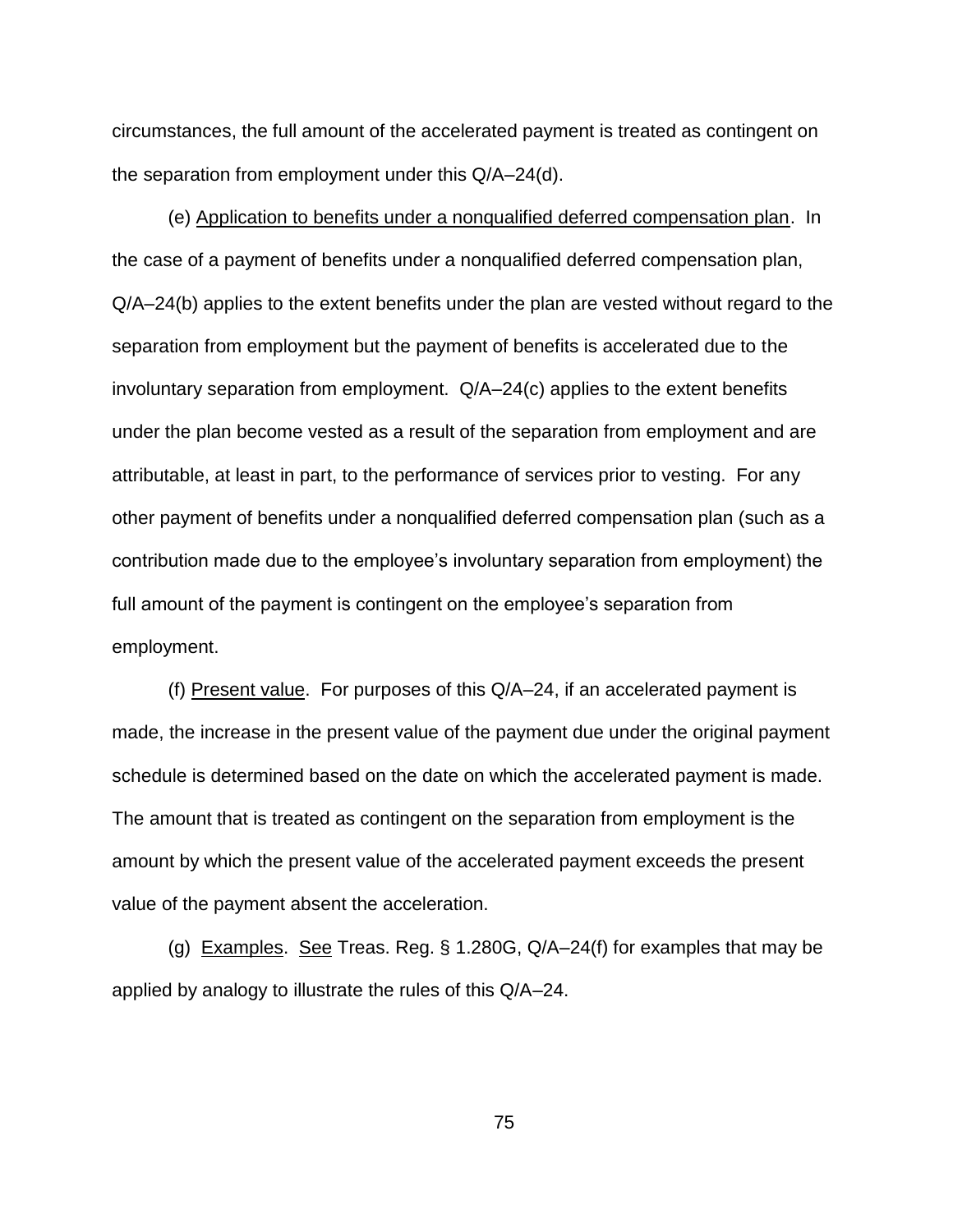# **G. Three-Times-Base-Amount Test for Parachute Payments**

#### **Q–25: Are all payments that are in the nature of compensation, made to a covered employee, and contingent on a separation from employment, parachute payments?**

A–25: (a) In general. To determine whether payments in the nature of compensation made to a covered employee that are contingent on the covered employee separating from employment with the ATEO are parachute payments, they must be compared to the individual's base amount. To do this, the aggregate present value of all payments in the nature of compensation that are made or to be made to (or for the benefit of) the same covered employee by an ATEO (or any predecessor of the ATEO) or related organization and that are contingent on the separation from employment must be determined. If this aggregate present value equals or exceeds the amount equal to three times the individual's base amount, the payments are parachute payments. If this aggregate present value is less than the amount equal to three times the individual's base amount, no portion of the payments is a parachute payment. See Q/A–26 and Q/A–27 for rules on determining present value.

(b) Examples. The following examples illustrate the rules of this Q/A–25:

**Example 1**. A is a covered employee with respect to M, an ATEO. A's base amount is \$200,000. Payments in the nature of compensation that are contingent on a separation from employment totaling \$800,000 are made to A on the date of the separation from employment. The payments are parachute payments because they have an aggregate present value at least equal to three times A's base amount of \$200,000 (3 x \$200,000  $= $600,000$ ).

**Example 2**. Assume the same facts as in **Example 1**, except that the payments contingent on the separation from employment total \$580,000. Because the payments do not have an aggregate present value at least equal to three times A's base amount, no portion of the payments is a parachute payment.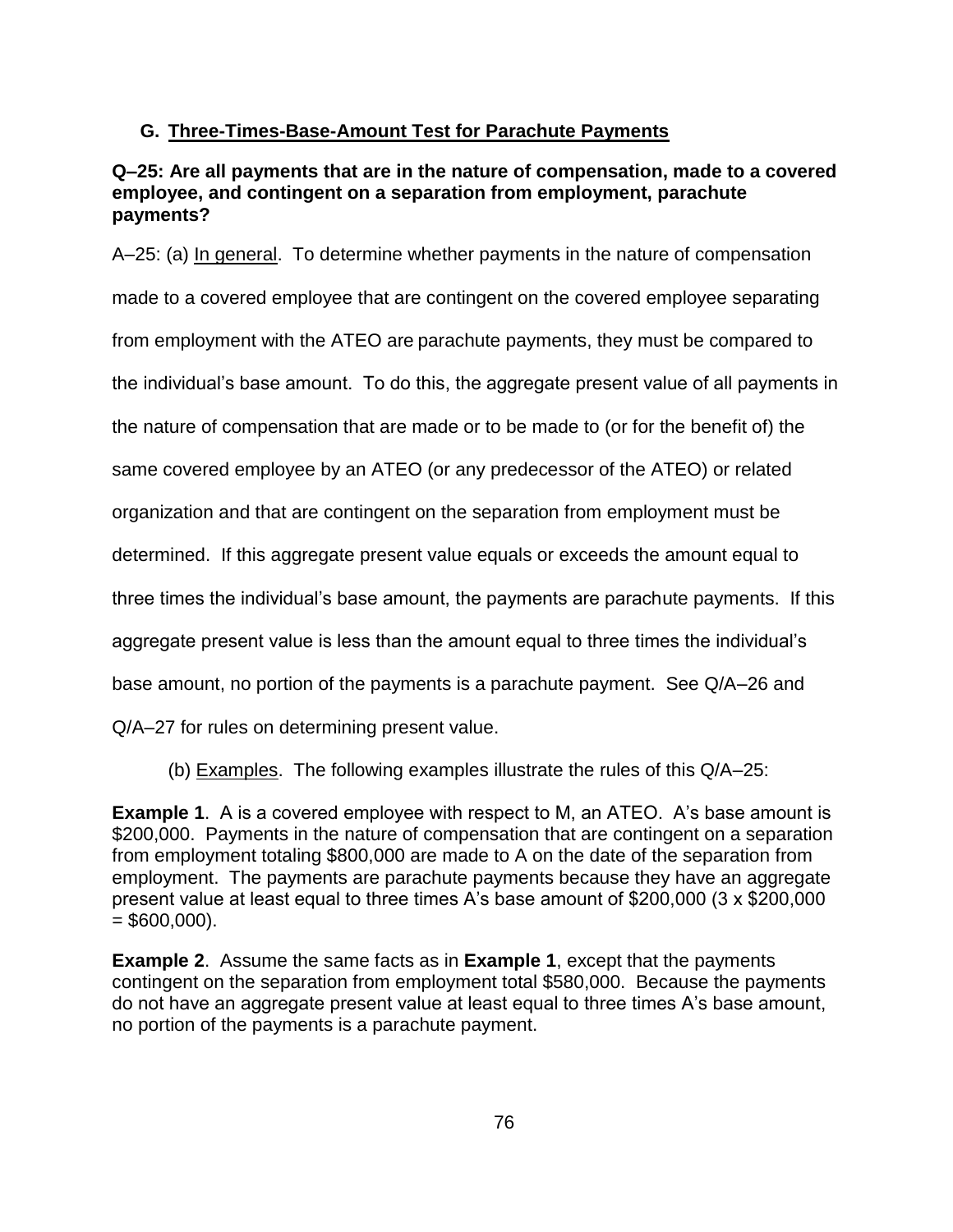#### **Q–26: As of what date is the present value of a payment determined?**

A–26: (a) In general. Except as otherwise provided in this Q/A–26, for purposes of determining if a parachute payment exceeds three times the base amount, the present value of a payment is determined as of the date of the separation from employment, or, if the payment is made prior to that date, the date on which the payment is made.

(b) Deferred payments. For purposes of determining whether a payment is a parachute payment, if a payment in the nature of compensation is the right to receive payments in a year (or years) subsequent to the year of the separation from employment, the value of the payment is the present value of the payment (or payments) calculated on the basis of reasonable actuarial assumptions and using the applicable discount rate for the present value calculation that is determined in accordance with Q/A–27.

(c) Health care. If the payment in the nature of compensation is an obligation to provide health care (including an obligation to purchase or provide health insurance), then for purposes of this Q/A–26 and for applying the three-times-base-amount test under Q/A–25, the present value of the obligation should be calculated in accordance with generally accepted accounting principles. For purposes of Q/A–25 and this Q/A– 26, the obligation to provide health care is permitted to be measured by projecting the cost of premiums for health care insurance, even if no health care insurance is actually purchased. If the obligation to provide health care is made in coordination with a health care plan that the employer makes available to a group, then the premiums used for this purpose may be the allocable portion of group premiums.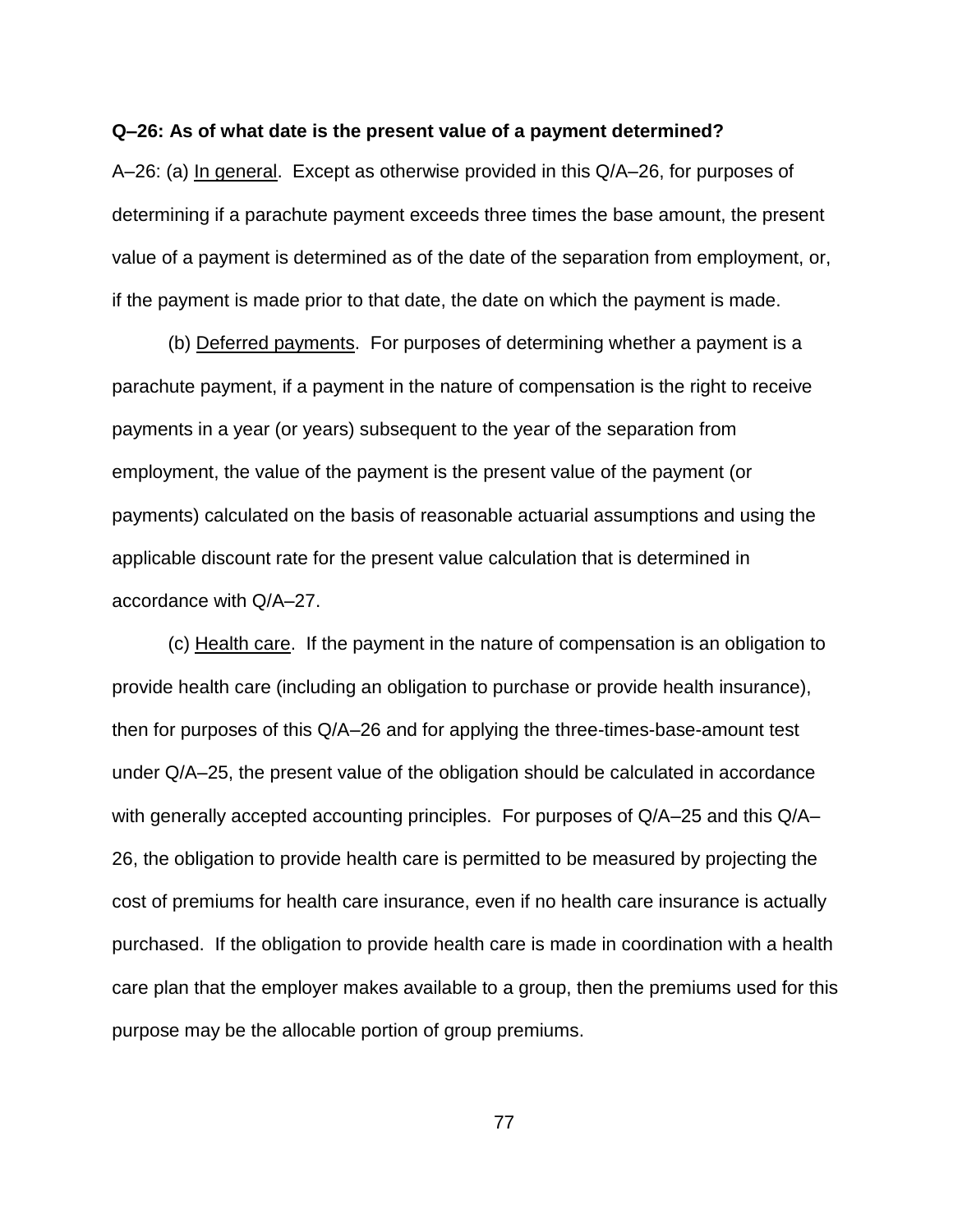#### **Q–27: What discount rate is used to determine present value?**

A–27: For purposes of computing the excise tax under section 4960(a)(2), present value generally is determined by using a discount rate equal to 120 percent of the applicable Federal rate (determined under section 1274(d) and the regulations thereunder) compounded semiannually. The applicable Federal rate to be used is the Federal rate that is in effect on the date as of which the present value is determined, using the period until the payment is expected to be made as the term of the debt instrument under section 1274(d). See Q/A–26. However, for any payment, the employer and the covered employee may elect to use the applicable Federal rate that is in effect on the date that the contract that provides for the payment is entered into, if that election is made in the contract.

## **Q–28: If the present value of a payment to be made in the future is contingent on an uncertain future event or condition, how is the present value of the payment determined?**

A–28: (a) Treatment based on the estimated probability of payment. In certain cases, it may be necessary to apply the three-times-base-amount test or to allocate a portion of the base amount to a payment that is contingent on separation from employment at a time when the aggregate present value of all the payments is uncertain because the time, amount, or right to receive one or more of the payments is also contingent on the occurrence of an uncertain future event or condition. In that case, the employer must reasonably estimate whether it will make the payment. If the employer reasonably estimates there is a 50-percent or greater probability that it will make the payment, the full amount of the payment is considered for purposes of the three-times-base-amount test and the allocation of the base amount. If the employer reasonably estimates there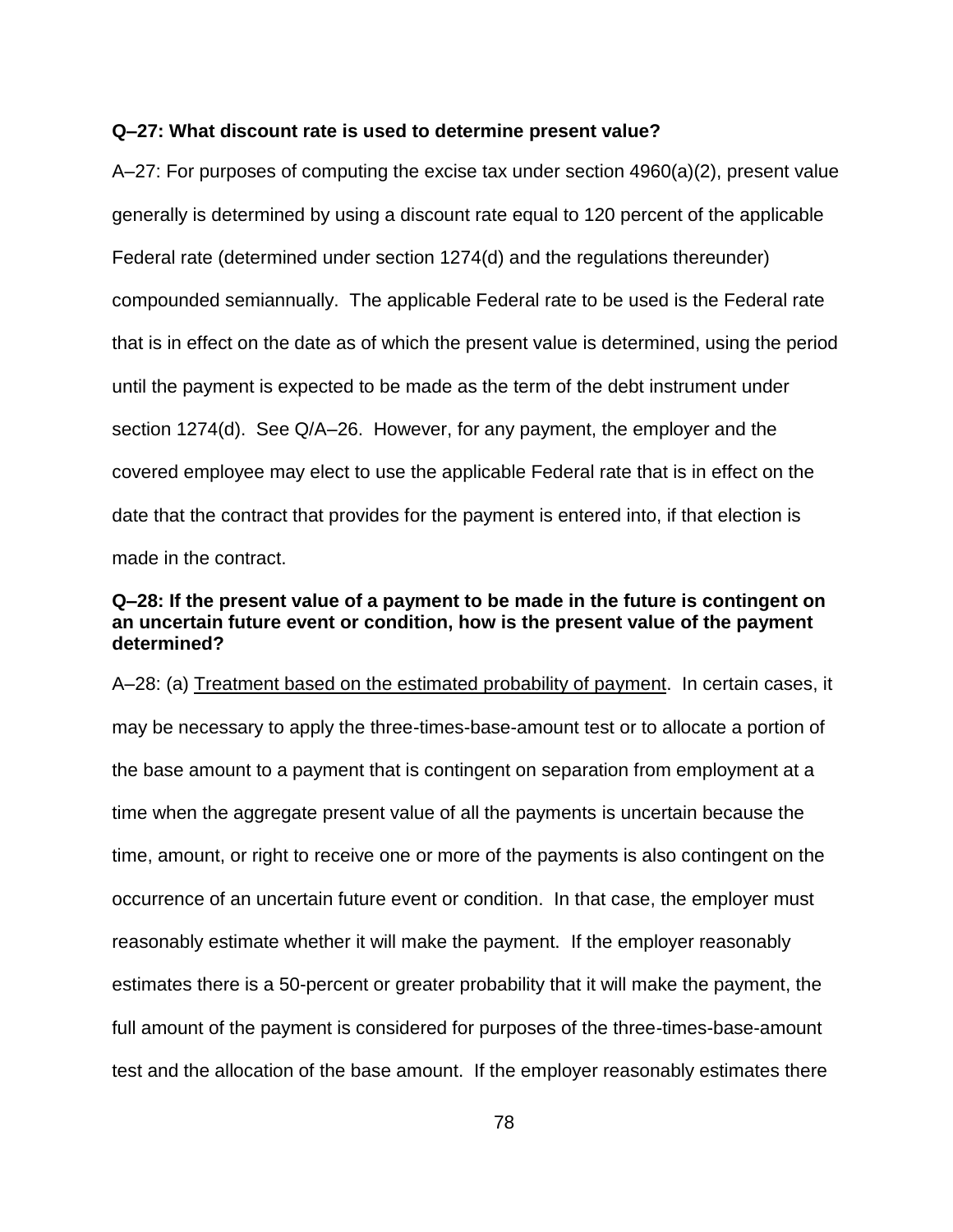is a less than 50-percent probability that the payment will be made, the payment is not considered for either purpose.

(b) Correction of incorrect estimates. If the ATEO later determines that the estimate made under Q/A–28(a) was incorrect, it must reapply the three-times-baseamount test described in Q/A–25 (and, if necessary, reallocate the portion of the base amount allocated to previous payments in accordance with Q/A–32) to reflect the actual time and amount of the payment. In reapplying the three-times-base-amount test (and, if necessary, reallocating the base amount), the ATEO must determine the aggregate present value of payments paid or to be paid as of the date described in Q/A–26, using the discount rate described in Q/A–27. This redetermination may affect the amount of any excess parachute payment for a prior taxable year. However, if, based on the application of the three-times-base-amount test without regard to the payment described in this Q/A-28, an ATEO has determined it will pay an employee an excess parachute payment or payments, then the three-times-base-amount test does not have to be reapplied when a payment described in this Q/A-28 is made (or becomes certain to be made) if no base amount is allocated to such payment.

(c) Initial option value estimate. To the extent provided in published guidance of general applicability under  $\S$  601.601(d)(2) of this Chapter, an initial estimate of the value of an option subject to Q/A–19(c) is permitted to be made, with the valuation subsequently redetermined, and the three-times-base-amount test reapplied. Until such guidance is published, the guidance under section 280G applies by analogy.

(d) **Examples.** See Treas. Reg.  $\S$  1.280G-1,  $Q/A-33(d)$ , for examples that may be applied by analogy to illustrate the rules of this Q/A–28.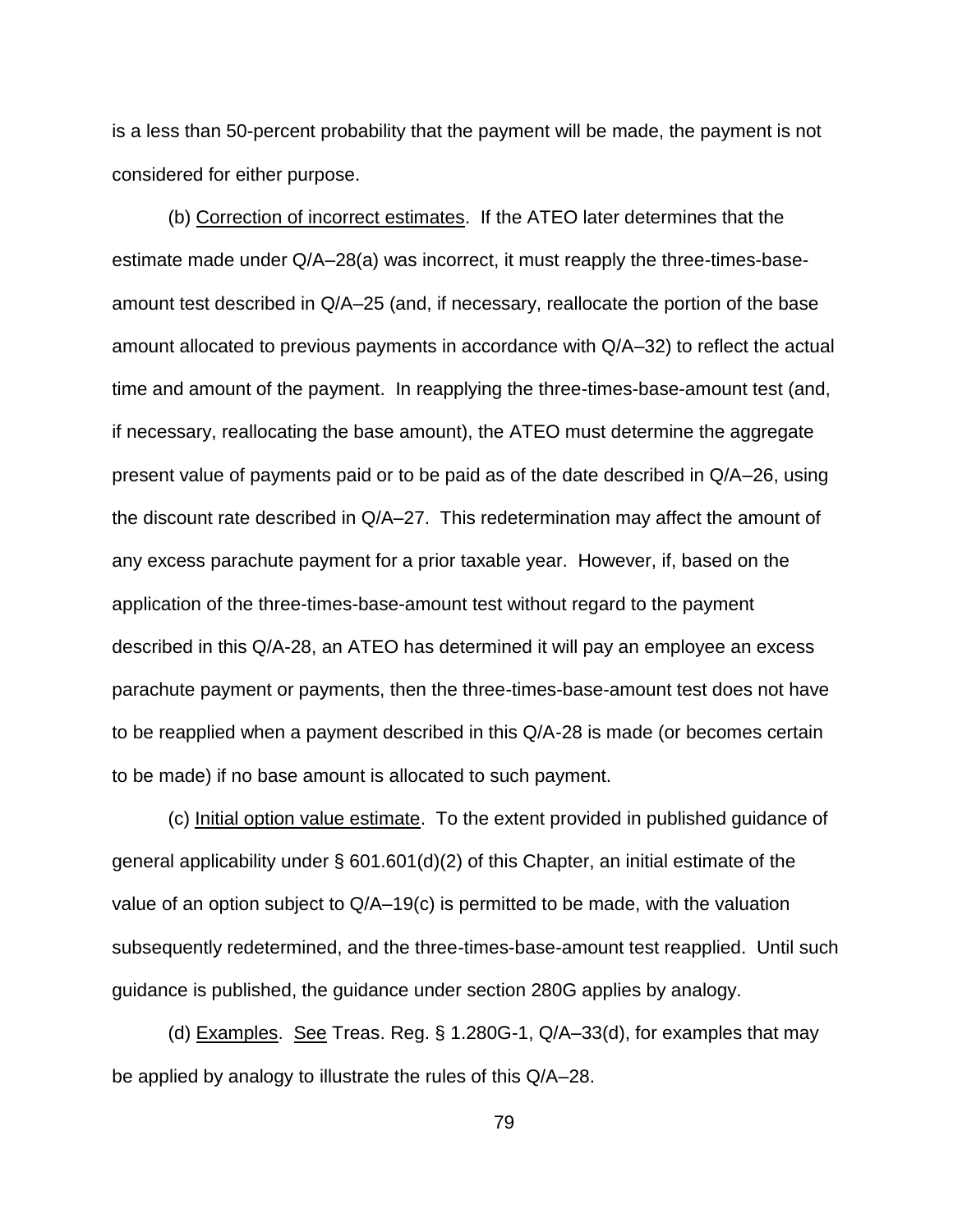#### **Q–29: What is the base amount for purposes of section 4960(c)(5)(D)?**

A–29: (a) In general. A covered employee's base amount is the average annual compensation for services performed as an employee of the ATEO (including compensation for services performed for a predecessor entity of the ATEO), or a related organization with respect to which there has been a separation from employment, if the compensation was includible in the gross income of the individual for taxable years in the base period (including amounts that were excluded under section 911), or would have been includible in the individual's gross income if the individual had been a United States citizen or resident. See Q/A–30 for the definition of base period and for examples of base amount computations.

(b) Short or incomplete taxable years. If the base period of a covered employee includes a short taxable year or less than all of a taxable year of the employee, compensation for the short or incomplete taxable year must be annualized before determining the average annual compensation for the base period. In annualizing compensation, the frequency with which payments are expected to be made over an annual period must be taken into account. Thus, any amount of compensation for a short or incomplete taxable year that represents a payment that will not be made more often than once per year is not annualized.

(c) Excludable fringe benefits. Because the base amount includes only compensation that is includible in gross income, the base amount does not include certain items that constitute parachute payments. For example, payments in the form of excludible fringe benefits or excludible health care benefits are not included in the base amount but may be treated as parachute payments.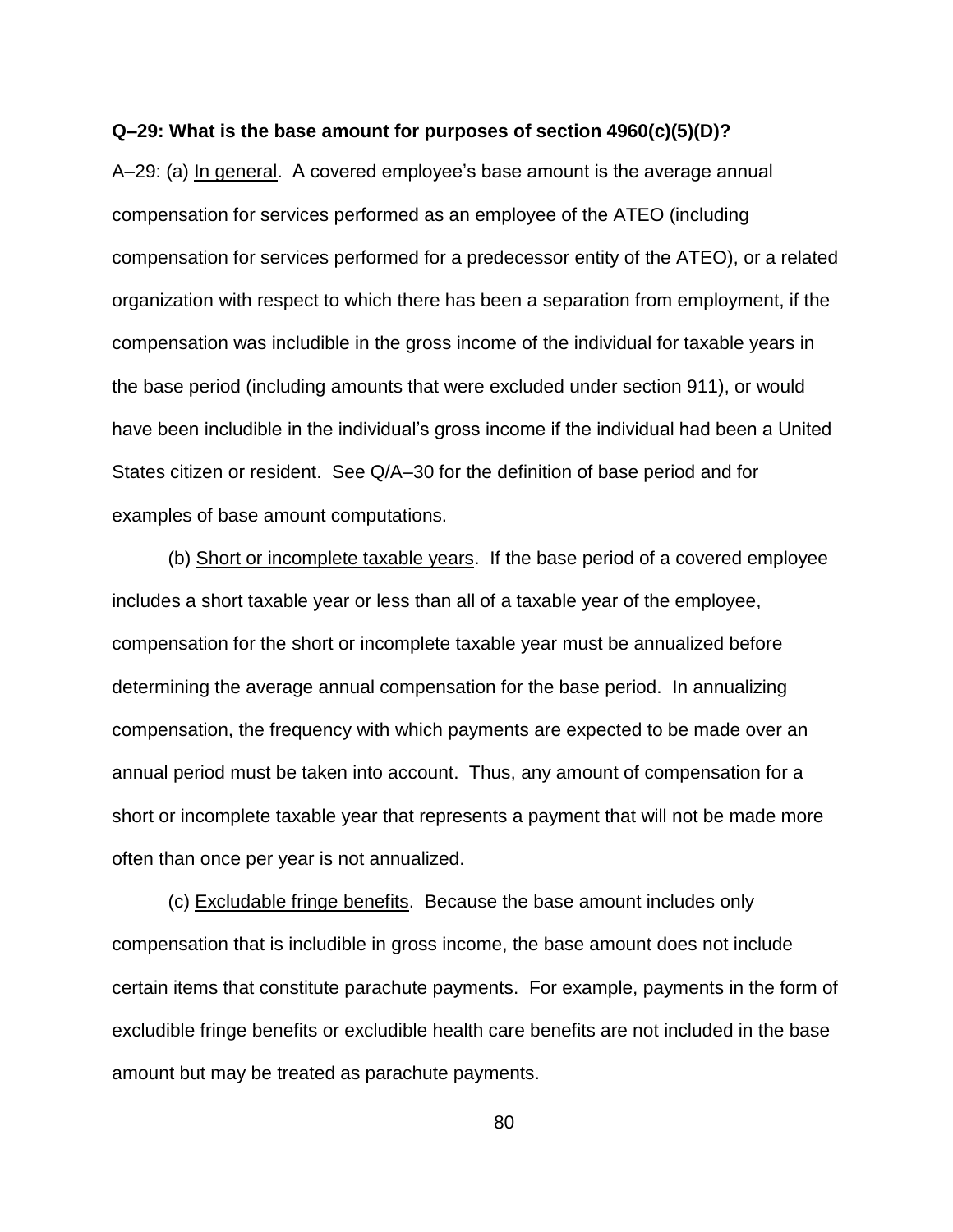(d) Section 83(b) income. The base amount includes the amount of

compensation included in income under section 83(b) during the base period.

## **Q–30: What is the base period?**

A–30: (a) In general. The base period of a covered employee is the covered

employee's five most recent taxable years ending before the date on which the

separation from employment occurs. However, if the covered employee was not an

employee of the ATEO for this entire five-year period, the individual's base period is the

portion of the five-year period during which the covered employee performed services

for the ATEO, a predecessor entity, or a related organization.

(b) Examples. The following examples illustrate the rules of Q/A–29 and this

Q/A–30:

**Example 1.** C, a covered employee, receives an annual salary of \$500,000 per year during the base period. C defers \$100,000 of salary each year under a nonqualified deferred compensation plan (none of which is includible in C's income until paid). C's base amount is \$400,000 ((\$400,000 x 5) / 5).

**Example 2.** D, a covered employee, was employed by an ATEO for two years and four months preceding the year in which D separates from employment. D's compensation includible in gross income was \$100,000 for the four–month period, \$420,000 for the first full year, and \$450,000 for the second full year. D's base amount is \$390,000 ((3 x  $$100,000$  + \$420,000 + \$450,000) / 3).

**Example 3.** Assume the same facts as in **Example 2**, except that D also received a \$60,000 signing bonus when D's employment with the ATEO commenced at the beginning of the four-month period. D's base amount is \$410,000 (((\$60,000 +  $(3 \times 10^{-10})$ )  $$100,000)$  +  $$420,000 + $450,000$  / 3). Since the bonus is a payment that will not be paid more often than once per year, the bonus is not taken into account in annualizing D's compensation for the four-month period.

**Example 4.** E, a covered employee with respect to ATEO X, was not an employee of X for the full five-year base period. In 2024 and 2025, E is a director of X and receives \$30,000 per year for E's services. On January 1, 2026, E becomes an officer and covered employee of X. E's includible compensation for services as an officer of X is \$250,000 for each of 2026 and 2027, and \$300,000 for 2028. In 2028, E separates from employment. E's base amount is \$250,000 ((2 x \$250,000) / 2). The \$300,000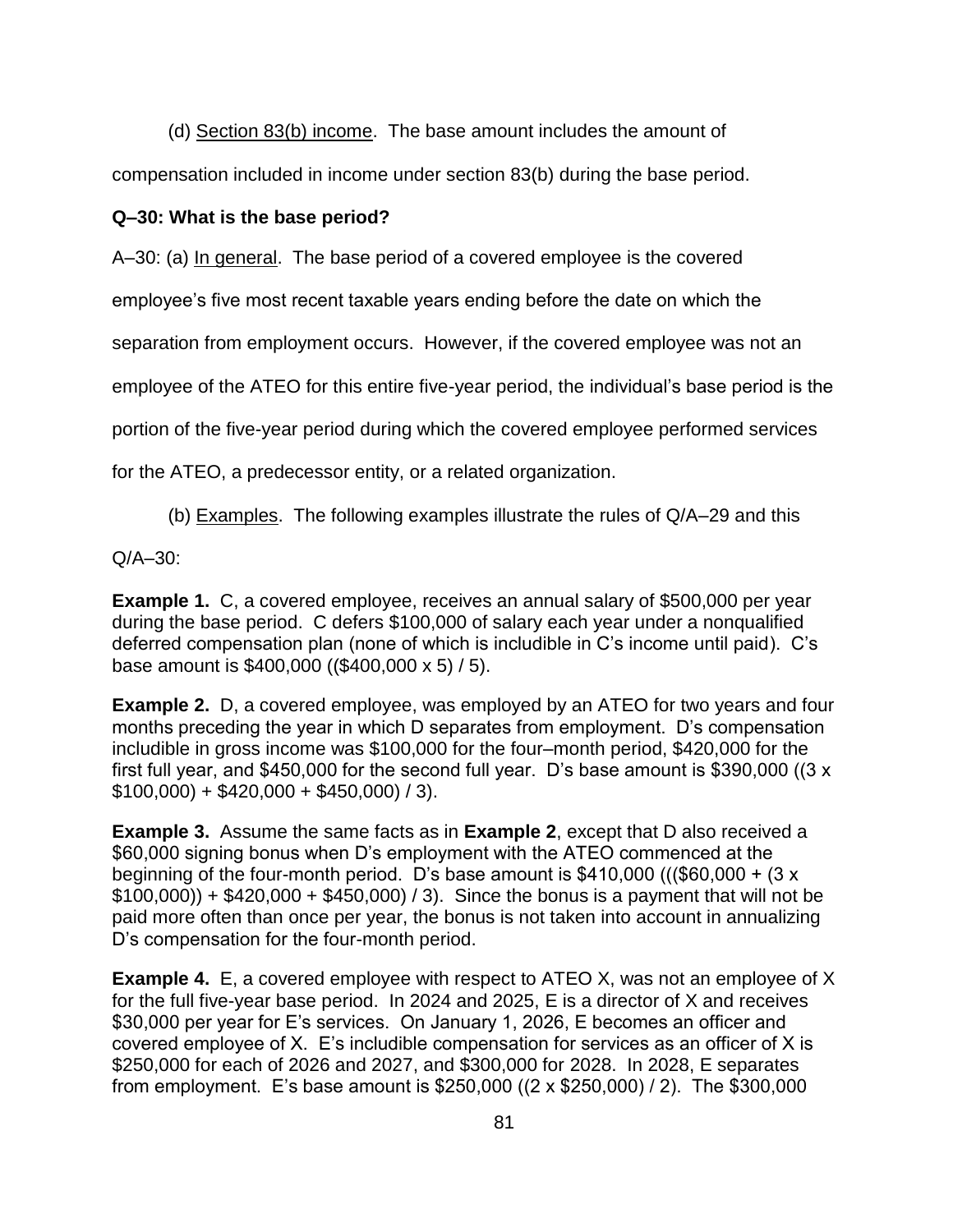salary paid in 2028 does not affect the base amount because it was paid in the year of separation.

**Q–31: How is the base amount determined in the case of a covered employee who did not perform services for the applicable tax-exempt organization (or a predecessor entity or a related organization), prior to the calendar year in which the separation from employment with the applicable tax-exempt organization occurred?**

A–31: (a) In general. In that case, the covered employee's base amount is the

annualized compensation for services performed for the ATEO (or a predecessor entity

or related organization) that—

(1) was includible in the employee's gross income for that portion of the

employee's taxable year prior to the employee's separation from employment (including

amounts that were excluded under section 911), or would have been includible in the

employee's gross income if the employee had been a United States citizen or resident;

and

(2) was not contingent on the separation from employment.

(b) Examples. The following examples illustrate the rules of this Q/A–31:

**Example 1**. On January 1, 2026, A, a covered employee, enters into a four–year employment contract with ATEO M as an officer of the organization. A did not previously perform services for M (or any predecessor entity or related organization). Under the employment contract, A is to receive an annual salary of \$420,000 for each of the four years that A remains employed by M, with any remaining unpaid balance to be paid immediately in the event that A's employment is terminated without cause. On July 1, 2026, after A has worked six months and received compensation of \$210,000, A's employment is involuntarily terminated without cause, and A receives a payment of \$1,470,000. The payment of \$1,470,000 is contingent on A's separation from employment from M. In this case, A's base amount is \$420,000 (2 x \$210,000). Since the present value of the payment that is contingent on A's separation from employment with M (\$1,470,000) is more than three times A's base amount of \$420,000 (3 x  $$420,000 = $1,260,000$ , the payment is a parachute payment.

**Example 2**. Assume the same facts as in **Example 1**, except that A also receives a signing bonus of \$500,000 from M on January 1, 2026. The bonus is not contingent on A's separation from employment with M. When A's separation occurs on July 1, 2026,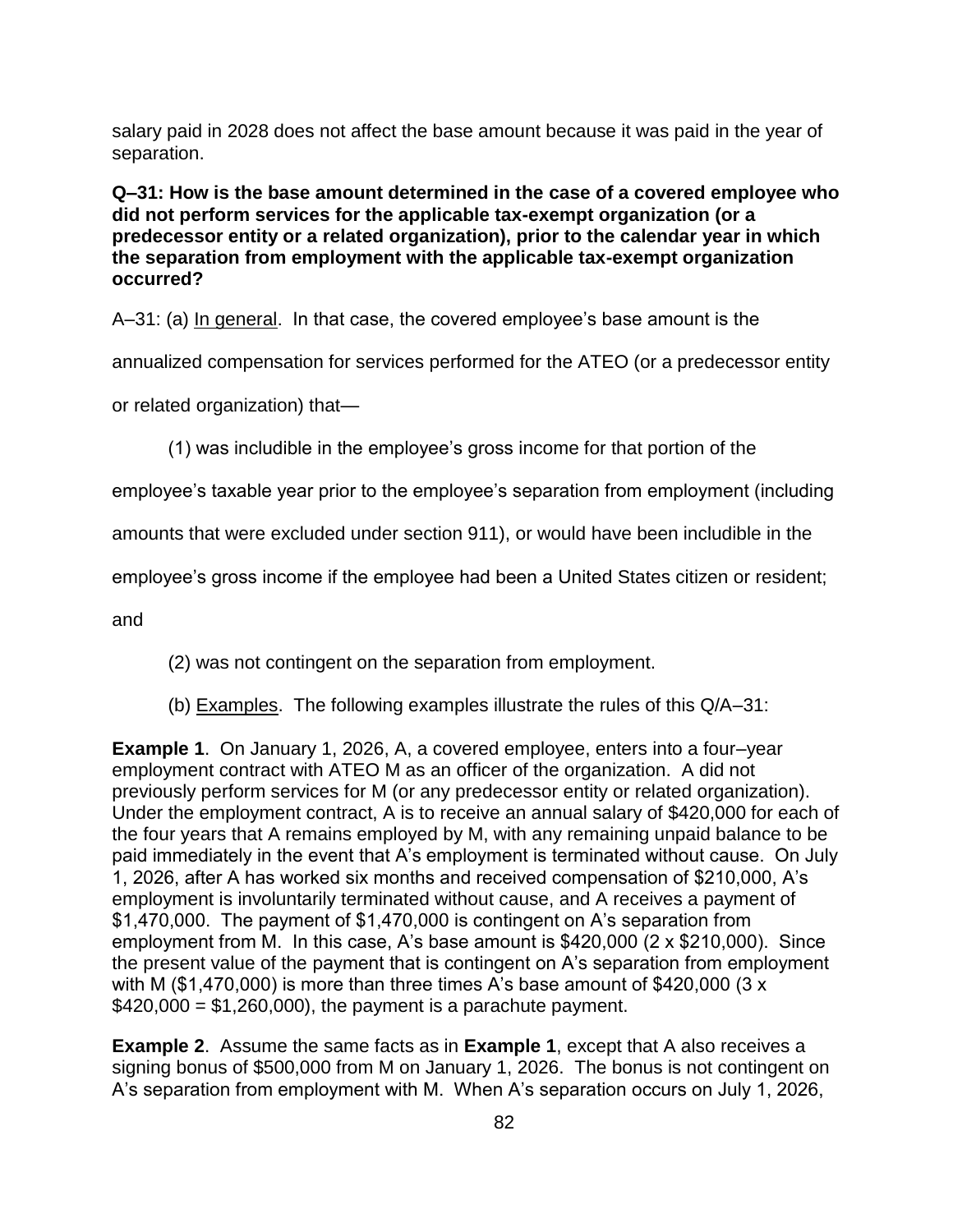A has received compensation of \$710,000 (the \$500,000 bonus + \$210,000 in salary). A's base amount is \$940,000 (\$500,000 + (2 x \$210,000)). Because the \$500,000 bonus will not be paid more than once per year, the amount of the bonus is not taken into account in annualizing A's compensation. The present value of the potential parachute payment (\$1,470,000) is less than three times A's base amount of \$940,000  $(3 \times $940,000 = $2,820,000)$ , and therefore no portion of the payment is a parachute payment.

#### **H. Computation of Excess Parachute Payments**

#### **Q–32: How is the amount of an excess parachute payment computed?**

A–32: (a) Calculation. The amount of an excess parachute payment is the excess of

the amount of any parachute payment made by an ATEO (or related organization or

predecessor organization) over the portion of the covered employee's base amount that

is allocated to the payment. For this purpose, the portion of the base amount allocated

to any parachute payment is the amount that bears the same ratio to the base amount

as the present value of the parachute payment bears to the aggregate present value of

all parachute payments made or to be made to (or for the benefit of) the same covered

employee. Thus, the portion of the base amount allocated to any parachute payment is

determined by multiplying the base amount by a fraction, the numerator of which is the

present value of the parachute payment and the denominator of which is the aggregate

present value of all parachute payments.

(b) Examples. The following examples illustrate the rules of this Q/A–32:

**Example 1**. E is a covered employee of ATEO X and an employee of related organization Y. E's base amount is \$200,000 with respect to X and \$400,000 with respect to Y. E receives \$1 million from X and \$1 million from Y contingent upon E's involuntary separation from employment from X and Y. For purposes of determining the excise tax under section 4960(a)(2), E has a base amount of \$600,000 (\$200,000 + \$400,000). The two \$1 million payments are parachute payments because their aggregate present value is at least three times E's base amount  $(3 \times $600,000 = $1.8$ million). The portion of the base amount allocated to each parachute payment is \$300,000 ((\$1 million / \$2 million) x \$600,000). Thus, the amount of each excess parachute payment is \$700,000 (\$1 million - \$300,000).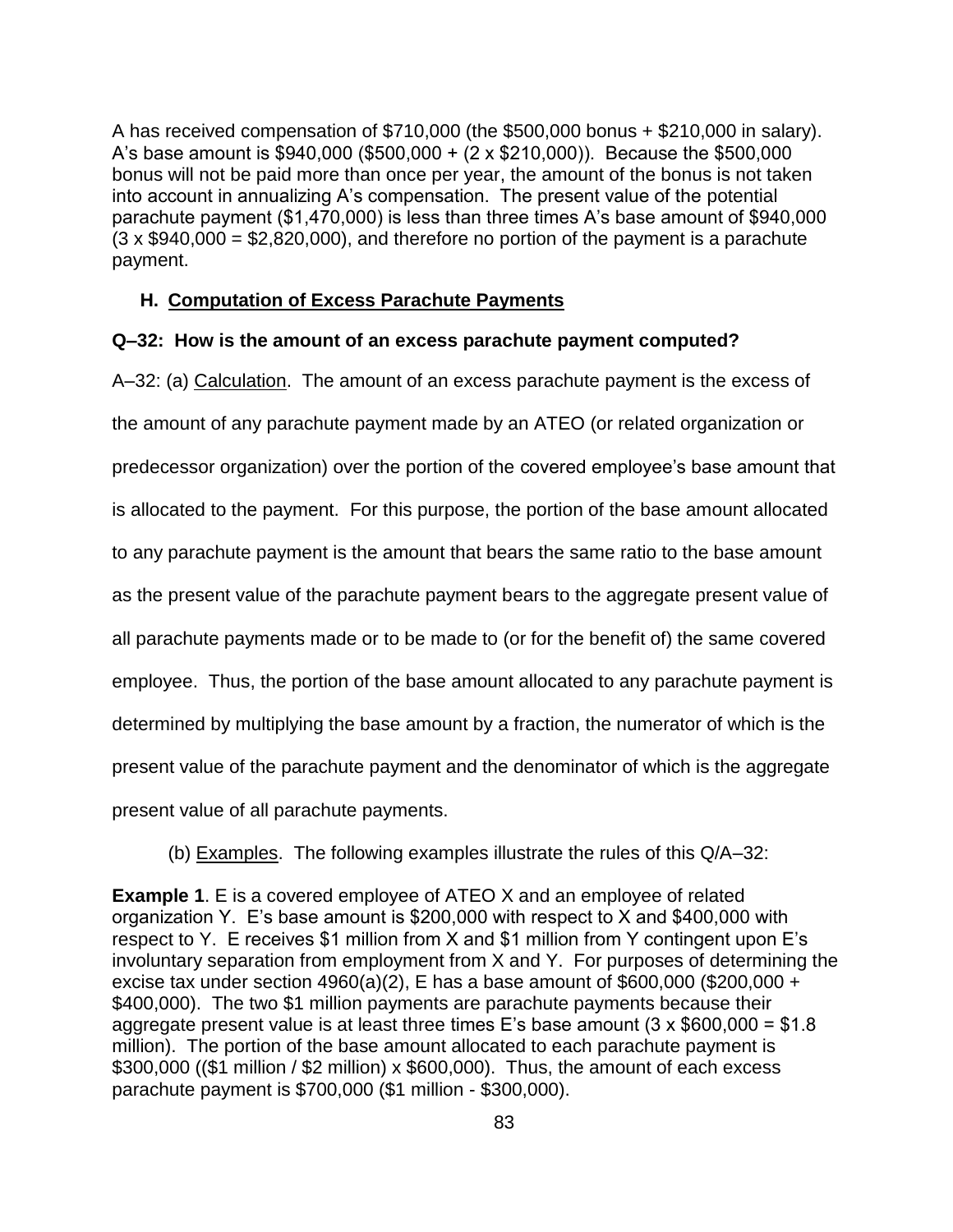**Example 2**. A covered employee with a base amount of \$200,000 is entitled to receive two parachute payments, one of \$200,000 and the other of \$900,000. The \$200,000 payment is made upon separation from employment, and the \$900,000 payment is to be made on a date in a future taxable year. The present value of the \$900,000 payment is \$800,000 as of the date of the separation from employment. The portions of the base amount allocated to these payments are \$40,000 ((\$200,000 / \$1 million) x \$200,000) and \$160,000 ((\$800,000 / \$1 million) x \$200,000), respectively. Thus, the amount of the first excess parachute payment is \$160,000 (\$200,000 − \$40,000) and that of the second is \$740,000 (\$900,000 − \$160,000).

## **I. Reporting Liability Under Section 4960**

## **Q–33: How do applicable tax-exempt organizations or related organizations report and pay the excise tax imposed under section 4960?**

A–33: (a) In general. Taxes imposed under section 4960 are reported and paid using

Form 4720, Return of Certain Excise Taxes Under Chapters 41 and 42 of the Internal

Revenue Code. See also Prop. Treas. Reg. §§ 53.6011-1 and 54.6071-1, 83 F.R.

55653. In any case in which remuneration from a related organization is included to

determine the excise tax imposed by section 4960, each ATEO and related organization

(including a related taxable organization) must file a separate Form 4720 to report its

share of liability. ATEOs and related organizations that are not liable for excise tax

under section 4960 for the taxable year need not a file Form 4720 for the taxable year

unless filing is required under other provisions of the Code or regulations.

(b) Examples. The following examples illustrate the rules of this Q/A–33:

**Example 1**. P, an ATEO, pays \$250,000 of remuneration to Employee A for the taxable year for services performed as a common-law employee of P. A is a covered employee of P and is a highly-compensated employee within the meaning of section 414(q) for the taxable year. P also pays A an excess parachute payment of \$550,000 for the taxable year. Q is a for-profit entity that is a related organization with respect to P. P and Q both use a calendar year taxable year. Q pays A \$1 million of remuneration for the taxable year for services rendered as a common-law employee of Q, and pays no other remuneration to or parachute payment to any covered employee of P.

P and Q must report their respective liabilities for the excise tax for the taxable year on separate Forms 4720. P must report liability for the \$50,000 of excess remuneration it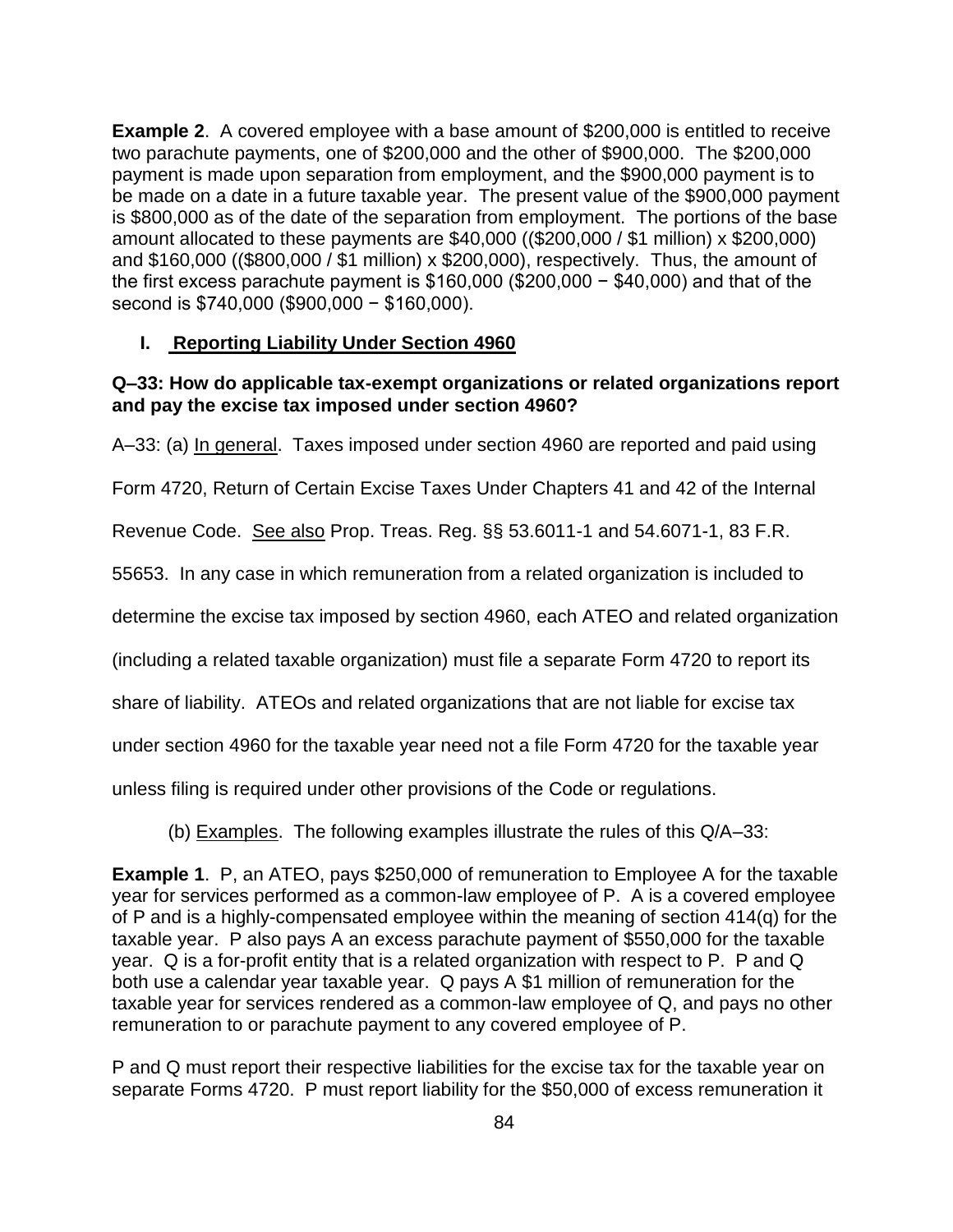paid to A ((\$250,000 / \$1.25 million) x \$250,000) and the \$550,000 excess parachute payment it paid to A. Even though Q has no covered employees because it is not an ATEO, Q must report liability for the \$200,000 of excess remuneration it paid to A ((\$1 million / \$1.25 million) x \$250,000) as a related organization of P.

**Example 2.** R, an ATEO, pays \$25,000 of remuneration each to five employees (the highest-compensated group) for each of the taxable year and the preceding taxable year for services performed as common-law employees of R and pays less than \$10,000 of remuneration each to all other employees for each of the taxable year and the preceding taxable year. The amount described in section 414(q)(1)(A), adjusted for inflation for the taxable year, is \$125,000. In addition, for the taxable year, R pays B, a member of the highest-compensated group, an \$80,000 payment in the nature of compensation that was contingent on B involuntarily separating from employment and that exceeds three times B's base amount.

R is not liable for tax under section 4960 and therefore does not need to file a Form 4720 for the taxable year (assuming R is not liable for excise tax under a provision other than section 4960). R paid no excess remuneration for the taxable year because it did not pay any employee remuneration in excess of \$1 million. R paid no excess parachute payment for the taxable year, even though B received a parachute payment that was more than three times the base amount, because B (who received \$105,000 of remuneration in the year of the separation from employment) is not a highlycompensated employee within the meaning of section 414(q).

## **Q–34: When is the excise tax imposed under section 4960 due?**

A–34: (a) In general. The section 4960 excise tax must be paid and reported by filing

Form 4720 by the 15th day of the 5th month after the end of the employer's taxable

year. An employer may file Form 8868, Application for Automatic Extension of Time to

File an Exempt Organization Return, to request an automatic extension of time to file

Form 4720. The automatic extension will be granted if Form 8868 is properly

completed, and timely filed. Form 8868 does not extend the time to pay tax. To avoid

interest and penalties, an employer must pay the tax due by the original due date of

Form 4720.

(b) Election to prepay tax. Notwithstanding the general rule described in Q/A–2 and Q/A–34(a), an employer may prepay the excise tax under section 4960(a)(2) for the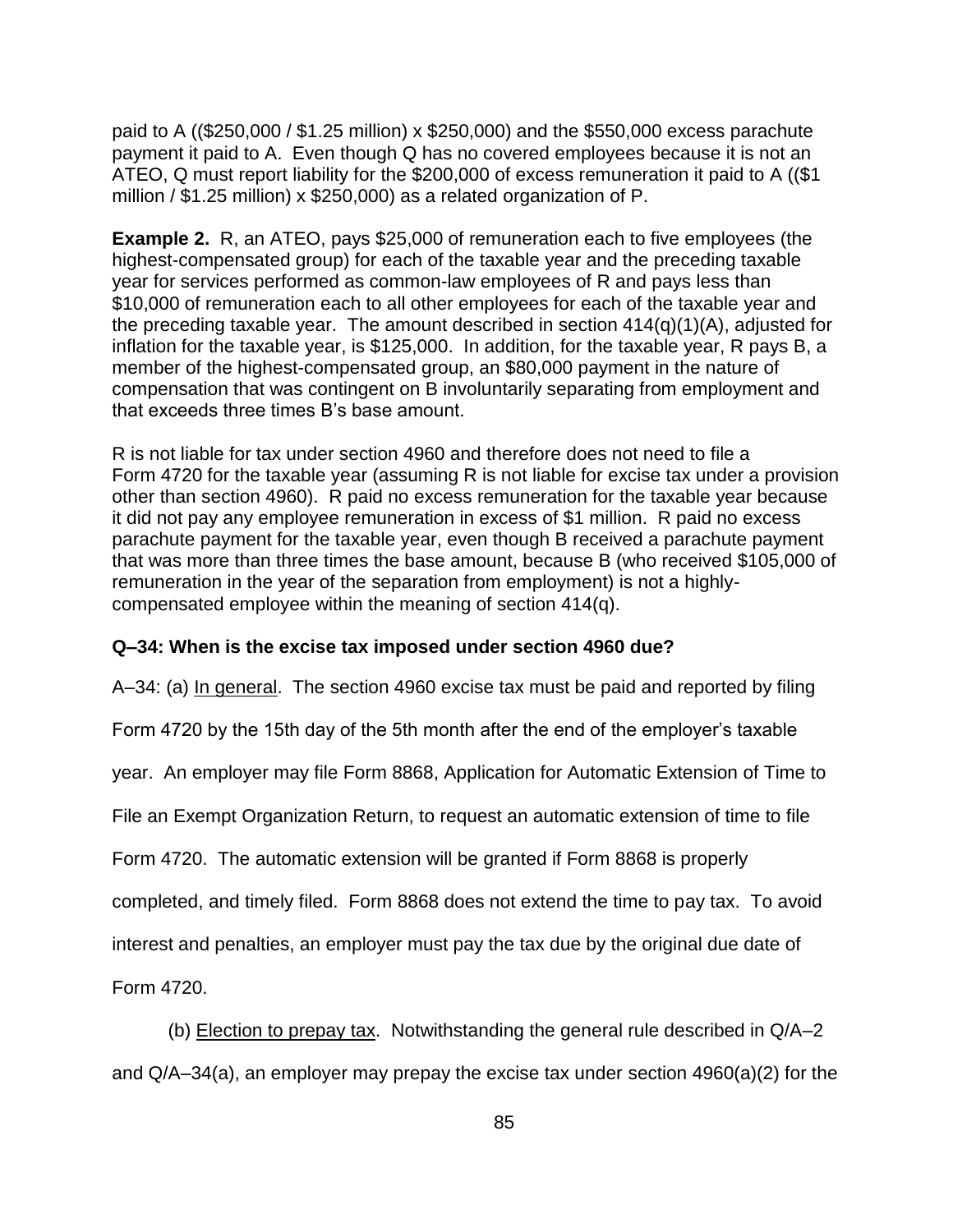taxable year of the separation from employment or any later taxable year before the taxable year for which the parachute payment is actually or constructively paid (see Q/A–2). (However, an employer may not prepay the excise tax on a payment to be made in cash if the present value of the payment is not reasonably ascertainable under section  $3121(v)(2)$  and Treas. Reg. §  $31.3121(v)(2)-1(e)(4)$  or on a payment related to health coverage.) Any prepayment must be based on the present value of the excise tax that would be due for the taxable year for which the employer will pay the excess parachute payment, and be calculated using the discount rate equal to 120 percent of the applicable Federal rate (determined under section 1274(d) and regulations thereunder; see Q/A–27) and the tax rate in effect under section 11 for the year in which the excise tax is paid. For purposes of projecting the future value of a payment that provides for interest to be credited at a variable interest rate, the employer may make a reasonable assumption regarding the variable rate. An employer is not required to adjust the excise tax paid under this Q/A–34(b) merely because the actual future interest rates are not the same as the rate used for purposes of projecting the future value of the payment.

(c) Example. The following example illustrates the rules of this Q/A–34:

**Example.** A covered employee with a base amount of \$200,000 is entitled to receive two parachute payments, one of \$200,000 and the other of \$900,000. The \$200,000 payment is made upon separation from employment, and the \$900,000 payment is to be made on a date in a future taxable year. The present value of the \$900,000 payment is \$800,000 as of the date of the separation from employment. The employer elects to prepay the excise tax on the \$900,000 future parachute payment (of which \$740,000 is an excess parachute payment). The tax rate under section 11 is 21 percent for the taxable year the excise tax is paid and, using a discount rate determined under Q/A–27, the present value of the \$155,400 (\$740,000 x 21 percent) excise tax on the \$740,000 future excess parachute payment is \$140,000. To prepay the excise tax on the \$740,000 future excess parachute payment, the employer must satisfy its \$140,000 obligation under section 4960 with respect to the future payment, in addition to the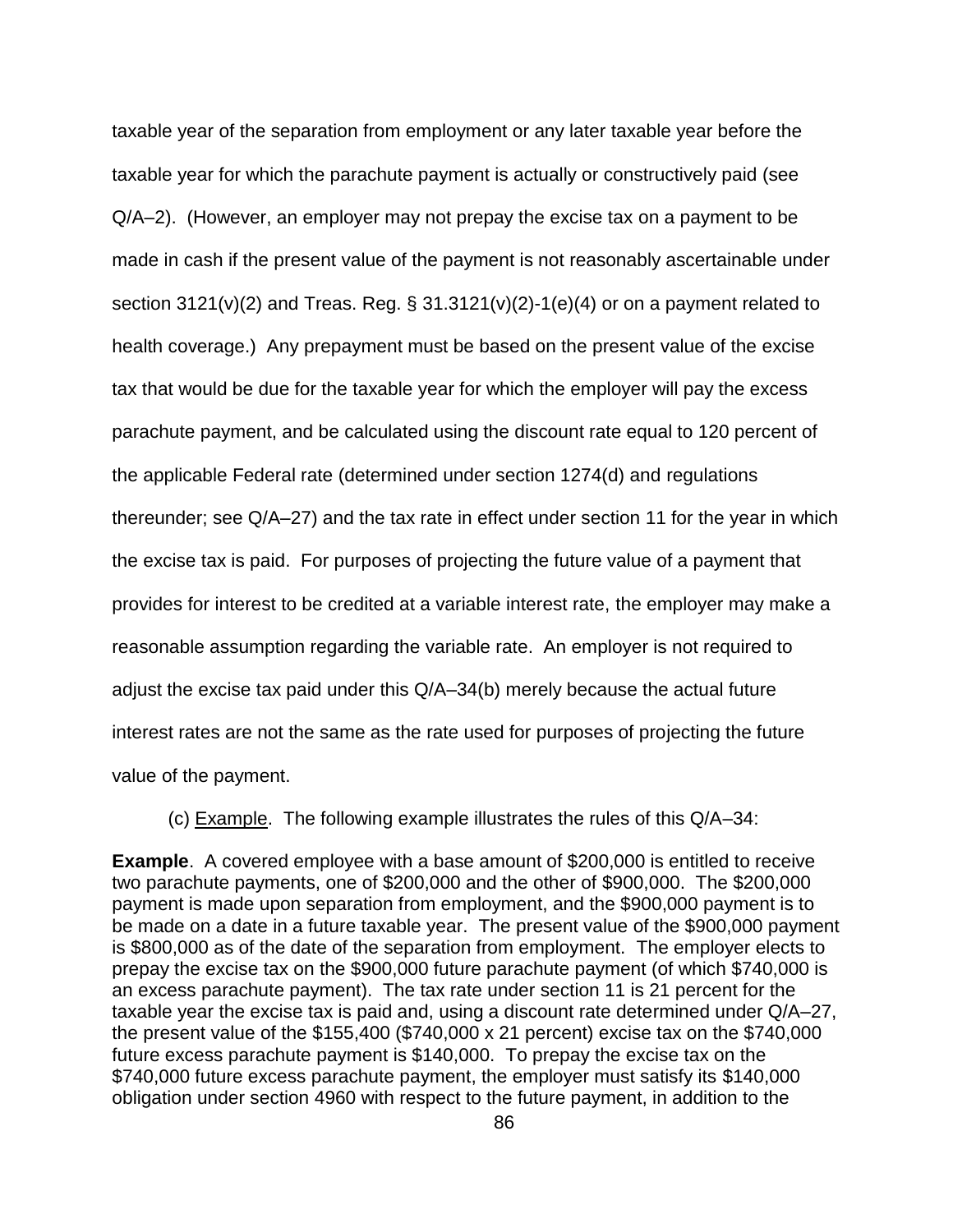\$33,600 excise tax (\$160,000 x 21 percent) on the \$160,000 excess parachute payment made upon separation from employment. For purposes of determining the amount of excess remuneration (if any) under Q/A–11, the amount of remuneration paid by the employer to the covered employee for the taxable year of the separation from employment is reduced by the \$900,000 of total excess parachute payments (\$160,000  $+$  \$740,000).

## **Q–35: Are applicable tax-exempt organizations or related organizations required to pay estimated taxes for the excise tax imposed under section 4960?**

A–35: No. There is no requirement under section 6655 for ATEOs or related

organizations to pay estimated taxes on excise taxes imposed under section 4960.

Instead, the excise tax is reported and paid annually on Form 4720.

## **J. Miscellaneous Issues**

#### **Q–36: Does the payment of remuneration subject to excise tax under section 4960 automatically constitute an excess benefit transaction under section 4958?**

A–36: No, the imposition of excise tax under section 4960 is not determinative as to

whether the remuneration paid to the covered employee is excessive or unreasonable

compensation for purposes of section 4958. Similarly, there is no presumption,

inference, or basis for concluding that remuneration paid to a covered employee that is

not subject to excise tax under section 4960 is reasonable compensation for purposes

of determining liability for excise tax under section 4958.

## **Q–37: Does the payment of remuneration subject to excise tax under section 4960 necessarily constitute an act of self-dealing described in section 4941?**

A–37: No, if the covered employee is a disqualified person described in section 4946, the imposition of excise tax under section 4960 is not determinative as to whether the remuneration paid to the covered employee is excessive or unreasonable compensation for purposes of section 4941. Similarly, there is no presumption, inference, or basis for concluding that remuneration paid to a covered employee that is not subject to excise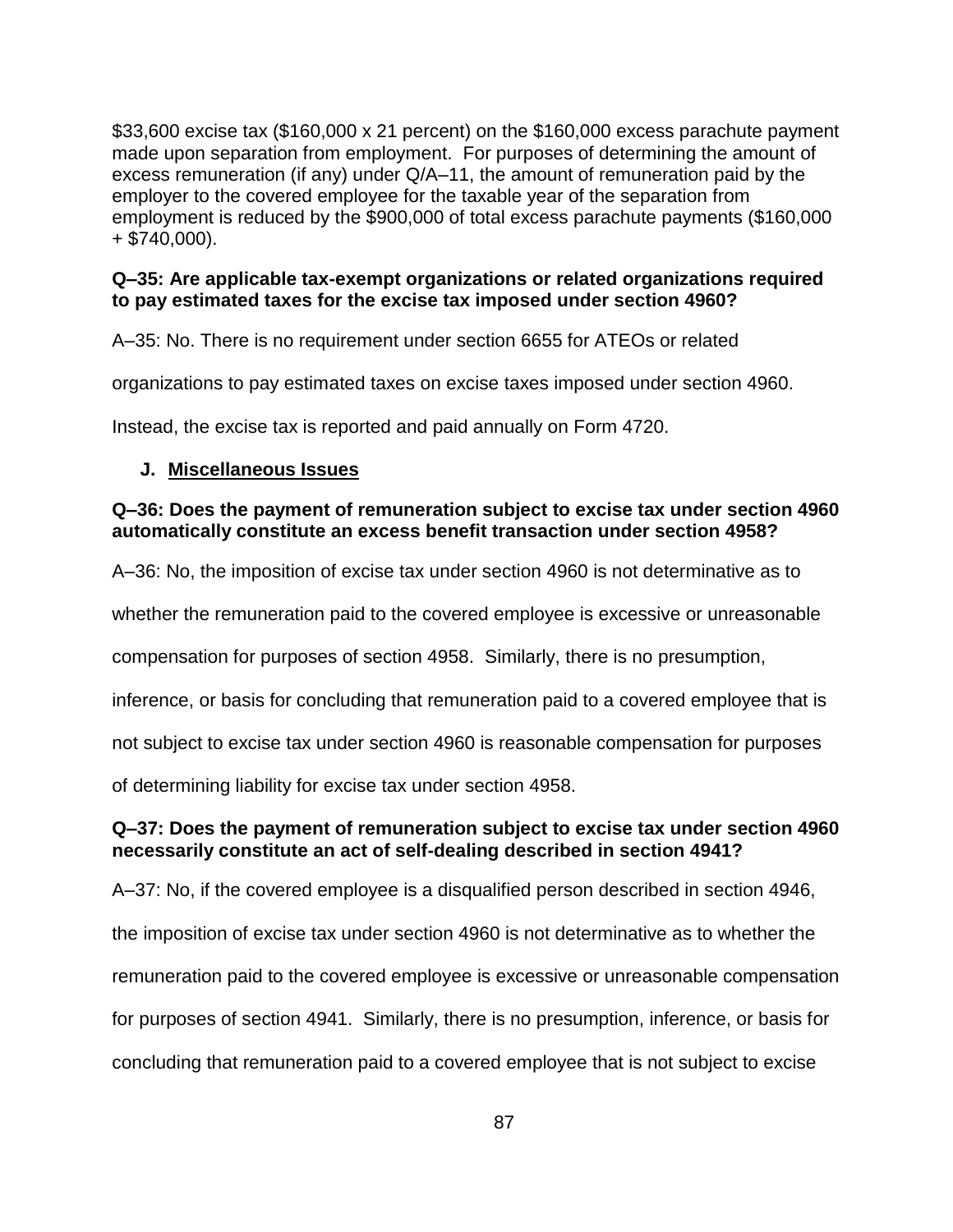tax under section 4960 is reasonable compensation for purposes of determining excise tax under section 4941.

## **Q–38: Does section 4960 apply to amounts to which section 162(m) applies?**

A–38: (a) In general. Remuneration paid by a publicly held corporation within the

meaning of section 162(m)(2) to a covered employee within the meaning of section

162(m)(3) generally is taken into account for purposes of section 4960. Similarly,

remuneration paid by a covered health insurance provider within the meaning of section

162(m)(6)(C) to an applicable individual within the meaning of section 162(m)(6)(F)

generally is taken into account for purposes of section 4960. However, any amount of

remuneration for which a deduction is not allowed by reason of section 162(m) is not

taken into account for purposes of section 4960.

(b) Example. The following example illustrates the rules of this Q/A–38:

**Example**.Employee A is an officer of Corporation X. Corporation X is a related organization as described in Q/A–7 with respect to an ATEO. A is also a covered employee of the ATEO. A receives compensation of \$1.5 million from X, of which \$500,000 is nondeductible by reason of section 162(m)(1). The amount of deduction disallowed under section 162(m) (\$500,000) is not treated as remuneration for purposes of section 4960. However, the remuneration paid by X that is not disallowed by reason of section 162(m)(1) (\$1 million) is treated as remuneration for section 4960 purposes.

# **K. Effective Date**

# **Q–39: What is the effective date of section 4960?**

A–39: (a) In general. Section 4960 applies to taxable years of an employer beginning

after December 31, 2017. Remuneration paid before the beginning of the first taxable

year that begins after December 31, 2017, is not subject to the excise tax under section

4960.

(b) Examples. The following examples illustrate the rules of this Q/A–39: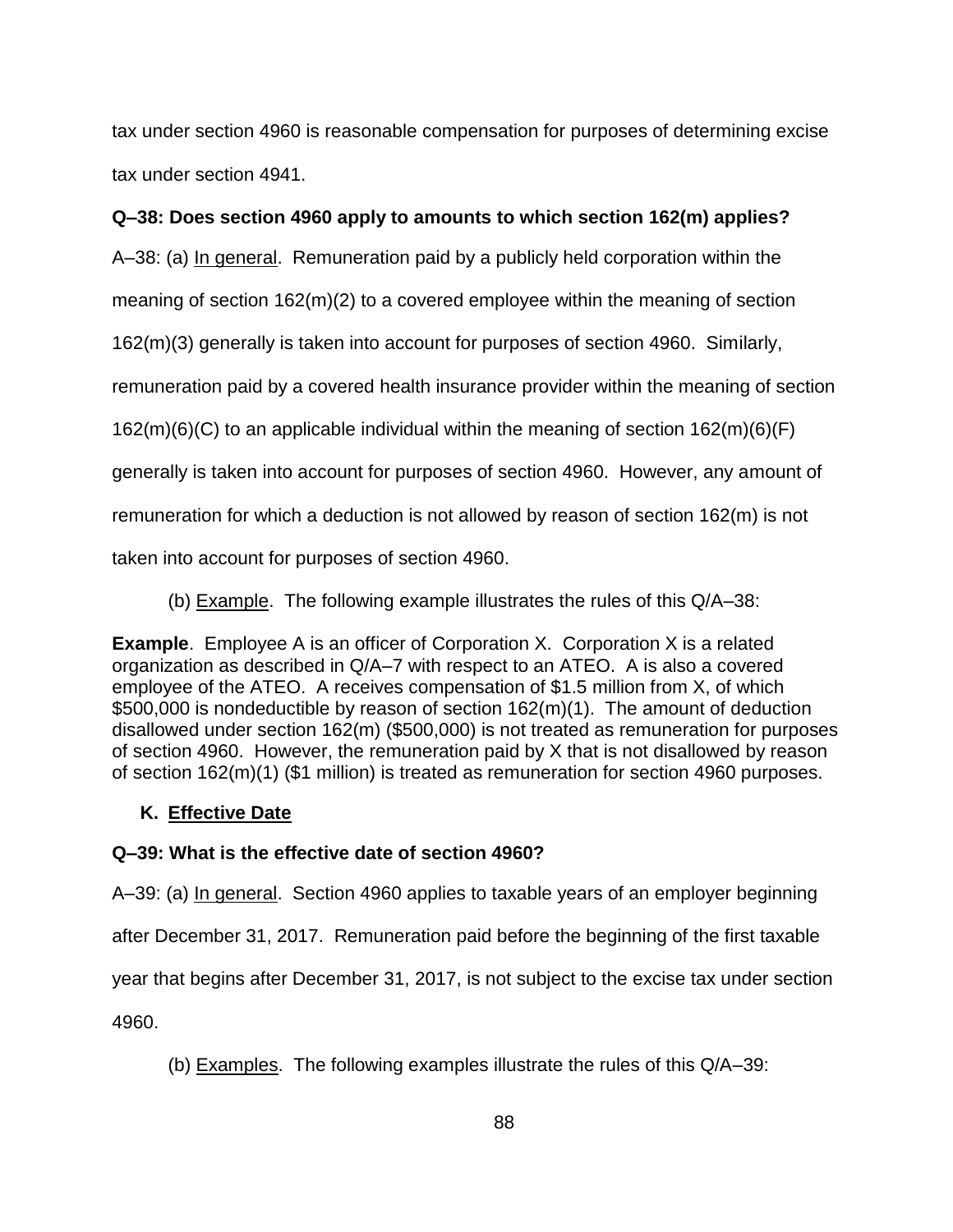**Example 1**. ATEO X uses a calendar year taxable year. ATEO Y is a related organization with respect to X and uses a taxable year beginning July 1 and ending June 30. X and Y each pay covered employee L \$1.2 million of remuneration in calendar year 2018 (\$2.4 million total) in equal monthly amounts.

X and Y's liability under section 4960(a)(1) is determined by taking into account only remuneration paid during their respective taxable years beginning after December 31, 2017. X pays L a total of \$1.2 million in remuneration during X's first taxable year beginning after December 31, 2017 (January 1, 2018 through December 31, 2018). Y pays L \$600,000 during the portion of the calendar year ending with or within Y's first taxable year beginning after December 31, 2017 (July 1, 2018 through December 31, 2018), resulting in \$800,000 (\$1.2 million + \$600,000 - \$1 million) of excess remuneration paid in calendar year 2018.

**Example 2**. ATEO Z uses a calendar year taxable year. On January 1, 2017, Z credits \$1 million of remuneration to an account under a nonqualified account balance plan on behalf of covered employee M. Under the plan, M will not vest in the amount unless M performs substantial services through December 31, 2018. On December 31, 2017, the account balance is \$1.1 million. On December 31, 2018, the account balance is \$1.2 million. Although M's account balance as of December 31, 2017 was \$1.1 million, the entire \$1.2 million is treated as remuneration paid in calendar year 2018, because vesting did not occur until December 31, 2018. If instead the \$1.1 million had vested during 2017, only the \$100,000 increase in the account balance during 2018 would have been treated as remuneration paid in 2018 potentially subject to the excise tax under section 4960(a)(1).

## III. REQUEST FOR COMMENTS

The Treasury Department and the IRS intend to issue proposed regulations with

respect to section 4960. The Treasury Department and the IRS request comments on

the topics addressed in this notice and any other issues arising under section 4960.

The Treasury Department and the IRS specifically request comments regarding the

following topics:

(1) Whether, for purposes of determining whether an employee is a covered

employee, calculating remuneration, and calculating excess parachute payments, an employer should be permitted to rely on the employee's written representation that the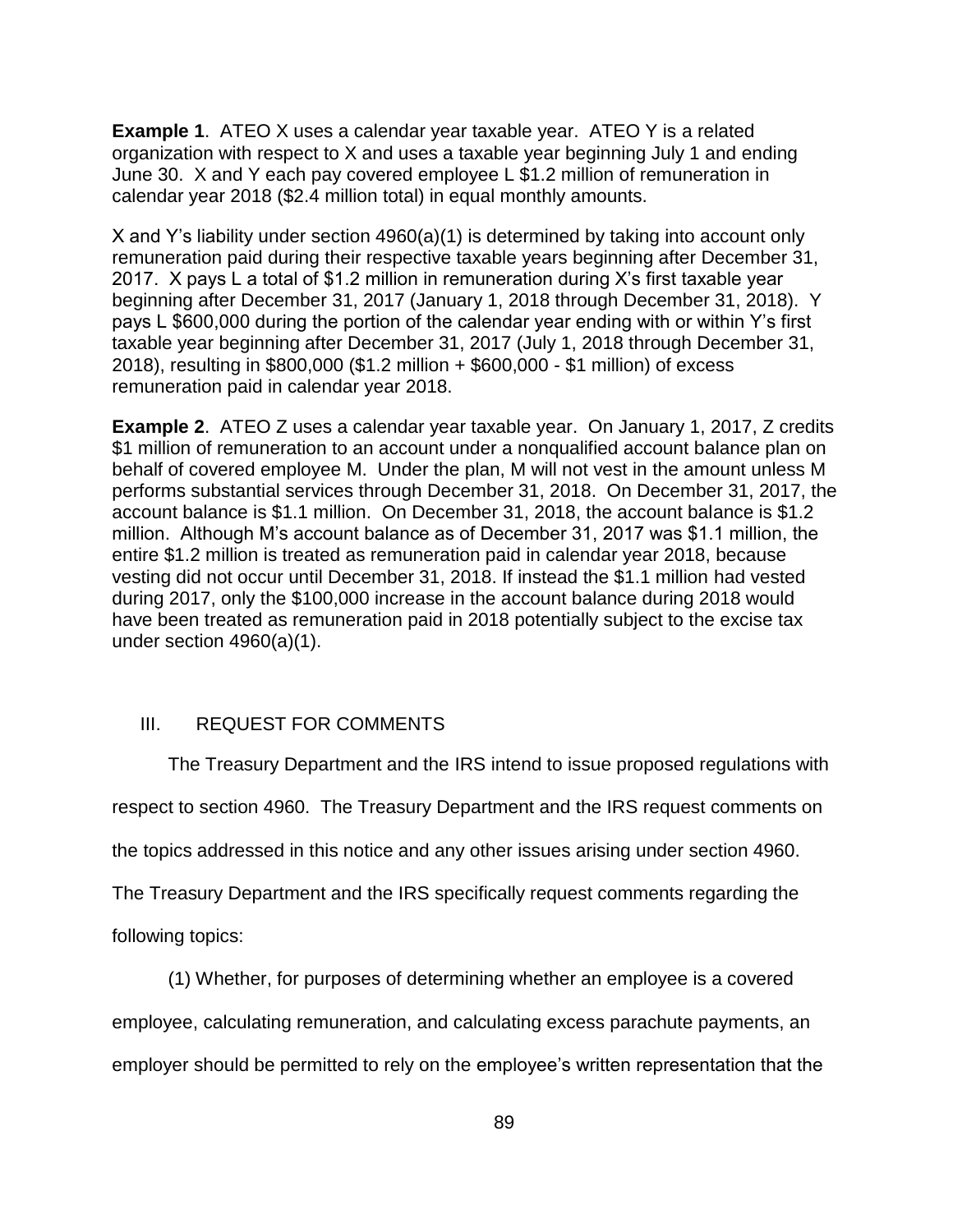employee did not perform services for any other employer during the calendar year ending with or within the ATEO's taxable year (or did not perform services for one or more specified employers). If so, whether there are circumstances (for example, an employer has reason to know that the written representation was incorrect) under which an employer should not be permitted to rely on such a representation, and in what manner such a written representation must be documented in order to be relied upon.

(2) Whether, for purposes of calculating remuneration from a related organization with a change in status as a related organization during the year, there should be an alternative to calculating the actual amount paid while the employer was a related organization with respect to the ATEO and, if so, what alternative(s) should be available that would continue to provide a useful calculation with respect to both the ATEO and the related organizations without creating opportunities for abusive reallocations of remuneration among the related organizations.

(3) How remuneration based on the appreciation and depreciation of the fair market value of the stock underlying stock options and stock appreciation rights (or other similar equity rights) should be taken into account.

(4) How a related organization should treat remuneration on which it was subject to excise tax under section 4960 in a prior taxable year and for which it is denied a deduction under section 162(m) in the current taxable year.

(5) How the term "predecessor" should be defined for purposes of defining covered employees.

(6) How remuneration paid to medical service providers should be reasonably allocated between medical services and other services, including how reasonable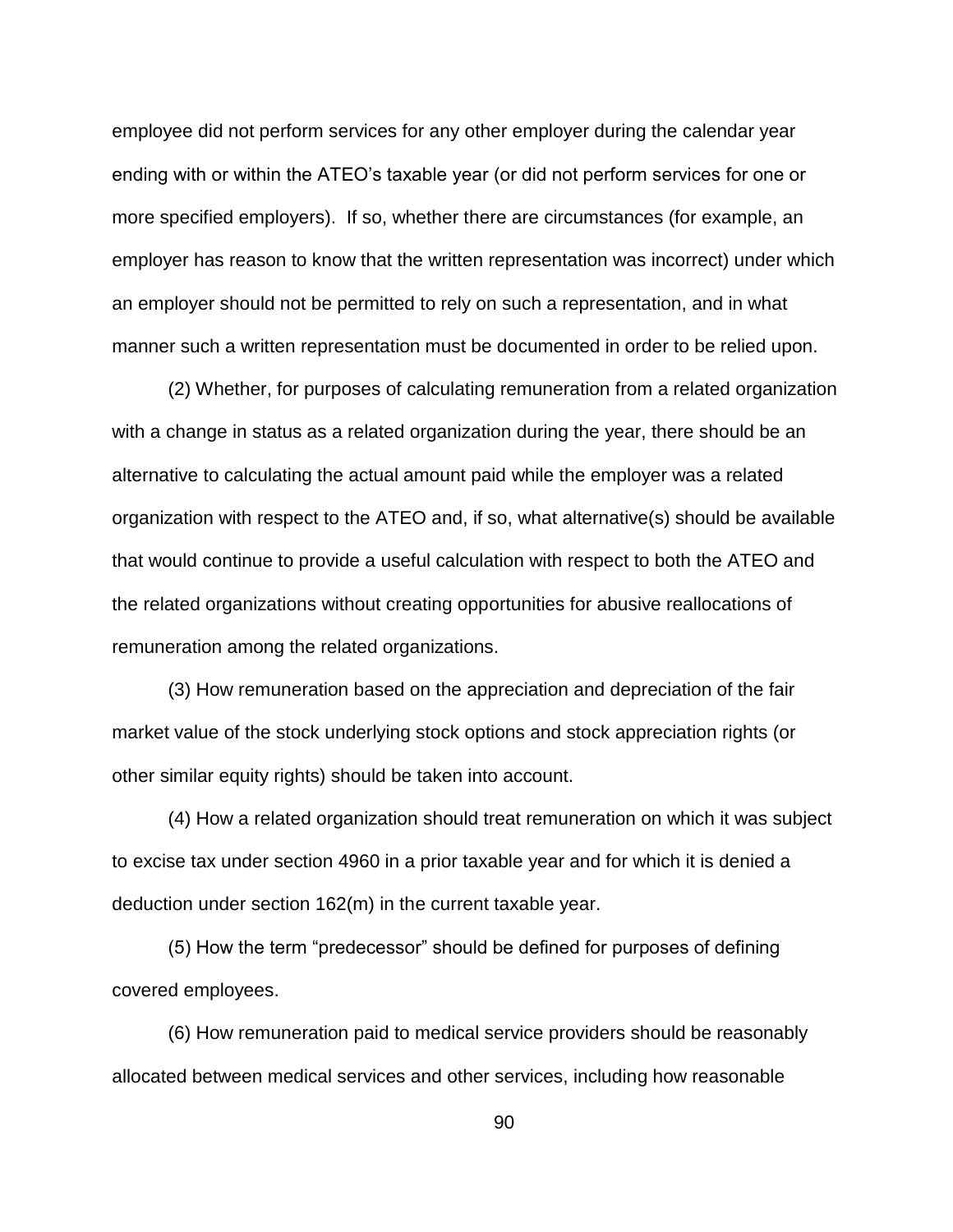allocations can be made taking into account comparable salaries, time spent performing medical services and other services, and any applicable employment agreements.

All materials submitted will be available for public inspection and copying. Public comments should be submitted no later than April 2, 2019. Comments should include a reference to Notice 2019-09. Comments may be submitted electronically via the Federal eRulemaking Portal at *[www.regulations.gov](http://www.regulations.gov/)* (type IRS-2019-0001 in the search field on the *regulations.***gov** homepage to find this notice and submit comments). Alternatively, submissions may be sent to CC:PA:LPD:PR (Notice 2019- 09), Room 5203, Internal Revenue Service, P.O. Box 7604, Ben Franklin Station, Washington, DC 20044. Submissions also may be hand delivered Monday through Friday between the hours of 8 a.m. and 4 p.m. to CC:PA:LPD:PR (Notice 2019-09), Courier's Desk, Internal Revenue Service, 1111 Constitution Avenue, NW, Washington, DC 20044. All recommendations for guidance submitted by the public in response to this notice will be available for public inspection and copying in their entirety.

#### IV. RELIANCE

The Treasury Department and the IRS intend to issue further guidance regarding section 4960 in the form of proposed regulations. Until further guidance is issued, taxpayers may rely on the rules in this notice for purposes of section 4960 effective from December 22, 2017 (the date of enactment). Further guidance will be prospective and will not apply to taxable years beginning before the issuance of such guidance.